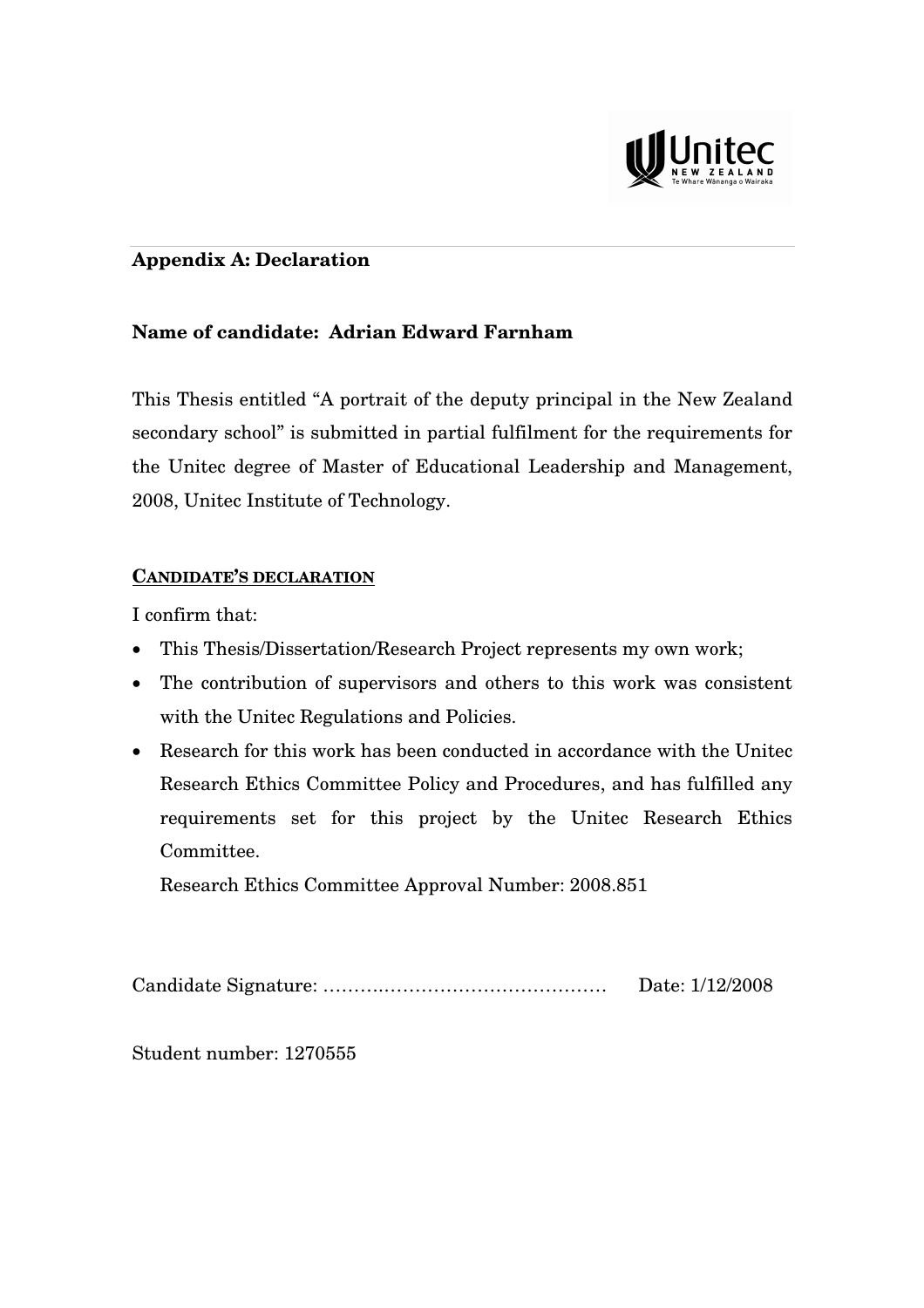# **A portrait of the deputy principal in the New Zealand secondary school**

**Adrian Edward Farnham** 

**A thesis submitted in partial fulfilment of the requirements for the degree of Master of Educational Leadership and Management, 2009 Unitec Institute of Technology**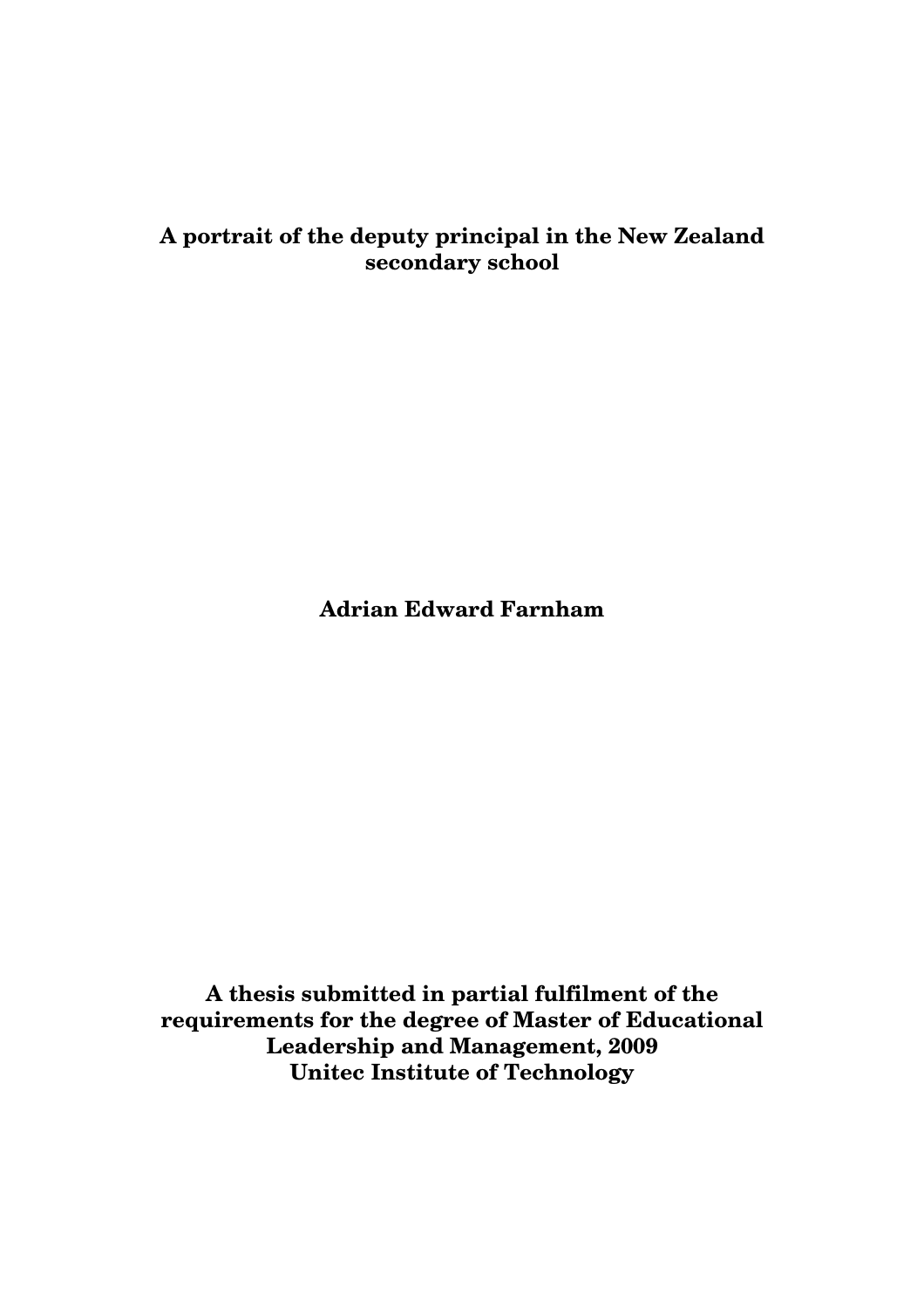### **Abstract**

The role of the deputy principal in the secondary school is one that has attracted much less research interest as compared to the role of the principal. The intentions of this research study were to explore the role of the deputy principal in the secondary school. Three research questions were formulated, namely what are the roles and responsibilities of the deputy principal, what are the levels of satisfaction experienced by them in their current roles and lastly what is their role in the leadership of learning within the secondary school. A qualitative methodological approach was undertaken encompassing the methods of documentary analysis, questionnaires and group interviews. The findings revealed that the role was primarily concerned with managerial and administrative tasks and lacked clear definition in schools. They have some involvement in leadership of learning tasks but lack of time prevents full engagement in these tasks. However, the majority of participants in the study reported being satisfied in their role. The conclusions from this research point to concerns about the time to take on fuller leadership roles in secondary schools due to conflict with other more mundane tasks. Recommendations at school level point to the need for a clearer definition of the role and possible restructuring of the role to leverage more time to lead learning in schools. Recommendations at a system level suggest advocating for a set of professional leadership standards for the deputy principal in the secondary school.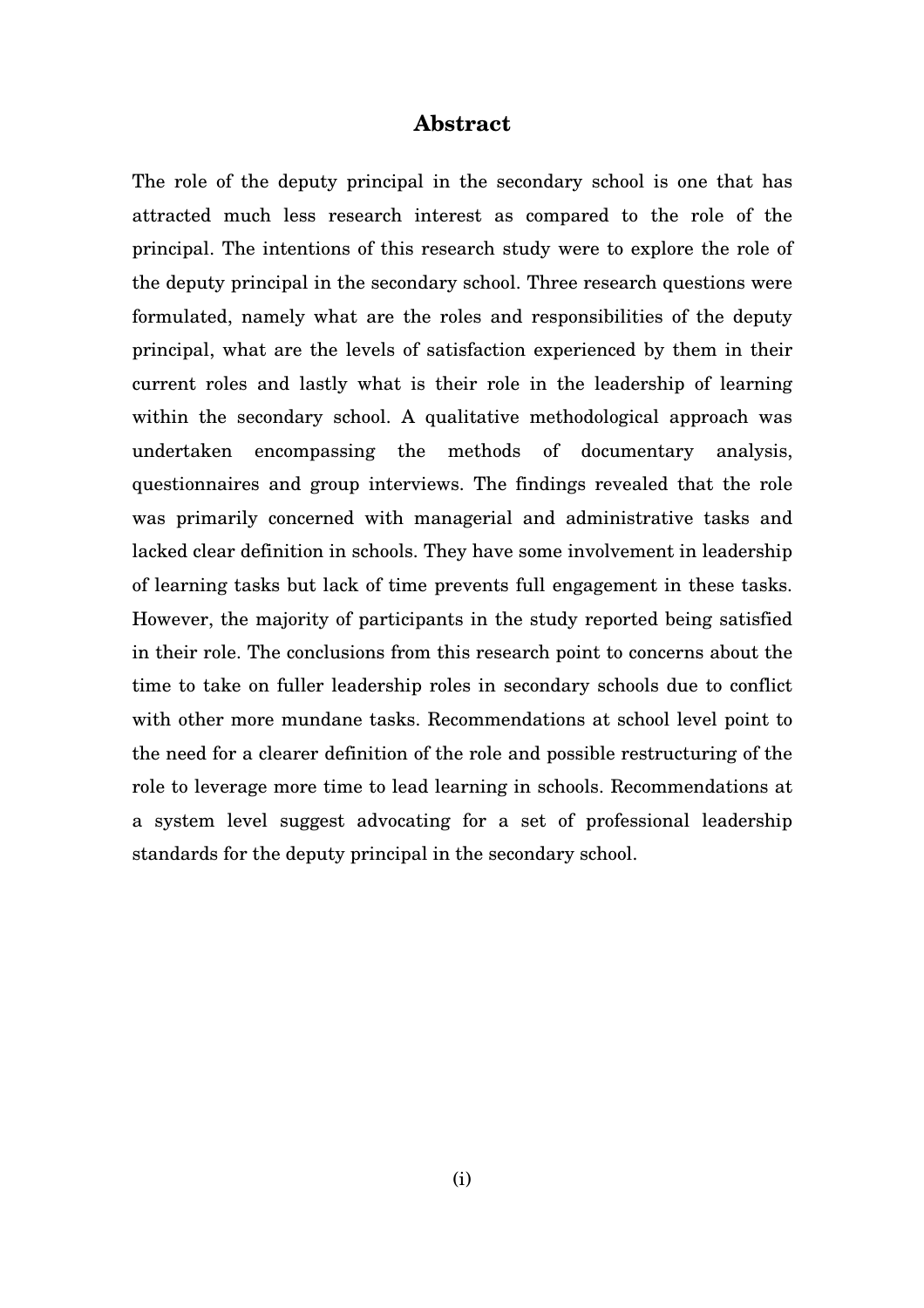# **Acknowledgments**

I would first like to acknowledge and thank my partner Christine and my three children, Joel, Caitlin and Isabella. You have supported me in so many ways in the last three years as I worked towards this final day of completion. It's a great feeling to get finally get there and all those concessions you have made for me will not be forgotten.

My acknowledgment and thanks also to my supervisor Carol Cardno who provided excellent advice and guidance throughout this year and did so in such a warm and reassuring way. I would also like to acknowledge Howard Youngs my associate supervisor whose has been of enormous help both this year and throughout my time as a student at Unitec.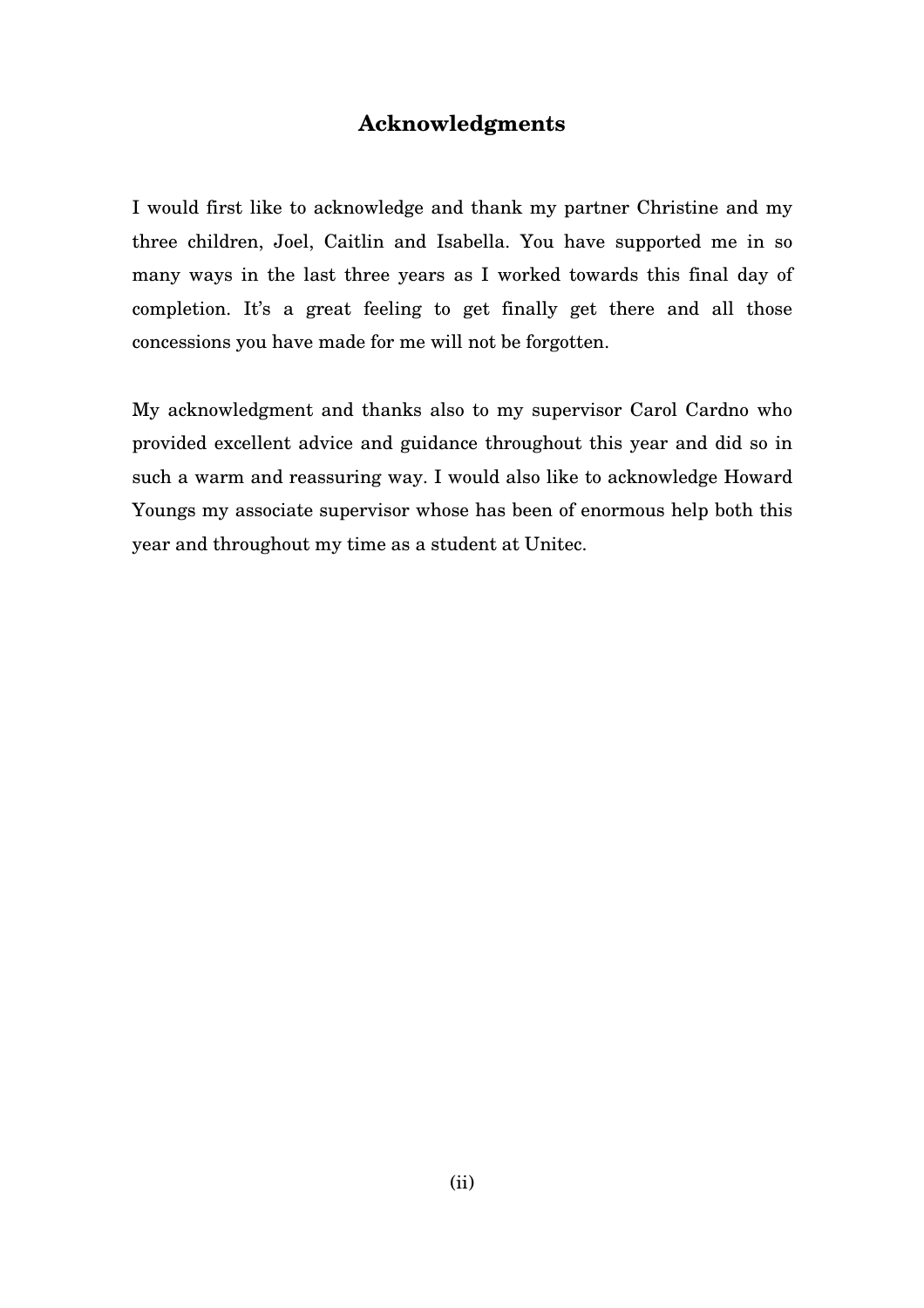# **Table of contents**

| Abstract                                           | (i)                                                          |              |
|----------------------------------------------------|--------------------------------------------------------------|--------------|
| <b>Acknowledgments</b>                             | (ii)                                                         |              |
| <b>Table of contents</b>                           | $(iii-v)$                                                    |              |
| List of tables                                     | (vi)                                                         |              |
| Chapter                                            |                                                              | Pages        |
| <b>Chapter One - Introduction</b>                  |                                                              |              |
| Research context                                   |                                                              | $\mathbf{1}$ |
| The deputy principal role $-$ a background picture |                                                              | $2 - 4$      |
| The research problem                               |                                                              | $4-6$        |
| Research aim and questions                         |                                                              | $6-7$        |
| Chapter organisation                               |                                                              | $8-9$        |
| <b>Chapter Two-Literature Review</b>               |                                                              |              |
| Introduction                                       |                                                              | $10 - 11$    |
|                                                    | The deputy principal – a neglected practitioner in education | $11 - 13$    |

Educational restructuring – impacts on the deputy principal role 13-15 The deputy principal – characteristics of the role 16-33 Conclusion 33-34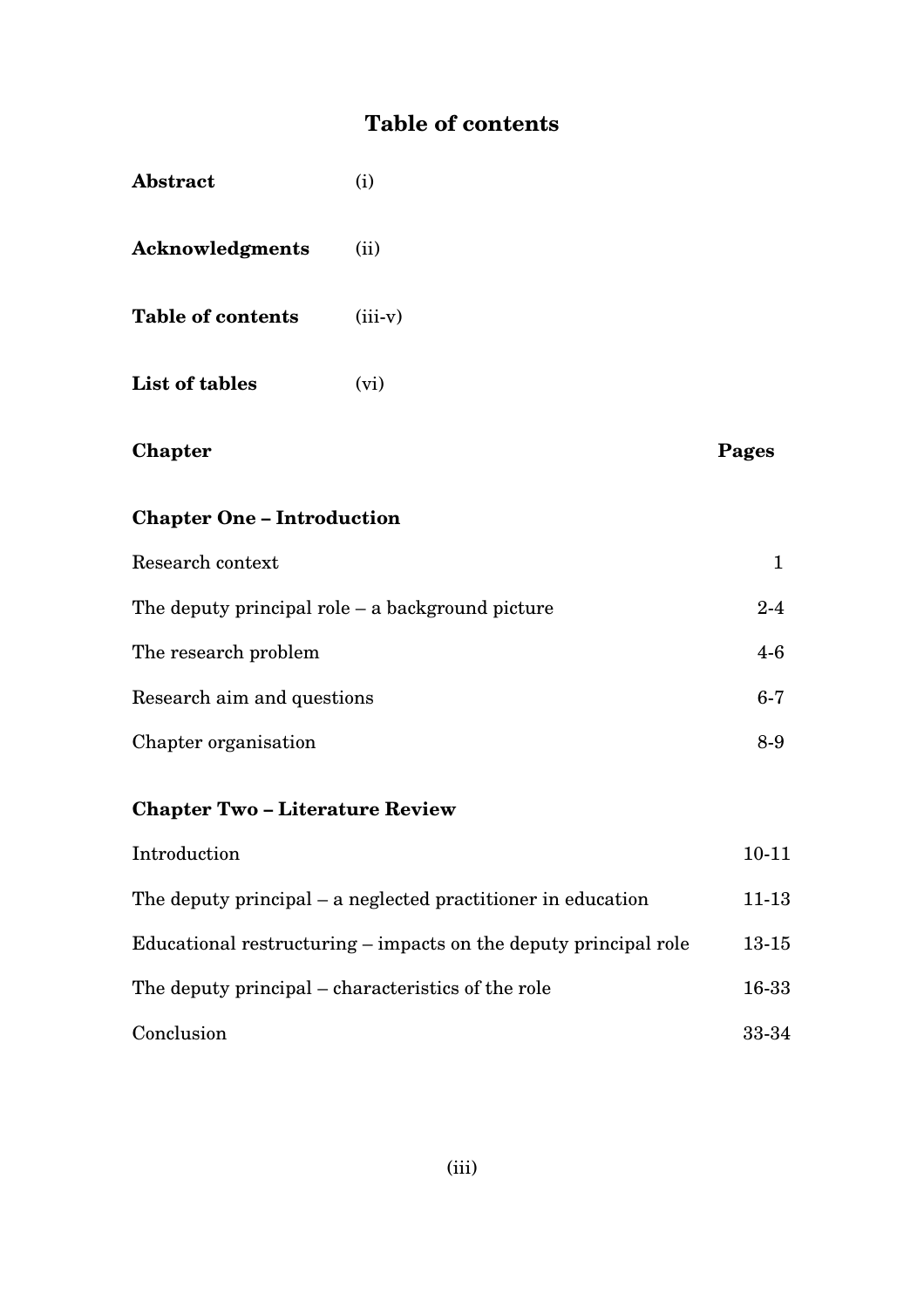# **Chapter Three – Methodology**

| Introduction                            | 35        |
|-----------------------------------------|-----------|
| Research position                       | 35-36     |
| <b>Qualitative research methodology</b> | 37-40     |
| Research design                         | $40 - 46$ |
| Research methods                        | 47-54     |
| Ethical considerations                  | 54-55     |
| Conclusion                              | 56        |
| <b>Chapter Four - Findings</b>          |           |

| Introduction                                 | 57     |
|----------------------------------------------|--------|
| Documentary analysis - findings              | 57-72  |
| Deputy principal question naires findings    | 72-95  |
| Deputy principal group interviews - findings | 95-104 |

# **Chapter Five – Discussion of Findings**

| Introduction                                                   | $105\,$ |
|----------------------------------------------------------------|---------|
| Roles and responsibilities of deputy principals                | 105-112 |
| Satisfactions associated with the role of the deputy principal | 113-118 |
| Deputy principals involvement in the leadership of learning    | 118-121 |
| Conclusion                                                     | 121-122 |

# **Chapter Six – Conclusions and Recommendations**

| Introduction    | 123             |
|-----------------|-----------------|
| Conclusions     | 124-129         |
| Recommendations | 130-131<br>(iv) |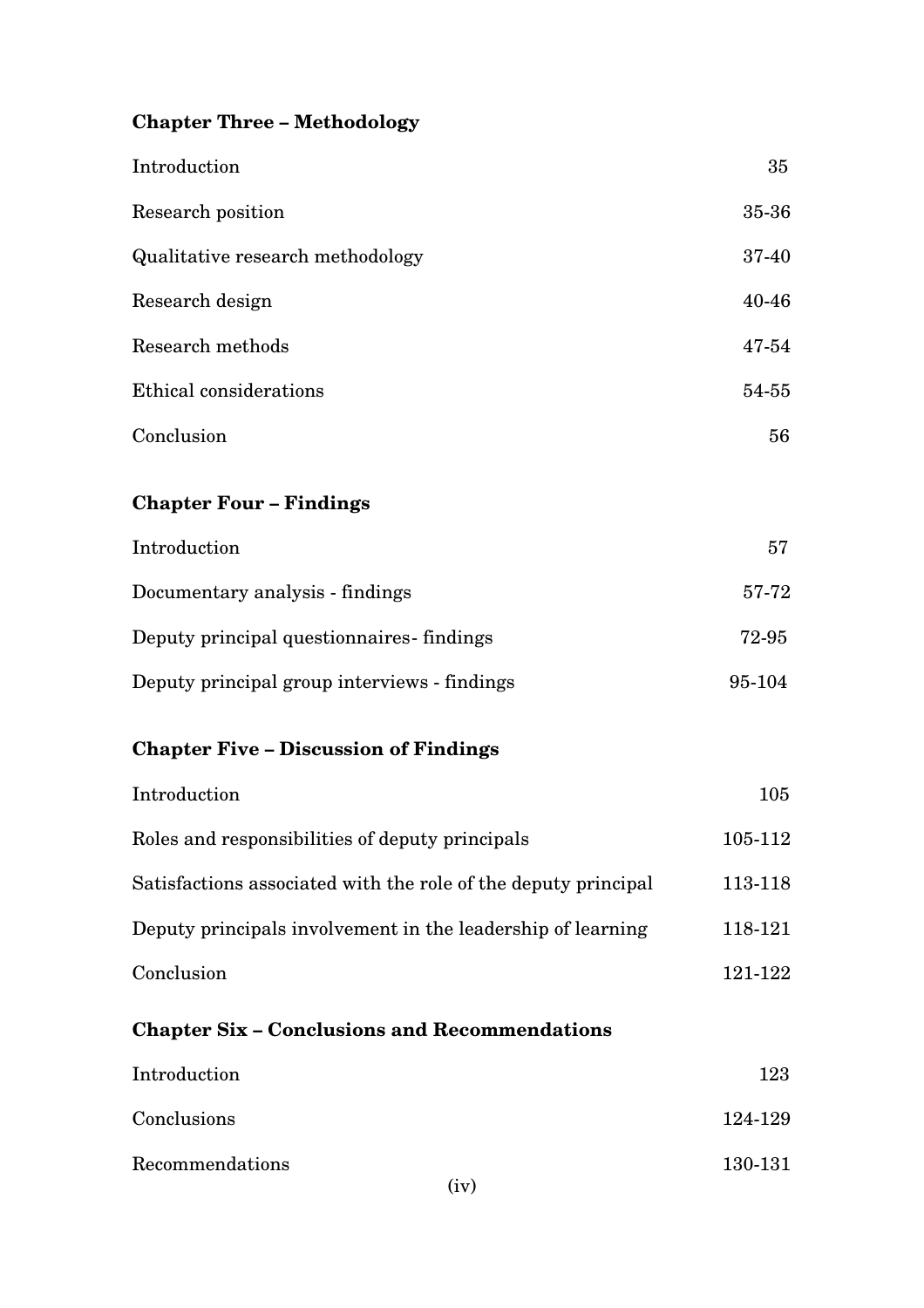| Final conclusion                                 | 132     |
|--------------------------------------------------|---------|
| <b>References</b>                                | 133-136 |
| Appendix A                                       |         |
| Overview of research methods and data collection | 137     |
| <b>Appendix B</b>                                |         |
| Overview of school documents                     | 138-144 |
| Appendix C                                       |         |
| Deputy Principal Questionnaire                   | 145-152 |
| <b>Appendix D</b>                                |         |
| Deputy Principal Group interview questions       | 153     |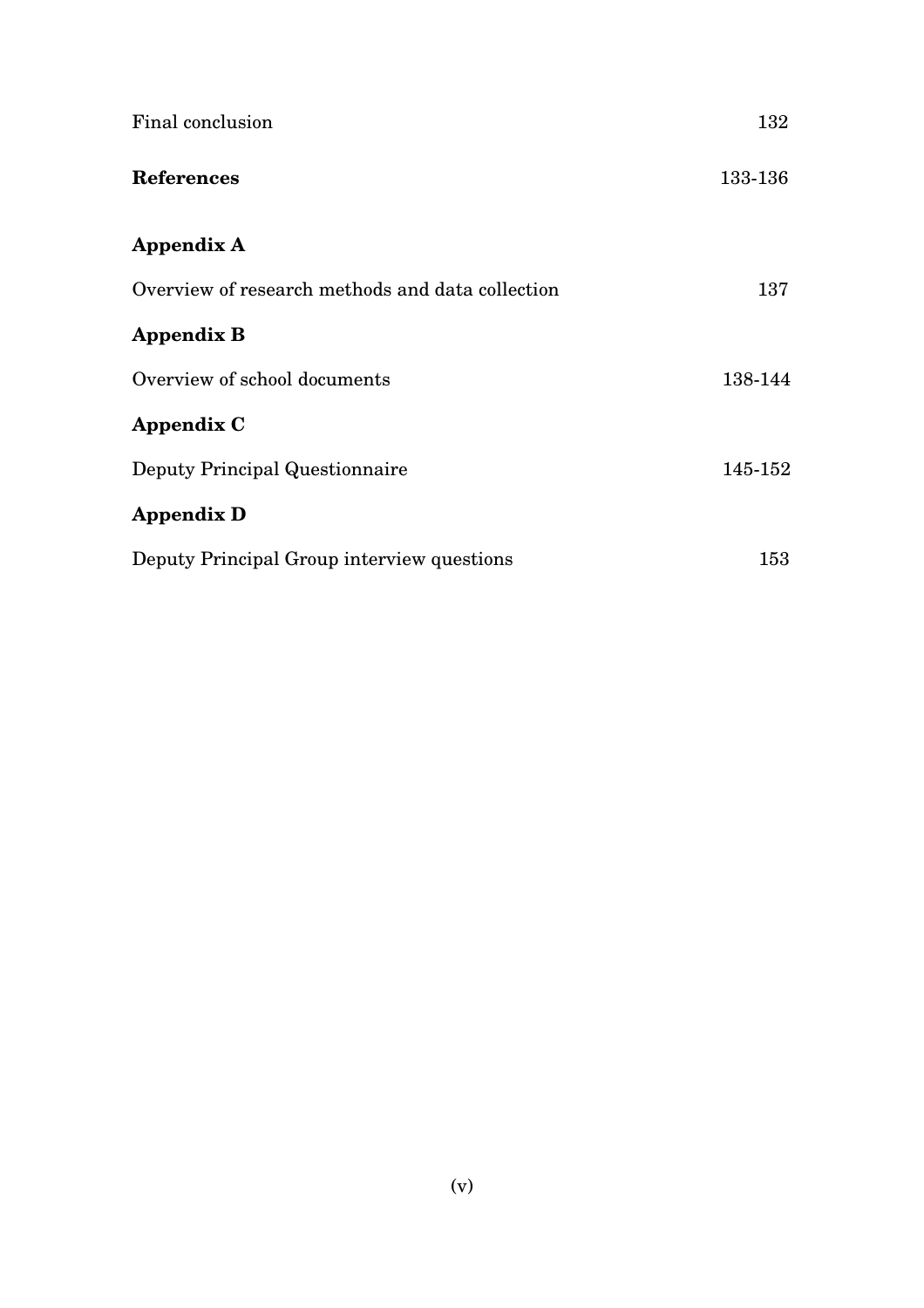# **List of tables**

| <b>Chapter Five - Findings</b>                                    | Page |
|-------------------------------------------------------------------|------|
| Table 4.1 - Key tasks identified by respondents                   | 76   |
| Table 4.2 - Tasks which take up most time in typical actual week  | 79   |
| Table 4.3 - Tasks which take up least time in typical actual week | 79   |
| Table 4.4 - Tasks in an ideal week respondents would like to do   | 81   |
| Table 4.5 - Tasks in an ideal week respondents like least         | 82   |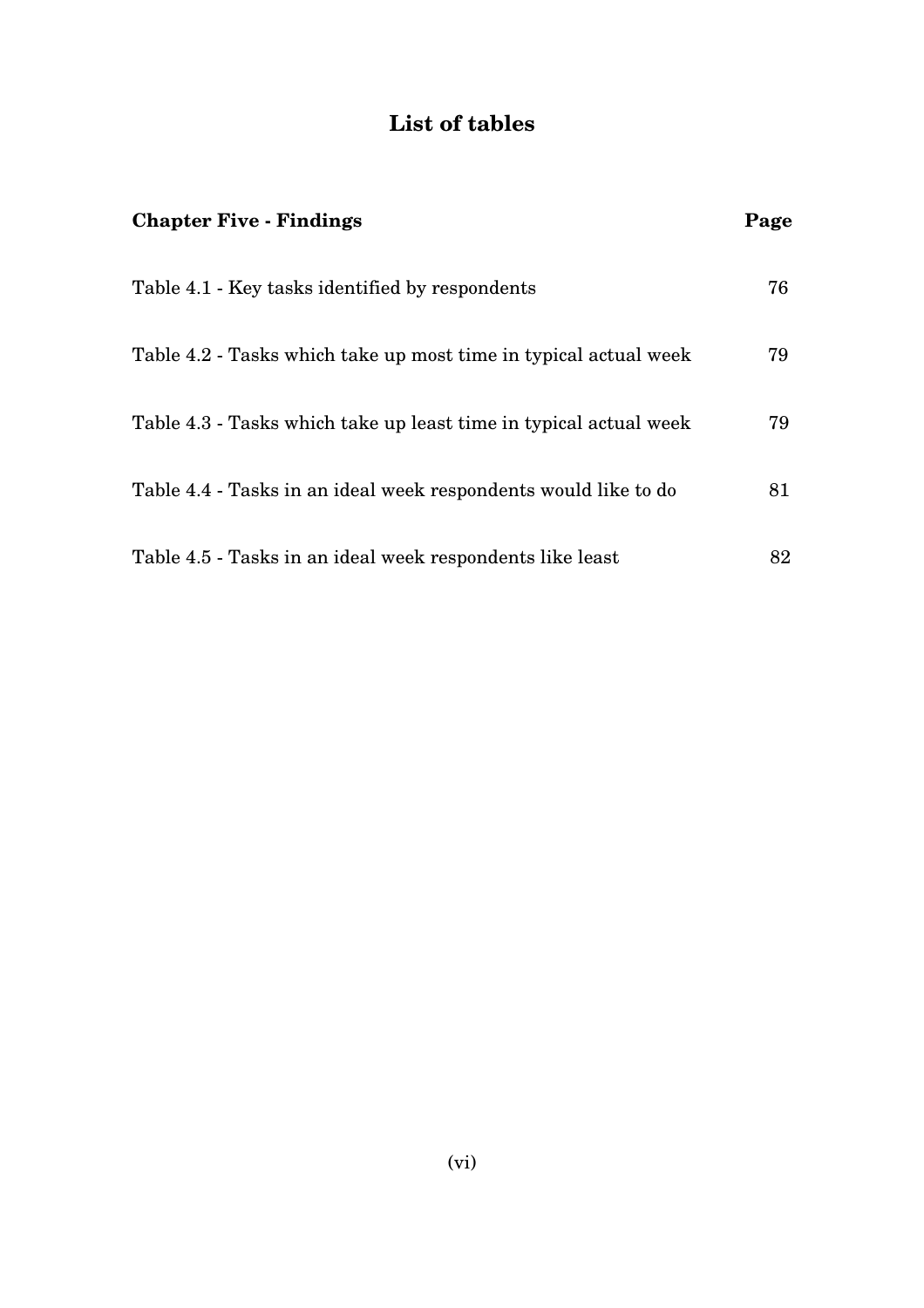# **Chapter One - Introduction**

#### *Research context*

The role of the deputy principal in the New Zealand secondary school is one that has attracted scant research interest. Up until recent exploratory research by Cranston (2007) there was little known about how they experience their roles within secondary schools. This lack of research interest in the role has also been reported in other countries where much of the research focus appears to have been on the principalship (Harris, Muijs, & Crawford, 2003; Kaplan & Owings, 1999) . Within a New Zealand context what is known from the exploratory study of Cranston is that the role is a typically busy one, concerned chiefly with operational matters, but lacking a significant role in leading learning in the school. However, as Cranston noted, because this was an exploratory study there were still areas emerging from the study that required more in depth investigation particularly with regard to the dynamics of the role and its leadership capacity in schools. These findings set the context for what is known about deputy principal's roles in this country. Together with other international research on the deputy principal role they have helped to set the direction for this research.

This research study has been motivated by a personal interest in the deputy principal role. I am currently a head of faculty at a large east Auckland school but I am looking to progress my career further and see a move into senior management as the next logical step. I have therefore, begun to contemplate a move into the role having worked closely with a number of deputy principals for some time and having become increasingly interested in the apparent challenges of the role. These factors have served as a catalyst to find out more about the role, in terms of what it is that deputy principals actually do, and what role they play in helping to lead teaching and learning in schools. The Cranston study and others from outside this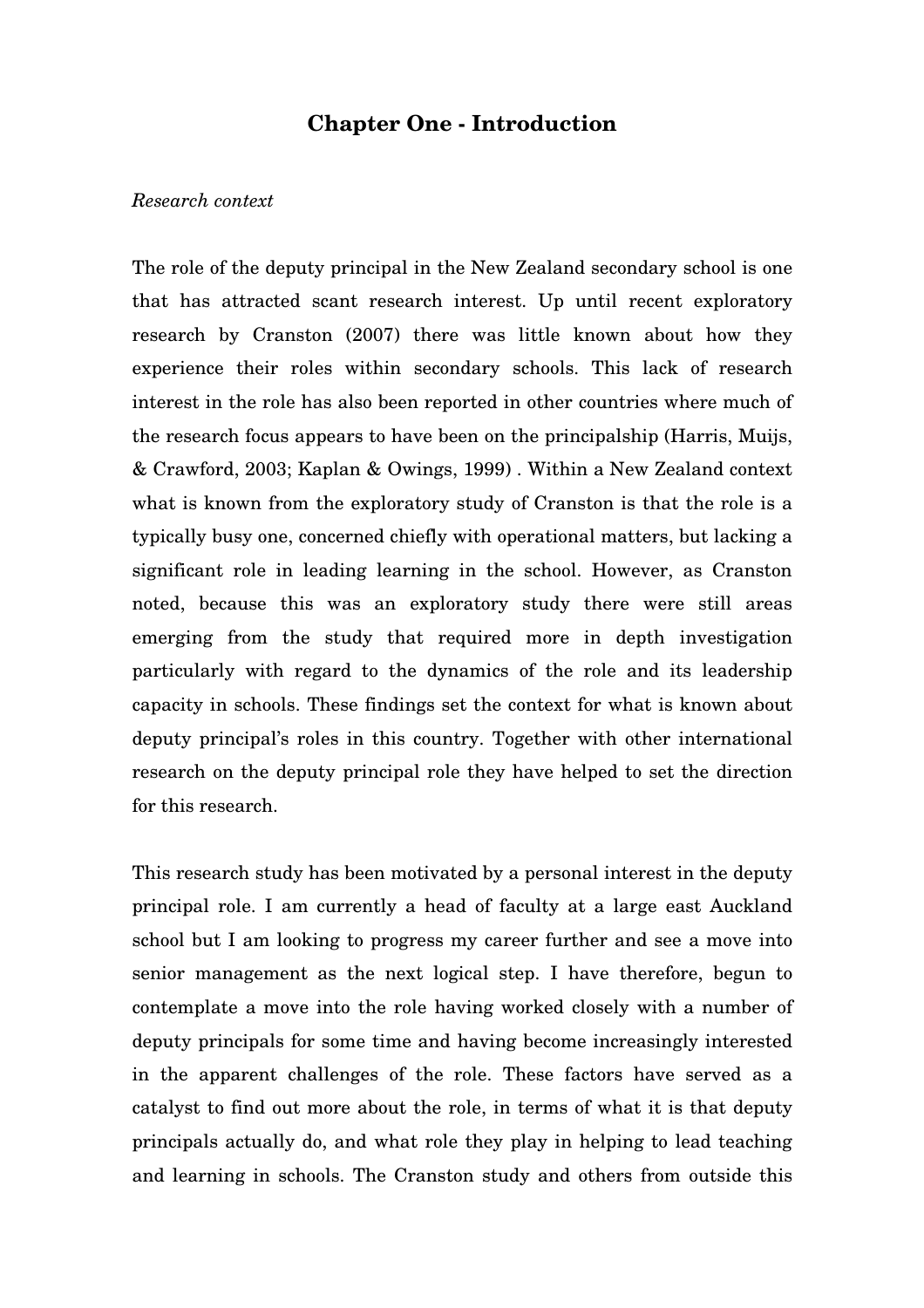country have helped to not only provide a context for this study but also clarify the research aims and questions which make up the heart of this chapter. In the first instance I wish to provide a background to the deputy principal role in this country. This background discussion focuses on how the role has been influenced by the educational restructuring which has taken place in this country over the last 20 years. This educational restructuring has had a significant effect on the way the role has been both structured and defined in secondary schools.

#### *The deputy principal role - a background picture*

A turning point within education in New Zealand was the introduction of the *Tomorrow's Schools* reforms (1988). These reforms saw schools move away from centralised control to a locally managed model. According to Fitzgerald, Gunter and Eaton (2006) the principal became the publicly accountable 'chief executive' and the deputy principal, as part of the senior management team, assumed a specific role aligned to new corporate management ideals. They go on to say 'site based management' was "organisational and focussed on task effectiveness and efficiency with unity through structures and cultures" (p. 29). This suggests that apart from the core business of teaching and learning schools were also faced with a need to manage their organisational structures and systems more efficiently. The ultimate responsibility for the school lay with the principal but 'site based management' suggest Fitzgerald et al., brought with it an increased workload for the principals. One of the effects of this increased workload was the delegation of some tasks and duties across the senior management team.

The introduction of Performance Management Systems (Ministry of Education, 1997) in this country amplified schools accountability and increased the workload especially for deputy principals and middle managers, who were often responsible for managing these systems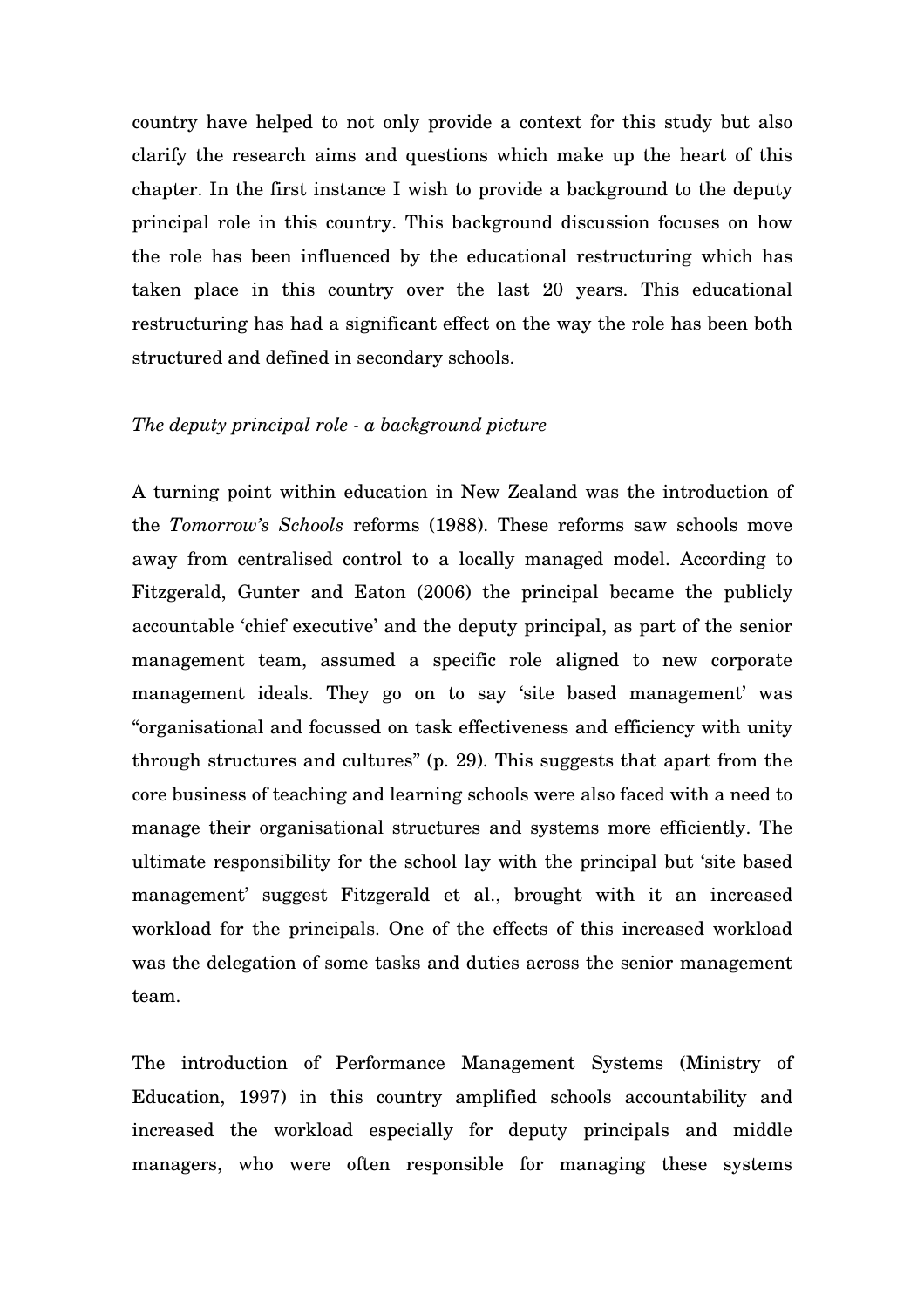(Fitzgerald, Youngs, & Grootenboer, 2003). The effects in this country of this previous delegation (along with the more recent effects of delegation on the role) have been mentioned by Cranston (2007) yet no specific studies detail the direct effects of restructuring on the role in this country. Nevertheless, one only needs to look at what happened in other countries to understand how the role has been affected. Harvey (1994), reports on the effects of restructuring in Australia where deputy principals became traditionally associated with maintaining the organisational stability of the school. Porter (1996) suggests the role in the United States became one of 'daily operations chief' and largely non educational. Harris et al, (2003) writing about the effects of restructuring in the United Kingdom report the delegation of more responsibilities to the deputy principal, as a result of restructuring, and a role which became more about ensuring stability and order in the school.

Therefore, the role has been influenced both here and abroad by the changing educational landscape which has seen a shift towards increased accountability for schools and a need to maintain organisational effectiveness. Other restructuring has also had further effects on the role of the deputy principal in this country. This was evident by the introduction of a set of professional standards for principals and teachers in secondary and area schools (Ministry of Education, 1998a, 1999a, 1999b). The integration of these standards into the existing performance management systems set down criteria for effective teaching and leadership in secondary schools. Leadership standards were prescribed for principals; however, unlike their counterparts in primary schools, no specific leadership standards were prescribed for deputy principals. This created a degree of ambiguity with regard to the role because; although deputy principals were part of the senior management teams, their role was not officially recognised. Instead, keen interest was placed in the evolving role of the principal as the prime educational leader (Cranston, 2007).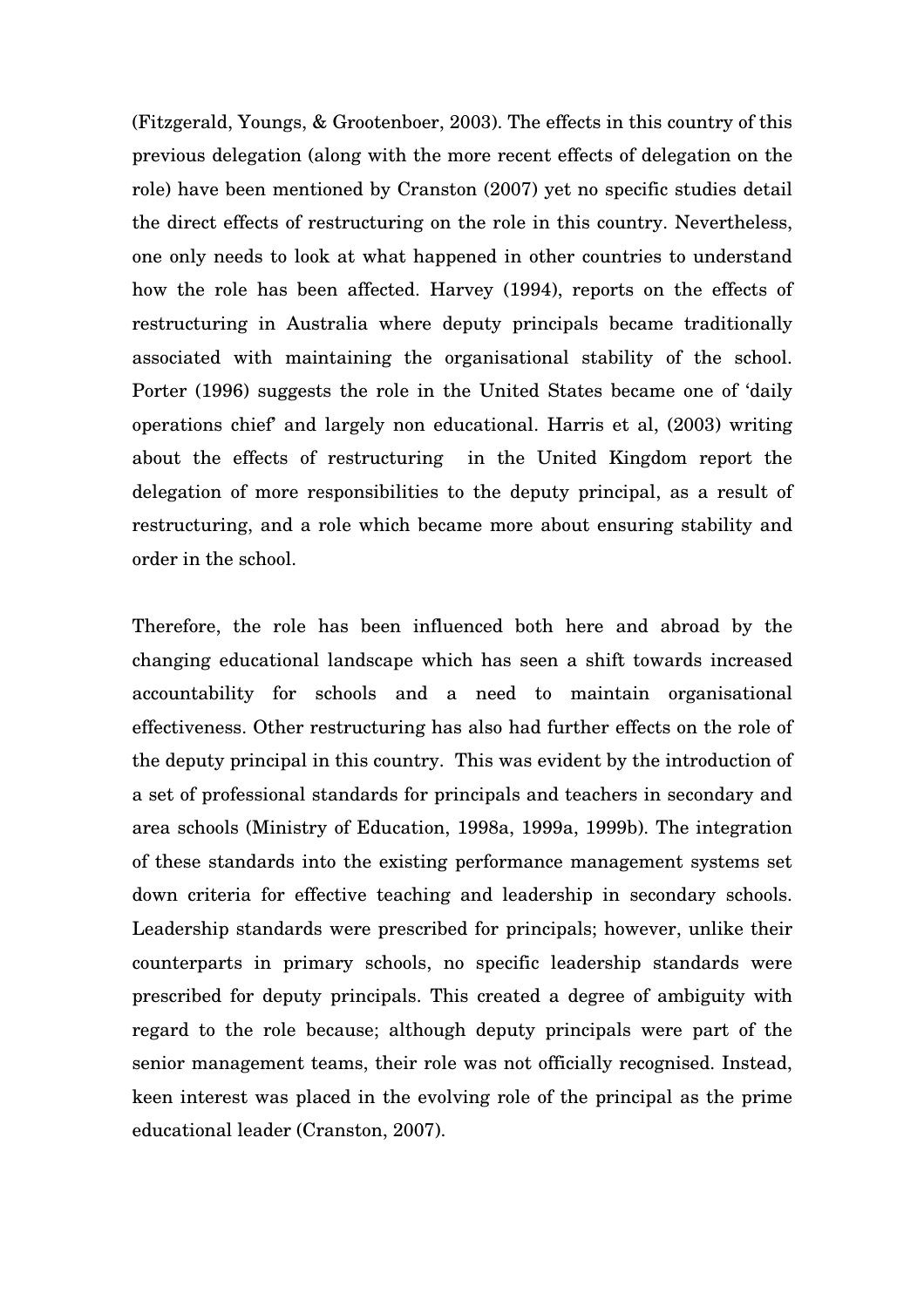This discussion has provided a background picture relating to the role of the deputy principal in this country. As can be seen, the role has been influenced and affected by the changes within education in this country. The advent of *Tomorrow's Schools* and the subsequent reforms have changed the way schools operate with more emphasis on accountability, efficiency and effectiveness (Fitzgerald et al., 2006). This in turn has seen the role and responsibilities of the deputy principal increase as principals have delegated tasks and duties to them which help ensure that schools can operate effectively on a daily basis. However, the trade off has been a role which appears to be predominantly concerned with managerial and administrative tasks and without a specific set of professional leadership standards, lacks a leadership focus. The intention within the next section is to describe more clearly the research problem by drawing on further research findings, and provide a rationale for why this research is important in the context of deputy principal's leadership roles in secondary schools.

### *The research problem*

The deputy principal role is recognised in the literature as a role which has been impacted upon by the various reforms and accountability agendas of governments over the last few decades (Cranston, 2007). Indeed, the reforms in this country, as previously highlighted, provide evidence of the effects of the restructuring on the role. Others writing during the early years of restructuring believed the role was already a problematic one. For instance, Golanda (1991) suggested that the role was poorly defined and structured stating "the position emerged without a proper philosophical basis and its development …has continued to be more a matter of expedience than an end product resulting from careful planning" (p 266).

The number of other research studies conducted on the role of the deputy principal is substantially smaller than that relating to principals (Harris et al., 2003). However, what there is provides a framework for defining the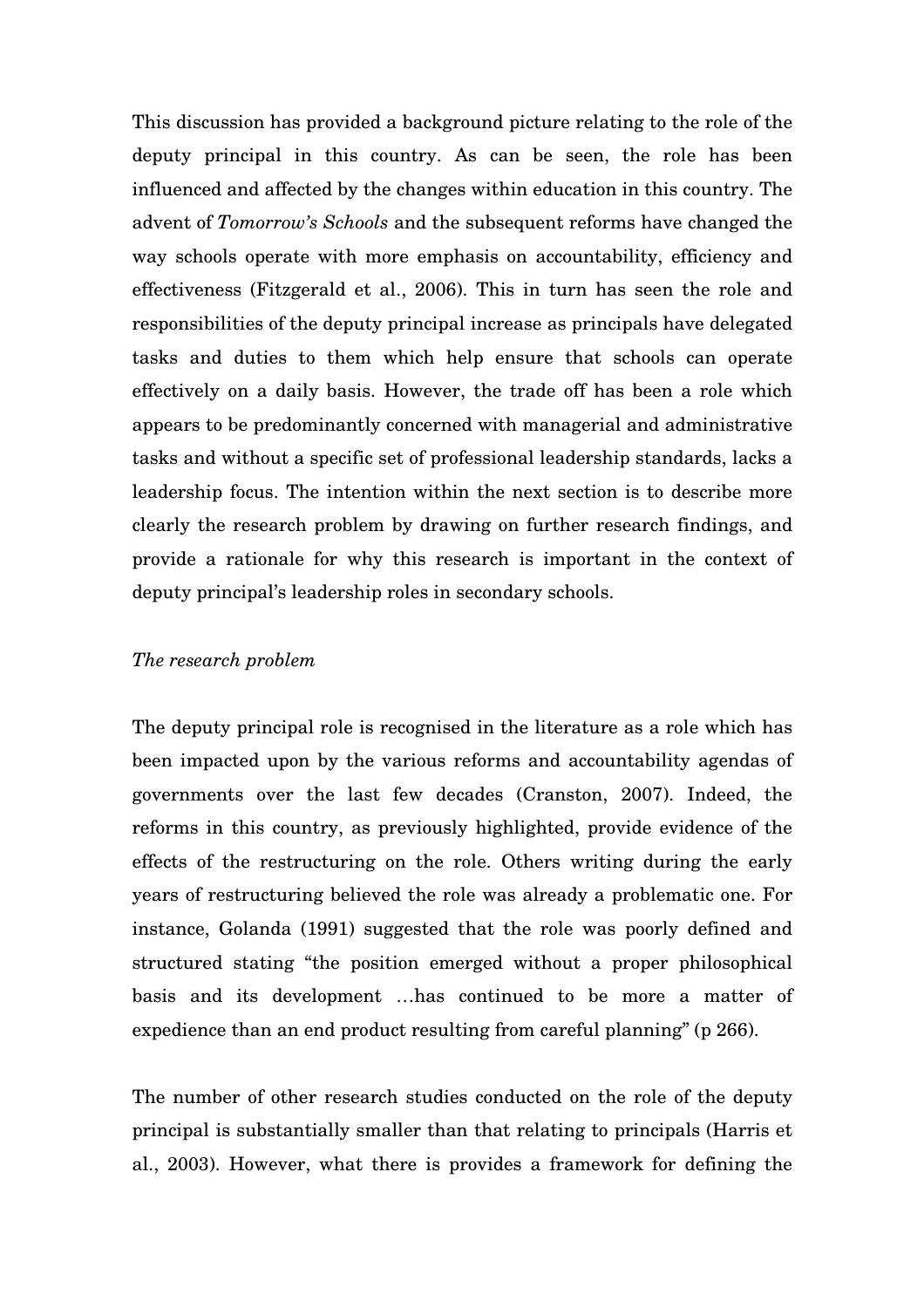research problem. Several studies reported the roles and responsibilities of deputy principals to be predominantly concerned with delegated managerial and administrative tasks, which include dealing with staff and student issues and routine clerical tasks (Cranston, Tromans, & Reugebrink, 2004; Hausman, Nebeker, McCreary, & Donaldson, 2001; Kaplan et al, 1999; Koru, 1993; Marshall, 1992). These tasks can be seen as part of the consequence of restructuring across these countries where greater accountabilities thrust more responsibilities onto the deputy principal role. Others reported the role to be chiefly concerned with performing ad hoc tasks which provided organisational stability for the school, but lacked a clearly defined purpose (Celikten, 2001; Harvey, 1994; Mertz, 2000; Porter, 1996). The function of the deputy principal role was therefore seen as one that set the conditions that allowed schools to operate on a daily basis in whatever way was needed.

The satisfactions associated with the role were often directly related to the role and responsibilities that deputy principals performed on a daily basis. Sutter (1996) reported high levels of satisfaction for those doing leadership tasks, while Golanda (1991) suggested the satisfactions associated with the role were few and unimpressive. The latter was mirrored by Ribbins (1997) who described principals experiences of the deputy principal role as not particularly satisfying due to the mechanistic nature of the role and poor relationships with the principal. More recently others have reported satisfactions with the role, despite a desire to be more involved in the leading of learning in the school (Cranston, 2007; Cranston et al., 2004).

The literature also points to a perceived need to reconceptulise the role so that it can move away from the dominance of managerial and administrative tasks towards a shared leadership role with the principal (Celikten, 2001; Cranston, 2007; Harvey, 1994; Marshall, 1992). As can be seen this reconceptulising of the role is not a new idea but has been around for some time. What this does show is that despite the rhetoric not much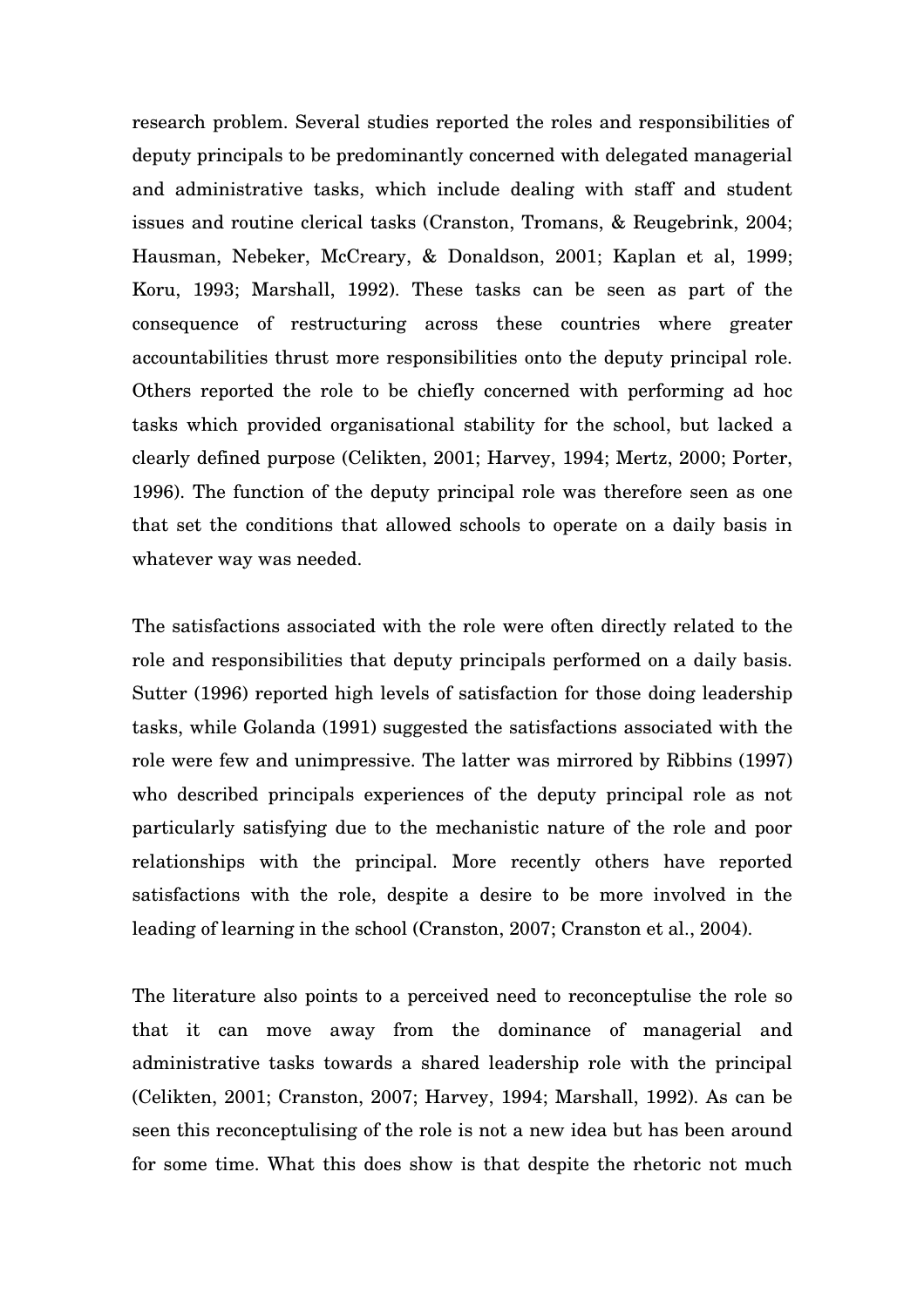appears to have changed as calls for reconceptulising the role are still evident.

This brief overview of the literature helps to further highlight the nature of the research problem. The role is reported as being predominantly concerned with managerial and administrative tasks which provide school stability but consume most of the deputy principal's time. This essentially leaves little time to get involved in tasks which directly contribute to the leading of learning in secondary schools which many deputy principals espouse as a preferred role. This lack of a leadership focus for the role is a source of frustration for some deputy principals. They report tensions between having to attend to the 'nuts and bolts' issues when they would rather lead others in improving teaching and learning in the school (Cranston et al., 2004). The call to reconceptulise the role has been evident for some time and is tied up in what others referred to as a need to clarify the role and clearly define its purpose in the secondary school.

#### *Research aim and questions*

The research aim and questions which follow have been informed by what are considered to be some of the key issues which surround the role of the deputy principal. These key issues are informed by the findings reported by researchers investigating the nature of the role in other countries. Included in these findings are those reported by Cranston (2007), whose exploratory research highlighted the issues associated with the role it in a New Zealand context. The overall aim and research questions now follow:

#### *Overall Aim*

To investigate the role of the secondary school deputy principal in New Zealand schools.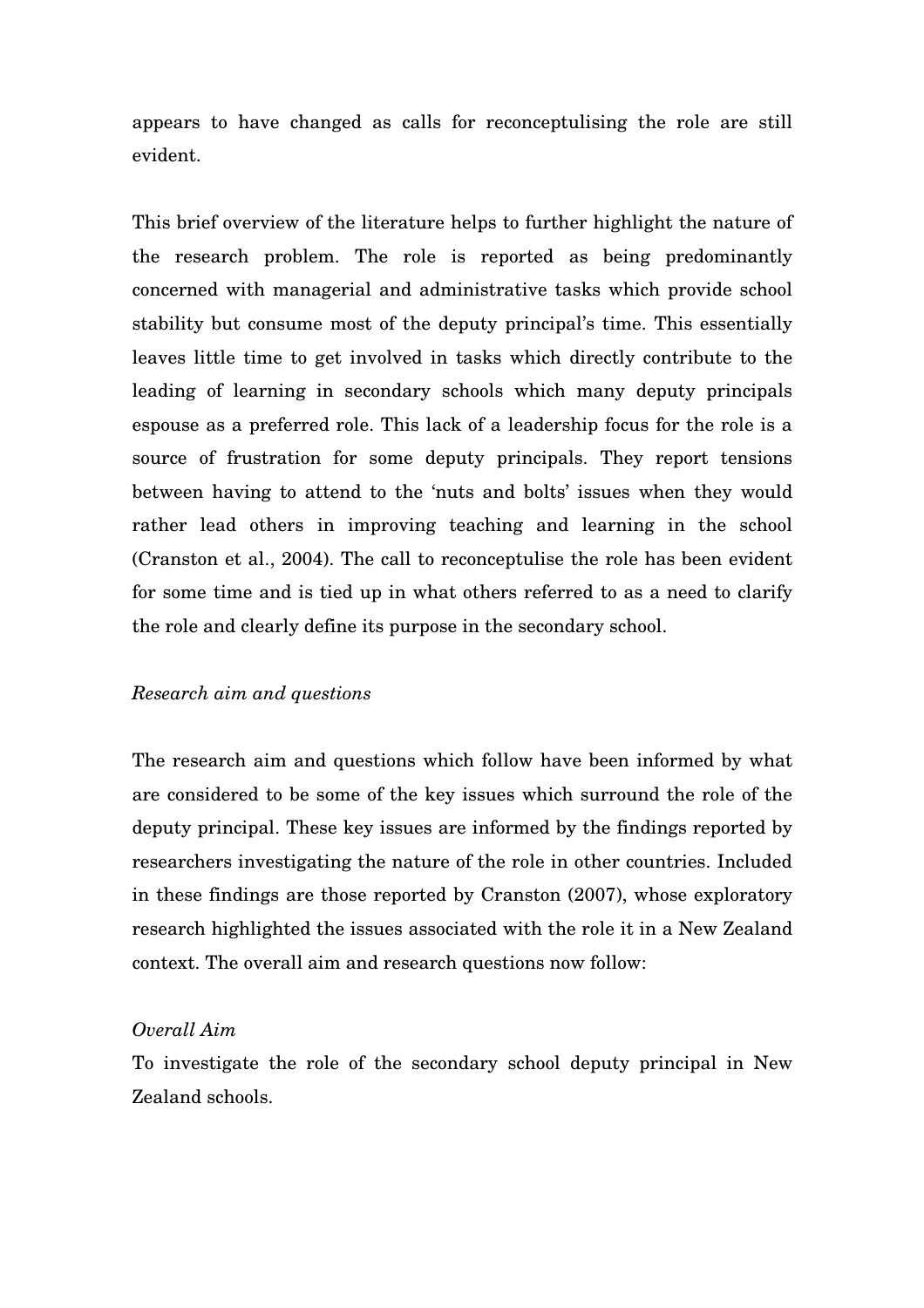#### *Research Question 1*

What are the role and responsibilities of the secondary school deputy principal?

#### *Research Question 2*

What are the levels of satisfaction experienced by deputy principals in their current roles within secondary schools?

#### *Research Question 3*

What is the deputy principal's role in the leadership of learning within the secondary school?

These research questions will help to contribute to what is known about the role in this country. They will provide in the first instance, a more in depth understanding of the roles and the responsibilities associated with the position, how the role is perceived, and how it is experienced by those in the position. Closely linked to these roles and responsibilities will be an understanding of the satisfactions and frustrations associated with the role. In particular, what are the satisfactions and frustrations if any associated with the role, what causes these to surface and how these impact on the deputy principals overall levels of satisfaction in the position. The investigation of deputy principal's involvement in the leadership of learning will help to determine the types of roles they are responsible for and what actual contribution they make to leading teaching and learning in the secondary school. Their involvement in the leadership of learning may in fact conflict with their delegated roles and responsibilities. Therefore, this study may help to establish if such conflict exists between these two areas.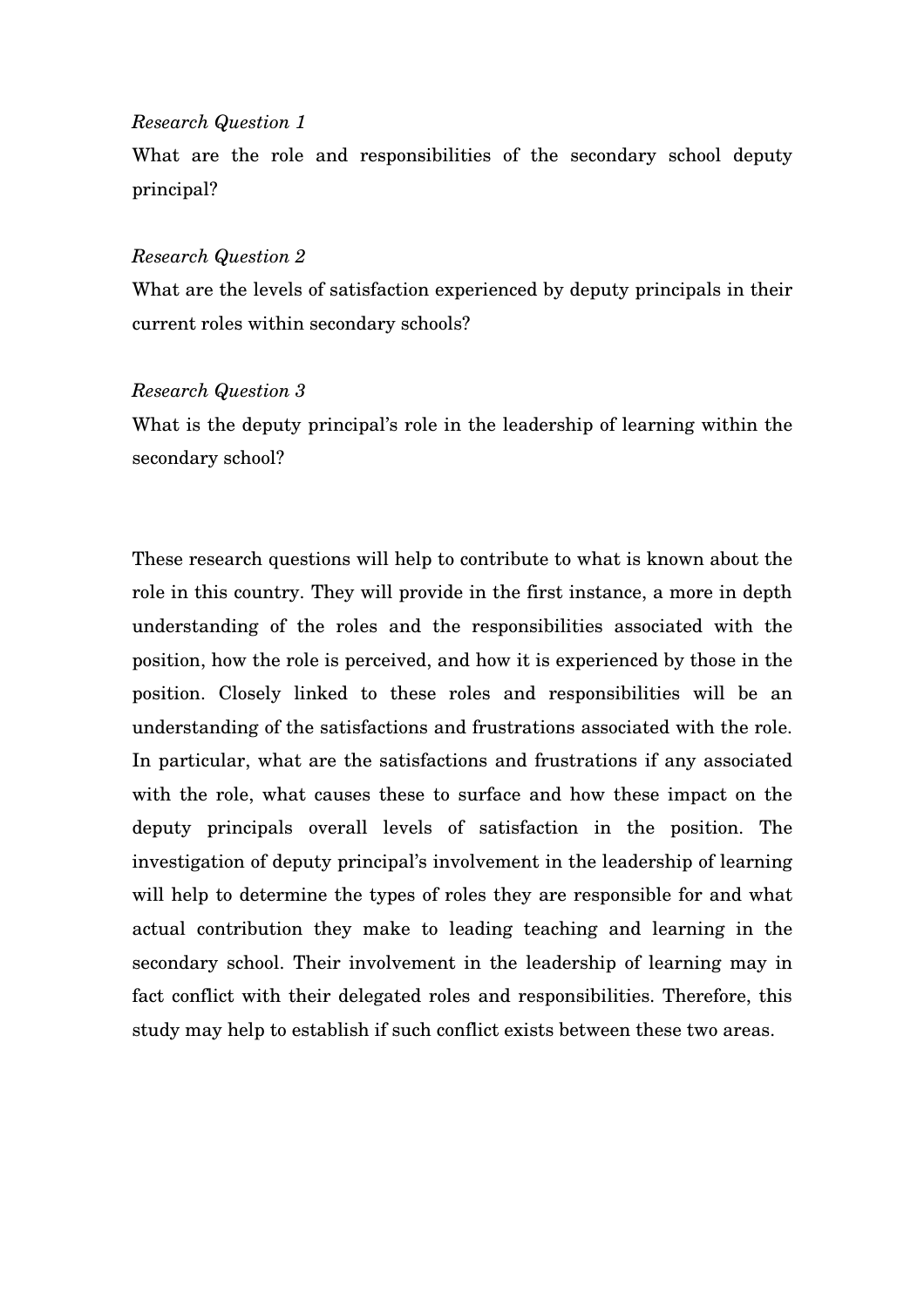In order for the reader to navigate his or her way around this research thesis, a brief overview of each chapter is presented informing the reader of the relevant content.

Chapter one provides a context for the research problem within New Zealand. A background picture on the role in New Zealand highlights the issues that have affected the way that it has been structured and defined in this country. The research problem, which has motivated this study, is presented with reference to significant findings from a range of studies on the deputy principal role. The chapter concludes by presenting the research questions which have set the intentions for this study.

Chapter two provides a comprehensive review of the literature pertaining to the role of the deputy principal. This review concentrates its efforts on establishing the most significant themes which come out of the literature on deputy principals roles in the secondary school

Chapter three presents the methodological approach undertaken to assist in researching the role of the deputy principal. A justification of the methodological approach incorporating the research design is presented along with descriptions and explanations of the research methods used. Issues of reliability and validity are addressed together with the ethical considerations relevant to the study.

Chapter four presents the findings which have been obtained from the three research methods namely documentary analysis, individual questionnaires and deputy principal group interviews. A summary of findings from each research method is also presented. These findings where applicable, include verbatim responses from participants to help highlight salient findings.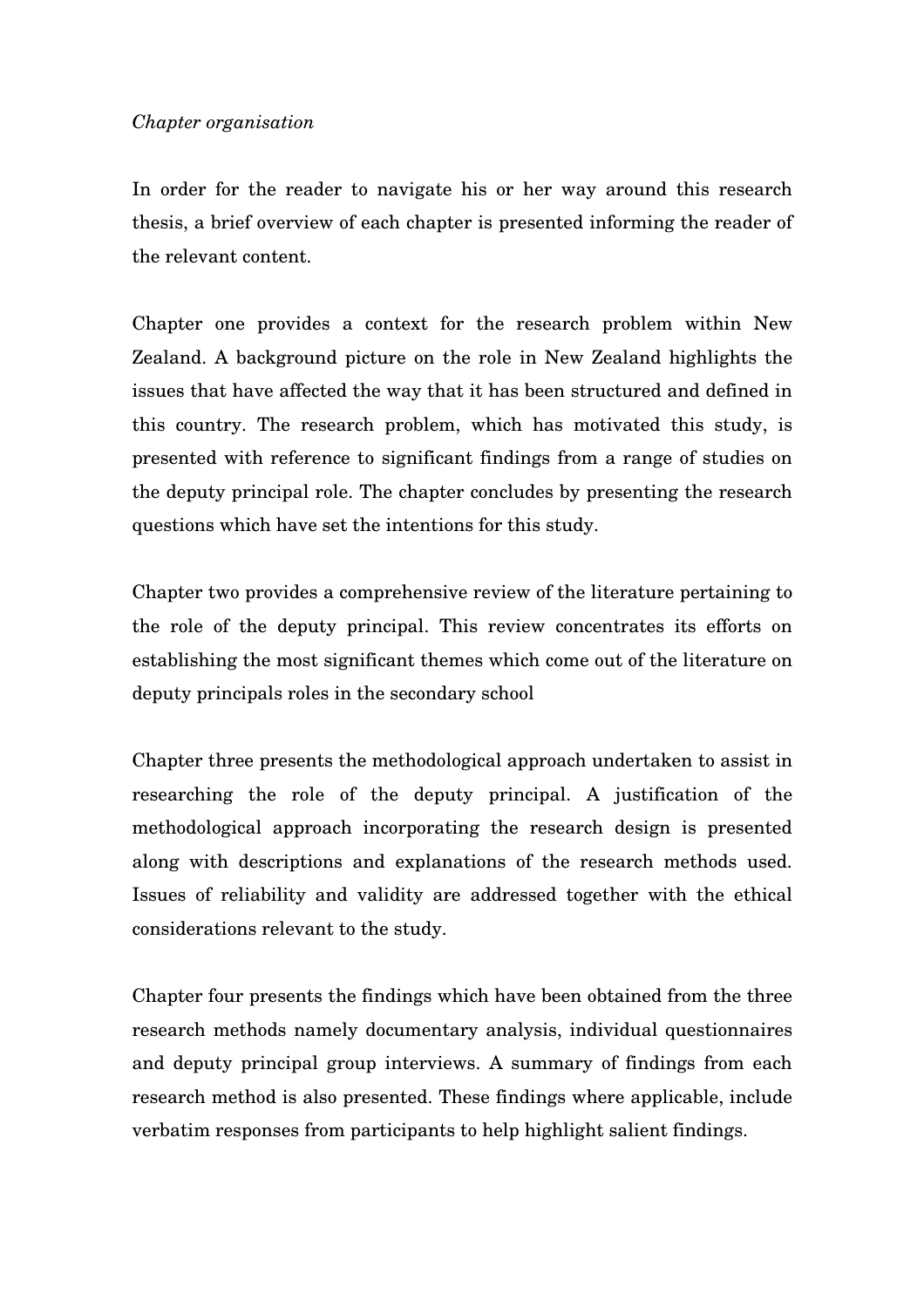Chapter five discusses the findings presented in the previous chapter. This discussion where applicable, is linked to the literature presented in chapter two to highlight congruence between the findings. Key themes and issues emerging from the data are also discussed.

Chapter six brings together the key themes and issues which have emerged from this research study for final discussion. A set of recommendations are presented which relate to possible action at school and system level with regard to the role of the deputy principal.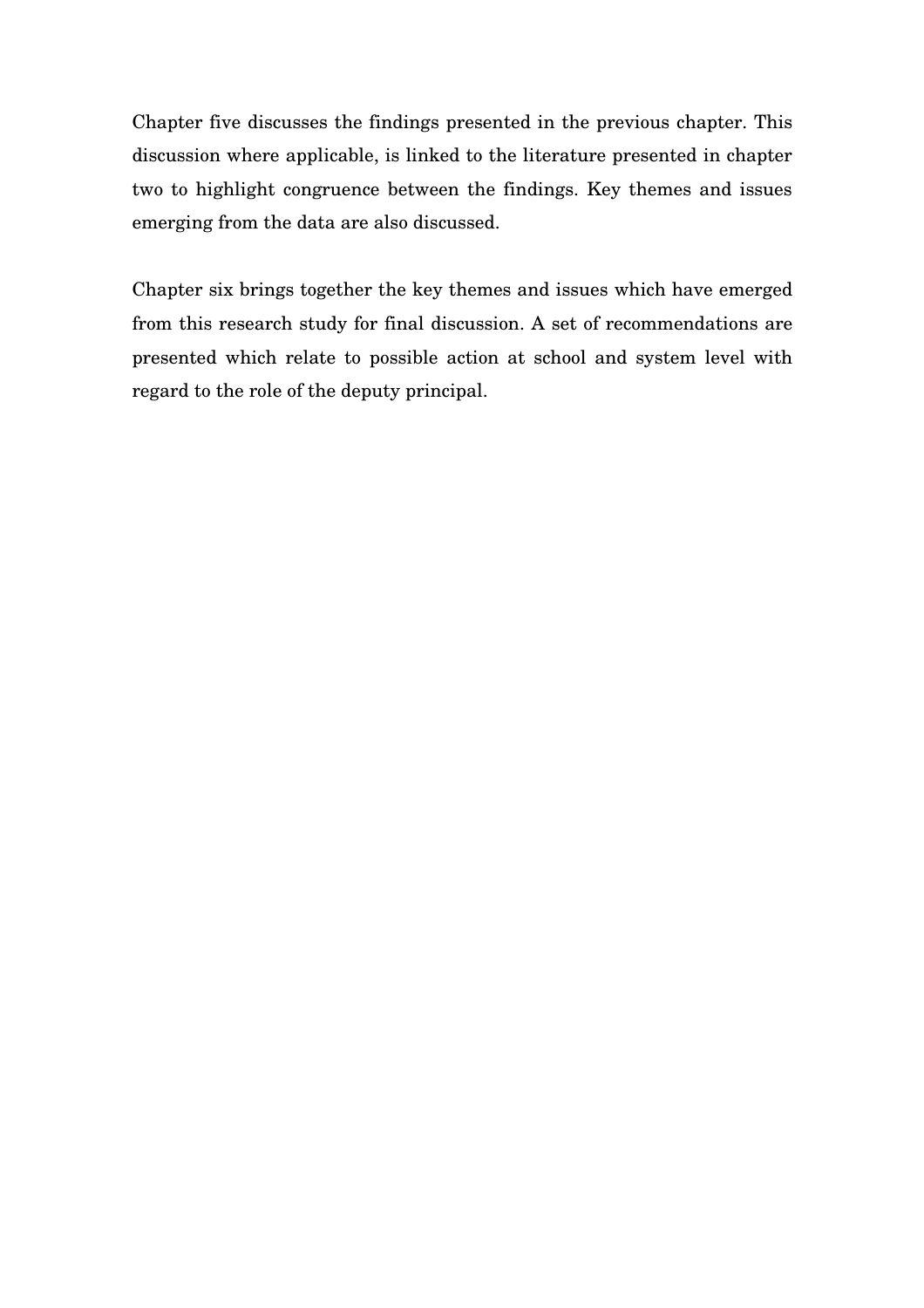# **Chapter Two – Literature Review**

### *Introduction*

A review of the literature on the role of deputy principal highlights a number of titles used to describe a position which has been part of the senior management team of most schools for many years. The position is referred to as the 'deputy' or 'assistant head teacher' within the United Kingdom and has been described as having an expectation to fulfil all the responsibilities of the head teacher or assume the role of a 'trainee head' (Harris et al., 2003; Webb & Vulliamy, 1995). In the primary sector the position has been referred to as the 'associate head teacher' who complements the work of the head teacher in a leadership partnership (Jayne, 1996). Within the United States the position appears to be exclusively referred to as the 'assistant principal' (Golanda, 1991; Hausman et al., 2001; Kaplan et al., 1999; Mertz, 2000; Williams, 1995). It has been recognised in the United States as being a common entry level position for an administrative career (Hausman et al., 2001) but one which is described as having "emerged without a proper philosophical basis" (Golanda, 1991, p. 266). Closer to home, within Australia, the position is referred to as 'deputy principal' or 'deputy head' (Cranston et al., 2004; Harvey, 1994). It is identified as having originated "from the designation of a senior teacher to accept responsibility for an overflow of lesser administrative tasks in order to reduce the workload of the principal" (Harvey, 1994 ,p. 16). In a much later review of the role, a position description from the education department of Queensland explicitly states that it is focused on aspects of both educational leadership and management (Cranston et al., 2004).

Within New Zealand recent exploratory research refers to the position as 'deputy principal', 'assistant principal' and 'associate principal' with "a strong suggestion that they may be an under-utilised resource, particularly from a leadership perspective"(Cranston, 2007, p. 27). These positions make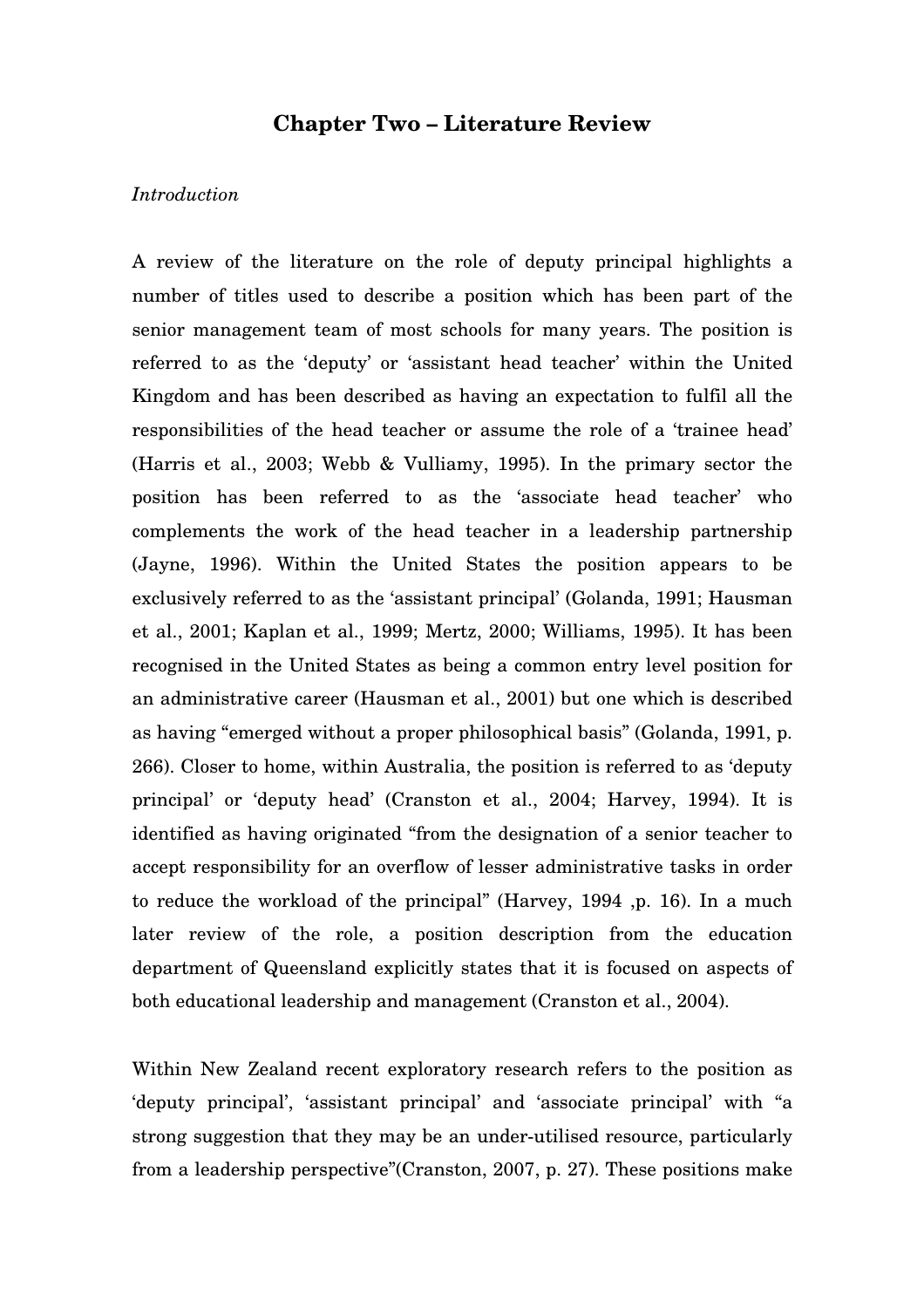up what Cranston refers to as 'middle-level school leaders' who "hold key leadership and administrative positions in schools" (p. 17). This brief review of the literature highlights a number of terms by which the position is known with a focus on contextualising the role in the secondary school. For the purposes of this review and the research study in general the term 'deputy principal' is used to represent the various terms introduced above.

#### *The Deputy Principal – a neglected practitioner in education*

The position of the deputy principal in the New Zealand secondary school is not a new position and like its counterparts in other countries it has occupied a place in the senior management team of schools for some time. The origins of the position can be traced back many centuries and is highlighted by Ribbins (1997) who cites Burnham (1968) describing the position of the 'usher' in the fifteenth century English school. The position he states, was "one of substitute for the headmaster, acting as a stand in when the head was absent" (p. 296). In more recent times this has been reiterated by Gunter (2001) and Harris et al., (2003) who suggest that the modern day deputy principal is there to stand in or deputise fully for the principal when he or she is away from school. However, despite its longevity, it has been recognised as an area which has received little recognition or attention in the literature (Harvey, 1994; Kaplan et al., 1999; Marshall, 1992; Ribbins, 1997). The actual studies that had been carried out up to this time were, according to Harvey (1994), mainly anecdotal with very few empirical studies having taken place. This criticism is mirrored by Harris et al., (2003), who in reviewing the literature relating to the position over the past two decades point to the number of "descriptive rather than empirical accounts of leadership at deputy and assistant level" (p. 6).

In more recent times similar observations have been made by others with regard to the relatively sparse research pertaining to the position (Cranston, 2007; Cranston et al., 2004; Harris et al., 2003; Mertz, 2000). Indeed, the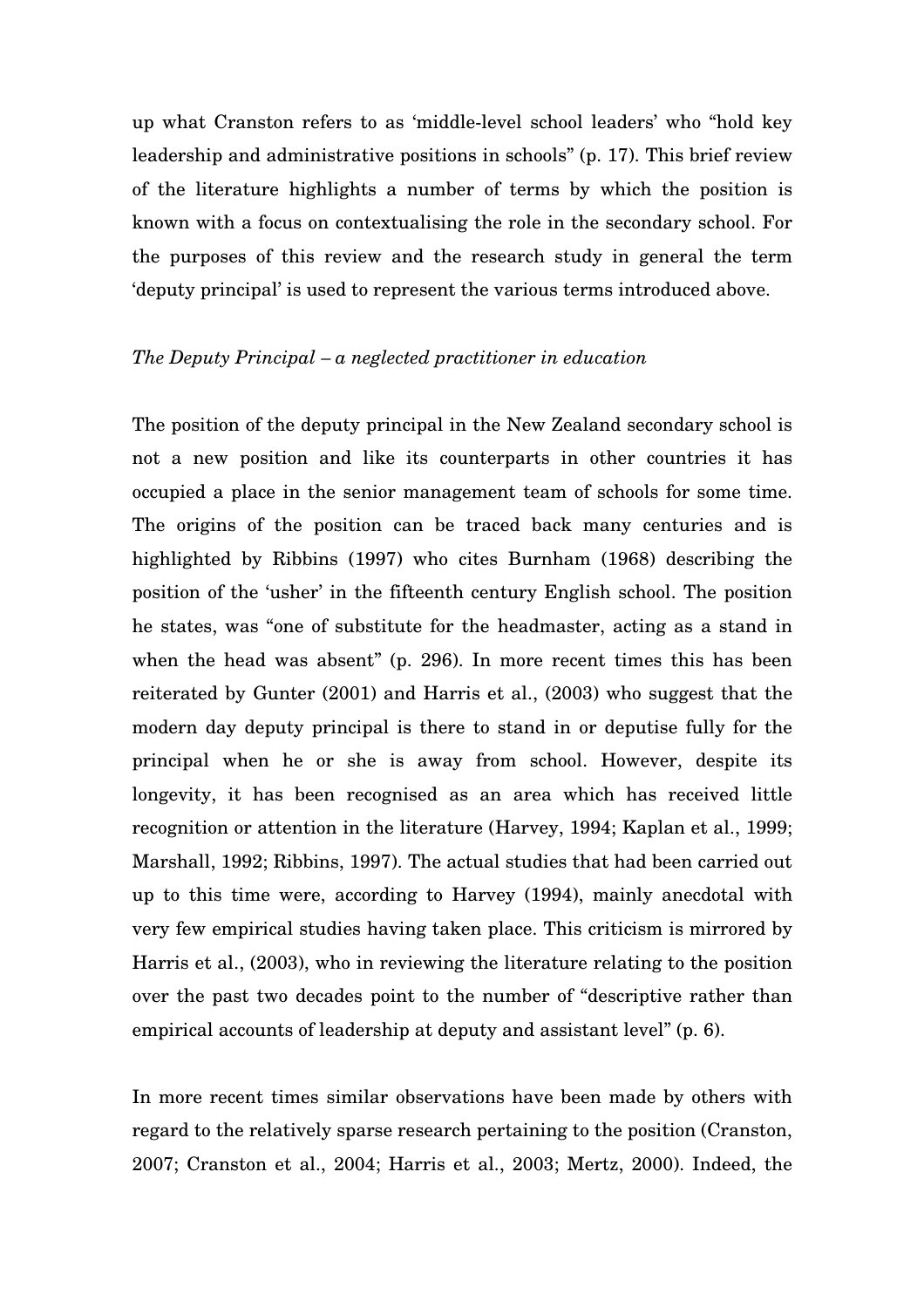position has been referred to as the "neglected actor in practitioner literature" (Hartzell, 1993, cited in Mertz, 2000, p. 2). In addition, others have pointed to the fact that much research interest has appeared to centre on the position of the principal or head teacher as the main leader in the school (Cranston, 2007; Cranston et al., 2004; Harris et al., 2003). Indeed, Cranston et al.,(2004) in reference to the educational restructuring that had taken place across the past decade suggest "considerable research effort has focussed on the impact of those changes on the principalship and the changing demands on principals as site leaders" (p. 225). What has not been researched to any significant degree, they believe, is what they call the "key players in administrative or executive positions in schools" (p. 225), namely deputy principals.

In a New Zealand context, empirical research around the deputy principal position is also somewhat sparse with only very recent exploratory research undertaken into the roles, skills and abilities needed and satisfactions associated with the position (Cranston, 2007). The findings of this research study point to a position which continues to be subject to change due to both internal and external pressures with management versus leadership tensions evident in the role. Cranston also makes reference to the deputy principal as the under utilised resource which if unleashed in some way "may generate real leadership synergies of considerable benefit to schools" (p. 28).

These changes to the deputy principal position and the subsequent tensions evident are not recent phenomena. They have been highlighted as one of the consequences of the educational restructuring which has taken place in a number of other countries such as Australia and the United Kingdom (Cranston et al., 2004; Harris et al., 2003; Harvey, 1994; Jayne, 1996). In the next section discussion centres around the aforementioned educational restructuring. The focus in particular is the reported impact of these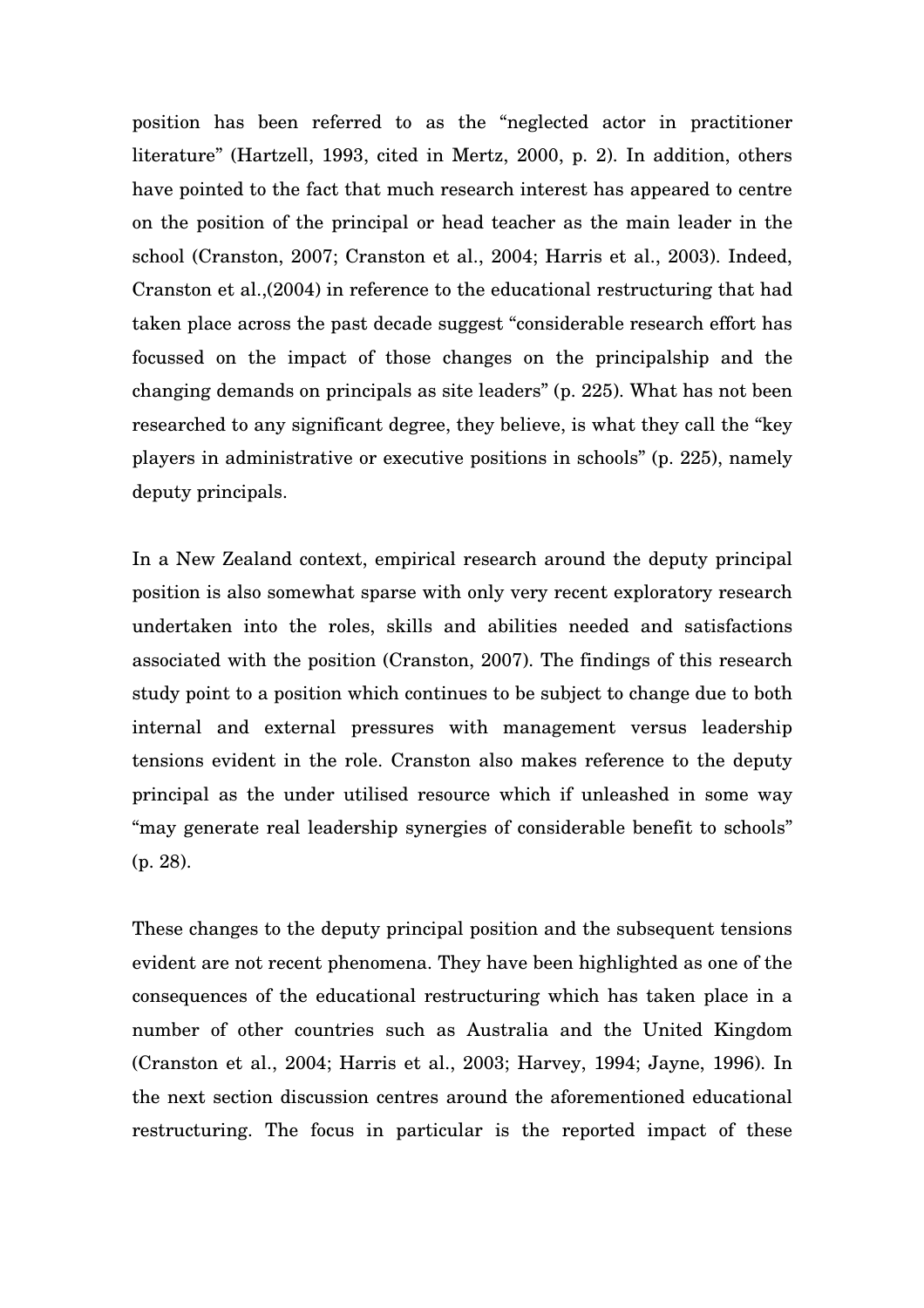changes on the position of the deputy principal both here and abroad and how these changes have helped shape the position in the secondary school.

#### **Educational restructuring – impacts on the deputy principal role**

### *The 'self managed school'*

The *Tomorrow's Schools* reforms (Parliament of New Zealand, 1988) introduced in the late 1980s were concerned with a desire to increase the partnership between home and school and improve educational opportunity and achievement for disadvantaged groups while being underpinned by a tighter accountability framework (Wylie, 1999). The impact of these reforms on primary and intermediate schools in the early years, Wylie (1999) states, resulted in a constant stream of deadlines, a wave of paperwork and high workloads particularly for principals who reported that they felt distracted by the amount of administrative work. The principal as a direct result of these reforms was, according to Cardno (2003), placed "in the spotlight in terms of both community and systemic expectations of effective professional leadership of schools" (p. 4) with tensions apparent between their increased managerial role versus their instructional leadership role.

With regard to the position of the deputy principal, there is a lack of definitive studies which detail the specific impact of the reforms on the position in the New Zealand secondary school. However, something is known of the impact on the primary and intermediate sector. Wylie (1999) in her study of these educational reforms 10 years on, states that in general teachers workloads had increased since 1989, a year after the introduction of the reforms, and this trend had continued whereby "Senior teachers (in positions of responsibility or receiving management units) were twice as likely as others to be working an extra 21-25 hours a week" (p. 117).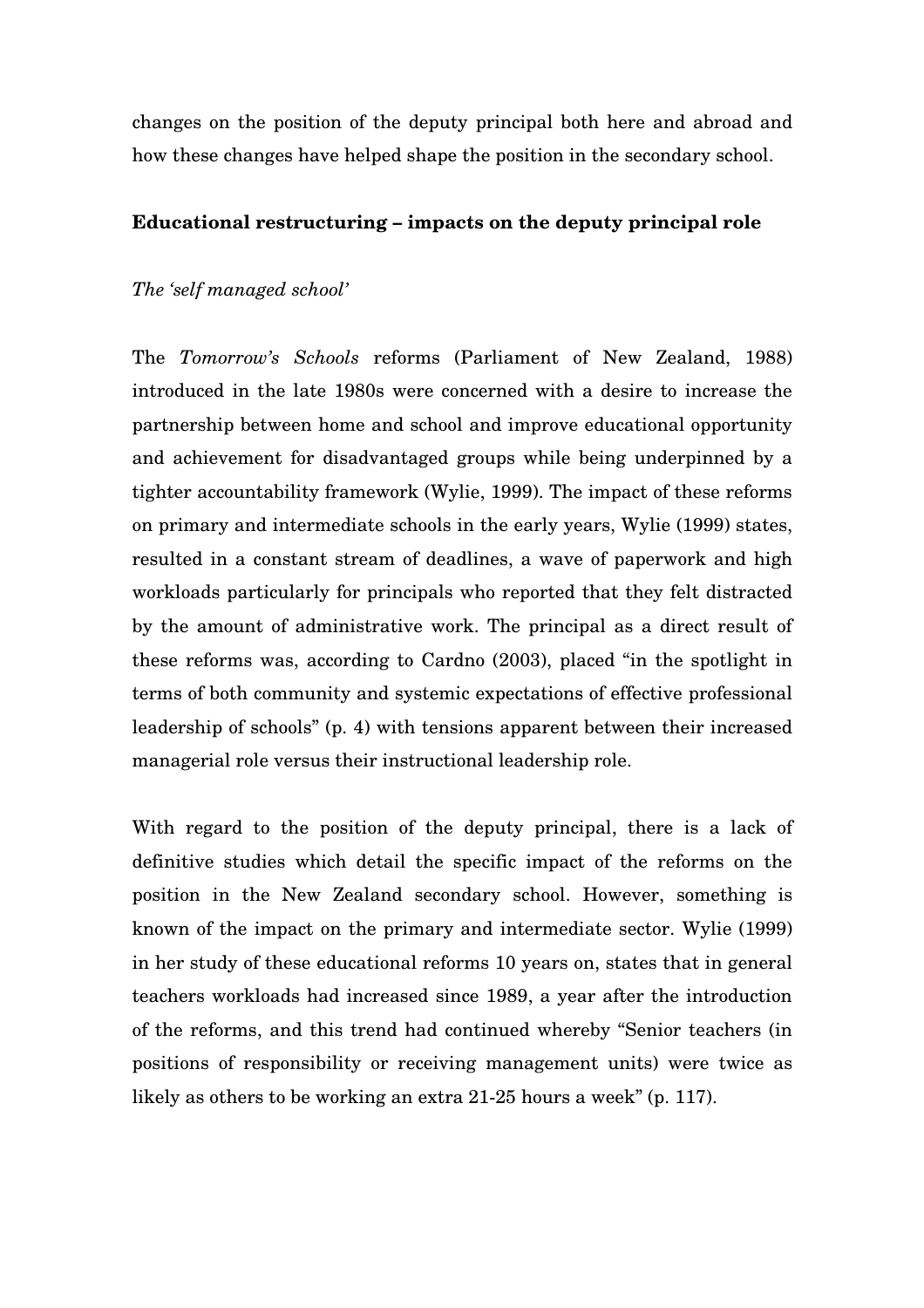The *Tomorrows Schools* reforms (Parliament of New Zealand, 1988) also saw the later introduction of Performance Management Systems (PMS) with their prescribed requirements for teacher appraisal in schools (Ministry of Education, 1997). Wylie (1999) reports that many primary and intermediate schools made major changes to their appraisal systems. These changes resulted in an increased workload for those in positions of responsibility who took on the core appraisal work (Fitzgerald et al., 2006). Shortly after this came the introduction of Professional Standards for teachers in secondary, primary and area schools (Ministry of Education, 1998a, 1998b, 1999a, 1999b). The standards were introduced "as part of the Government's strategy for developing and maintaining high quality teaching and leadership in schools and improving learning outcomes for students" (Ministry of Education 1999a, p. 5). However, despite leadership standards being prescribed for principals; unlike their counterparts in primary schools, no specific leadership standards were prescribed for deputy principals in the secondary school. Therefore, a gap existed with regard to a set of minimum performance standards for this leadership position and this is still the case today. The result has seen the formation of a position which is somewhat ambiguous with principals either applying the professional standards set down for management unit holders in secondary schools or using those which are set down for the principals themselves.

In other countries that have undergone educational restructuring similar to the New Zealand experience, increased workloads for both principals and deputy principals have also been reported (Cranston, 2000; Harvey, 1994; Harvey & Sheridan, 1995; Webb et al., 1995). In the state of Queensland in Australia the principals role according to Cranston (2000), changed to include greater involvement in strategic management areas with an added requirement "to demonstrate superior skills and capacities in a variety of leadership domains" (p. 3), a noted shift from earlier times. Cranston notes that the extra burden on the principal was eased in the case of the larger schools "where professional administrative support is provided by deputy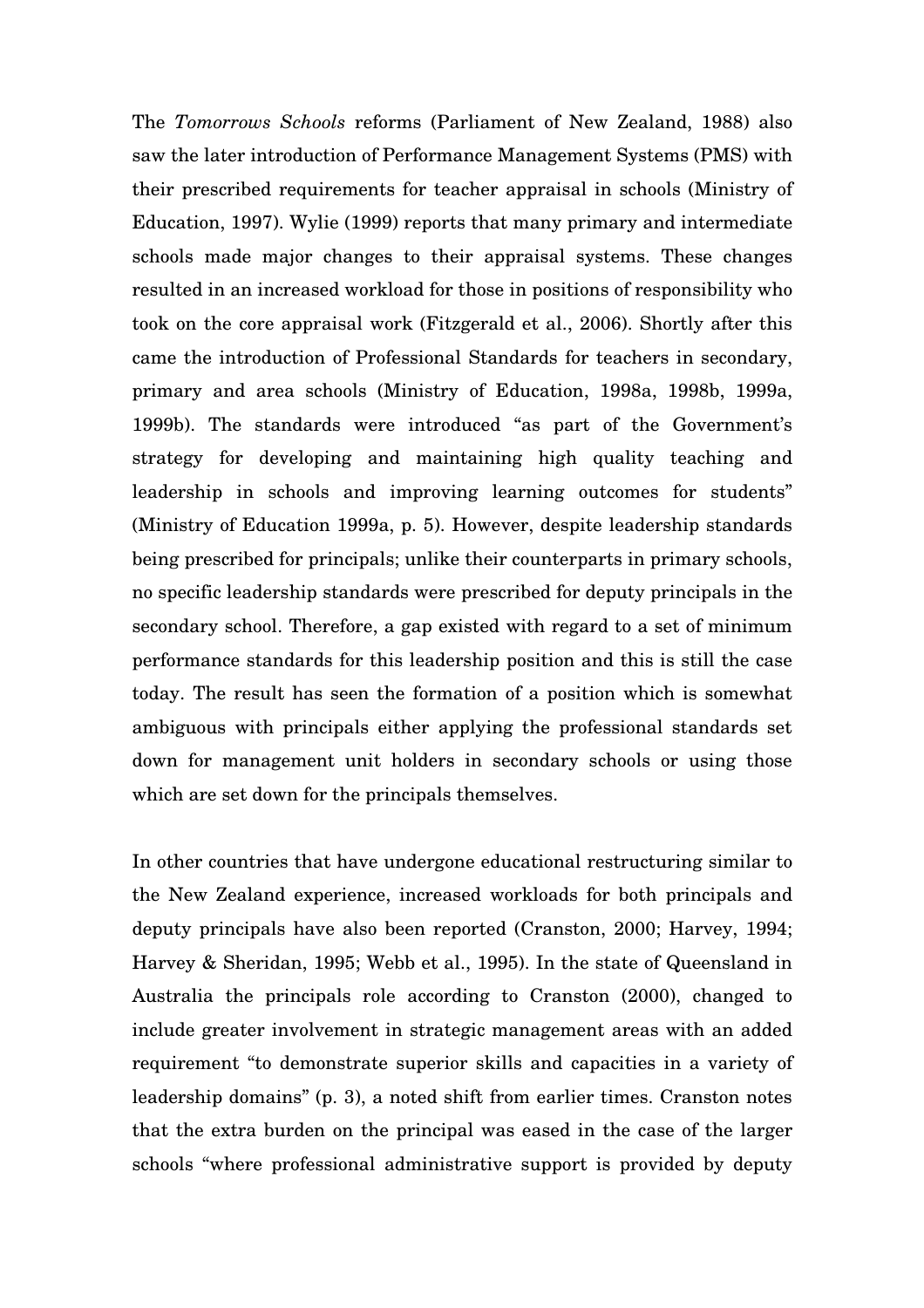principal(s)" (p. 5), which suggests deputy principals were picking up some of the administrative tasks that the principal was unable or perhaps unwilling to do. The greater workload for the principal as a result of restructuring has impacted on the position of the deputy principal in other countries as well. This is borne out by Harris et al., (2003) who contend that "evidence would suggest that the growing workload of head teachers in the last decade, particularly resulting from the local management of schools has contributed to an increase in the delegation of more responsibilities to assistant and deputy head teachers" (p. 10).

Harris et al., (2003) also cite a study undertaken by Campbell and Neill (1994) of 50 primary schools in the United Kingdom in which deputy principals felt that their role had expanded greatly during the early nineties. This is mirrored by Webb et al., (1995), who found the deputy principal position post reform, had become extremely busy, with job descriptions which "tended to reflect what looked feasible on paper rather than what in reality they attempted to cover" (p. 61). Therefore, the result of educational restructuring had an impact on the position of the deputy principal as schools adjusted to greater workloads and increased accountabilities. The position became strongly influenced by the principal who was ultimately responsible for delegating roles and responsibilities which became concerned with maintaining the organisational stability of the school (Celikten, 2001; Harvey, 1994). This maintenance of organisational stability by the deputy principal is a recurring theme highlighted in the literature, not only as a response to educational restructuring but also as a role which has become somewhat synonymous with the deputy principal position (Cranston et al., 2004; Harris et al., 2003; Mertz, 2000),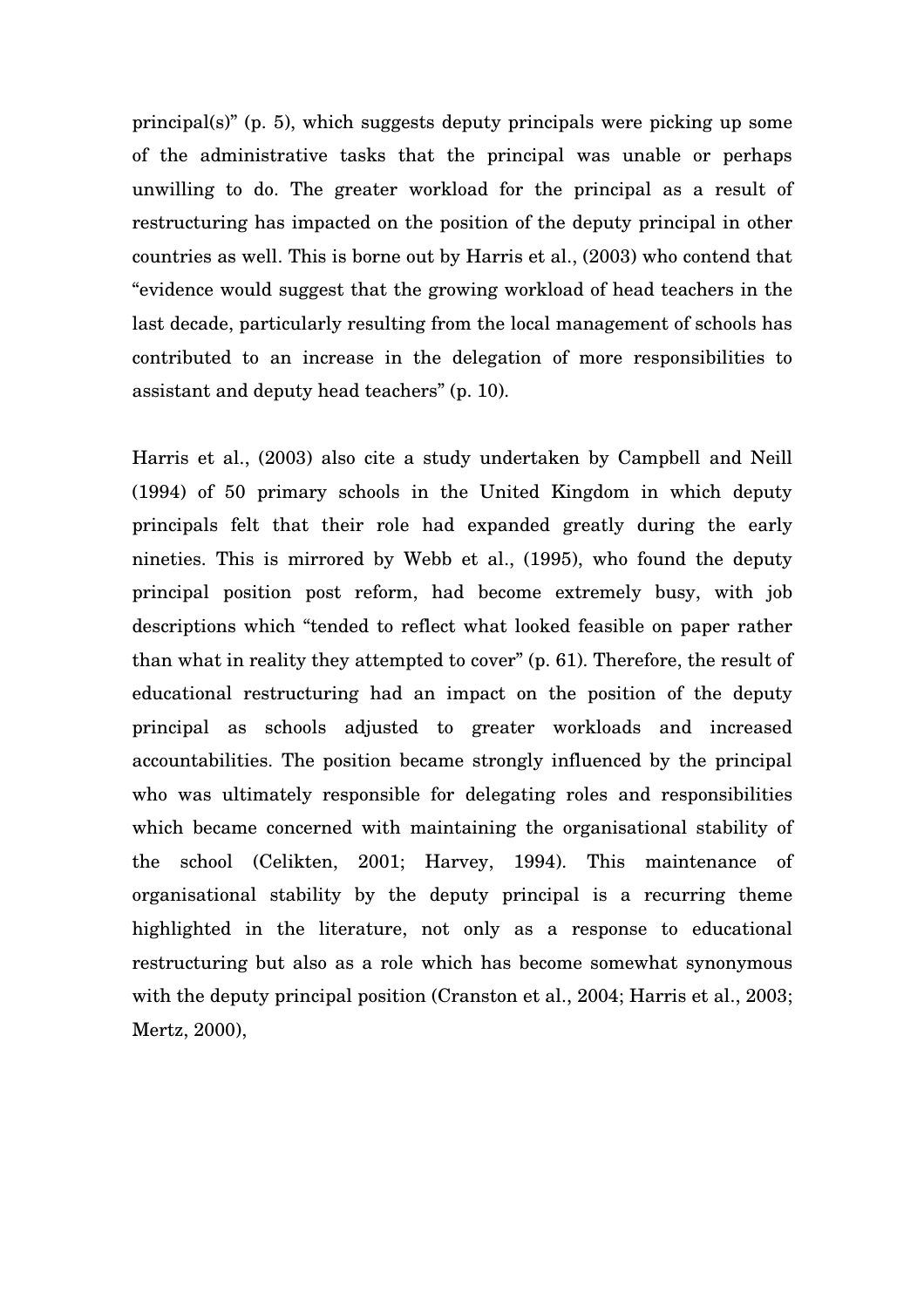### **The Deputy Principal – characteristics of the role**

#### *Tasks and responsibilities as assigned*

A considerable body of literature related to the deputy principal position has focussed on elements of the role and in particular, the responsibilities associated with the position (Harris et al., 2003). This literature describes the role as being primarily concerned with managerial or administrative functions which include discipline, student management, attendance, routine clerical tasks, custodial duties and the supervision of teachers (Celikten, 2001; Cranston, 2007; Cranston et al., 2004; Kaplan et al., 1999; Koru, 1993; Marshall, 1992). The prevalence of managerial and administrative responsibilities has tended to dominate the role. This was highlighted some time ago by Koru (1993) reporting on a study undertaken with a group of deputy principals. She states:

The work of the assistant principal centres on routine clerical tasks, custodial duties, and discipline. Assistant principals are constantly in a reactive mode, juggling the tasks that need to be done. Their activities are characterised by brevity, variety and fragmentation. Assistant principals shift activities quickly and frequently, and work at an unrelenting pace. (p. 70)

Webb et al., (1995) in a later study of primary school deputy principals in the United Kingdom, post educational restructuring, relate similar findings whereby most deputies they interviewed saw themselves as "fulfilling some nuts and bolts jobs such as running sports day, selling sweatshirts, putting out chairs for assembly and arranging residential trips and school visits" (p. 56). They described the breadth of their roles as "ridiculous, mind-boggling, impossible and frustrating because they were unable to fulfil all that had come to be expected of them" (p. 61), due in part to a lack of non- contact time and the ad hoc nature of the role.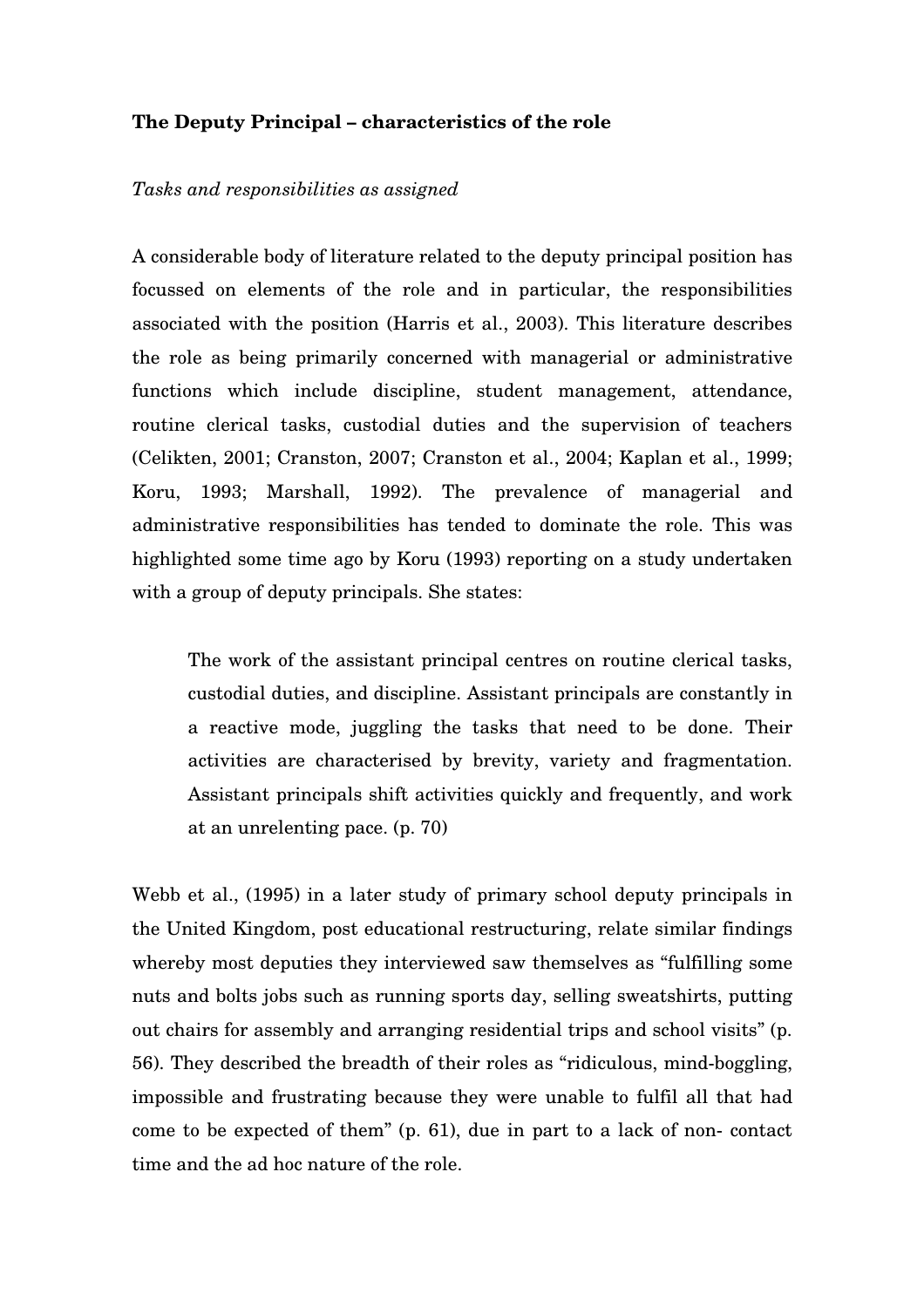Other studies also point to the routine administrative tasks that deputy principals were expected to undertake which overshadowed other leadership roles in the school (Kaplan et al., 1999; Marshall, 1992). By way of illustration Marshall states, "Analyses of the daily activities of principals and assistant principals show that their time is taken up with personnel, school management, student activities and behaviour, although they claim to value instructional leadership and programme development functions" (p. 92). She considered that there was a danger of the deputy principal engaging in 'mops-up' by doing the undesirable tasks which have been assigned by the principal without being given the opportunity for involvement in instructional leadership.

Kaplan et al., (1999) in a later study also illustrate the managerial aspects of the deputy principal role stating:

As entry level administrators, assistant principals typically maintain the norms and rules of the school culture, accepting major responsibilities for student safety as chief disciplinarians, student conflict mediators, and hall patrollers. Other professional assignments include "duties as assigned" to keep the school functioning, from calling substitute teachers, to counting textbooks, to co-ordinating bus arrivals. (p. 82)

They clearly state that these roles are essential to keep a 'safe and orderly climate' but like Marshall (1992) are critical of the lack of time to take part in instructional leadership. They go on to say "many assistant principals, however seek a shared instructional leadership role……they have and are willing to learn the professional knowledge and skills to act as capable instructional leaders" (p. 82). This tension between the managerial aspects and an instructional leadership role has also been recognised by other writers (Celikten, 2001; Harvey, 1994) and is discussed later in this review.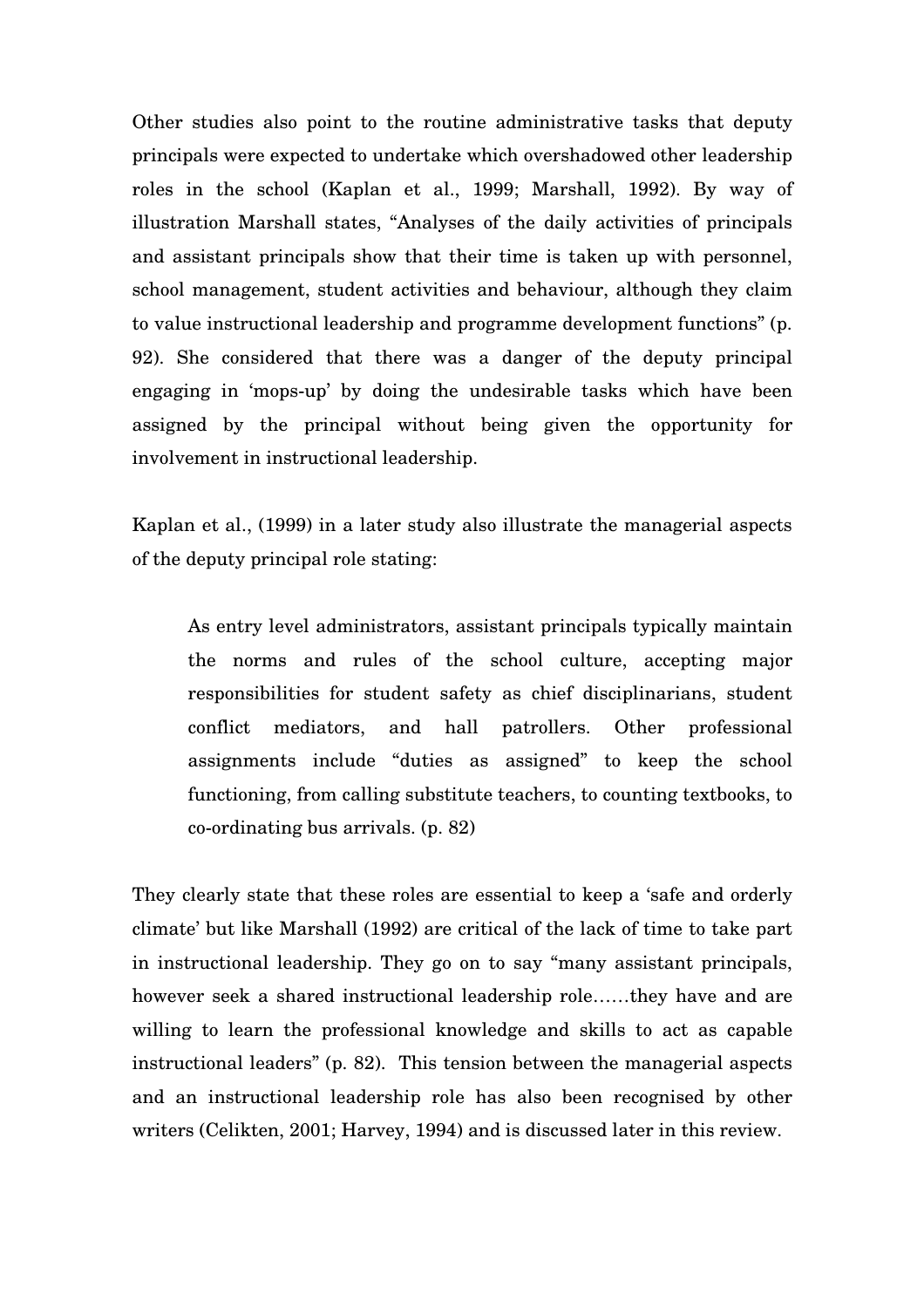More recent studies undertaken in Australia and New Zealand have shown the deputy principal position is still being dominated by managerial and administrative responsibilities (Cranston, 2007; Cranston et al., 2004). Both studies reported the position as having undergone change in recent years with increased pressure and an increase in the variety and diversity of what they undertook in their role. This had been put down to both external factors like system demands, community expectations and internal demands like senior team changes, more difficult students and new school systems. These changes appear to have added further responsibilities to their role, evidenced by both studies reporting similar findings with regard to what deputy principals did in a typical week or what was termed a 'real' week. For instance Cranston et al., (2004) in their study of deputy principals in Queensland, state "a typical real week was reported to be dominated by student and staffing issues; and operational, management and administration matters" (p. 237), while Cranston in his individual study of deputy principals in Auckland mirrors these earlier findings stating "respondents reported their real week being dominated by operational matters, management and administration and staff, community and student issues" (p. 23).

It would appear that as schools have become busier so to have the positions of deputy principals in order to help meet the increased demands and accountabilities placed on schools. The evidence appears to suggest that much of what the deputy principal does, has been and continues to be, grounded in managerial and administrative responsibilities. However, such responsibilities assigned to the deputy principal appear to provide the means to allow schools to function more efficiently on a daily basis. This is noted by Porter (1996) whose study participants referred to their role as one of a "daily operations chief" (p. 25), who ensured the smooth running of the school. Others have questioned the exact nature and purpose of the position and whether in fact it has a clearly defined role at all (Harvey, 1994;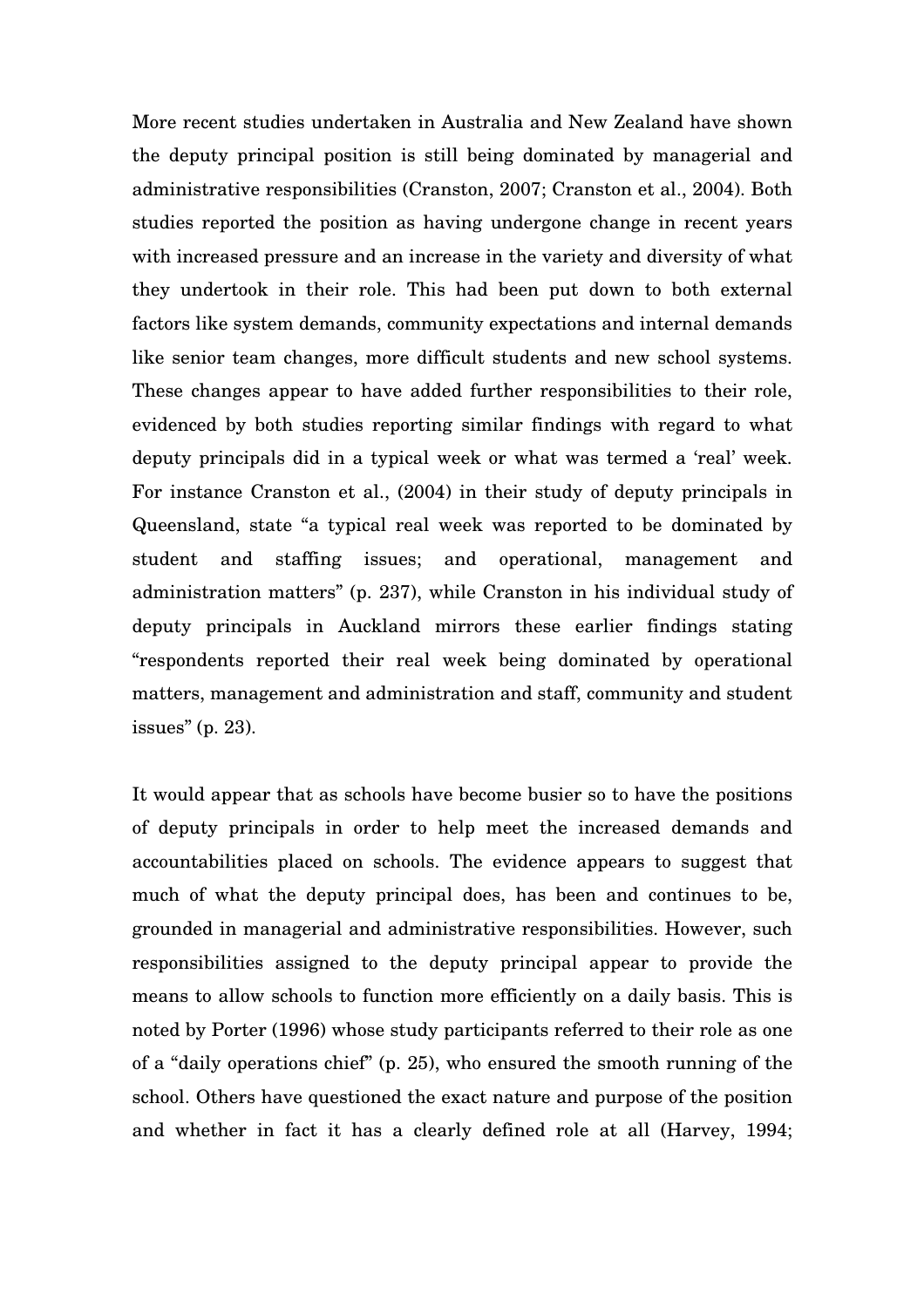Hausman et al., 2001; Johnson, 2000). These particular themes are investigated further in the next section.

### *The Deputy Principal role – provides stability but lacks clarity*

The deputy principal position has been recognised as fulfilling a role which is primarily concerned with the provision of stability and order to the school. The managerial and administrative responsibilities delegated by the principal, and which make up a large part of the deputy principal portfolio, are noted as helping to create stability and order across the school but exhibit tensions as involvement in the leading of learning appears to be compromised. This trend is recognised by Golanda (1991) who suggested that the narrowly defined role and range of responsibilities served to support the principal and maintain organisational stability without in any way preparing the leadership skills of an aspiring deputy for the future role of principal. He was critical of the role, suggesting it had limited scope and was poorly conceived, not well defined and as a result had "emerged without a proper philosophical basis" (p. 266). This criticism of the role had been identified some time earlier. Ribbins (1997) cites a study by Todd and Denison (1980) of secondary deputy principals. They argued at the time that the role of:

deputy head teacher has not been clearly defined, and in part this has arisen from a similar lack of role definition for head teachers, who have tended to exercise the powers of a paternalist autocrat. As a result head teachers have viewed their deputies as extensions of themselves, and in doing so have deprived them of an authentic role. (p. 297)

In a later empirical study Koru (1993) provided further insight into the narrowly defined scope of the position which, with its custodial, clerical and discipline duties, was seen to drive the school system and create order. She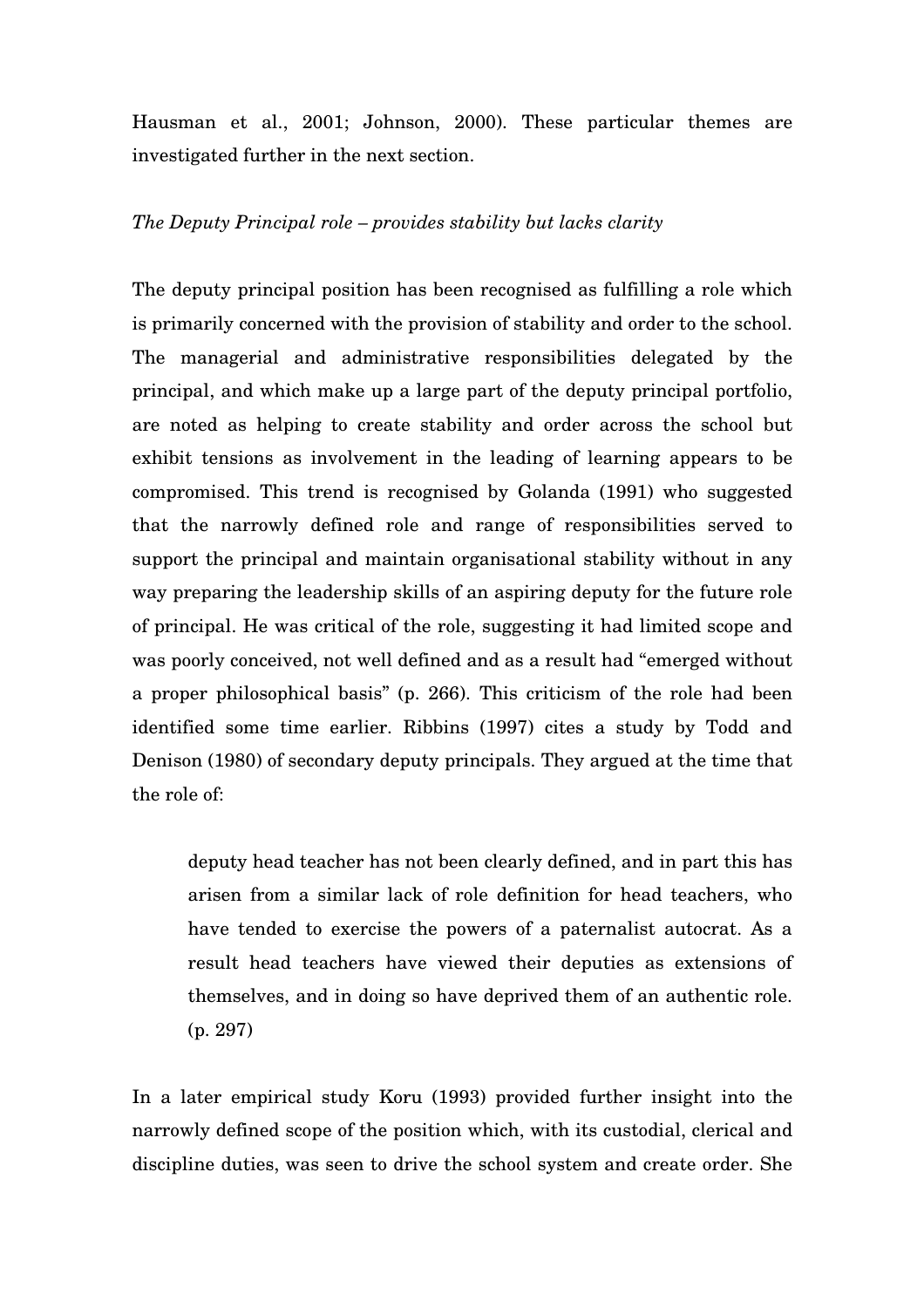quotes the view of one participant who believed "The system rotates around me" (p. 67), while another, commenting on her discipline role creating order for the school commented, "Its like you're a sophisticated policeman" (p. 68), which Koru likened to the deputy being both a detective and judge. While recognising the importance of such responsibilities in helping the school to function, Koru was nevertheless critical of the lack of time they spent doing what she terms 'instructional improvement activities' as opposed to activities that provided stability but appeared to dominate the role. This is reiterated by Porter (1996) in his work with a group of middle level deputy principals. He refers to the position as being "almost universally under the umbrella of daily operations chief" (p. 28). He further suggests the "noneducational nature" of the position is highlighted due to the deputies' lack of involvement in curriculum and staff development.

The dominant role of the deputy principal as a provider of organisational stability is further recognised by Harvey (1994). He cites the field study work of Reed and Himmler (1985) who conceptualised the work of the secondary deputy principal as being central to the maintenance of organisational stability in the school. The deputy principal's efforts they suggest were focussed on:

- monitoring the school environment to ensure the organisational regularity and values of the school prevailed;
- supporting situations that are interpreted as reinforcing the organisational regularity and/or promoting organisational values;
- remedying situations interpreted as upsetting organisational routines. (Reed and Himmler 1985, cited in Harvey, 1995, p. 16)

Harvey (1994) also suggests that this preoccupation with the maintenance of organisational stability left little time for contributing to instructional leadership or participating in initiatives which focussed on school level change. He described a position which had become characterised by an ad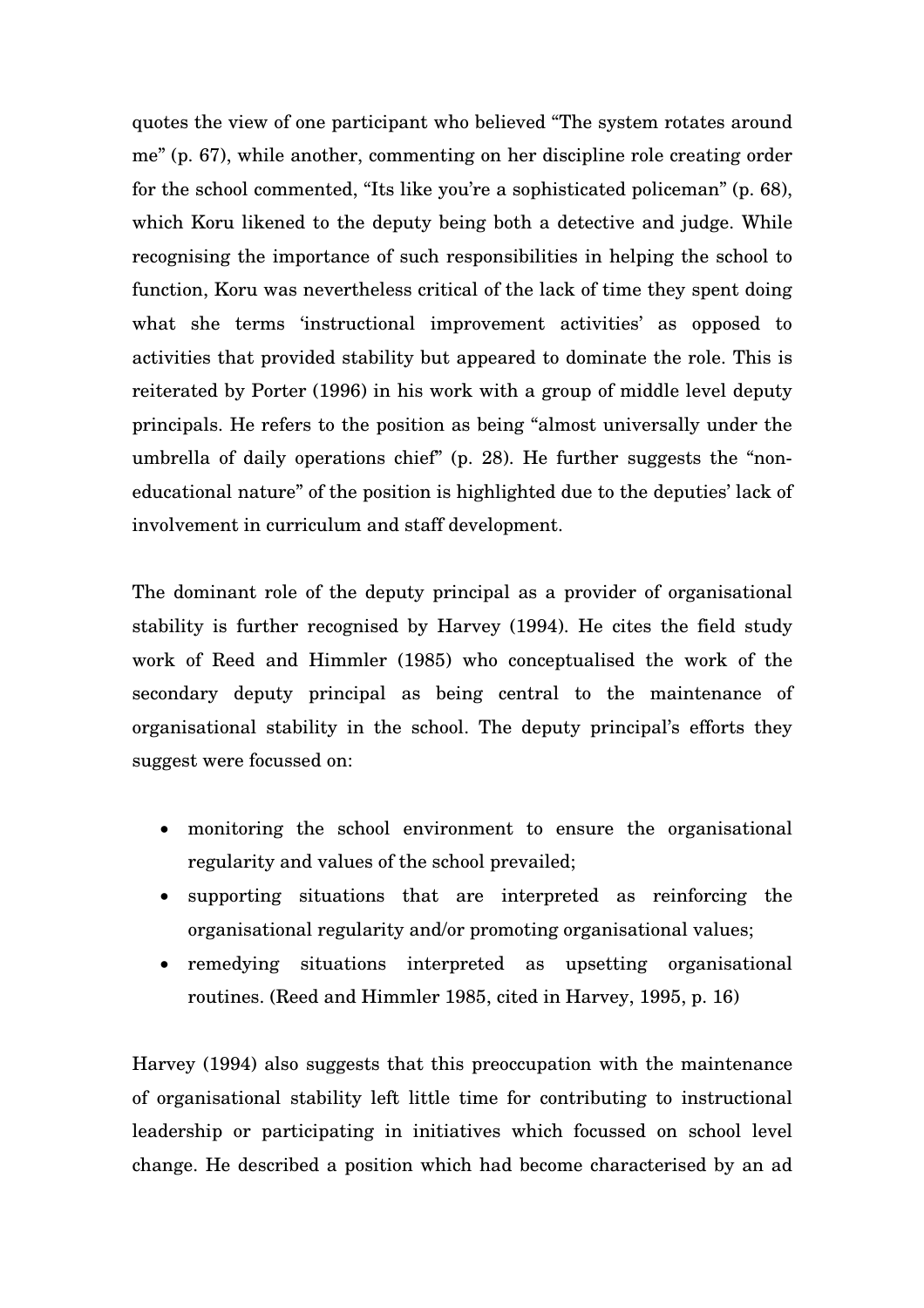hoc set of tasks and lacking in many cases an effective job description and any clarity with regards the purpose of the role. In his opinion the deputy principal had become a "wasted educational resource in the education systems of many nations" (p. 17).

These findings are not dissimilar to those of Celikten (2001) who found that not only did the deputy principal perform a wide variety of organisational tasks, but that many of these tasks were not written into their job descriptions. These written job descriptions according to the participants in the study "were for show or simply to have something written down" (p. 75) and therefore did not accurately reflect what the deputy principal actually did or adequately described the role performed in this position.

The organisational nature of the role is further highlighted by Mertz (2000) who found that the tasks and roles which defined the deputy principal position were primarily geared towards organisational maintenance. These she stated were "focussing on the structure and organisation of the school, on coverage and control over day to day events, and on establishing and/or maintaining an efficient operation …designed to maintain the organisation, maintain it as presently conceived" (p.10). Mertz also highlighted norms associated with the position which included "staying in your own lanes, not impinging on one another, doing your own tasks and not thinking about or interfering with the tasks of others" (p. 11). She found there to be no norms associated with cooperation or collaboration because the deputy principal appeared "to be being socialised to operate autonomously" (p. 11). This narrowly defined specialised focus she suggested, did not allow the deputy principal to operate in ways which were considered necessary to transform and lead schools in the future.

These findings show correlation to those of James and Whiting (1998) who reported a lack of confidence for some deputy principals in taking on the role of the principal in the future. The reason for this lack of confidence was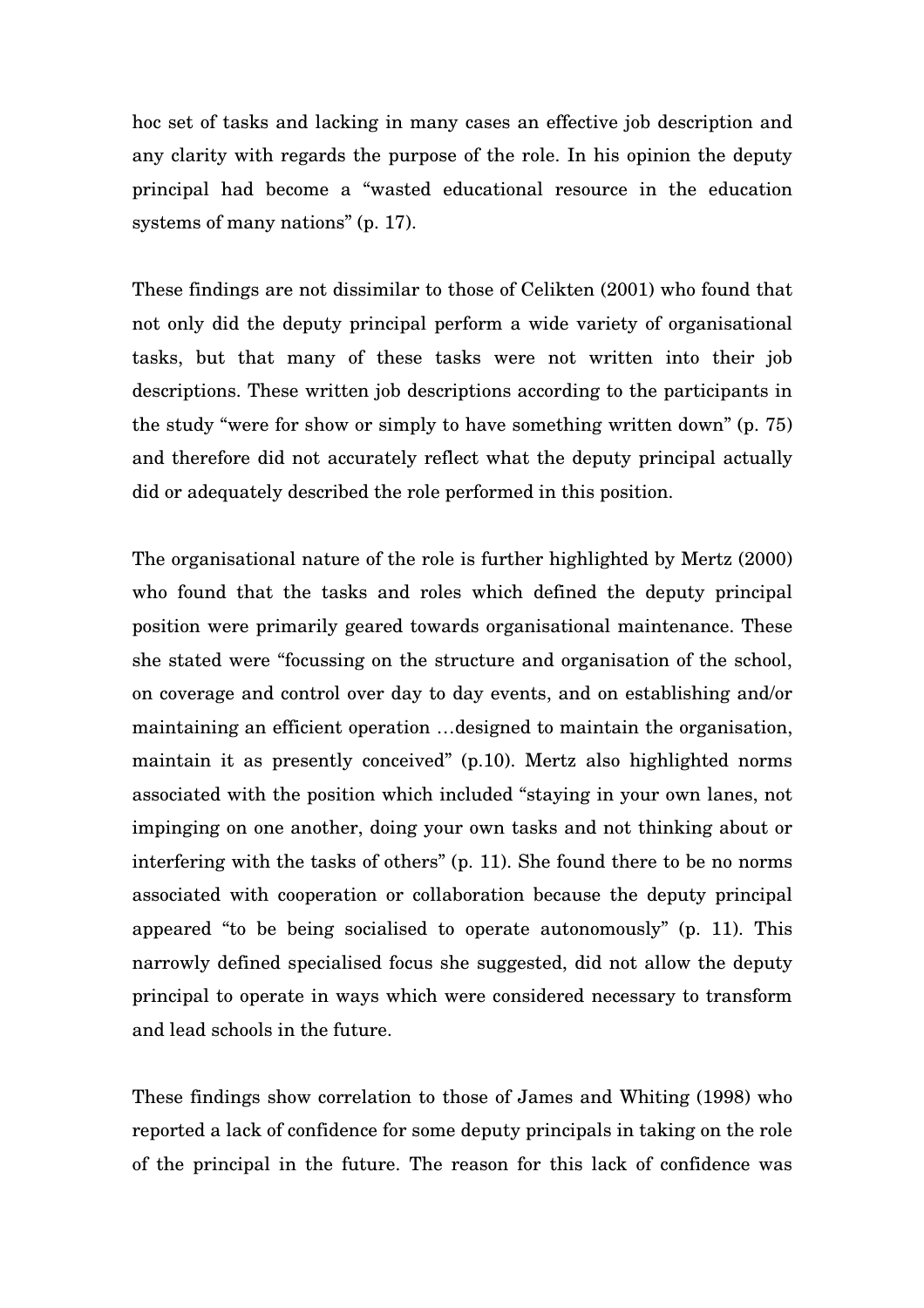linked to a narrowly defined role in a present or previous position which resulted in them being ill equipped for the principal role. Similar findings have been reported by Hausman et al., (2001) who also questioned the worth of the deputy principal position concluding from their study that it "does not appear to serve as an appropriate training ground for the principalship" (p. 153). Within a New Zealand context, Cardno (2003) in her study of issues related to principal preparation highlights a similar finding. Deputy principals in this study commented on the limitations of the role as preparation for principalship with one suggesting "I am being held back and not able to use skills at all" (p.12) while another stated, "certain aspects of a principal's role are not delegated to senior managers even when in acting principal role" (p.12).

More recently others have also reiterated this "narrowing" of the role, with its limited range of responsibilities and the consequent lack of involvement in school wide leadership (Johnson-Taylor & Martin, 2007; Pounder & Crow, 2005). As Johnson-Taylor et al., suggest this narrowing negatively affects the deputy principal's professional growth and prevents them from being viewed as instructional leaders who work alongside other teachers to improve teaching and learning.

This narrowly defined role with its predominance of organisational tasks continues to increase the demands on the deputy principals' time. More tasks are reported to have been added to an already busy position as they experience frustrations between the 'real' role and a 'more' ideal role they would like to perform, that is, one involving more strategic and educational leadership tasks (Cranston, 2007; Cranston et al., 2004). Such frustrations (along with satisfactions) associated with the role have been reported over time by a number of writers including Golanda (1991) and more recently Cranston (2007). They are often linked to the way the role is experienced by the deputy principal, be it in the tasks they perform or their role in the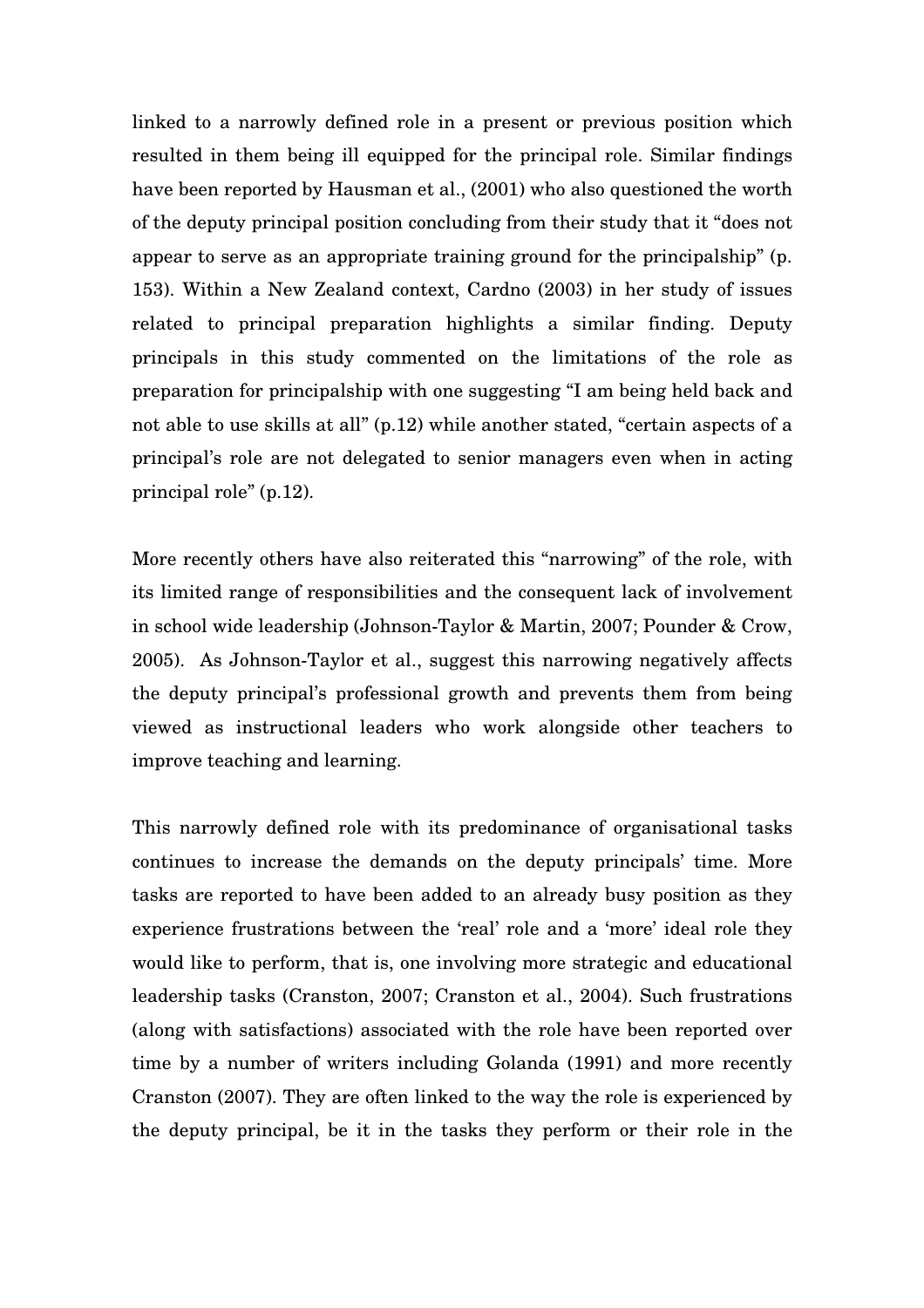school's senior leadership team. These satisfactions and frustrations are investigated in the following section.

### *The deputy principal role – satisfactions and frustrations*

The increasingly busy nature of the deputy principal position has been well documented for some time (Cranston, 2007; Cranston et al., 2004; Koru, 1993; Webb et al., 1995). The prevalence of administrative and managerial tasks has been shown to consume the role and this phenomenon is largely responsible for the busy nature of the position. This has often resulted in frustrations being associated with the role of the deputy principal as they balance the managerial demands of the position alongside the desire to have greater involvement in the leadership of learning at schools.

These frustrations are not recent but have been associated with the role for a considerable period of time. Indeed Golanda (1991) in reviewing the position as a preparation for the principalship cites Brown and Austin (1970) who relate "the satisfactions to be found in the assistant principalship are few and unimpressive to most who occupy the office" (p. 273). In referring to workload issues and the frustrations associated with the lack of leadership focus in the position he states, "these conditions, especially if they continue for a number of years, contribute to great frustrations for assistant principals who often see themselves as underpaid, unappreciated, overworked and going nowhere" (p. 273).

Others have related similar findings with regard to the dissatisfactions felt by those in the deputy principal role. Sutter (1996) in exploring job satisfaction among deputy principals found that those who believed they were undertaking leadership tasks reported higher levels of job satisfaction than those whose tasks remained grounded in the day to day functions commonly associated with the role. In his study of principals experiences of the deputy principal position Ribbins (1997) concluded that surprisingly few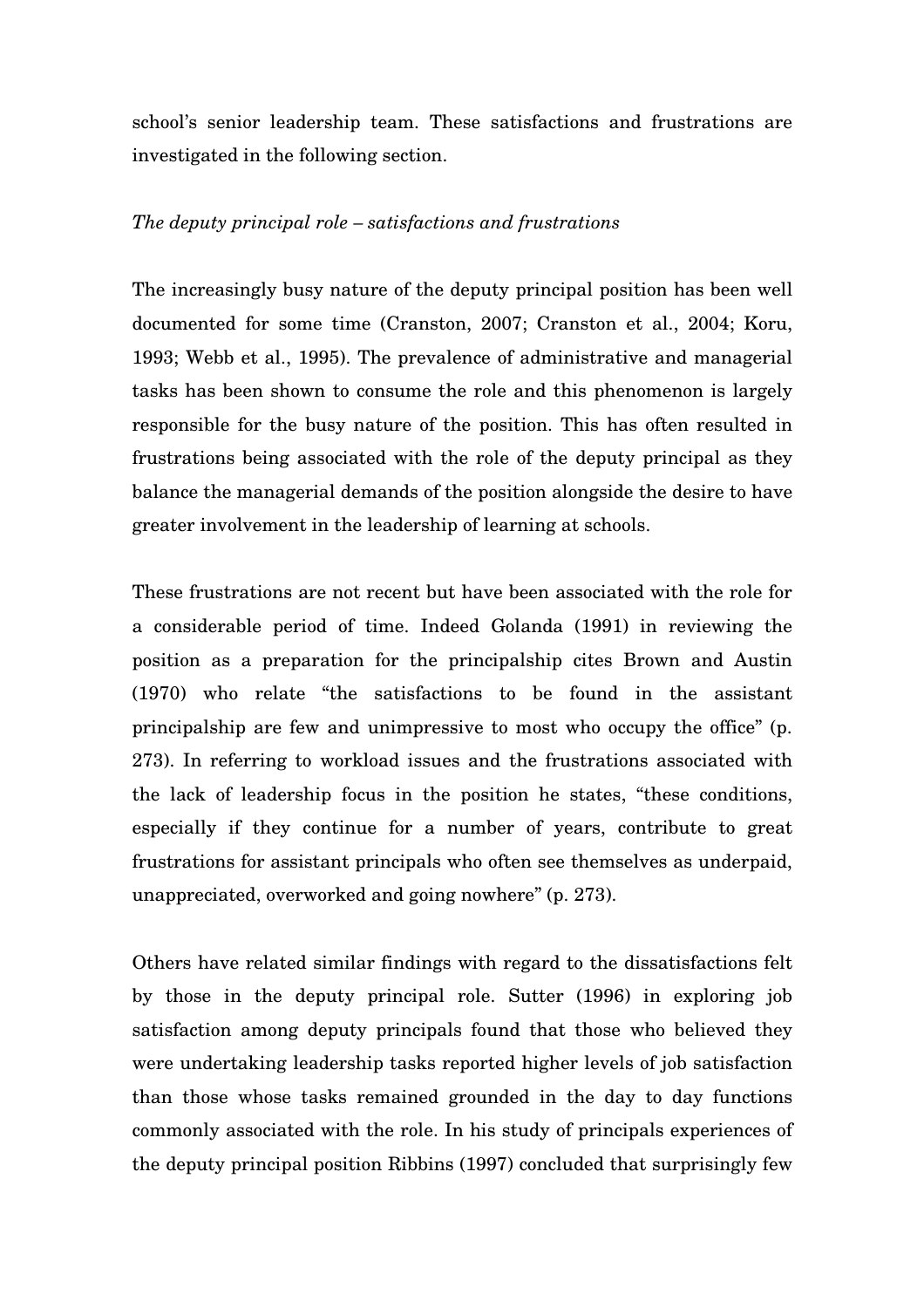of the principals they interviewed recalled their experiences of being deputy principals with affection with several retaining negative views of the position. This was put down to a variety of reasons including dysfunctional relationships with their previous principals who generally had poor perceptions of the deputy role and the fact that the role itself did not adequately prepare them for the principalship. This latter point concurs with a study by Cardno (2003) who in commenting on a New Zealand perspective refers to the "negative views of secondary deputies in relation to the position being one that prepares them for a wider school leadership role" (p. 13).

The perceived feelings of success and related satisfactions deputy principals experience is not just limited to involvement in leadership tasks like professional development and instructional leadership. Mertz (2000), in reviewing the specialised, managerial duties which were synonymous with the deputy principals in her study, reported that "Having their own duties provided the assistant principals with a sense of control and satisfaction in their work, even for those not entirely happy with the allocation of duties" (p. 11). Conversely, when looking at perceived success associated with the position Hausman et al., (2001) found that deputy principals reported the greatest success with tasks that they spent the most time on, in this case student management. They on the other hand, reported the least amount of success with tasks that they spent the least amount of time on that is professional development and instructional leadership tasks. However, these deputy principals felt that the time spent on these latter tasks was a far more worthwhile and effective use of their time. These particular tasks were shown to be positively related to a sense of commitment to the position. The authors conclude by stating "In other words, assistant principals who allocate more time to working with adults and focus on teaching and learning are feeling greater rewards than those primarily managing students" (p. 151).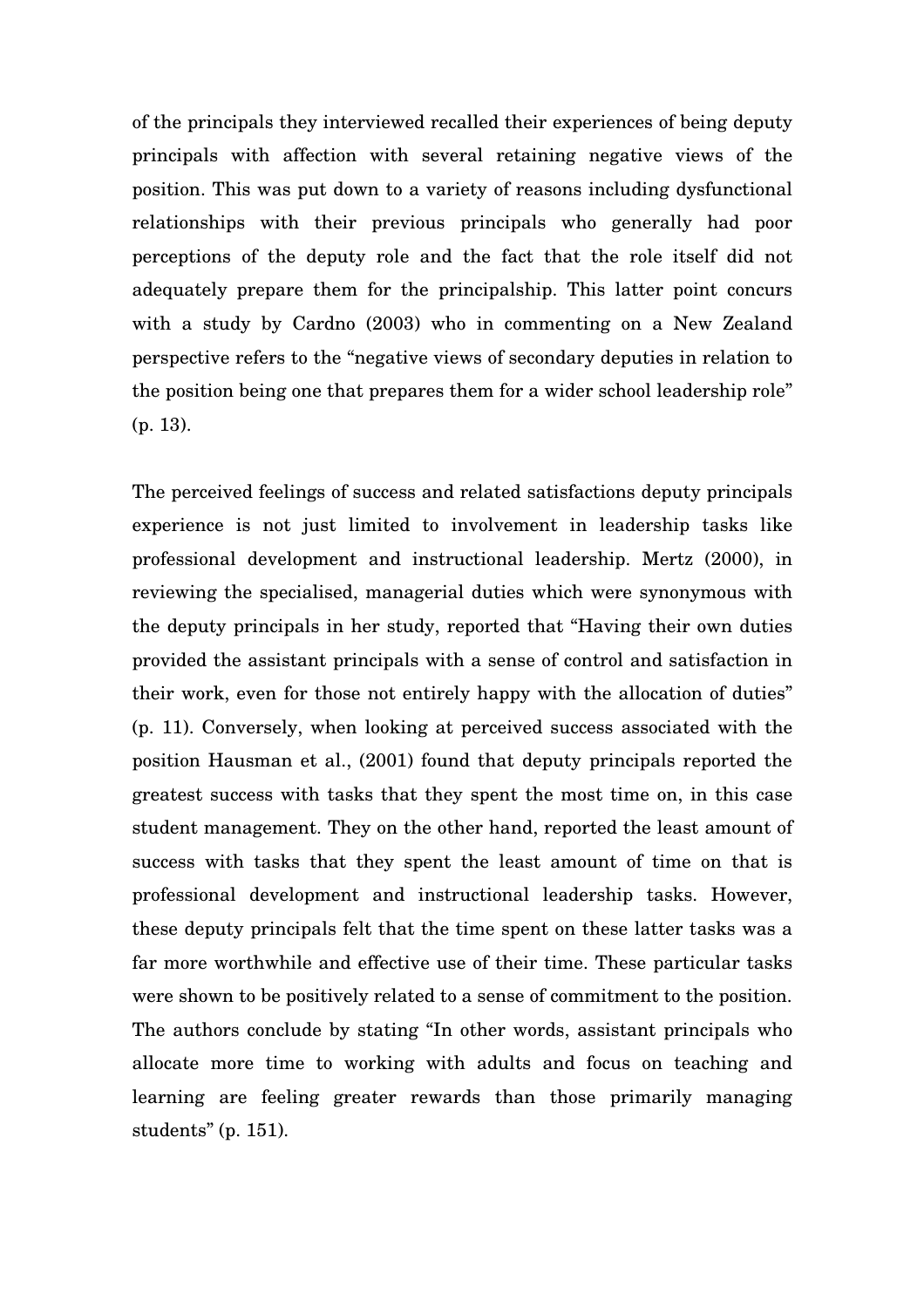More recent studies (Cranston, 2007; Cranston et al., 2004), have explored deputy principals feelings of satisfaction associated with their role and in particular what themes are significant in terms of their relationship with these levels of satisfaction. Cranston et al., (2004) identified a number of the key themes associated with levels of satisfaction for the deputy principal in their study. These include among others, how well the notion of team was developed within the senior leadership team, the time dedicated to strategic and educational leadership, the degree of role alignment between what they saw as their real and ideal week in terms of what they did, the number of hours worked in a week, and finally the level of pressure felt in the role. These were all found to be significant in terms of deputy principals' levels of satisfaction in the role. Therefore, apart from the importance of a well developed team, deputy principals in this study also identify involvement in strategic and educational leadership as being important to their overall feelings of satisfaction in the role. However, the reality was that the deputy principals real week was dominated by operational, management and administration matters, while strategic and educational leadership tasks, which they would like more of, were far less prominent. These particular findings mirror the findings of the later study of deputy principals within New Zealand by the same author (Cranston, 2007). They show that although the vast majority of deputy principals report high levels of satisfaction in their role they would still prefer a higher profile in strategic and educational leadership. Therefore, satisfactions associated with the role have been linked in some part to more involvement in tasks which link more directly to the 'leadership of learning' at school.

Over a number of years several researchers have suggested that a greater involvement in the leadership of learning is required for this position in the secondary school (Calabrese, 1991; Celikten, 2001; Cranston et al., 2004; Harvey, 1994; Kaplan et al., 1999; Koru, 1993; Williams, 1995). This involves moving away from the more traditional managerial and administrative role to a role which allows the deputy principal to assume a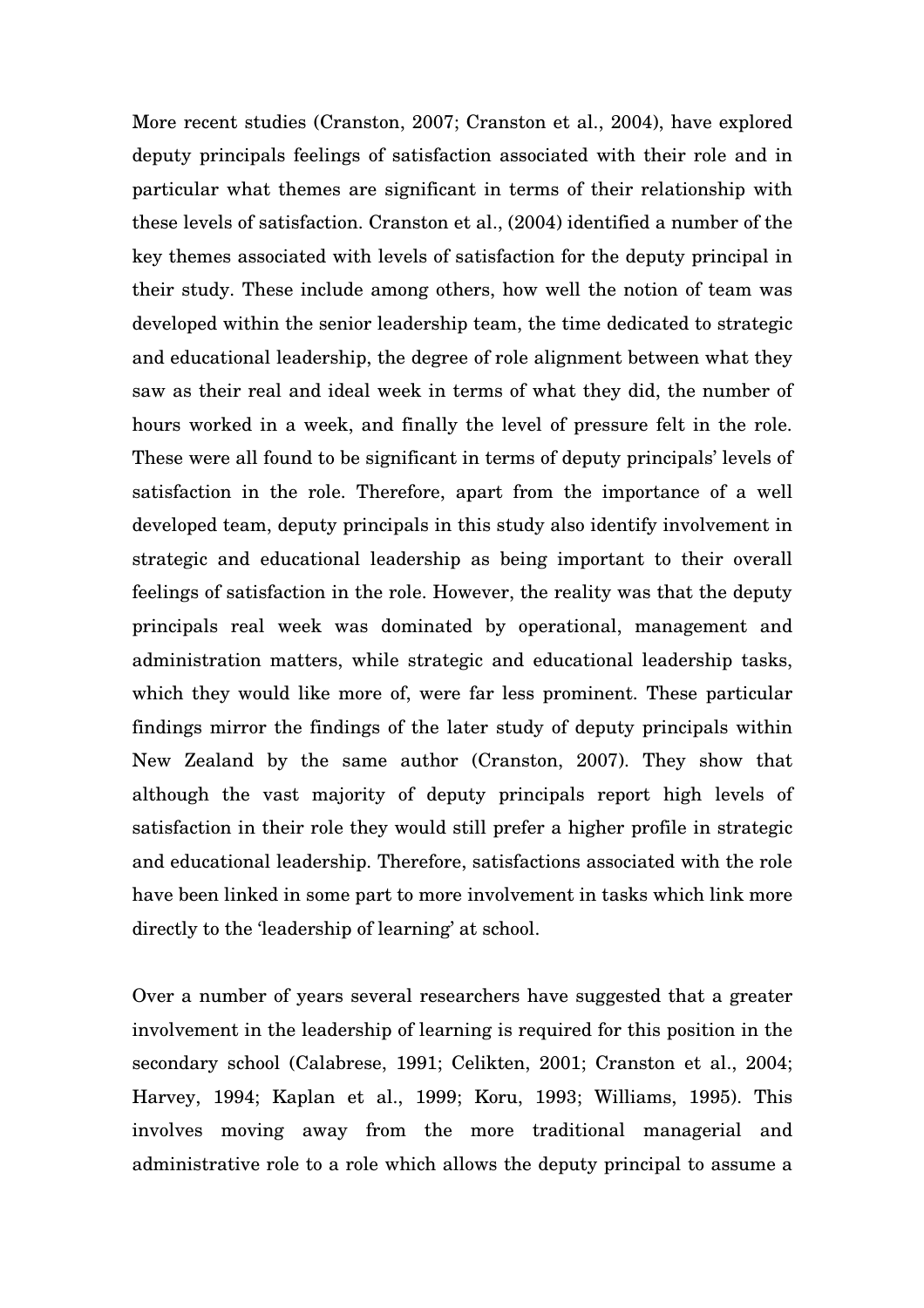more direct leader of learning role. It has been referred to by some as undertaking a greater shared instructional leadership role (Kaplan et al., 1999) while others talk about a emergent leadership role for the deputy principal within a distributed leadership framework (Cranston et al., 2004; Harris et al., 2003; Pounder et al., 2005). These concepts can be placed under what has been referred to as a reconceptulisation of the deputy principal role and are investigated further in the next section.

#### *Reconceptulising the deputy principal role*

It is apparent when reviewing the literature on deputy principals that a reconceptulisation of the deputy principal role is not a new suggestion but one that continues to be put forward as an alternative to the traditional role often experienced by many deputy principals. Calabrese (1991), in highlighting the increasing complexity of educational change being experienced at that time in the United States, called for "greater sharing of the leadership activities that were once the principal's personal domain" (p. 52). He suggested this changing situation emphasised "the assistant principal as a partner and as an educational leader with a distinct mission" (p.52). The scope of this new role included the deputy principal working as a change agent, motivator and instructional leader and defined the latter as not only evaluation of teachers, curriculum and programme development but also the promotion of the school's mission.

The view of the deputy principal as an instructional leader is reiterated by Marshall (1992). She pointed to the need to restructure the position to allow deputy principals to develop curriculum leadership competencies and like Calabrese (1991) also called on principals not only to work more cohesively with deputy principals but empower them as part of what she termed, an 'administrative team'. This empowerment of the deputy principal in a team environment is also identified by Williams (1995) who called for the restructuring of the deputy principal role. She puts forward the notion of the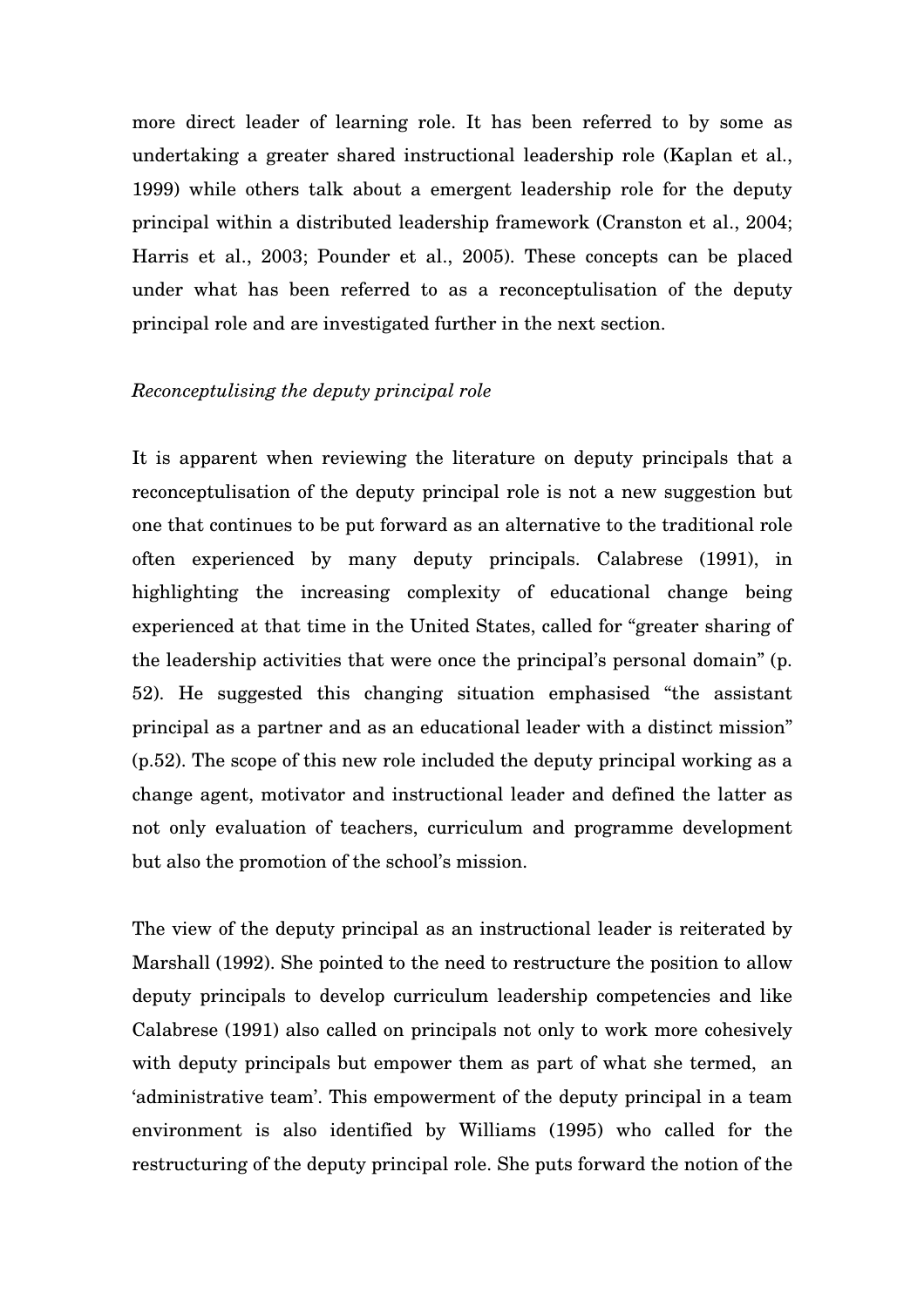deputy principals working within the team as both 'visionary leaders', 'change agents', 'communicators' and 'motivators' with the need to be "encouraged and empowered to work beyond their disciplines, outside their cultures, and above their traditional roles" (p. 80). However, exactly how the responsibilities commonly associated with the traditional role are to be shifted elsewhere to allow the deputy principal to undertake a greater leadership role is not made clear. Toth and Siemaszko (1996) provide some answers with a practitioners guide to restructuring of the deputy principal role based on their own experiences at a secondary school. They suggested the common tasks associated with the role could be more effectively and efficiently dealt with by clerks, counsellors and teachers. This created more time for the deputy principal to focus on instructional leadership activities which in the long run are reported anecdotally to have improved curriculum delivery and student achievement.

Others have also advocated for a reconceptulisation of the deputy principal role so that they can take on the role of an 'emergent leader' within the secondary school (Harvey, 1994; Kaplan et al., 1999). Harvey writing in the early years of post educational reform puts forward some emergent facets aimed at changing the purpose of the role. He suggests, "the role becomes focussed more strongly on instructional effectiveness than on organisational effectiveness (p. 22), an emergent facet he goes on to say "has greater possibilities for the demonstration of educational leadership through critical scrutiny of policy and practice, the articulation of shared perspectives and culture building, as well as strategic thinking and managing change" (p. 22). This emergent role appears to have credence. For example, later research by Cranston et al., (2004) refers to Harvey's reconceptulised emergent role as being consistent with the broad categories identified as desirable facets of an 'ideal' role by deputy principals in their study. In referring to this reconceptulised role linking to their own findings they conclude, "It represents a conceptualisation of the deputy principal embracing both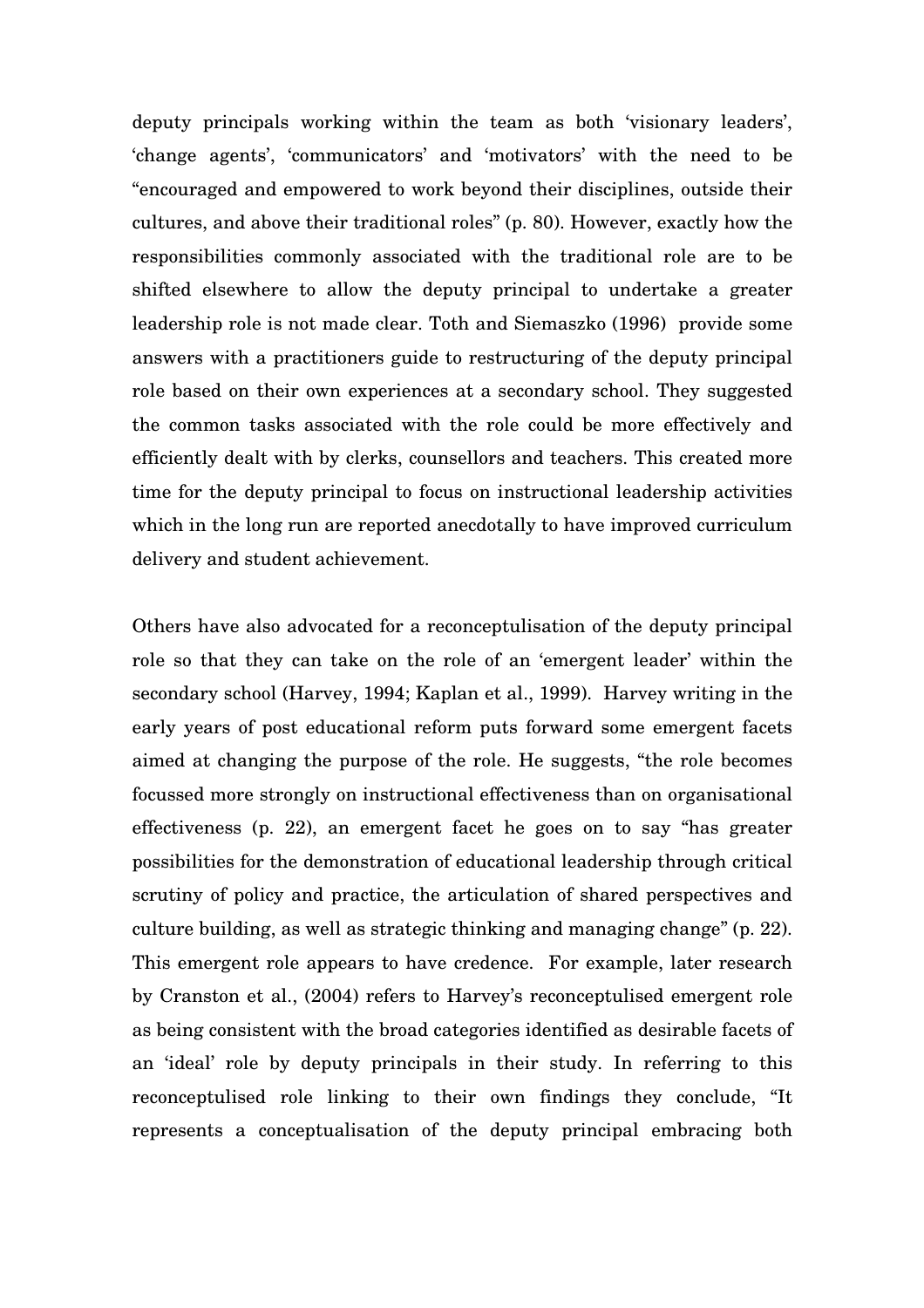leadership and management roles, an important finding in preferred roles identified here" (p. 240).

Such a role as described above where the deputy principal strengthens their contribution to the leadership of learning is not dissimilar to the later work of Kaplan et al., (1999) who describe a shared instructional leadership role in conjunction with the principal. They, like Williams (1995), focus on the specific roles that the deputy principal can perform to support an instructional role which include, 'vision co-designer', 'teacher coach', 'program developer' and 'communicator of the vision'. However, they recognise that the sharing of power is difficult and suggest "that empowering others represents the biggest change and most difficult task for principals" (p. 81). The principal factor is also highlighted in a later study of the instructional leadership tasks of deputy principals by Celikten (2001). He found that principals had the strongest influence on their deputy principals instructional leadership activities by either providing support or encouraging their deputy principals to take on such a role. If the principal did not support such a role then it was unlikely to happen. The strongest factor that inhibited involvement was seen to be lack of role description for the position which suggested such leadership of learning tasks are often not written into formal job descriptions. Therefore, the wide range of managerial and administrative tasks they tended to perform dominated the position leaving them with little time to become involved in leadership of learning tasks.

As Celikten (2001) suggests principals can have a significant influence on whether or not deputy principals are given the opportunity to take on instructional leadership tasks. This influence can also extend to whether or not they provide support for those deputy principals who aspire to become principals. As Ribbins (1997) reported relatively few principals in his study remember their days as a deputy principal with overwhelming enthusiasm or the principal with whom they worked at the time with unqualified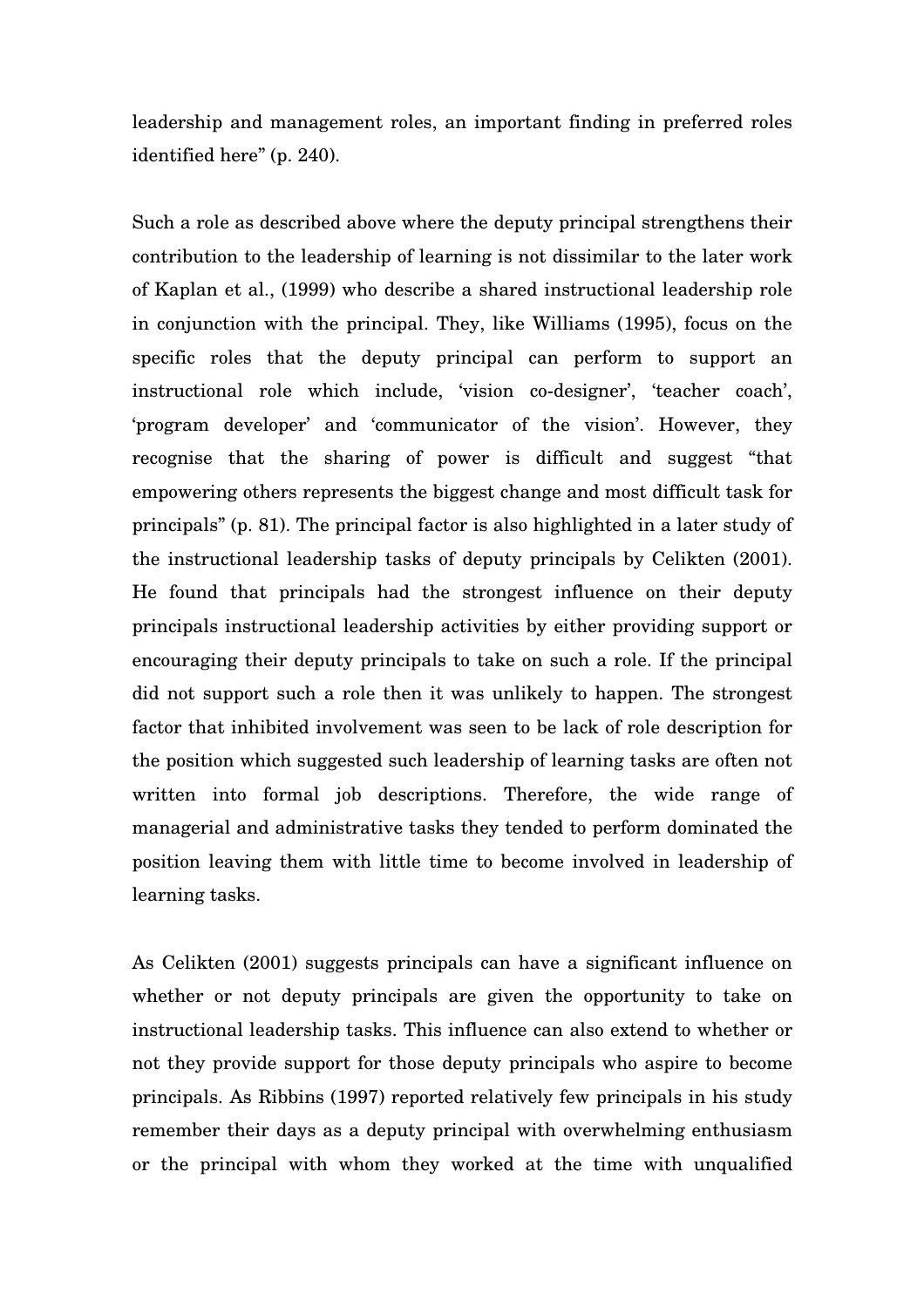warmth. They felt they were not supported or prepared for the principal position either by their principal or local authority but instead were left to find their own way. These findings were later reiterated by Harris et al., (2003) in their review of the deputy principal position. They suggested "The head teacher remains the main gatekeeper to leadership functions in the school and if the head teacher does not support a strong leadership role for the deputy or assistant head teacher, it is unlikely that this will happen" (p. 11).

This support for aspiring deputy principals and the provision of opportunities to develop their leadership capabilities within schools has been recognised more recently by Cranston (2007). He suggests that by providing support and developing the leadership capabilities of 'quality performers' in this role it can make a real difference to developing future school leaders. However, despite this support for developing the leadership capabilities of deputy principals it appears that they are not being recognised elsewhere especially within the official literature. A recent Ministry of Education report looking at improving school leadership in this country is evident for its failure to refer specifically to the leadership development of deputy principals (Ministry of Education, 2007). This particular report provided a background to the New Zealand approach to developing school leadership. The report discusses the government commitment to provide targeted professional learning opportunities for what it calls, 'experienced teachers', in order to develop their leadership skills. What is not mentioned in the report is any desire to target leadership development specifically for deputy principals. These findings also formed part of a much larger study on school leadership published by the Organisation for Economic Co-operation and Development (OECD) which reviewed school leadership across 22 separate countries (Pont, Nusche, & Moorman, 2008). This report states that within these OECD countries "leadership development needs to be extended to middle level management and to potential leaders in the school" (p. 94). Later on in the report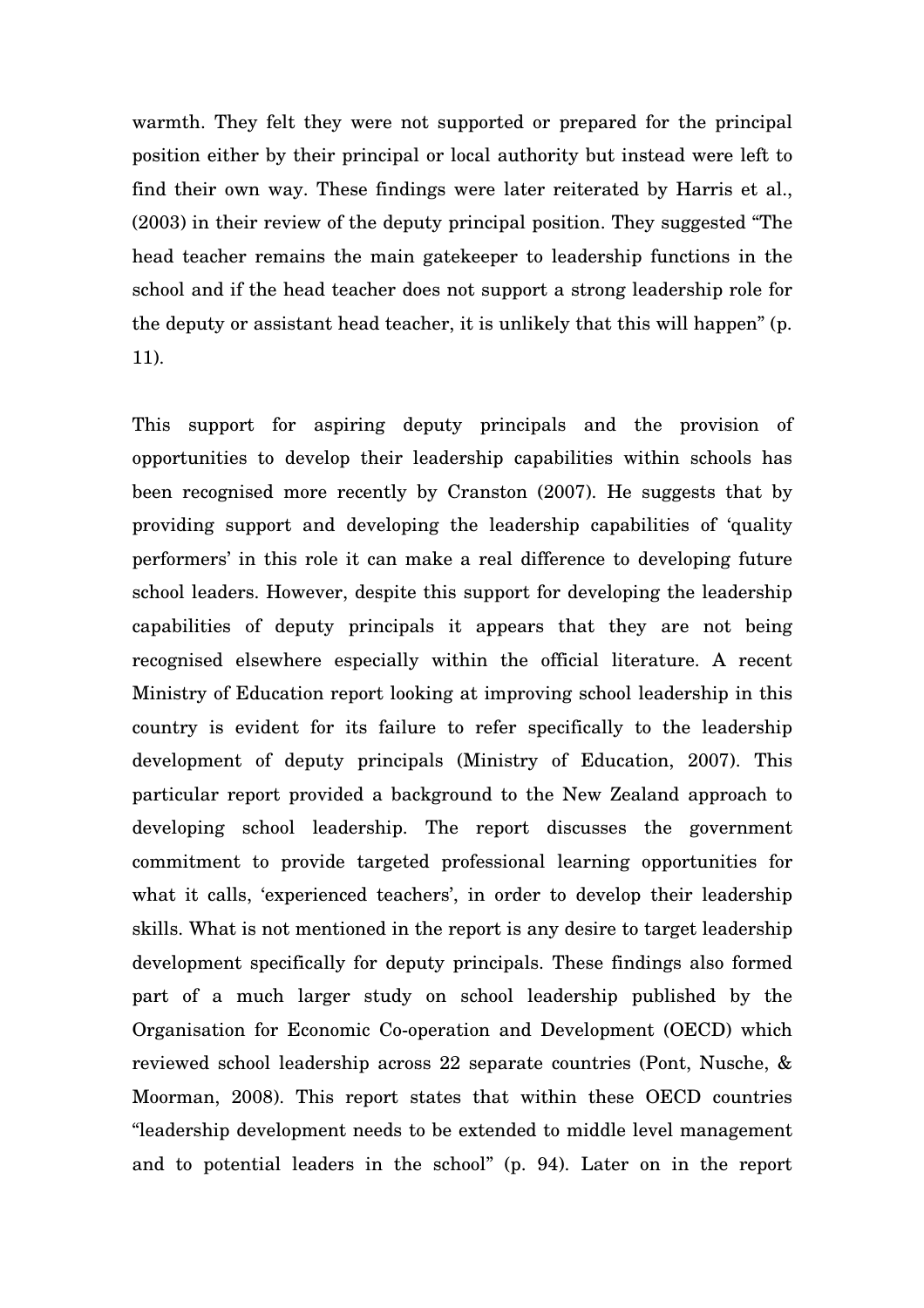reference is made to succession planning and how best to identify and support future leaders. The authors recommend that this will involve "fostering interest in leadership by providing opportunities for teachers to participate in leadership" (p. 165). Both examples make reference to 'middle managers' and 'teachers' with regard to leadership development. What is not being said is anything about deputy principals and their leadership development and preparation as future school leaders. There is a suggestion therefore, that deputy principals are neglected leadership practitioners, in terms of their future development and leadership status within secondary schools.

However, the recent position paper entitled Kiwi Leadership for Principals (the KLP) suggests that perhaps deputy principal's status as important leaders of learning is actually being recognised albeit in an indirect way. This position paper puts forward a model of educational leadership that encompasses a range of practices which define what it is educational leaders do to lead learning (Ministry of Education, 2008). It suggests a rethink of how we see the role of the deputy principal in terms of its contribution to the leadership of learning in the school. For instance, the model recognises practices which are more indirect leadership of learning practices and which make up a large part of what deputy principals do on a daily basis. These include things like leading pastoral care which has a clear link to helping to "create the conditions for effective teaching and learning" (p. 12), seen as one part of leading learning within the model. Other tasks which deputy principals often perform which contribute to the organisational stability of the school for example, managing school systems, can be linked to helping "develop and maintain schools as learning organisations" (p. 12). These are just two examples as there are also other tasks that deputy principals do which link to creating the conditions for effective teaching and maintaining schools as learning organisations. This suggests that deputy principals are contributing to leading learning in schools albeit in a more indirect way.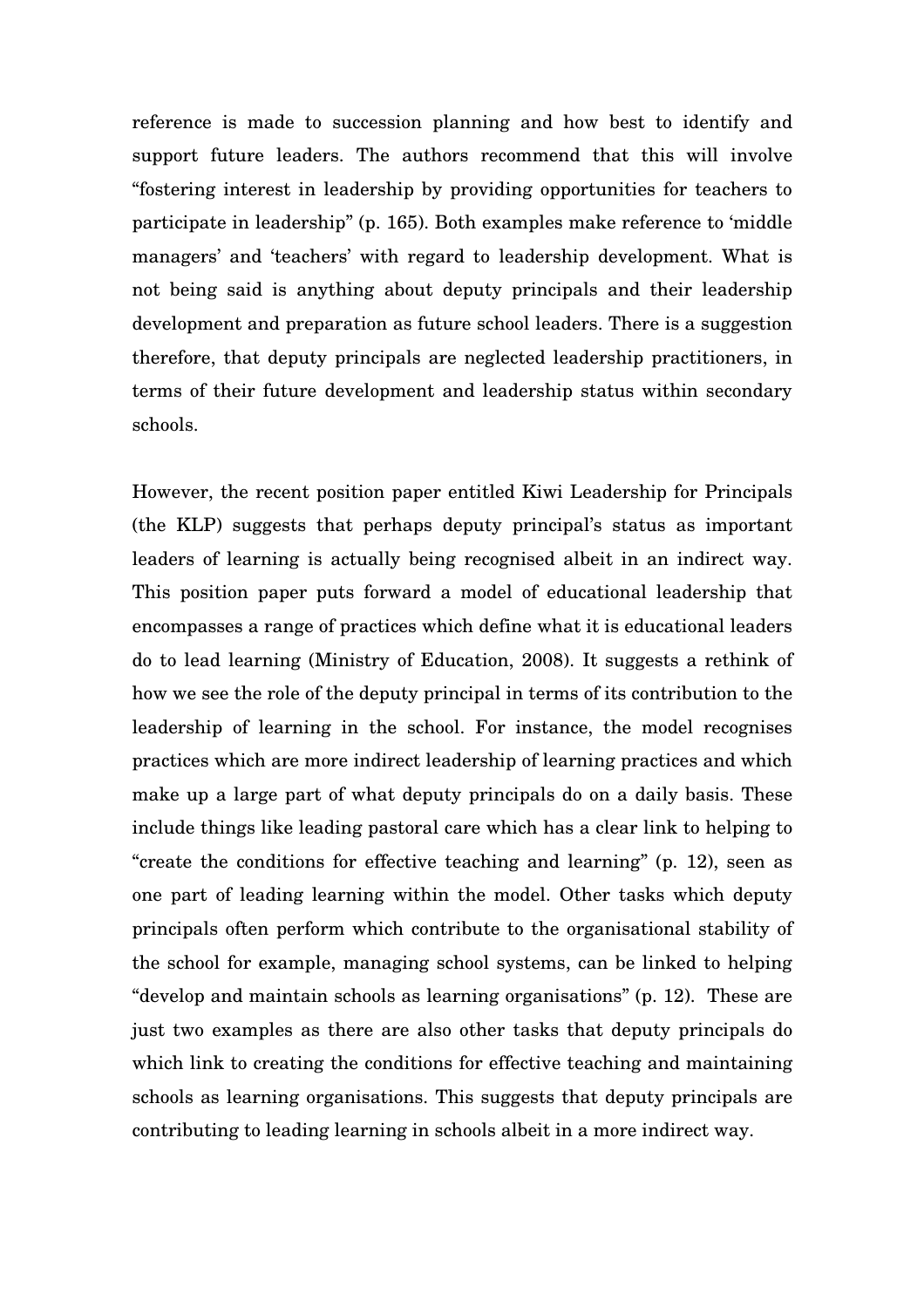Therefore, the position of the deputy principal does need to be recognised as an important leadership role in its own right and with it a need to think about how the role may make an even more significant contribution to leading learning in schools. Indeed, recent research into the effects of school leadership on student outcomes by Robinson (2007) signals a need for schools to rethink how they might structure leadership roles like those of the deputy principals. This quantitative research forms part of the Best Evidence Synthesis (BES) programme of the New Zealand Ministry of Education and focuses on those leadership practices which have been shown to have the greatest effect on student outcomes at school. It has identified five key dimensions of leadership, derived from the analysis of 26 published studies that quantified the relationship between types of school leadership and student outcomes. The largest effect size, seen as an educationally significant impact, was for the dimension identified as 'Promoting and Participating in Teacher Learning and Development'. Robinson states that this dimension called for "school leaders to be actively involved with their teachers as the 'leading learners' of their school" (p. 16). If one takes school leaders to also mean deputy principals then it is apparent that there is the need for them to be more actively involved in teaching and learning development in schools. The next largest effect size, seen as having a moderate impact, was the dimension identified as 'Planning, Coordinating and Evaluating Teaching and the Curriculum'. This dimension stated the need for leaders to have "personal involvement in planning, coordinating and evaluating teaching and teachers" (p. 13). The implications for deputy principals as educational leaders are for them to be involved in instructional leadership tasks like coordinating the curriculum and improving teaching in the classroom. These findings help support what others (Harvey 1994, Kaplan et al., 1999; Celikten 2001) have said about the need for deputy principals to assume a greater instructional leadership role within the school. Such a role appears to be likely to have a more significant impact on student outcomes. This is further suggested by Robinson who states "the closer leaders are to the business of teaching and learning the more they are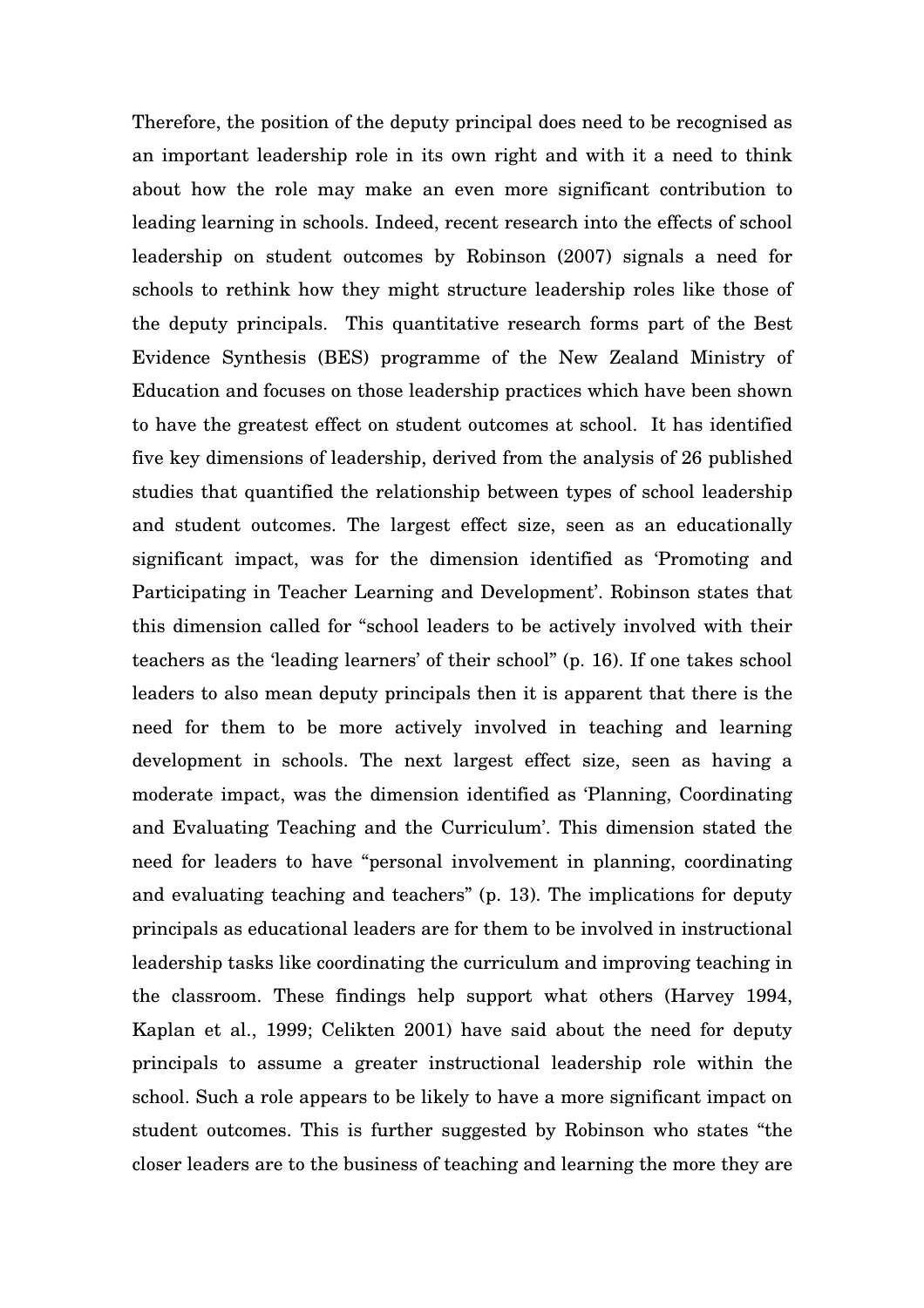likely to make a difference to students" (p. 21). Robinson writing at a later date forges links between these improved student outcomes and the provision of a distributed leadership framework within schools. She suggests that schools with a stronger distributed leadership framework, who focus on those dimensions with the greatest effect size, are more likely to improve student outcomes (Robinson, 2008). This is because leadership is spread across the school and not in the hands of a few. Therefore, consideration would need to be made as to where the deputy principal fits in to such a distributed framework and what role they would undertake in improving student outcomes.

According to Harris et al., (2003), a distributed framework for leadership extends the boundaries of leadership in a school and impacts directly on the deputy principal. The result they suggest is a far more significant role for the deputy principal, not dissimilar to the emergent role envisaged previously by Harvey (1994), Kaplan et al., (1999) and Williams (1995), albeit within a distributed framework where leadership practices are shared. They state, "Engaging many people in leadership activity is at the core of distributed leadership in action. This would imply a much stronger leadership role for the deputy or assistant head teacher and some redefinition of core responsibilities" (p.15). They go on to say that in contrast to the more traditional role experienced by many deputy principals:

a distributed form of leadership suggests an emergent leadership role for the deputy and assistant head teachers where they are centrally involved in building culture and managing change. In this emergent role, assistant/deputy heads clearly share responsibility for leadership with the head teacher and other teachers (p. 15).

This distributed perspective is also referred to by Pounder et al., (2005) as a way of redefining the role of the deputy principal. They see it as both a way to de-stress the role of the principal and create a more meaningful role for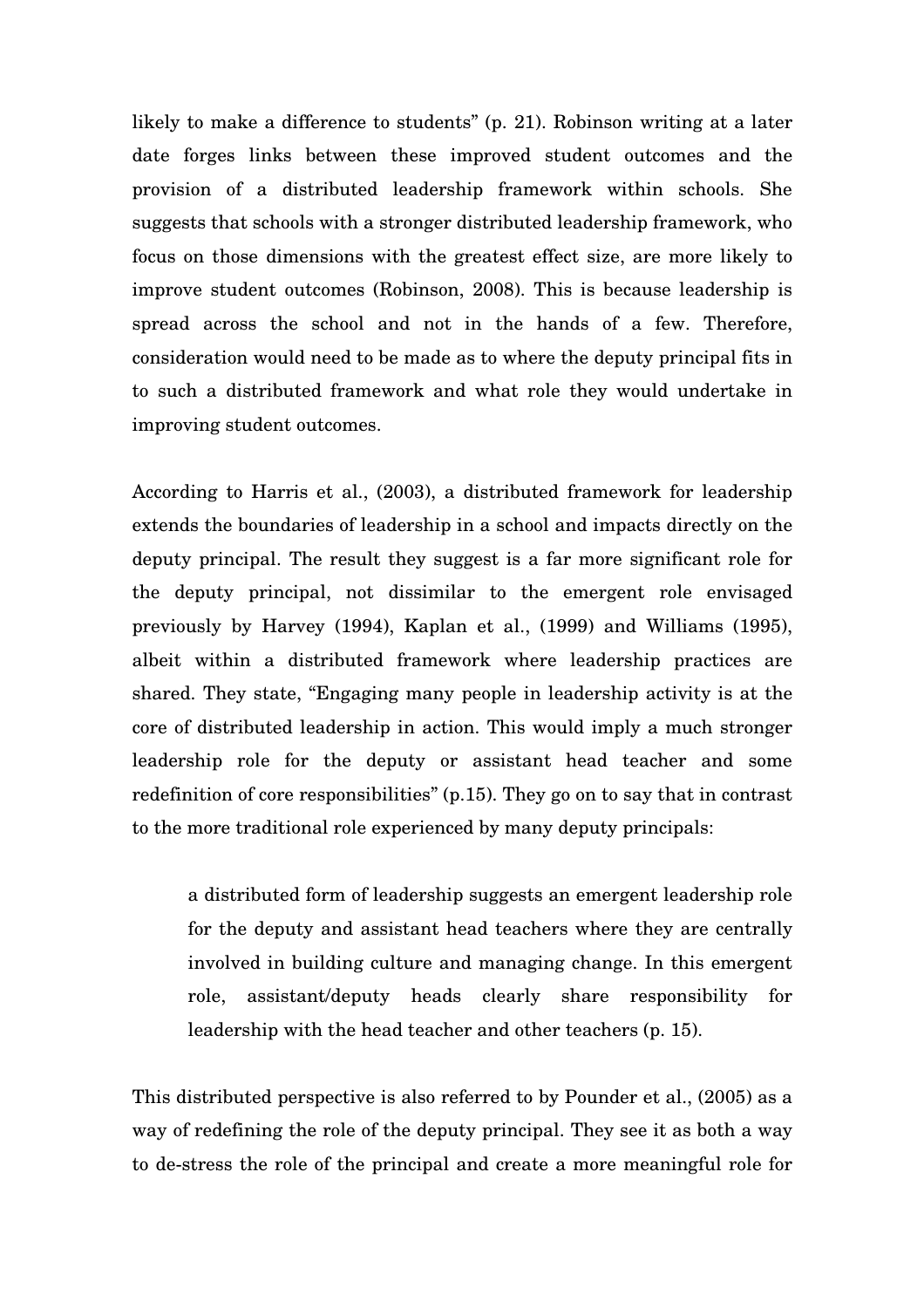the deputy principal where they are "responsible for creating learning environments that enhance student achievement and help close the achievement gap" (p. 59).

Within a recent New Zealand context, Cranston (2007) like others before him recognises the leadership tensions associated with the role stating "there is a strong suggestion that they may well be an under-utilised resource, particularly from a leadership perspective for the school" (p. 27). However, he points to the fact that a reconceptulisation of the role has been advocated by other researchers, most notably Harvey (1994) and Kaplan et al., (1999) for some time and yet progress in this regard has been slow. As his findings suggest the crisis-oriented, reactive nature of the deputy principal's routine, has still yet to be addressed. Therefore, this implies that there is still a need to consider some form of rethinking around the deputy principal role in terms of how the role is structured and defined within the secondary school.

### *Conclusion*

This chapter has provided a comprehensive review of the literature pertaining to the role and responsibilities of the deputy principal, the satisfactions and frustrations associated with the role and a belief that the role should reconceptulised to allow a more significant input into the leadership of learning at secondary schools. It has shown that deputy principal's roles are reported as being dominated by managerial and administrative tasks with limited time spent on tasks which directly impact on the leadership of learning at school. There is also the sense of a lack of clarity around the role which makes it more difficult to clearly define the role in a secondary setting. Allied to this, within the literature, was a sense of dissatisfaction among some deputy principals who were frustrated with this lack of clarity around the role and its lack of involvement in leadership of learning tasks. These dissatisfactions were curtailed to some extent by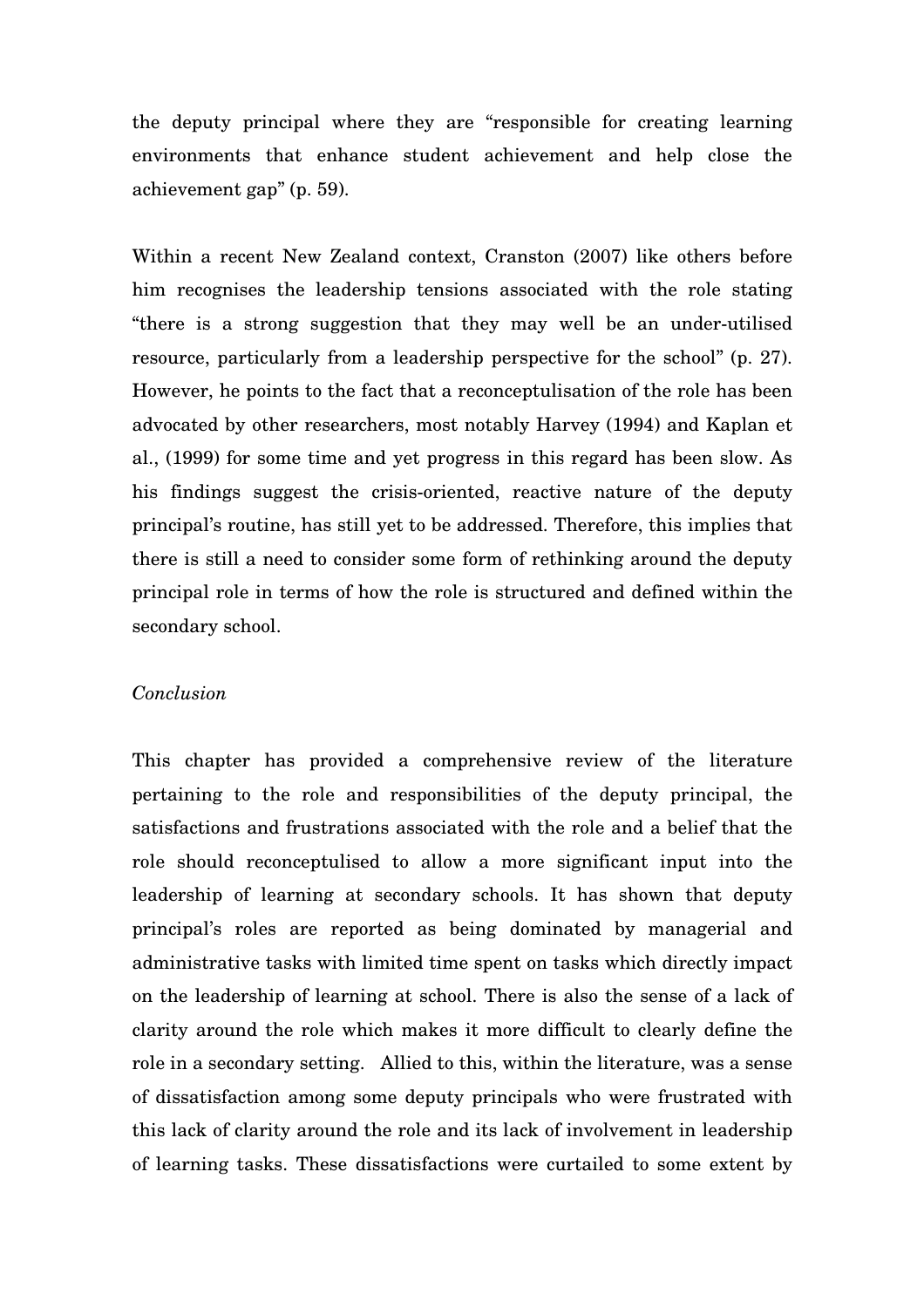the notion of team which has been reported by some writers as a source of satisfaction for many deputy principals.

Within official government literature published around developing educational leadership the recognition of deputy principals as important educational leaders is absent. This suggests that although they may hold important positions in terms of the maintaining schools as learning organisations, they are as the title of the Cranston et al., (2004) research report suggests "forgotten leaders "(p. 1).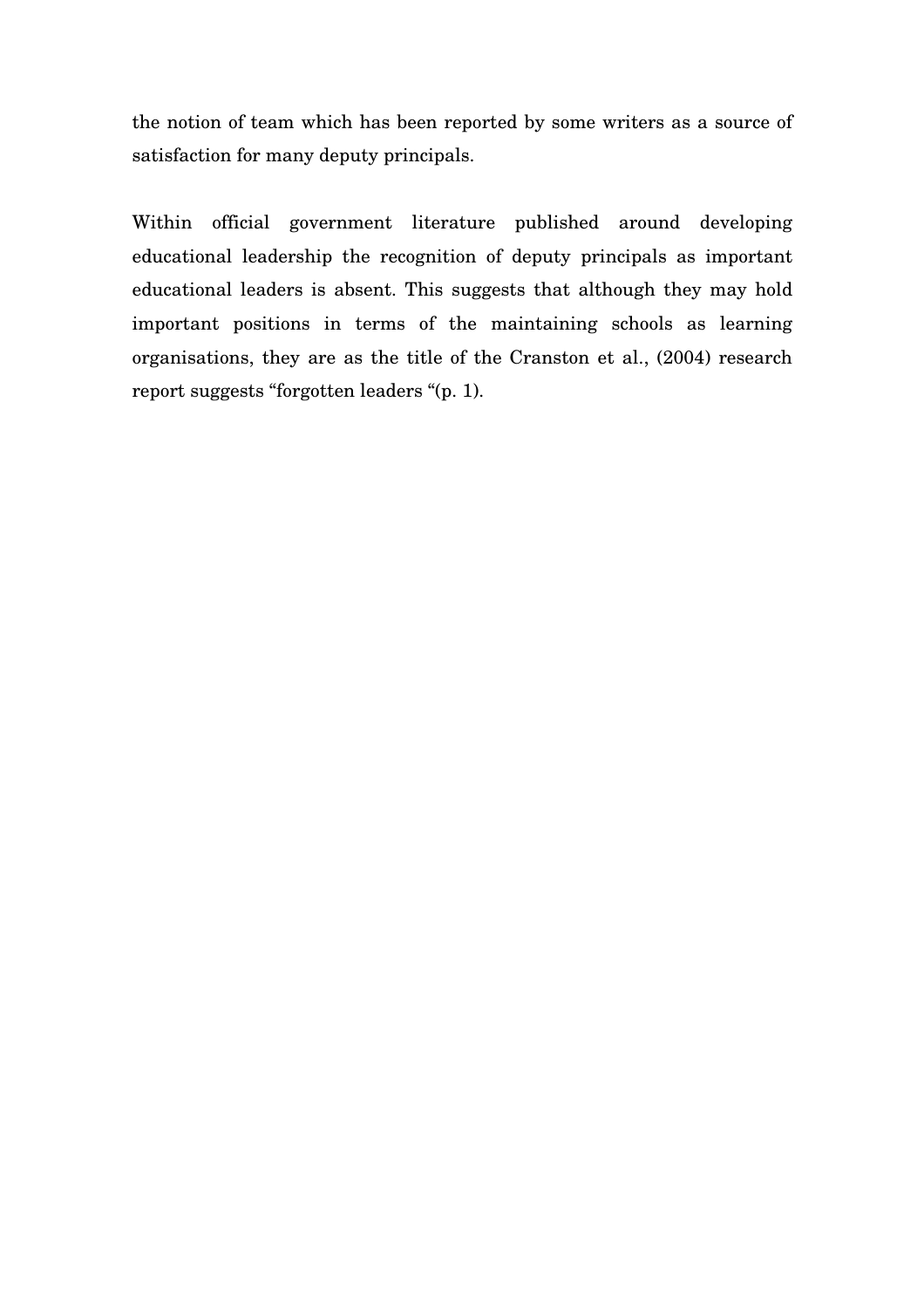# **Chapter Three - Methodology**

### *Introduction*

This chapter examines the methodological framework and data collection methods which have been applied to this research study. The chosen framework and data collection methods have been informed by the nature of the research problem, namely the role of the deputy principal in the secondary school and the issues and complexities that surround this role. This chapter presents both an explanation and a justification of the methodological framework used to answer the research questions. This framework was underpinned by a qualitative approach using a selection of research tools to collect a rich source of qualitative data relating to the role of the deputy principal. The chapter also presents an understanding of how the framework and data collection methods used, meet the concepts of reliability and validity and how ethical principles have been considered and applied to the methodological approach.

#### *Research position*

The adoption of the methodological framework and data collection methods used within this research study has been informed by a research position which has helped to guide the direction of the research. The epistemological position known as interpretivism is cited here as the theoretical perspective which has helped to inform the research. It is defined by Bryman (2004) as a study of the social world "that reflects the distinctiveness of humans as against the natural order" (p. 13). In other words, it is a theory of knowledge which looks to understand human behaviour and how we make sense of the world around us. It has been likened, along with others, to a philosophical stance which lies behind the methodology of a research study and in combination with other considerations helps to inform a choice of approach (Creswell 2002). It is in contrast to a positivist position which applies a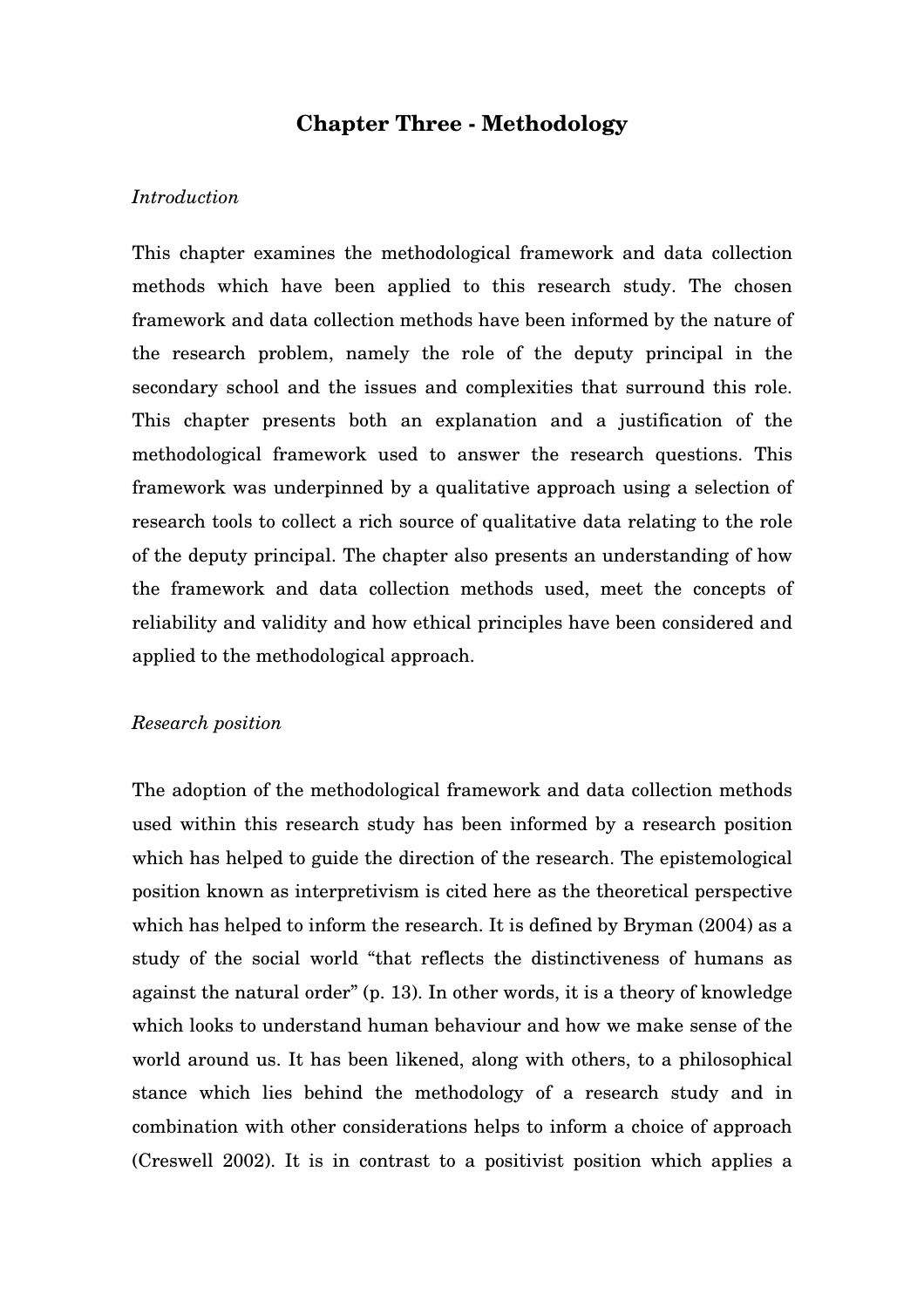scientific model to the study of social world and uses research to test a hypothesis or a set of theories. Following on from this epistemological position is the ontological consideration of what Bryman (2004) calls "the nature of social entities" (p. 16), and whether they should be considered objective entities or whether they can be considered socially constructed. In this case, the ontological consideration or position I have approached this research problem from, is a constructivist perspective, referred to by Bryman (2004) as a position "that asserts that social phenomena and their meanings are continually being accomplished by social actors" (p. 17). In relating this to the example of an organisation like a secondary school, the constructivist viewpoint suggests that how the school is constructed is subject to the social interactions that are continually occurring within it. Therefore, although it is accepted that places like schools have some kind of social order and indeed organisational norms, the social interactions that are continually occurring within it create an organisation under a constant state of change. Creswell (2002), refers to this ontological position as 'social constructivism' in which a researcher looks for the "complexity of views rather than narrowing meanings into a few categories or ideas" (p. 8). As he further suggests the researchers intent is "to make sense of (or interpret) the meanings others have about the world" (p. 9).

In the case of this research study the intention was to understand how deputy principals experienced their roles, in terms of the way they were structured and defined and the satisfactions that were associated with the role. It was felt that a constructionist perspective sits comfortably alongside the research questions for this study because such a perspective seeks to understand how deputy principals make meaning of their role and its position within an organisation like the secondary school. It provides them with a voice to construct meaning around the role and how it fits into the secondary school.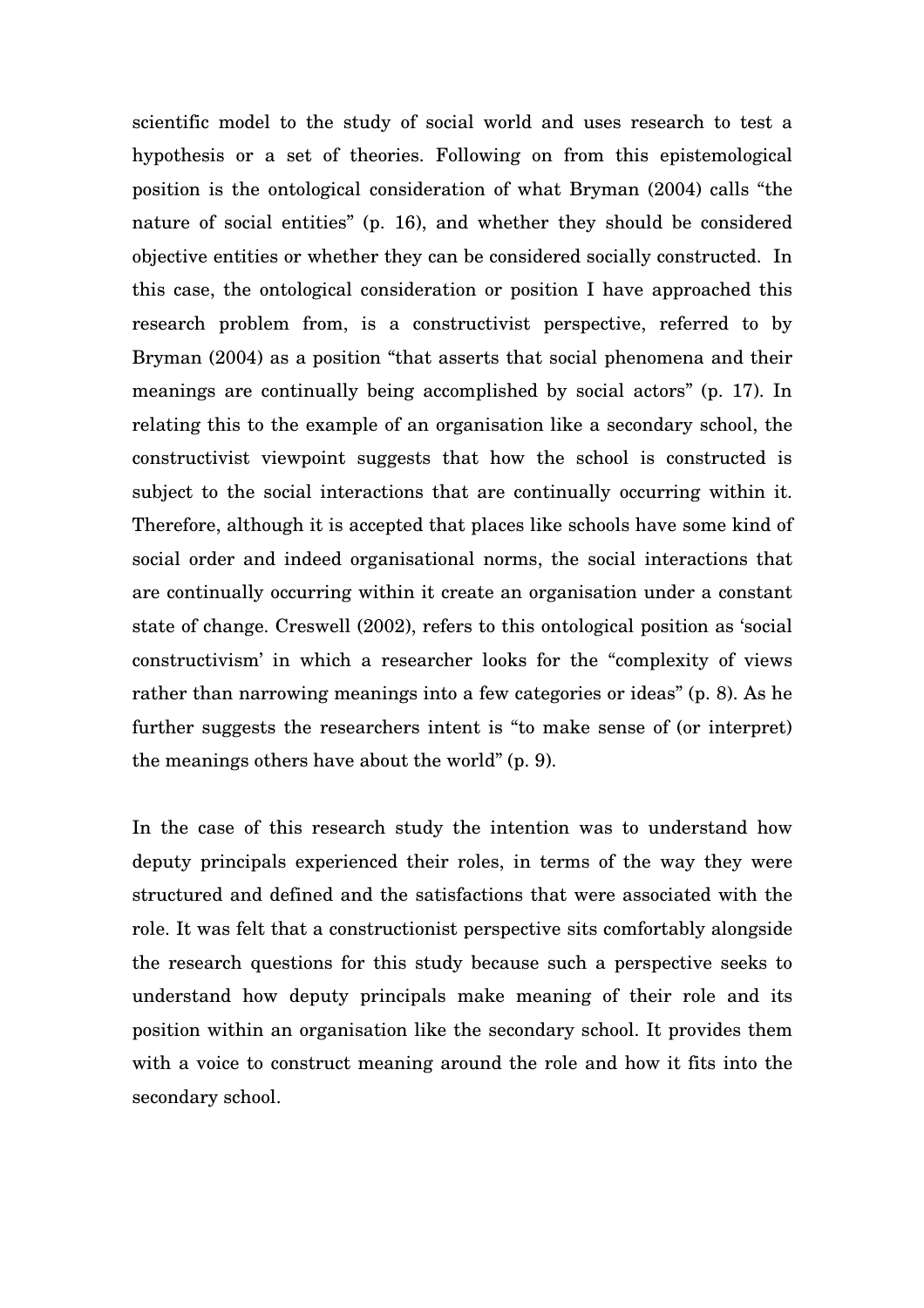#### *Qualitative research methodology*

A qualitative methodological approach was seen as the most appropriate approach, in order to provide understanding of how the deputy principal role is structured, perceived and experienced by incumbents within the secondary school. Some of the features of this approach are now discussed in more detail.

As Creswell (2002) suggests such an approach is often based on a constructionist perspective and includes a range of strategies such as ethnography, grounded theory, narrative studies, phenomenological research and case studies. The researcher, he states "collects open-ended, emerging data with the primary intent of developing themes from the data" (p. 18). Cohen, Manion and Morrison (2007), also recognise a variety of strategies connected to the approach, often underpinned by an interpretive paradigm and characterised by a concern for the individual. As they suggest, such an interpretative paradigm seeks to "understand the subjective world of human experience …efforts are made to get inside the person and understand from within" (p. 21). Bryman (2004) picks up on this idea by referring to an often quoted commitment of researchers in this field to view events and the social world "through the eyes of the people" (p. 279). He also recognises a variety of strategies which can be used for such an approach, suggesting there is no agreed approach to a qualitative approach. This is certainly one of its strengths in that it allows the researcher to select the most appropriate research methods to fit the research study. These methods can differ considerably from one another but provide what Bryman refers to as "contextual understanding" and "rich, deep data" (p. 287), recognised as positive outcomes of a qualitative approach.

However, it should be noted that there are criticisms of the use of qualitative interpretive approaches to social settings. Cohen et al., (2007) highlights critic's views about its lack of scientific rigour and it's abandoning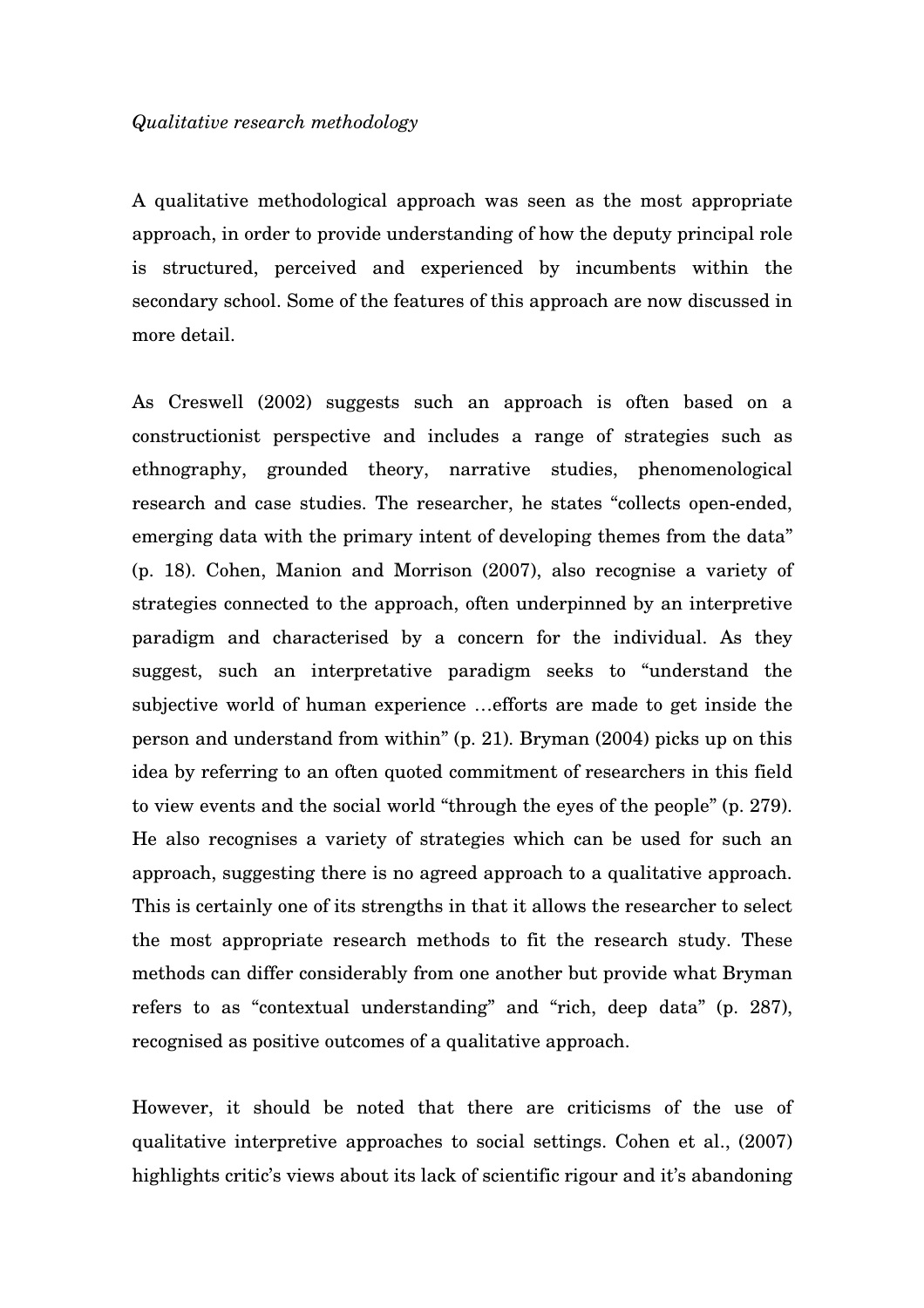of scientific procedures used to verify findings. He cites Bernstein (1974) who suggested that subjective reports, a product of the approach, may be incomplete and misleading because the interpretive process is less controlled and subject to inaccuracy. Other writers highlight other criticisms of the approach. For instance, Bryman (2004) refers to such an approach as being, too subjective, with the findings relying too much on the researchers "often unsystematic views about what is significant and important" (p. 284). However, the use of a qualitative approach depends to a large degree on the context of the study and on the researchers own position. As qualitative researchers would contend this subjective and non scientific approach produces data which is "often rich, descriptive and extensive" (Wellington, 2000, p. 133). Despite this assertion there is the difficulty of replication of a qualitative study since there are no recognised standard procedures which a researcher must follow. This criticism can be addressed through a robust and detailed methodological approach which can go some way to ensuring that future research in an area can to a certain extent be replicated. However, the subjective positioning of the qualitative researcher can make it difficult to replicate a research study. The fact remains that the interpretation of the research data will, suggests Bryman, "be profoundly influenced by the subjective leanings of a researcher" (p. 284). This brings forth the issue of reflexivity of the researcher and the fact that the researcher brings their own biographies to the research situation (Cohen et al., 2007). As Cohen et al., go on to say the researcher needs to "disclose their own selves in the research, seeking to understand their part in, or influence on, the research" (p. 171). This has been acknowledged by me as the researcher in this context and is addressed later on in the chapter, when discussing the issues of validity and reliability. The problem of generalisation of the findings is also raised by Bryman (2004) who refers to the often small sample sizes that make it impossible to generalise these findings to other settings. However, as he points out this is not the goal of such an approach and instead "the findings of qualitative research are to generalise to theory rather than to populations" (p. 285). Indeed, Wellington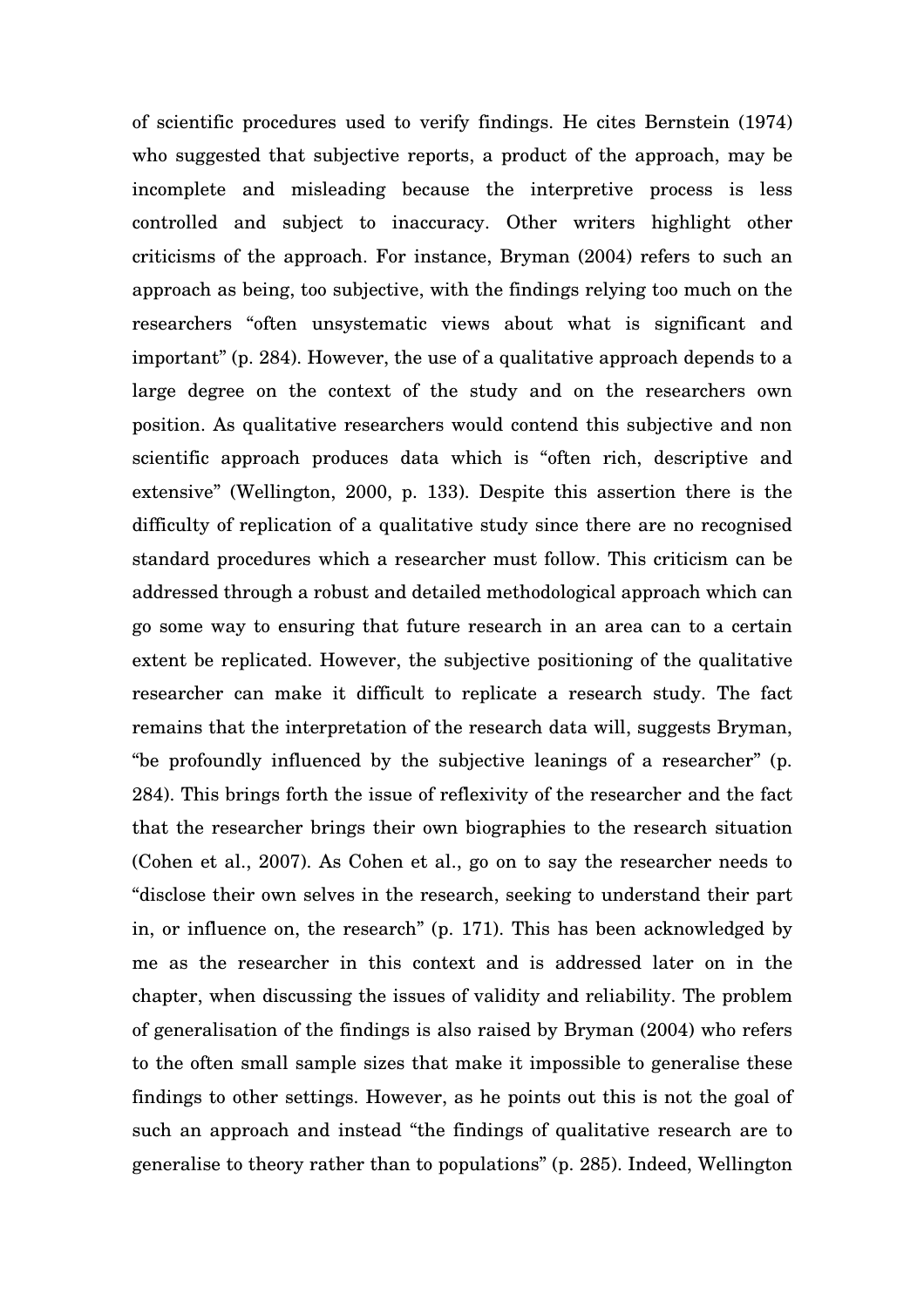(2000) when reviewing the problem of generalising in relation to case studies suggests the onus rests upon the reader. He continues, "the value, or 'truth', of case study research is a function of the reader as much as the researcher" (p. 99). In the case of this research study, it has not been the intention to generalise the findings presented in the later chapters, to a wider population of deputy principals. Instead, they are presented as findings relevant to the sample schools, who took part in the study and serve as a discussion point and a possible springboard for further research around the role of the deputy principal. The lack of transparency also figures in a final criticism levelled at this approach. This suggests that qualitative reports are sometimes unclear about how sampling procedures were undertaken and how data analysis took place (Bryman, 2004). However, according to Bryman this lack of transparency is increasingly being addressed by qualitative researchers. Indeed, as far as possible issues of transparency have been covered in this research study by an honest and open explanation of the processes of sampling and data analysis.

In the context of this study a qualitative methodology was seen as the most appropriate approach. In the first instance, the role of the deputy principal is situated within the social setting of a school. Within each school there are a complex array of structures, social relationships and cultural nuances which are a feature of most any organisation. These factors were seen as possibly impacting on the way the role of the deputy principal was structured in the schools. Secondly, within these schools sit the deputy principals who perceive and experience their roles in differing ways. Some of this related to the way their role was structured while others related to the interactions they had with their leadership team and other teachers in the school. Therefore, as a researcher the only way to understand the complexities associated with the role was to work closely with the deputy principals and as Bryman (2004) suggests "see the world through their eyes" (p. 287).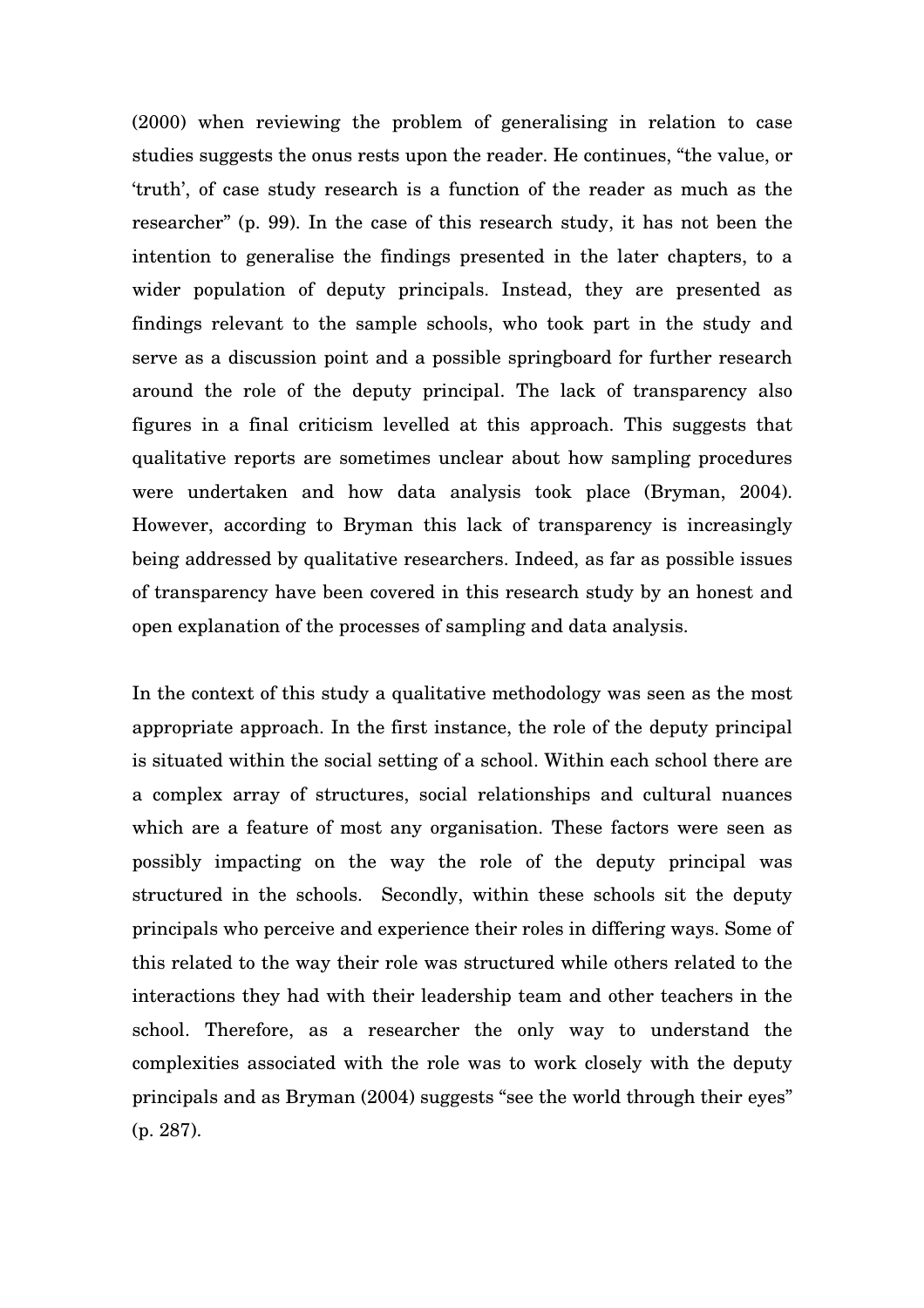A number of research methods formed part of the research design and were used to help obtain a contextual understanding of how the role is both experienced and structured within the secondary school. These research methods along with the research design are now considered and provide an understanding of not only how but also why the qualitative research was carried out this particular way.

### **Research design**

#### *Methodological considerations*

As Cohen et al., (2007) states research design is governed by "the notion of fitness for purpose" (p. 78) while Bryman (2004) suggests the research design "represents a structure that guides the execution of a research method and the analysis of the subsequent data" (p. 27). What underpins these definitions is the need to consider the purposes of the research. In doing this the researcher is able to formulate the research questions and determine the research design and methods to be used in the study. Wellington (2000) also adds a note of caution to this process and that is the need to be able to justify the decisions made on the methods which "involves a scrutiny or an evaluation of methods" (p. 23). Not only do the methods have to be carefully chosen to fit the purposes of the research they also need to be justified and defended if necessary by the researcher.

It was therefore important that the research design and research methods employed in this study were relevant not only to the research questions but also to the purposes of the research, a fact underlined by both Cohen et al., (2007) and Bryman (2004). The selection of appropriate research methods would allow the voices of the deputy principals to be heard and to gain a better understanding of how they experienced their roles in the secondary school. It is now my intention to explain more fully further aspects of the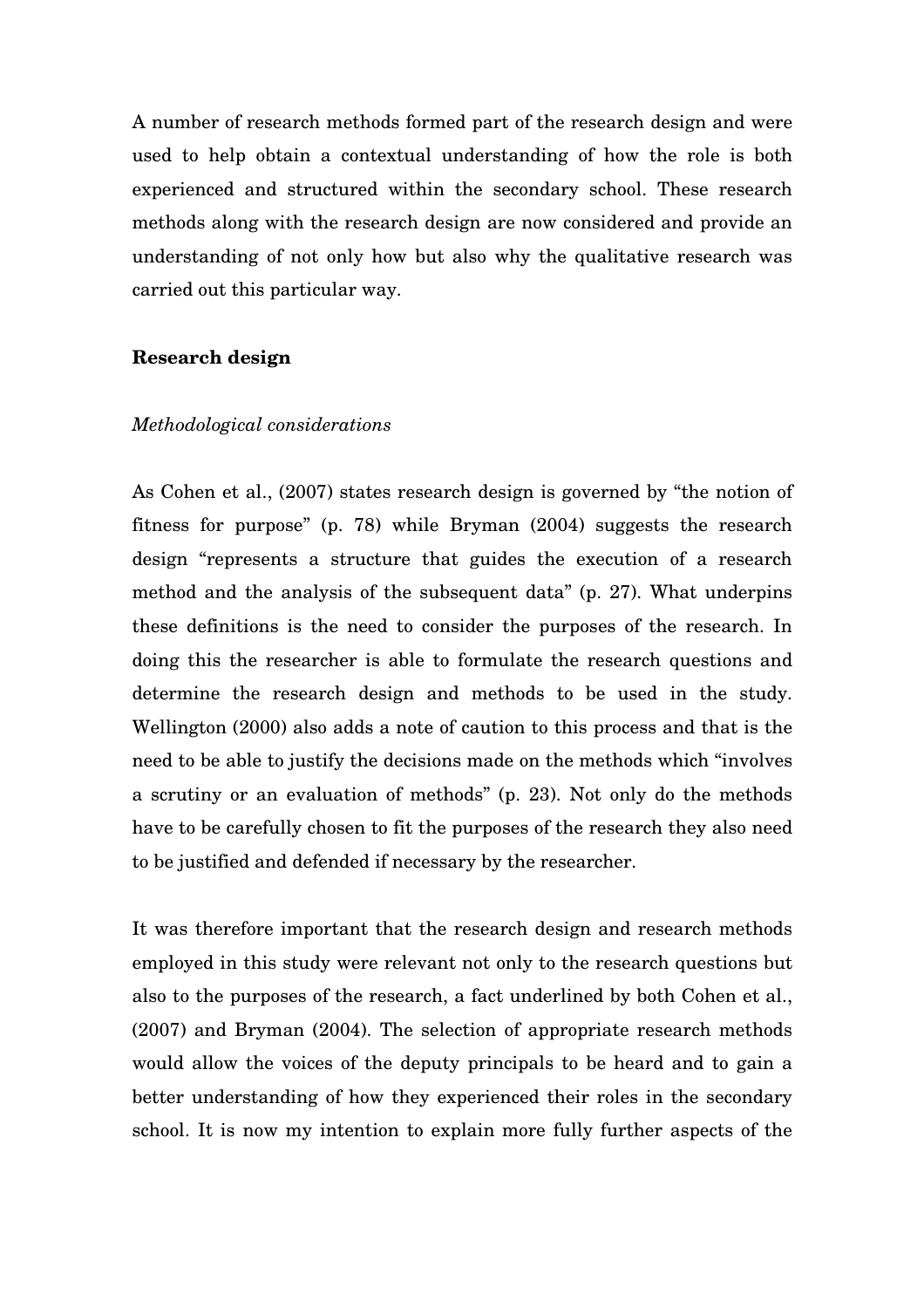research design as well as the methods used to collect the data for this research study.

### *Sampling techniques*

As Wellington (2000) states, sampling always involves a compromise. One can never say with certainty that a chosen sample represents the entire population because even what counts as the entire population may be difficult to define in its self. Therefore, as a researcher one has to be willing to compromise in order to obtain a sample which he or she is able to work with in order to meet the intentions of the research study. This last point is extremely important because as Cohen et al., (2007) contend the quality of a piece of research stands or falls not only by the appropriateness of the research design and methods used but also by the suitability of the sampling strategy adopted.

In the case of this research study a non-probability sampling technique known as convenience sampling was used to recruit the participants who took part in the study. There was one very important reason for using a convenience sample for this study. It revolved around the need to gain access to the required number of deputy principals in order to complete the required fieldwork. As Wellington (2000) suggests the non-probability sampling technique known as convenience sampling is often used by researchers because it is sometimes the only option available. This is also reiterated by Bryman (2004) who suggests that convenience sampling "plays a more prominent role than is sometimes supposed" (p. 100) especially in the field of organisation studies. In the case of this research study this sampling technique presented the only option because gaining access to principals and their deputy principals can be a difficult exercise at the best of times. Hence the need to draw on a sample of deputy principals from schools that it was thought would be more agreeable to take part in such a research study.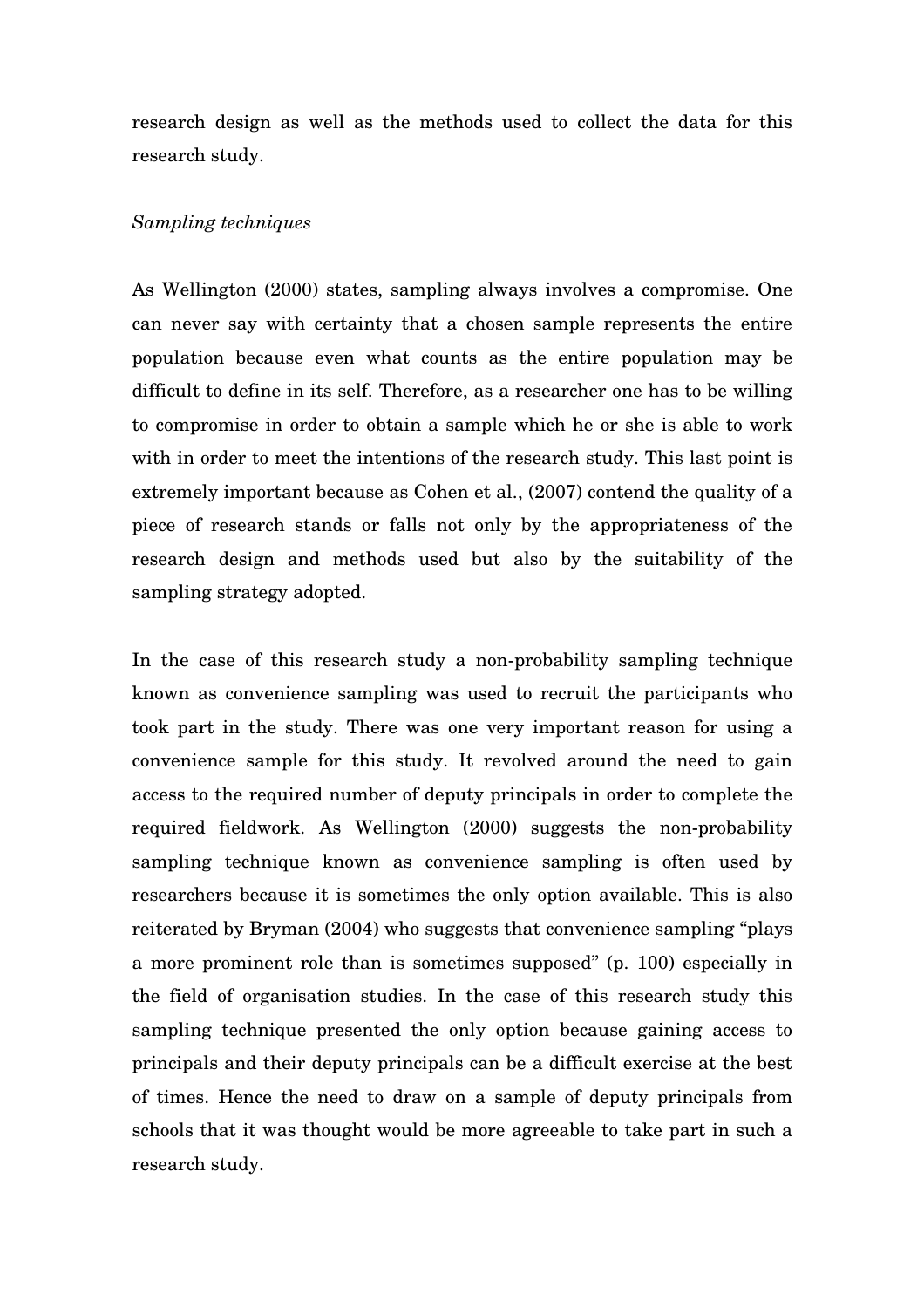The convenience sample was drawn from two sources. The first source was from secondary schools in the Auckland metropolitan area. The schools to which an invitation was extended to take part in the research study fell into two categories. The first category was those schools that I had a personal link to and whom I considered would be more conducive to taking part in the research study. The second category included those schools that had an established relationship with Unitec, in the sense that members of their leadership teams had studied or were studying at a postgraduate educational leadership level within the institution. Once again it was felt that these types of schools would look more favourably at consenting to be part of such a research study because some of their teachers had been in the same researcher situation. The initial contact with both categories of schools was made via an introductory email and was followed up with a telephone call to ascertain their willingness to take part in the research study. Making contact with the principal who had the ultimate decision on whether or not a school would take part, proved at times to be difficult and time consuming. However, for the principals of the schools who expressed an interest to take part, further details on the study were delivered. These details provided both a backdrop and an overview of the intentions of the research study including details on the required commitments for the school and the individual deputy principal. The commitments for each deputy principal included the completion of an individual deputy principal questionnaire, the submitting of a job or position description for their role and their involvement in a group interview with colleagues from the senior leadership team at the school. Of the 14 secondary schools that were originally approached via email contact, four schools agreed to take part in the research study. The number of deputy principals from the four schools totalled 15. These 15 deputy principals provided the source for the majority of the data collected for this research study.

The other source for the convenience sample was from the organisation known as the Auckland Secondary Deputy and Assistant Principals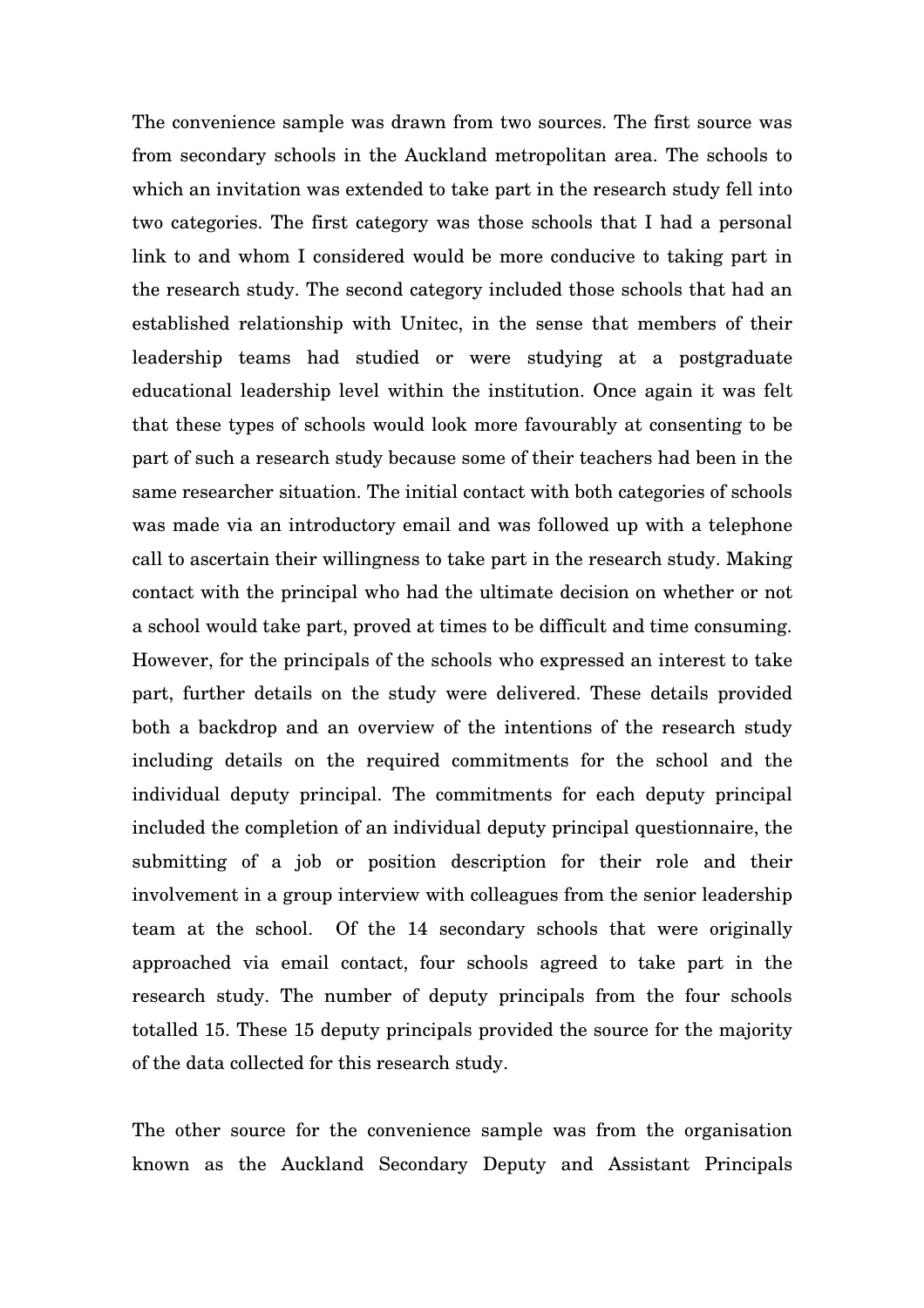Association (ASDAPA). This organisation which represents the interests of deputy and assistant principals within Auckland was approached to take part in the research study, albeit in a reduced capacity. An appointment was made to meet with the ASDAPA executive committee at their term three meeting in order to provide an overview of the intentions of the research study and distribute individual questionnaires and the required consent forms to the executive members. These individuals were also asked to submit a job or position description for their role along with the completed questionnaire. At this meeting individual deputy principal questionnaires along with consent forms were distributed to the committee members present, along with extras for those members unable to be at the meeting. Also provided were stamped address envelopes which made it easier for those consenting to take part in the research to return their completed questionnaire and consent form. The first four questionnaires received by return post were added to the total sample size which included those that had been collected from the four school sites. It unfortunately took some time for these four questionnaires to be returned which was certainly a limitation.

Therefore, the total sample size which took part in the research study was n=19. This included 15 deputy principals from four school sites and four deputy principals from the ASDAPA organisation. The total sample size of n=19 was I believed, an adequate sample size from which to answer the proposed research questions and meet the intentions of the research study. This belief is supported by Cohen et al., (2007) citing Patton (1980) who suggested "there are not rules for sample size in qualitative inquiry, with the size of the sample depending on what one wishes to know, the purposes of the research, what will be useful and credible" (p. 177). However, I believe it is appropriate to provide some explanation of process I undertook to select the sample size.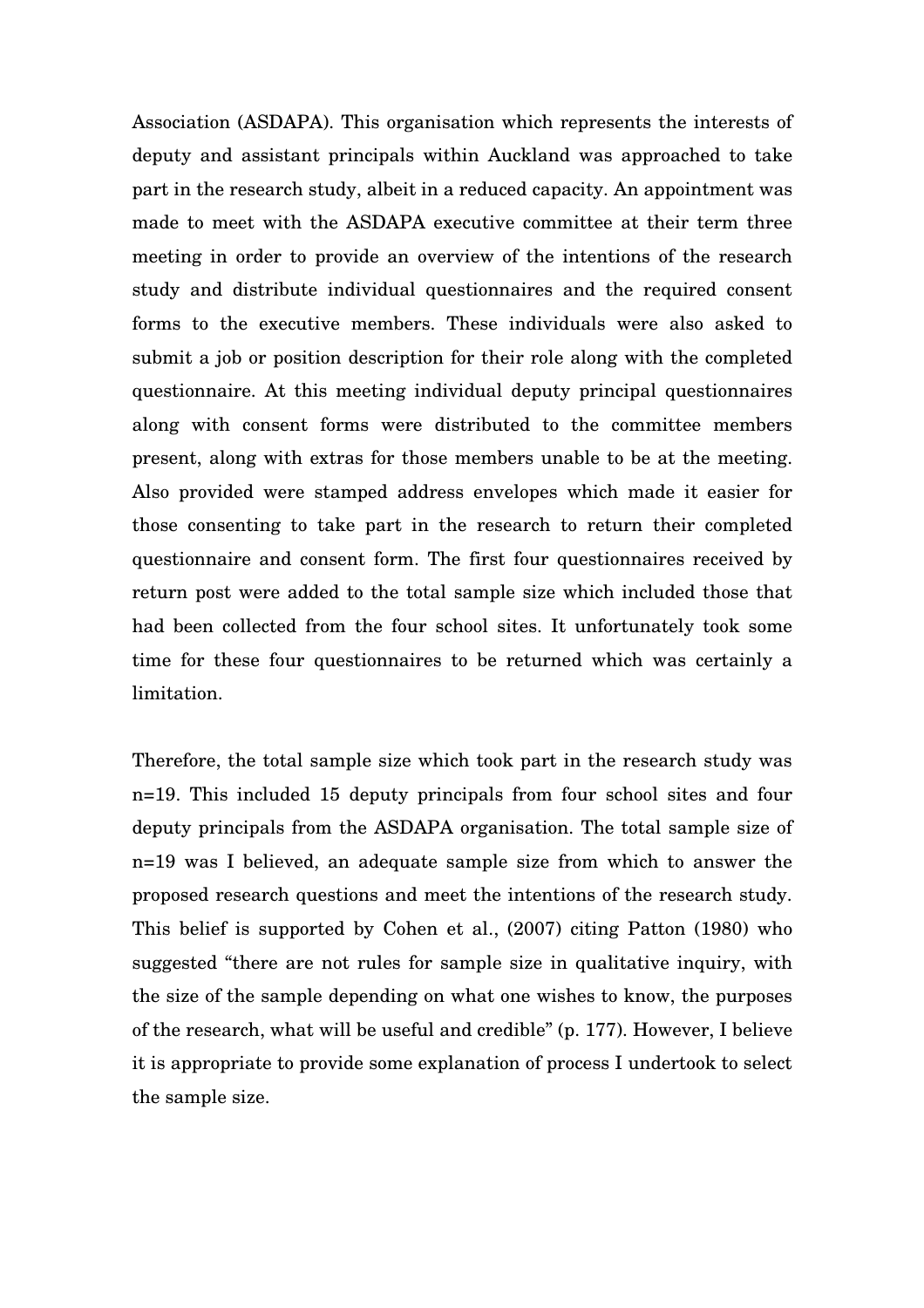The interpretative nature of this research study required the perspectives of a number of deputy principals. Rather than focussing on a detailed study of deputy principals at one specific school site which would narrow the study and create its own issues of access and time constraints, it was considered more appropriate to conduct the research over several school sites. The number of school sites chosen was carefully considered. Firstly, time constraints were considered with regard to how many school sites could adequately be included in the study in order to implement the research methods used to collect the data. Secondly, linked to this time aspect was the consideration of access to the school sites and the need to be able to carry out the data collection at a time that was convenient to these schools. Thirdly, it was important to not attempt to collect too much data so that it made it difficult to interpret in the time available to me. This is noted as a common mistake many first time researchers make (see Cohen et al., 2007 & Bryman 2004). Finally, I needed to be satisfied as the researcher that the number of school sites chosen would provide a range of perspectives around the way deputy principals experienced their roles within the secondary school.

Armed with these concerns, the benefits of using several school sites to meet the intentions of the research study can also be considered. The use of several school sites increased the number of deputy principals able to take part and therefore allowed a number of different perspectives to emerge. As Creswell (2007) suggests, this is one of the benefits of using several research sites because it includes a number of participants who can often have a range of different perspectives on an issue. Denzin (1997), espouses a similar view suggesting that the use of several sites will provide 'data triangulation' which is a way of deepening the interpretive base of the research study. The cohesive themes which have emerged from the data have been assisted by the use of several research sites. The use of several research sites also allowed for a replication of the methods and research procedures across the sites and provided a means of achieving a degree of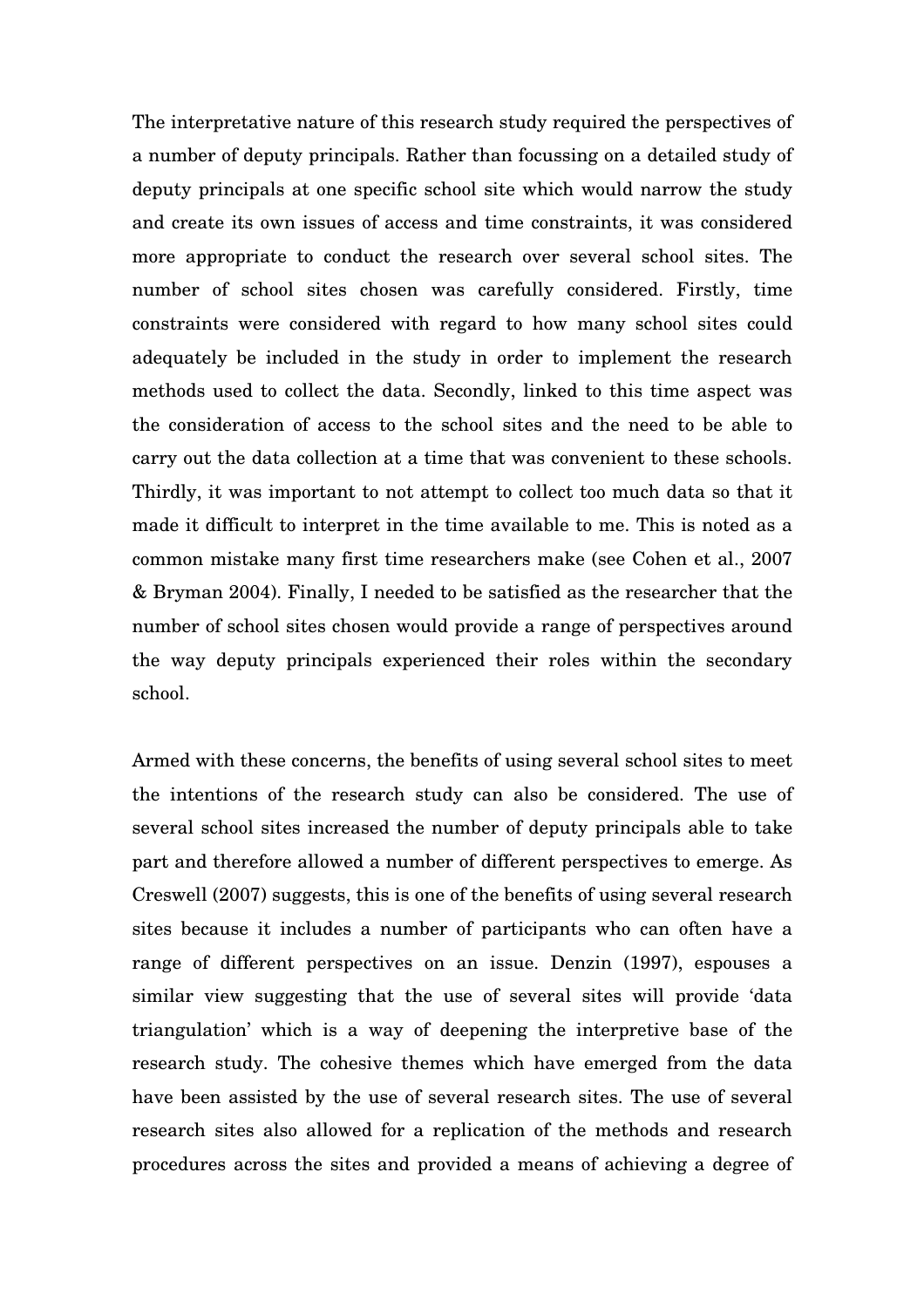external reliability as discussed by Bryman (2004). There was no intention to compare the data collected from the deputy principals at the different school sites instead the range of sites allowed for a pooling of the data and the emerging of common themes from the analysis.

The sample size chosen from the ASDAPA organisation reflected a desire to add more deputy principal voices to the study and thereby increase the range of perspectives across the study. This sample of deputy principals completed an individual questionnaire and submitted where available a job or position description for their role at their school. The data collected from these individuals complemented that of the deputy principals from the school sites and helped to provide a richer source of contextualised data.

## *Ensuring reliability and validity in the research study*

A research design underpinned by a qualitative interpretive approach can often be open to criticism with regard to its subjective findings, researcher bias and the fact that the findings cannot be generalised across populations (Bryman, 2004; Cohen et al., 2007; Wellington, 2000). This often brings into question the concepts of reliability and validity and how they can be ensured in a qualitative study such as this one. It is my intention to show how these concepts have been applied to this research study.

In the first instance this study has sought to employ an appropriate methodological framework which has been informed by the very nature of the research problem. This framework includes a research design and research methods underpinned by a qualitative interpretive approach which have been applied in a rigorous fashion. In essence, the methodology chosen to address the research problem of defining and describing the role of the deputy principal is seen as the 'best match' and has been applied as rigorously as possible in order to achieve this match. However, with a qualitative research study there is always a concern around external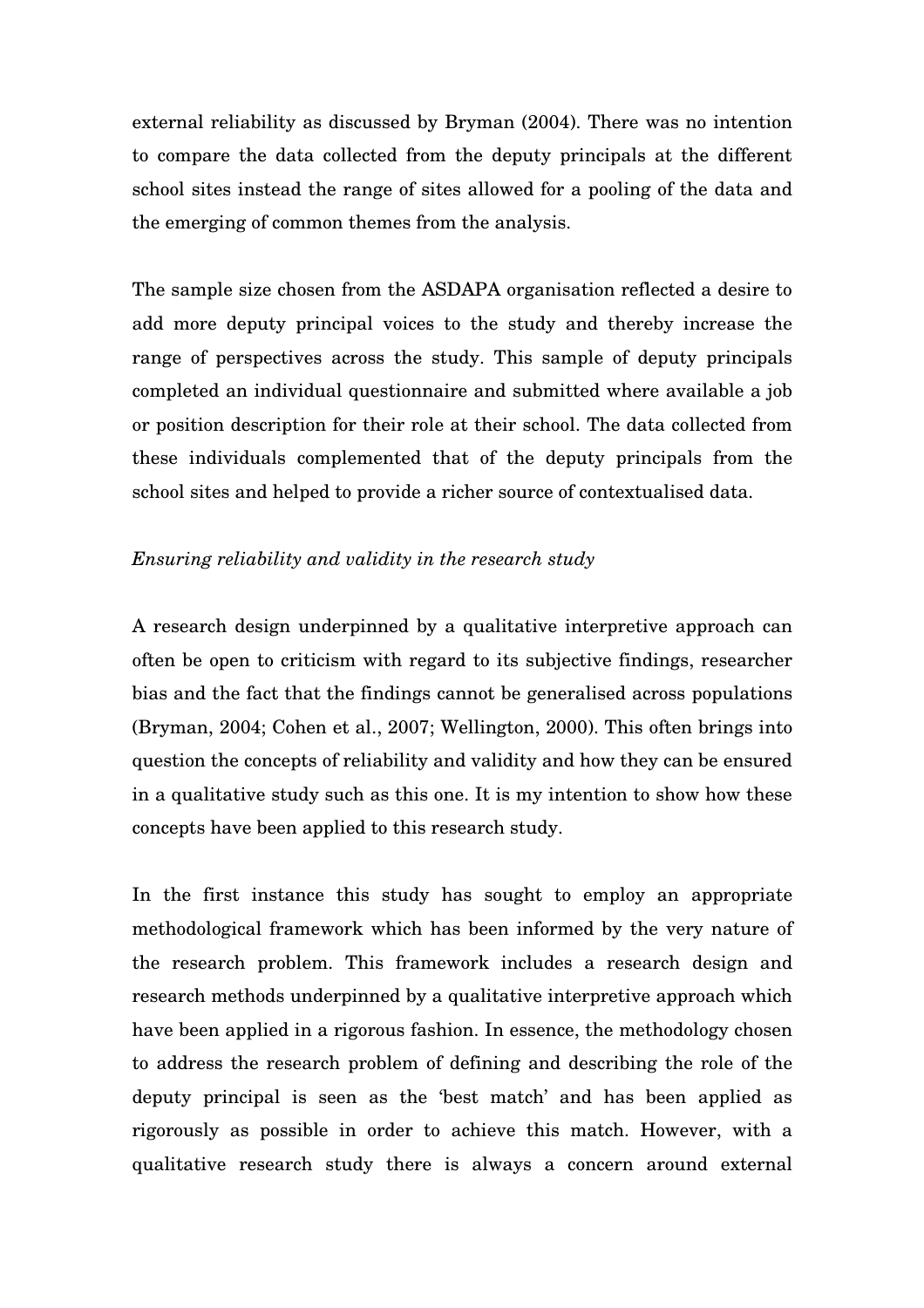reliability and whether another researcher would be able to replicate the research. In attempting to address this concern Bryman (2004) suggests external reliability is possible with a qualitative approach if the methodological framework which includes the research design and methods for data collection have been rigorously applied. In the case of this research study the rigorous approach is evidenced from the use of several research methods which Denzin (1997) refers to as "methodological triangulation" (p. 321). This has added more rigour to the research study because according to Denzin triangulation from multiple research methods "yields a different picture and slice of reality" (p. 321). However, this does bring into question the concept of internal reliability and the concern that despite the use of an appropriate methodological approach a different researcher may interpret the research problem in a different way. I have attempted to address this concern by presenting my data in an open way and being clear about the inferences that I have drawn from this data.

The question of the external validity of the study does represent a problem because it would be incorrect to suggest that the findings from this study can be generalised to other deputy principals in other schools. However, the findings presented in later chapters can be a springboard for future research across a wider population of deputy principals using the same methodological approach.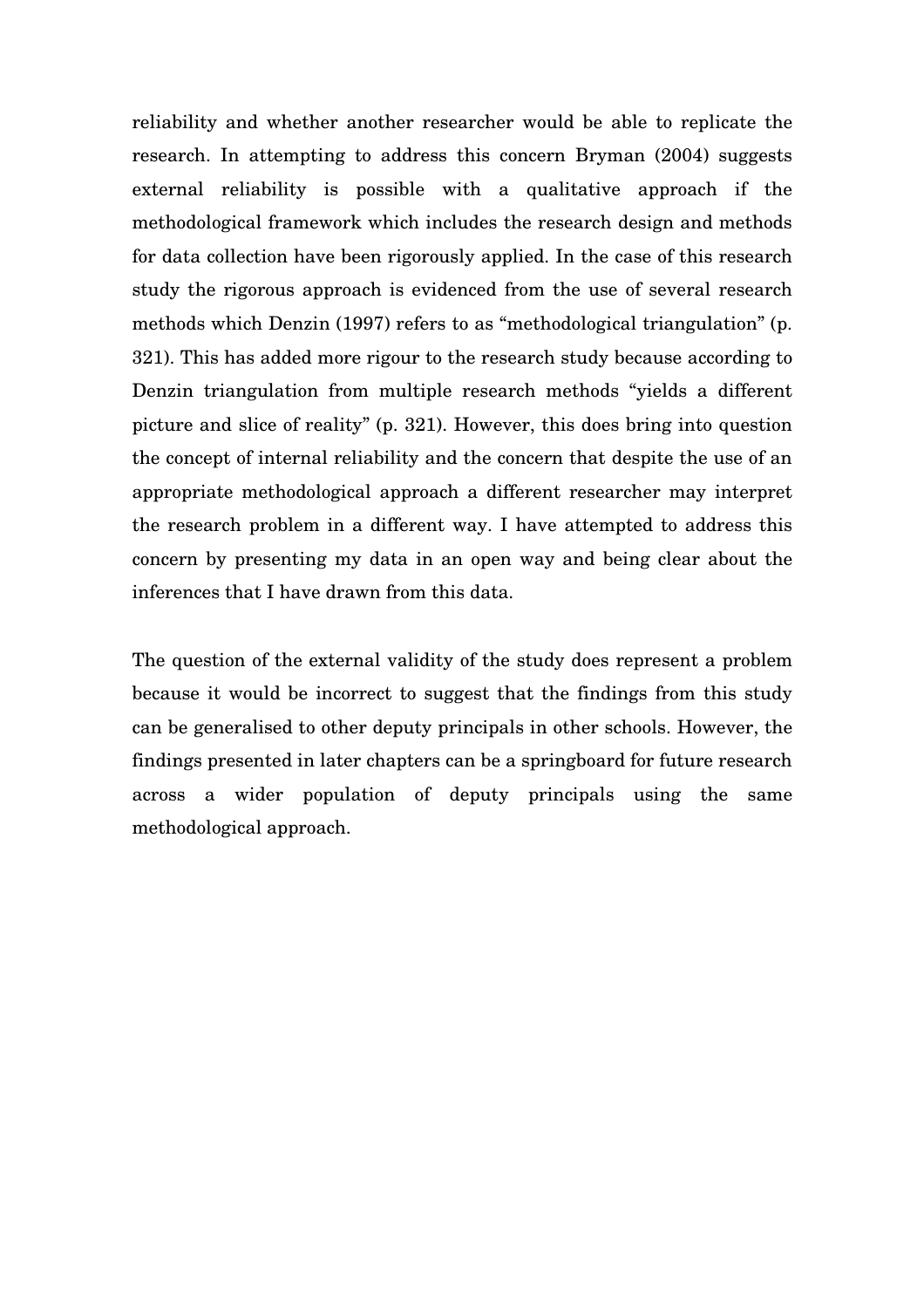# **Research methods**

## *Introduction*

There were three different research methods used to collect qualitative data from the sample of deputy principals in the research study. Appendix A provides an overview of the research methods. These three research methods were:

# *1. Documentary analysis*

This involved the analysis of performance management and teacher professional standards documents and their relationship to the role of the deputy principal in the secondary school. Documents pertaining to deputy principal job or position descriptions collected from schools and individual deputy principals were also analysed. An overview of the latter analysis can be seen in Appendix B.

## *2. Individual questionnaires*

These were completed by all 19 deputy principals in the research study. A total of 15 were completed by the deputy principals from the four school sites while a further four were completed by members of the ASDAPA organisation. A copy of the questionnaire can be seen in Appendix C

## *3. Group interviews*

These were conducted across the four school sites and involved a total of 14 deputy principals. A copy of the interview questions can be seen in Appendix D.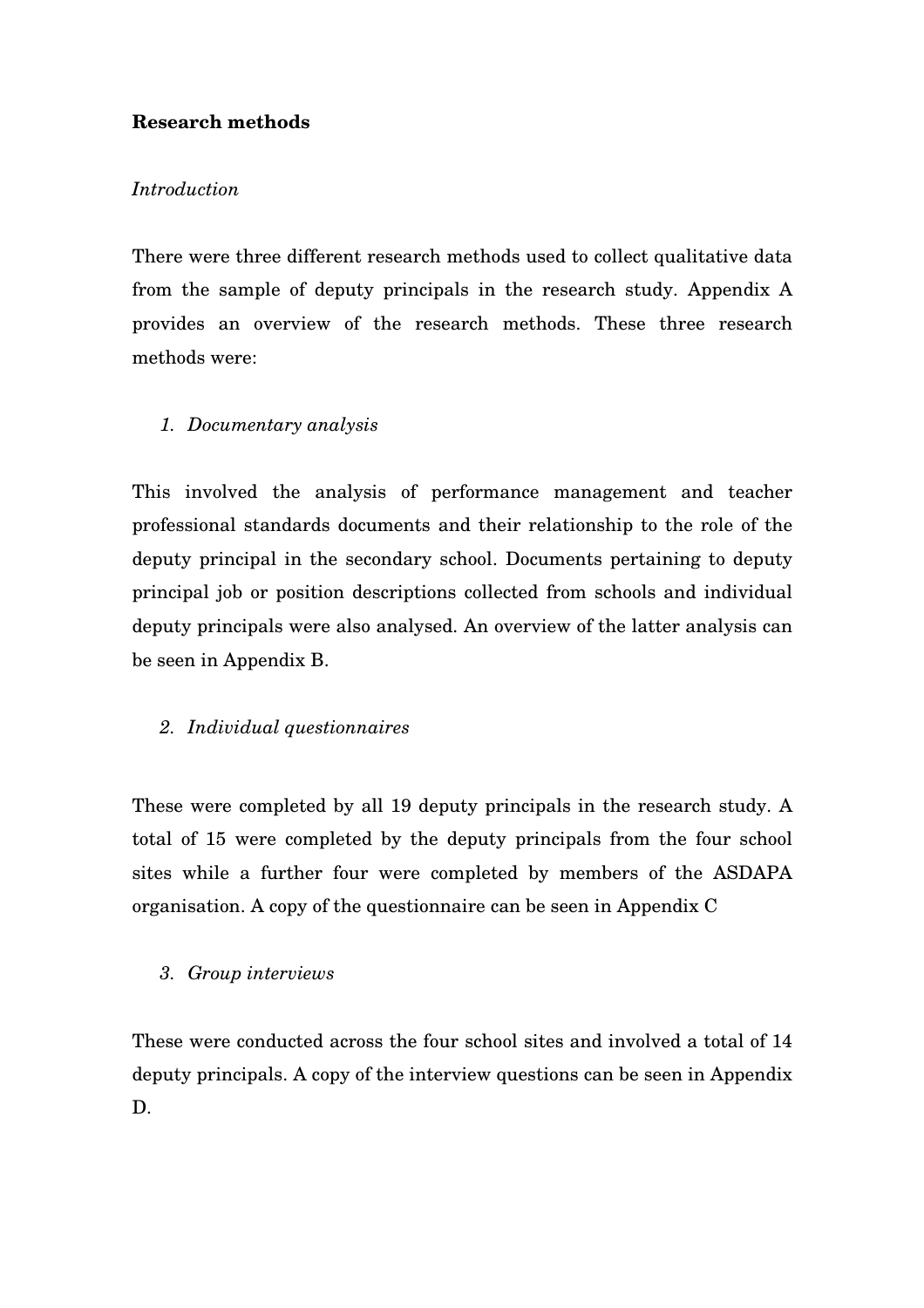### *Documentary Analysis*

According to Wellington (2000), within educational research, there are two sources of data which can be divided into primary sources and include interviews and questionnaires and secondary sources which include a range of documents like reports, photographs and oral histories. As Wellington contends the study of documents can often take place in conjunction with other research methods involving primary sources. This was indeed the case with this research study where the analysis of secondary source material took place in conjunction with the individual questionnaires and group interviews of deputy principals described later.

The rationale for using this research method was two fold. Firstly, the use of this method in conjunction with the group interviews and questionnaires was seen as an ideal method to triangulate the data gathered from these two other methods. Secondly, and in a sense connected to the above, the use of this method helped to establish how the deputy principal role is defined or described at the macro level as well as at the school level. This was important because how the role was defined and described could easily shape how the role was being experienced by deputy principals within the secondary schools that formed part of the research study.

A content analysis was made of both the Performance Management Systems (Ministry of Education, 1997) and the Professional Standards for teachers documentation (Ministry of Education, 1999a). This established the official stance from the government on how performance management systems needed to be set up in schools which clearly had implications for those in leadership positions like the deputy principal. It also established that there were no professional standards for secondary deputy principals.

I also undertook content analysis of internal school documents, looking in particular at how the role was described and defined in the secondary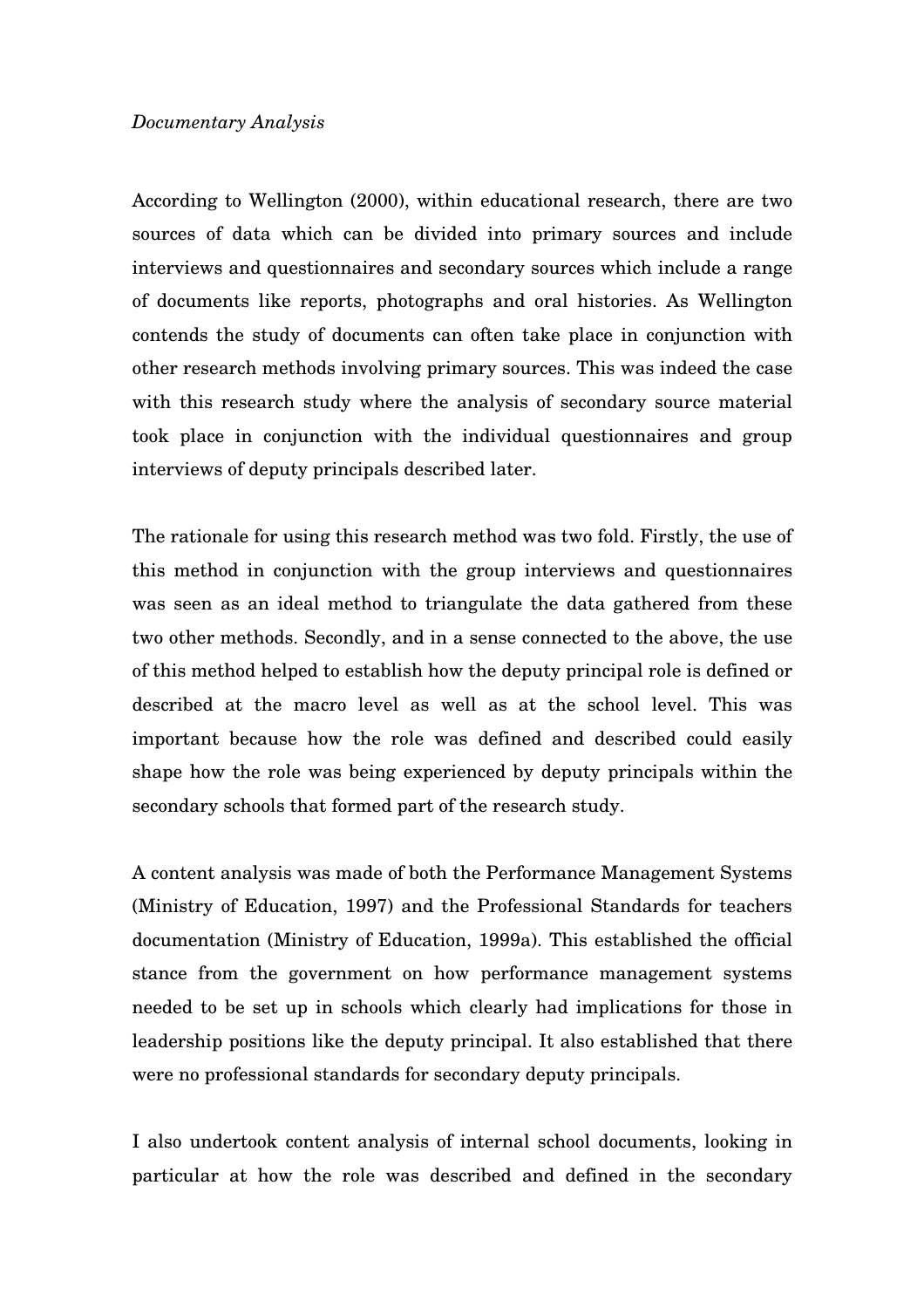school. These documents which included portfolio summaries of leadership teams responsibilities and in some cases job or position descriptions for individual deputy principals, were collected, where available, from schools taking part in the research study. As Bryman (2004) suggests such 'internal documents' can often provide valuable insight into the culture and voice of an institution but they need to be viewed carefully because they can contain bias. The content analysis of these documents certainly provided a valuable insight into how deputy principal's roles were defined and described and added significantly to the overall findings of the research study. In some cases the documents provided limited descriptions of the deputy principal's roles and position within the school. It was what was not being said in these cases which was often more significant because it provided an insight into the question of clarity of the role in the secondary school.

### *Individual questionnaire*

The interpretive approach to this research study required the need to hear the voices and capture the terrain of what it means to be a deputy principal within a secondary school. A questionnaire provided an ideal means to do this and was structured in such a way that a range of perspectives could be gathered across the three research questions set for down the research study. The questionnaire was semi structured and consisted of predominantly open ended items which as Cohen et al., (2007) suggests "sets the agenda but does not presuppose the nature of the response" (p. 321). The advantages of such a format allowed deputy principals to answer as freely as they wished without being restricted to certain responses. The fact that the questionnaire did not require them to identify themselves or their school was also an advantage because it allowed for an honest exchange of information on some obviously contentious issues relating to the deputy principal role in schools.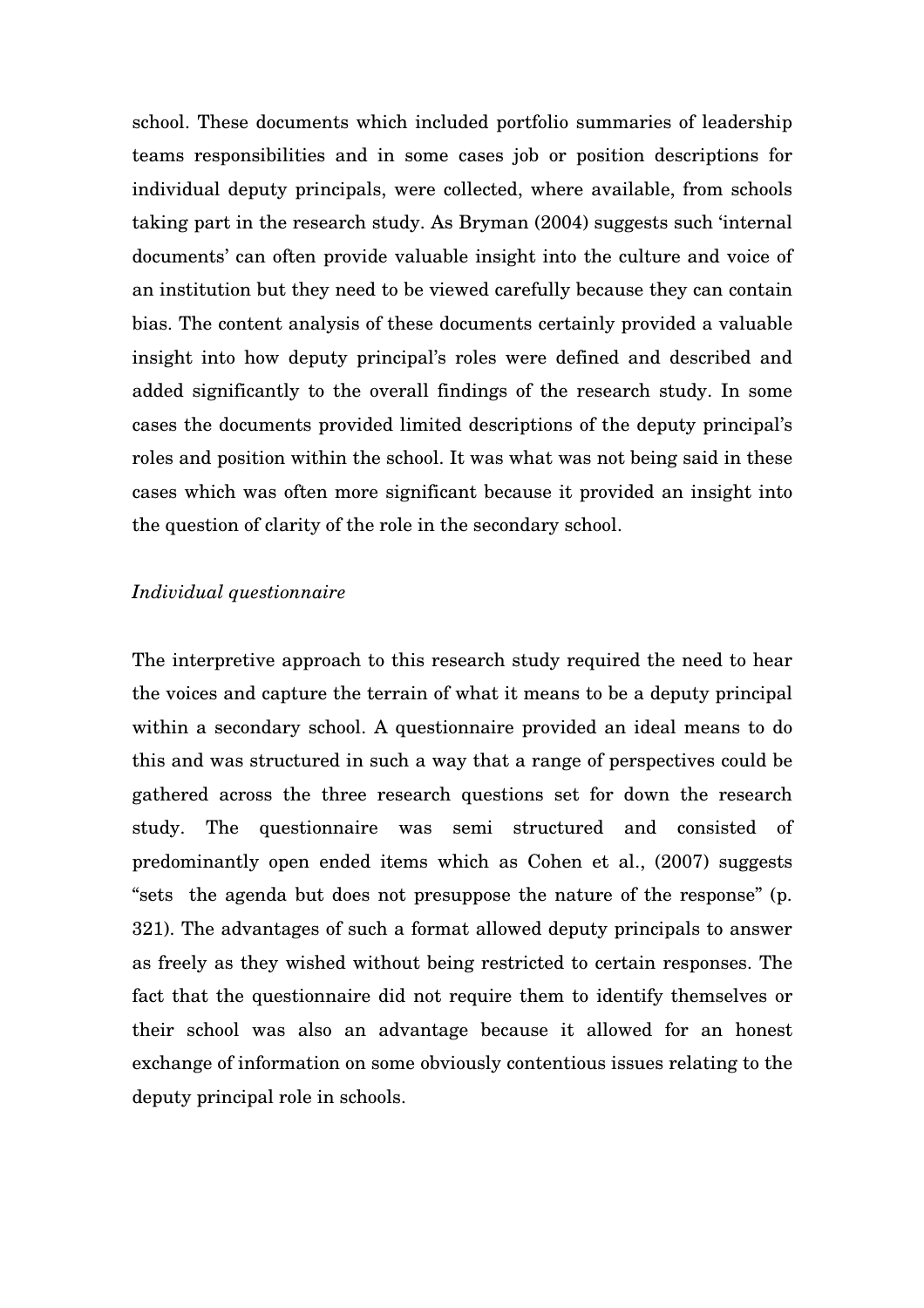The questionnaires were administered in two separate ways. Arrangements were made with the principals of the four schools who took part in the study to meet with their deputy principals for approximately two hours on a day that was convenient, in order to collect all the data. The process of finding a convenient day was difficult, however, two of the schools agreed to meet in the term two school holidays which allowed for a smoother data collection process as their were no interruptions. The questionnaire was administered and collected on the day of each school visit and was followed up by a group interview with the deputy principals and collection of documents relating to job or position descriptions of the deputies at each of the schools. The benefits of having all the deputy principals together at one time at each of the school sites cannot be underestimated as it made the process of data collection much easier. (Appendix A provides details on the data collection at these school sites).

The questionnaire was also completed by executive members of the ASDAPA organisation. I met with them in early term three and distributed questionnaires to those present at the meeting. There was no time to complete the questionnaires at the meeting and instead they were taken away by those present to be completed at a more convenient time. The disadvantages of this were clear to see as it took some time before I had secured the necessary sample of questionnaires from these participants

There were other limitations with regard to using the questionnaire as a research method. Due to time constraints it was not possible to pilot test the questionnaire, so it meant I was going in 'blind' in some regards. This did have a small effect on the outcome where one or two questions appeared to confuse the participants. The questionnaire was also in hindsight, probably too long which meant that it took longer to complete for participants and also a good deal of time to analyse because of the large amount of qualitative data that was generated from the responses.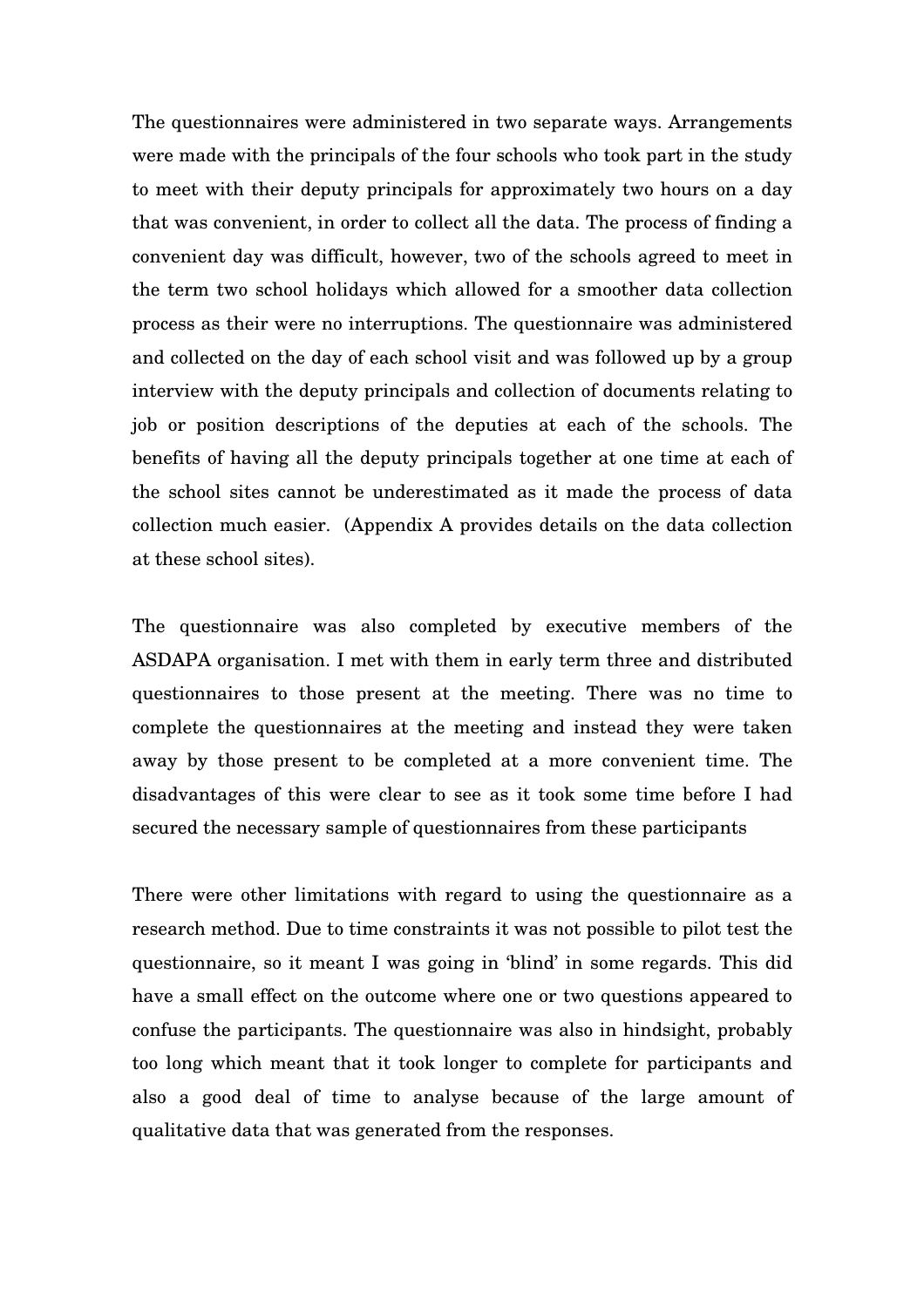#### *Semi structured group interviews*

As Fontana and Frey (2005) suggest, the group interview is a particularly useful data gathering method that can be used alongside other research methods like the questionnaire for examining experiences shared by members of a group. In the case of this research study the intention was to complement the other two research methods and ensure 'methodological triangulation' as discussed by Denzin (1997).

The group interviews were formulated to probe into different areas of the deputy principal role. Therefore, what they sought to discover was new information that perhaps had not come out of the questionnaires. My intention as a researcher was for the group interview to be able to stand by itself as a research method and be able to provide what Denzin (1997) refers to as "a different picture or slice of reality" (p. 321). Its main purpose was to get deputy principals to reflect on the challenges of the performing the role as both individuals and a group and any perceived changes that they felt there had been to their roles in recent years.

The semi structured nature of the interviews provided greater flexibility and freedom on not only how the questions were answered by the deputy principals but also in what order they were asked. This flexible characteristic of the semi structured approach is highlighted by both Bryman (2004) and Cohen et al., (2007) and allowed for the opportunity to be able to probe further when required and ask a follow up question in order to clarify a point raised within the interview. Because the deputy principals were interviewed as a group not only did it provide an eclectic mix of opinions and perspectives but it also provided a non threatening atmosphere Therefore, they were free to discuss issues pertaining to their roles without fear of being identified.

All the group interviews took place at each of the four school sites and followed directly on from the completion of the questionnaires by the deputy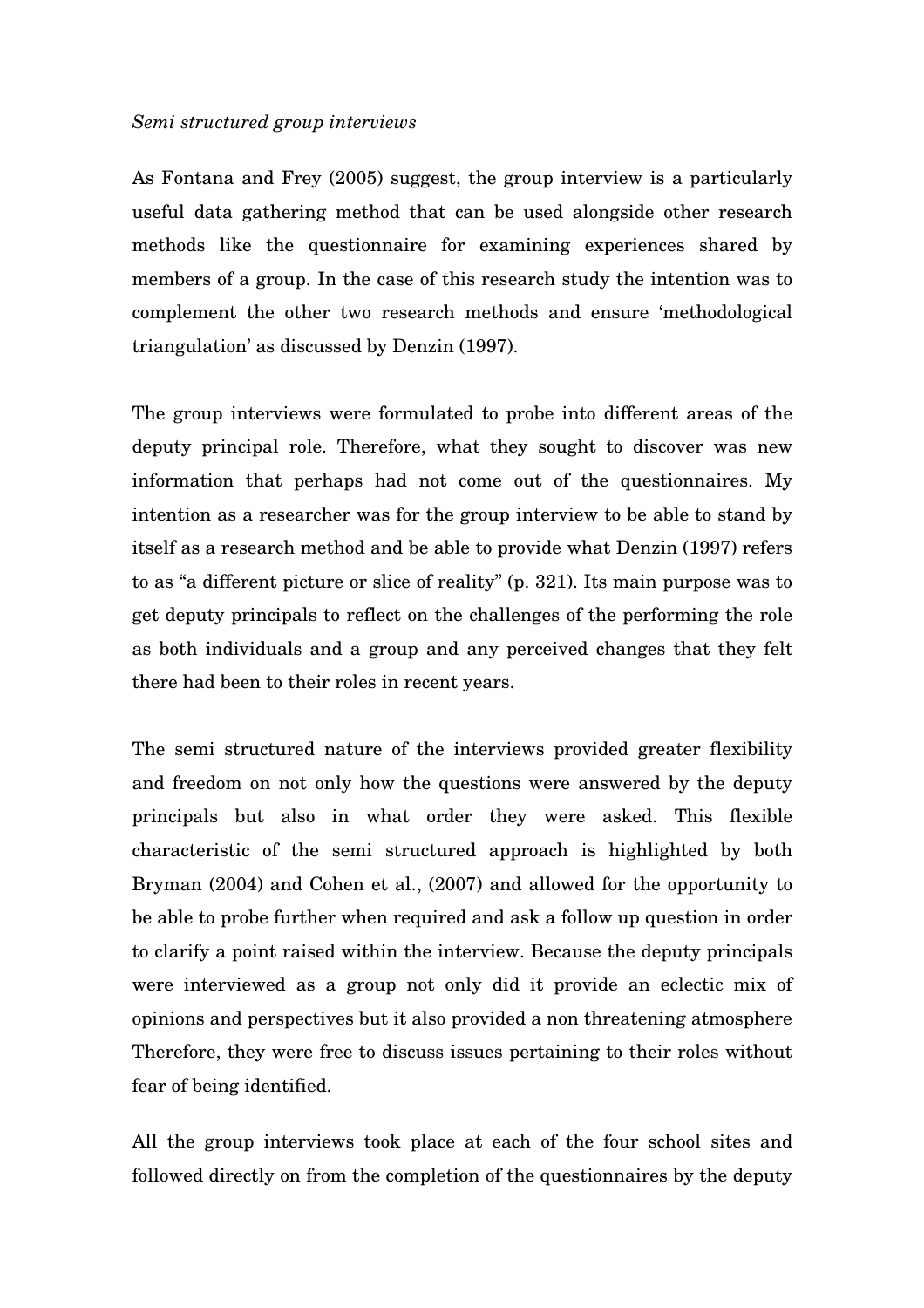principals. This ensured that the topic was still very much fresh in their minds. The interviews were recorded using two digital recording devices to ensure that if one failed to work the other would act as a backup. They were relatively short in duration and took approximately 20-30 minutes as the interview schedule only included a small number of questions. The interviews were transcribed by me as I wanted to 'own' the data and become very familiar with it myself.

The limitations of using such a research method were relatively minor. There was a sense of some deputy principal's voices not always being heard because one individual or a combination of others dominated the interview. However, I recognised this happening a few times and made a point of engaging these participants into the conversation where possible. The other limitation concerned the transcribing of the interviews which took many hours of work to complete. Although it is good to own the data when time is an issue it may perhaps be advisable to contract this process out.

### *Data analysis methods*

The three research methods produced a great deal of data which required careful thought as to how this data could be turned from a mass of words and phrases into something that could be made sense of. One could call it the 'so what' phase, meaning you have collected all this data but 'so what'. It does not make any real sense until some sense is made of it. This process is perhaps one of the most crucial processes because how it is analysed, sorted and interpreted will have a significant effect on the end product. Lofland, Snow, Anderson and Anderson (2006) liken the analysis of data to a transformative process where raw data is turned into findings or results.

Cohen et al, (2007) talk about the analysis of data as being an interpretive, reactive and reflexive process meaning that it is important for the researcher to exercise reflexivity when undertaking the analysis phase.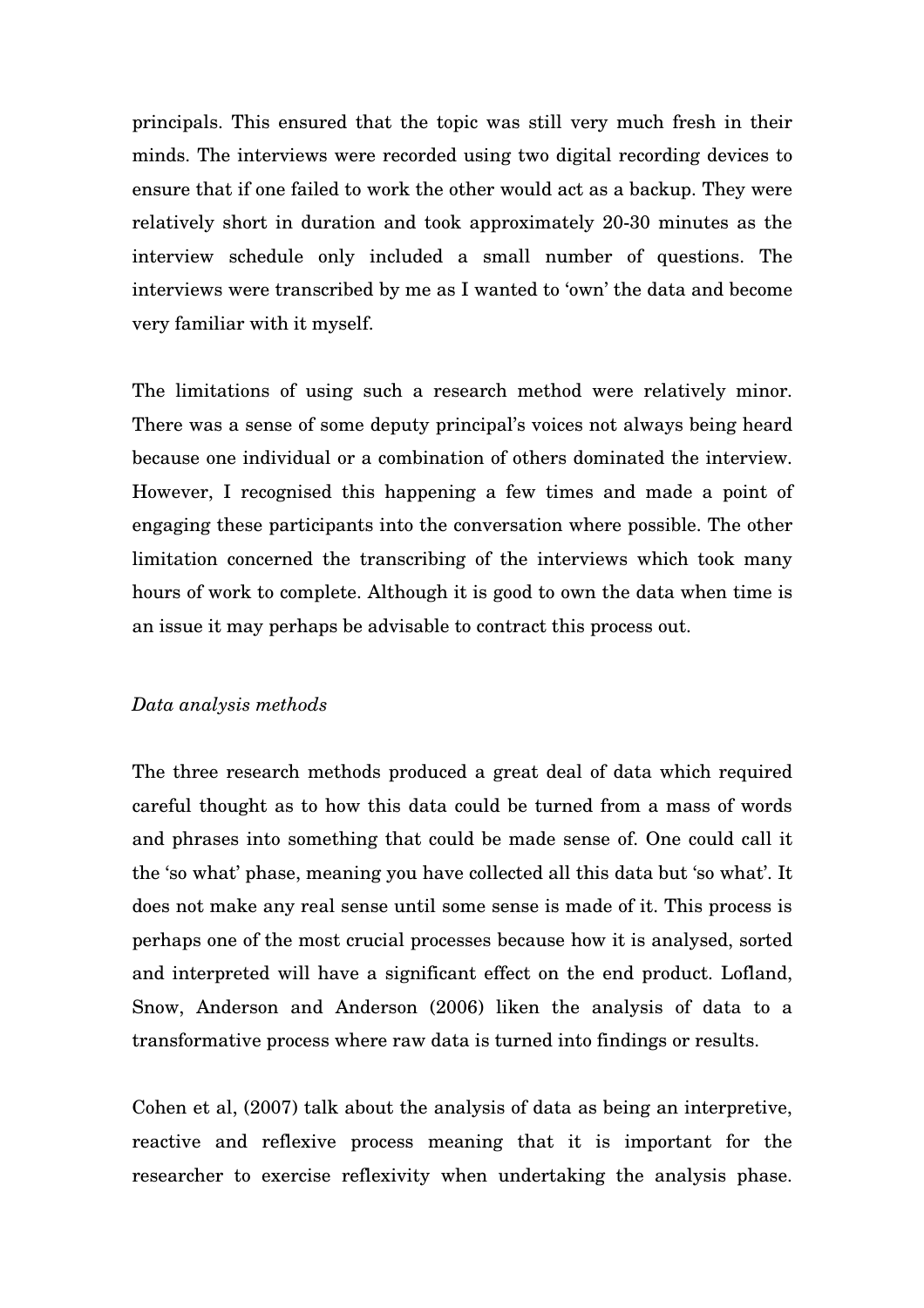Wellington (2000) refers to reflexivity as "reflecting on the self, the researcher, the person who did it, the me or the I" (p. 42). What this meant for me in the analysis phase was the need to suspend my assumptions about the deputy principal role from what I had read in the literature and from my own personal experiences of working with people in this position at my school. I also had to suspend my own perceptions of the role from what I experienced when visiting the school sites. By attempting to do this and I say 'attempting' because it is a difficult thing to do, I was more able to let the themes emerge from the data rather than actively looking for them because I had made assumptions that they would be there. However, I acknowledge that it is almost impossible to be totally objective in this process because even the way one goes about constructing a research study is open to his/her own personal bias.

A general inductive approach was used for the analysis of the data. As Thomas (2006) suggests the primary purpose of such an approach is "to allow research findings to emerge from the frequent, dominant, or significant themes inherent in raw data" (p. 238). It involved condensing the extensive raw data I had collected into brief summaries. For instance, with the questionnaire I summarised the findings from each question into a set of key themes which emerged from the data. (The questionnaire was structured into three sections which related specifically to the research questions). There were key themes emerging from each of the three sections and these were then compared to the research questions in order to establish links between them. I had to make some decisions here about what I thought was more or less important with regard to the themes. This comparison helped to produce a structured summary of findings for the questionnaire which specifically related to each of the research questions. The process was lengthy as it consisted of reading and rereading the questionnaire data many times to check understandings and ensure that the key themes I had established from the questionnaire data was an accurate reflection of what they actually contained.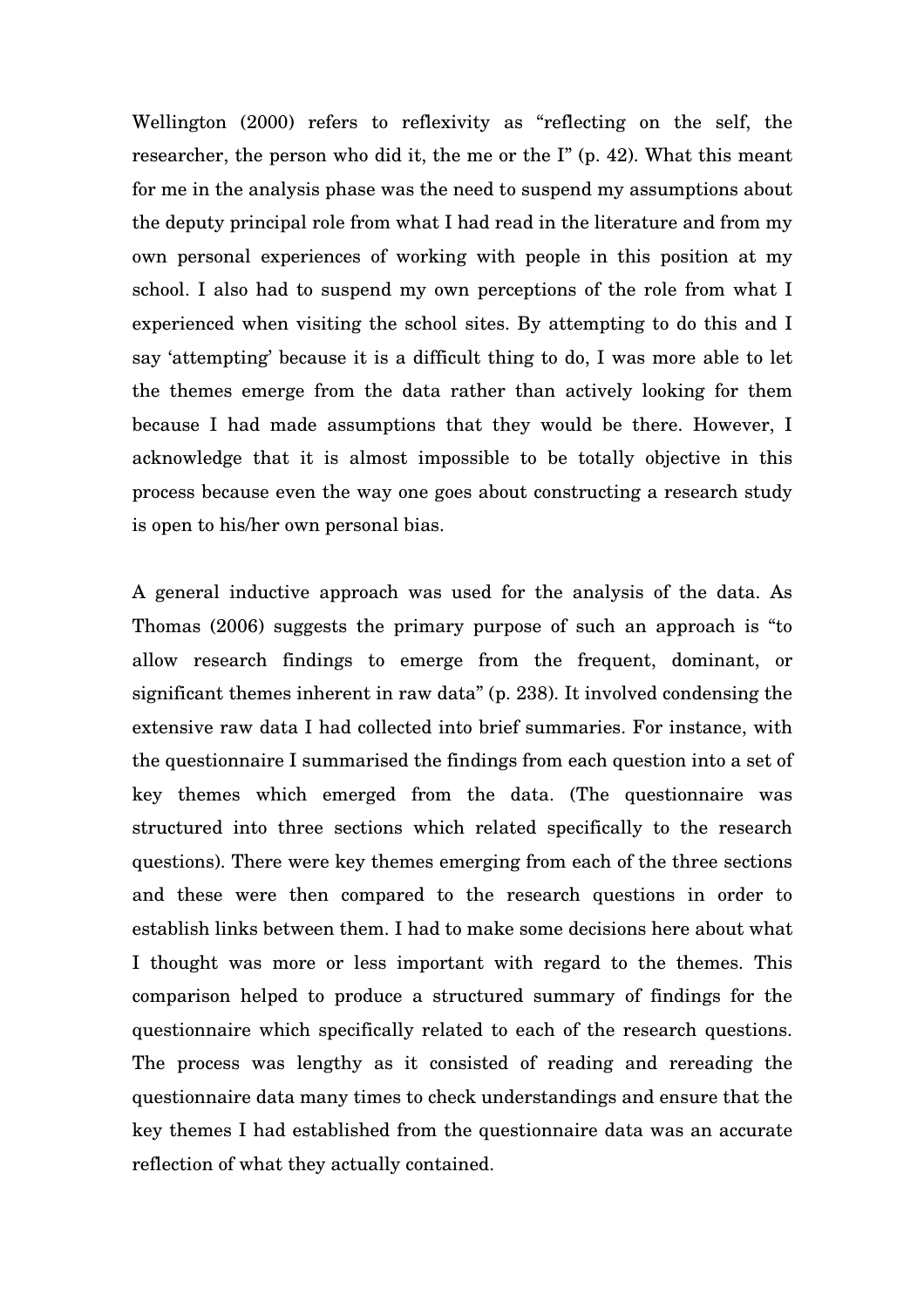A similar process was undertaken with the group interviews, although they proved to be more difficult to analyse. This was because I had to carefully code each interview transcript. This took a good deal of time because once again I had to constantly read and re read each transcript and extract the key themes that were coming out of each one and compare them to the stated research questions. Some of the data from the interviews was irrelevant as some deputy principals despite my best intentions went off on tangents. However, via coding, key themes did begin to emerge which complemented those of the questionnaire.

### *Ethical considerations*

A major focus of the ethics of research is protecting people from harm or minimising harm. (Bryman, 2004; Cohen et al., 2007). Included within the ethics of research are core principles which must be adhered to when carrying out a research study. This section considers how these principles were addressed with regard to this research study.

Informed consent, meaning that participants in a research study must be given as much information as needed in order to make an informed decision to take part in the study, was ensured in several ways. The initial and follow up contact with the school sites and the ASDAPA organisation, provided them with an explanation of the content of the research and outlined what the nature of the participant's involvement would be if they agreed to take part. It included how I intended to conduct the research and what I would require them to do. There was no coercion of any of the participants either before, to force them to be involved, or during the study to get them to disclose information. It was made clear within the contact information submitted to the participants, prior to their involvement, that their participation was purely voluntary. They were informed of the their absolute right to withdraw from the research at any time should they so wish and any data that had been collected from them would be destroyed and not used in the final report. Prior to collecting data at each school site I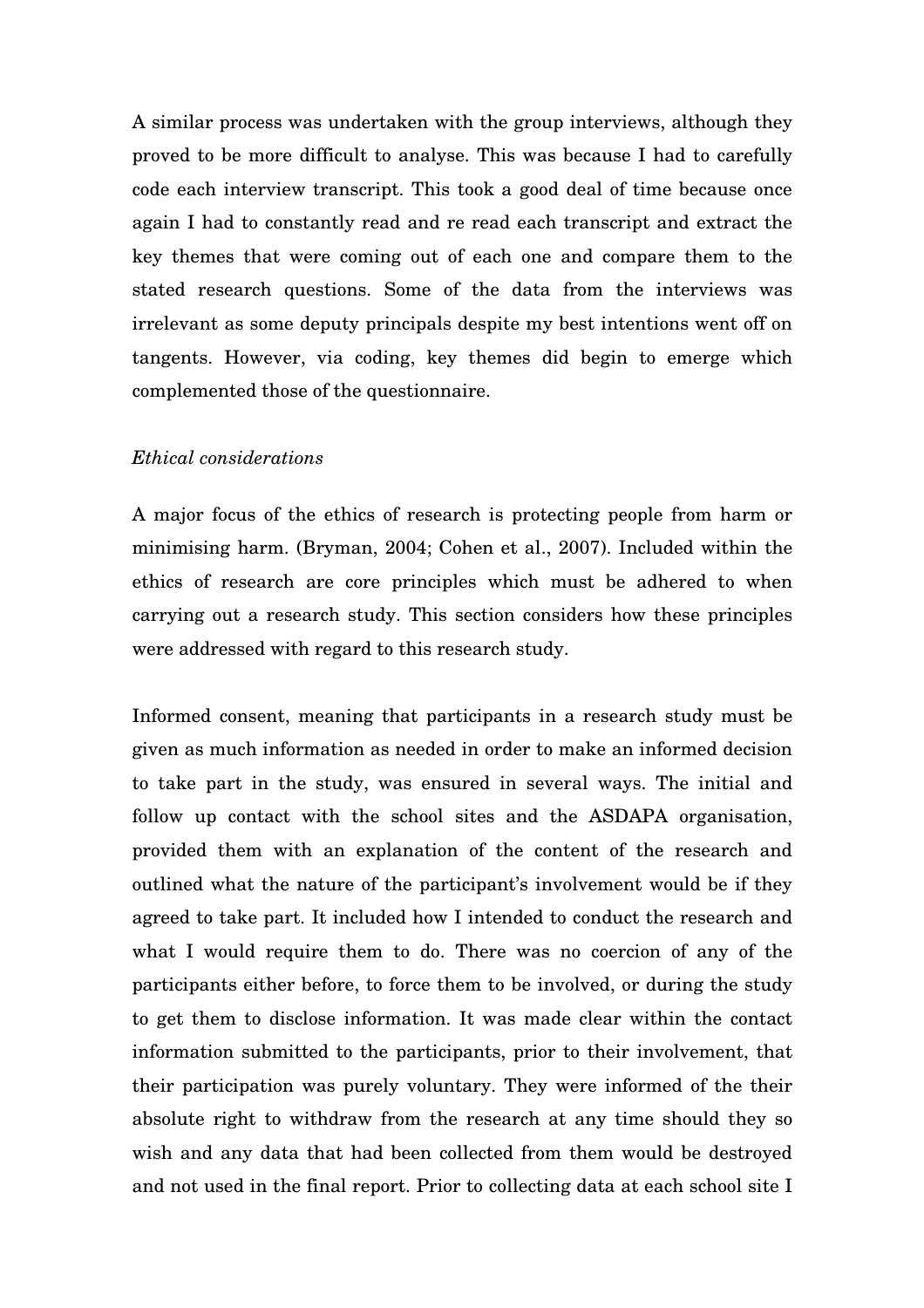asked each participant to sign a consent form which stated that they agreed to take part in the research. For the ASDAPA members a consent form was included with the questionnaire and mailed back along with the questionnaire by those from this sample group. Information was also provided for each data collection method prior to its use. In the case of the questionnaire an information sheet was provided which explained what participants were required to do and how long it would approximately take. They were informed of the right to not complete the questionnaire should they so wish. Prior to the group interview, verbal consent was sought from the participants for the interview to be digitally recorded on two devices and the format for the interview was carefully explained. The participants were informed of their right to not take part in the interviews is they so wished. The transcripts from the interviews were made available to all participants who took part if they so wished. They were informed of this availability via the consent form they signed prior to the data collection taking place and verbally before the interviews took place. However, no participants contacted me to request a copy of the transcript from the interview.

The principles of confidentiality and anonymity were ensured in a number of ways. The questionnaires did not require participants to identify themselves nor identify from what school they came from. This ensured that no comments or issued raised by participants could be traced back to them or their school. This was the same for the group interviews and all other data with regards to transcribing and writing up the findings where names of people and schools have been allocated aliases to protect identities. The same is true for the final report which closely protects the identities of all those who took part in the study. A summary of the final report will be made available to the schools who took part as guaranteed by me at the start of the research study. The data collected has been securely stored either in a lockable filing cabinet or as a password protected file on my laptop.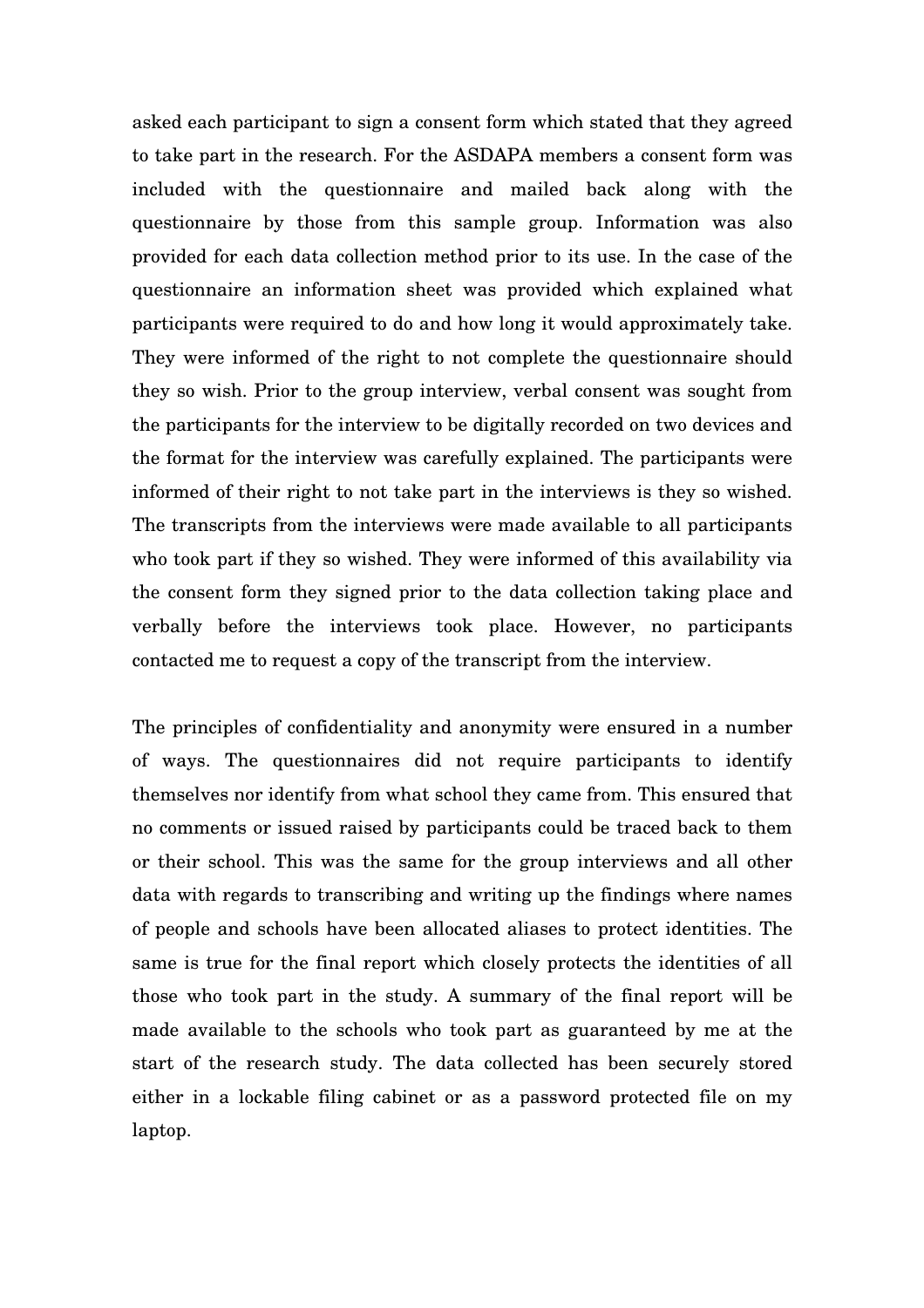### *Conclusion*

This chapter has sought to explain how this research study was carried out. In the first instance an epistemological position was put forward detailing a set of values and beliefs which have guided this research study. This position informed the selection of a qualitative methodological approach which sought to understand and interpret the perceptions and experiences of what it means to be a deputy principal in the secondary school. This approach was reviewed and details of the research design and research methods were provided informing the reader not only how the research study was carried out but also why this design and these methods had been chosen. The concepts of rigour, reliability and validity, the cornerstones of any educational research study, have also been addressed and linked to the aforementioned methodological approach The techniques used for the analysis of the data have also been discussed detailing an inductive approach which allowed for key themes to emerge from the data. In the final part of this chapter ethical issues have been considered and discussed with regard to how the ethical principles have been met across all parts of this study.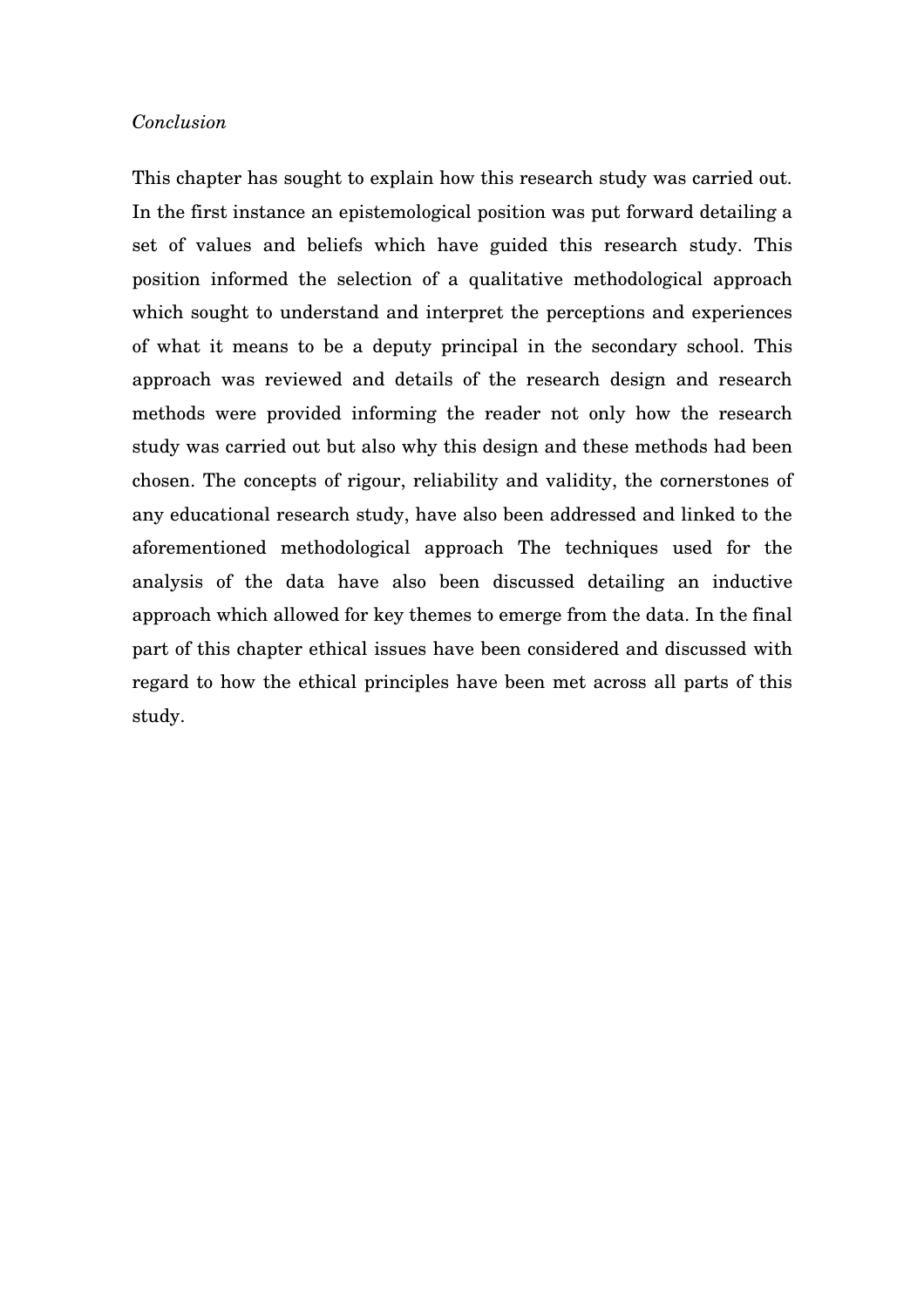# **Chapter Four - Findings**

### *Introduction*

The intention of this chapter is to review the findings from the data which has been collected for this study. In the first section documentary analysis findings are presented and summarised. In the second section findings from the individual questionnaires completed by deputy principals are presented and summarised. The last sections presents the findings and a summary of findings from the group interviews conducted with deputy principals at the school sites.

### **Documentary analysis - findings**

In the case of this research study the intention of the analysis is to provide a more comprehensive understanding of how the position and role of the deputy principal is documented both within secondary schools and outside by external agencies . This analysis will help to contribute to a key research question which is to define the role and responsibilities of the secondary deputy principal. The documents under analysis are both externally published documents from outside agencies and documents produced internally from within a variety of schools participating in this research study.

The analysis of these documents in conjunction with other methods used to collect data, such as questionnaires and group interviews will provide a more comprehensive understanding of deputy principal's roles and responsibilities in secondary schools. A number of evaluative questions for analysing documents, as suggested by several researchers, have been considered. A checklist produced by Bryman (2004 p. 392) provides a framework for analysing documents along with a more comprehensive set of evaluative questions produced by Cohen et al., (2007 p. 202). However, the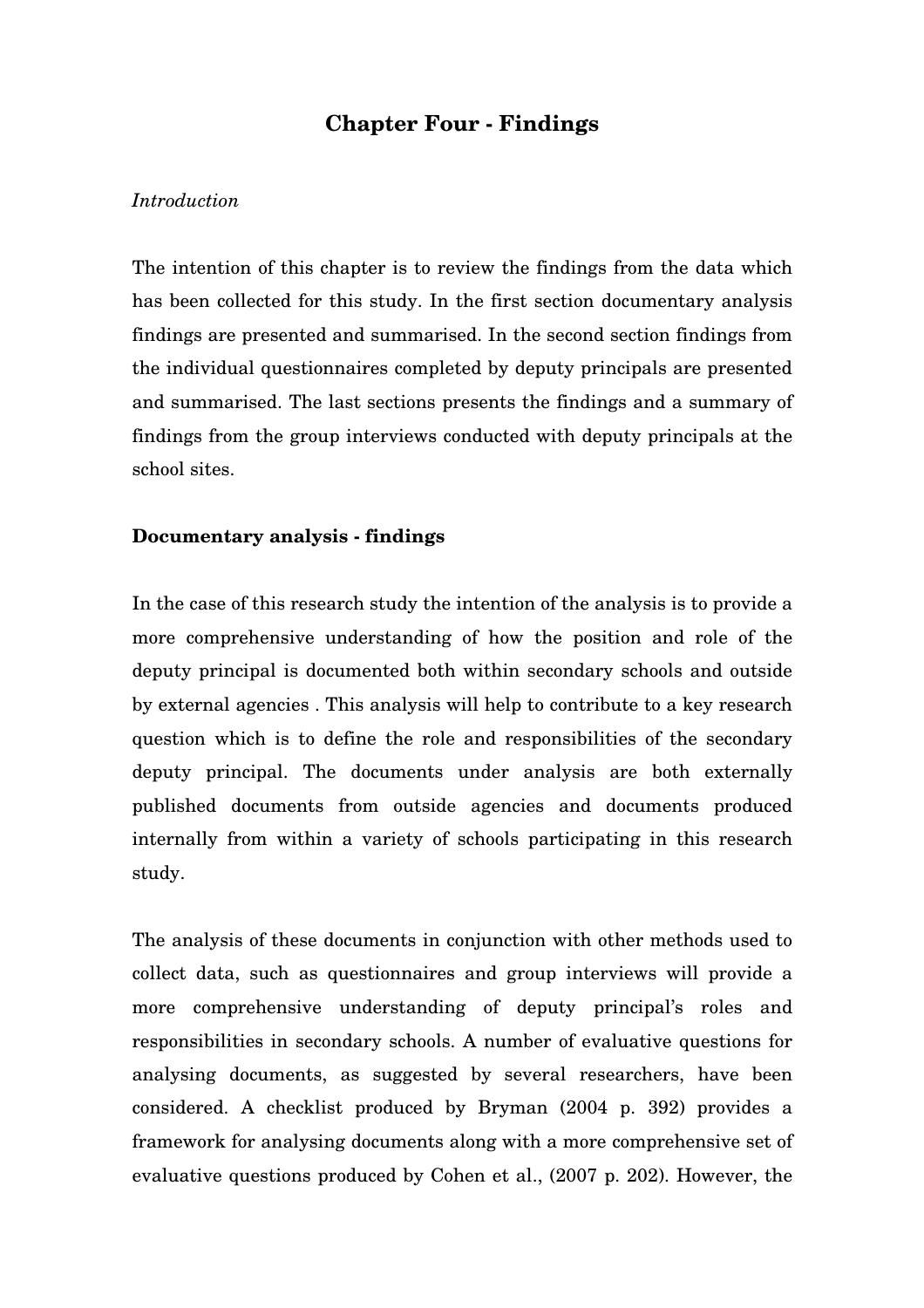set of evaluative questions put forward by Wellington (2000, p. 117), provides a more in depth set of questions for analysing documents. Therefore, with this in mind I decided to base my evaluative questions for analysing both sets of documents around those provided by Wellington. These are as follows:

# *Evaluative questions for analysing the documents*

- *Authorship*: Who wrote or produced the document?
- *Audience*: Who were the original intended audiences for the document?
- *Intentions*: Why was it written? With what purpose in mind?
- *Context/frame of reference*: When was it written? What came before it? How might it relate to previous documents and later ones?
- *Content*: Which words or terms are commonly used? Does it have a particular slant? What does the document both include and exclude?
- *Style*: In what style is it written? How direct is the language?

The external documents in question are those produced and published by the Ministry of Education, pertaining to performance management systems and professional standards for secondary teachers published in the late 1990s (Ministry of Education, 1997, 1998a, 1999a, 1999b). These documents set performance expectations for teachers, provided guidelines for their appraisal and professional development and defined the expected standards of performance for all teachers in secondary schools. In respect of the position of the deputy principal, these documents may well have helped to influence the way the role has been described and documented in secondary schools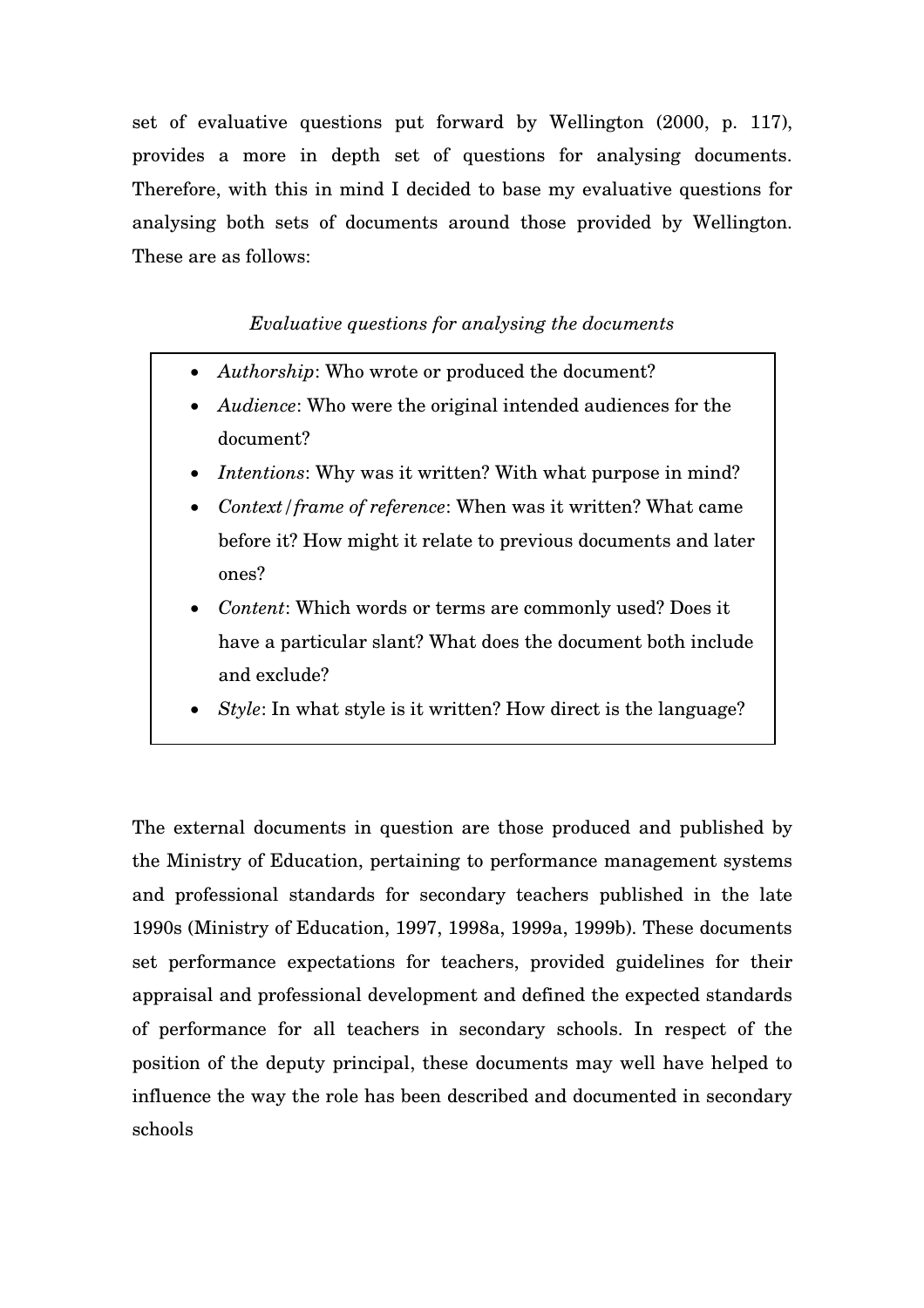The internal documents are those that have been produced by a range of secondary schools within the research study. These come in several forms which include documents detailing areas of responsibilities for deputy principals in senior management teams as well as more specific job descriptions which provide details on deputy principal's positions and roles within the specific secondary school. These internal documents help to specify the way the deputy principal role is described and documented within these schools. As Bryman (2004) suggests internal documents like these can often provide valuable insight into the culture and voice of an institution. In the case of the deputy principal they can assist in understanding what position the deputy principal occupies and what role they undertake in the secondary school.

### **External documents**

### *Performance management documents*

These particular documents were initially published by the Ministry of Education in February 1997 and replaced a previous discussion document titled Draft National Guidelines for Performance Management in Schools published in 1995. The Curriculum Division of the Ministry of Education had produced the document for an intended audience of boards of trustees, principals and teachers.

The document provided "an overview of performance management and the prescribed requirements for teacher appraisal in schools as well as information to assist boards and principals to develop and implement a performance appraisal system" (p. 1). The primary purpose of the requirements, according to the rhetoric within the document, was "to provide a positive framework for improving the quality of teaching (and therefore learning) in New Zealand schools" (Ministry of Education, 1997, p. 2). This framework for performance management in schools was itself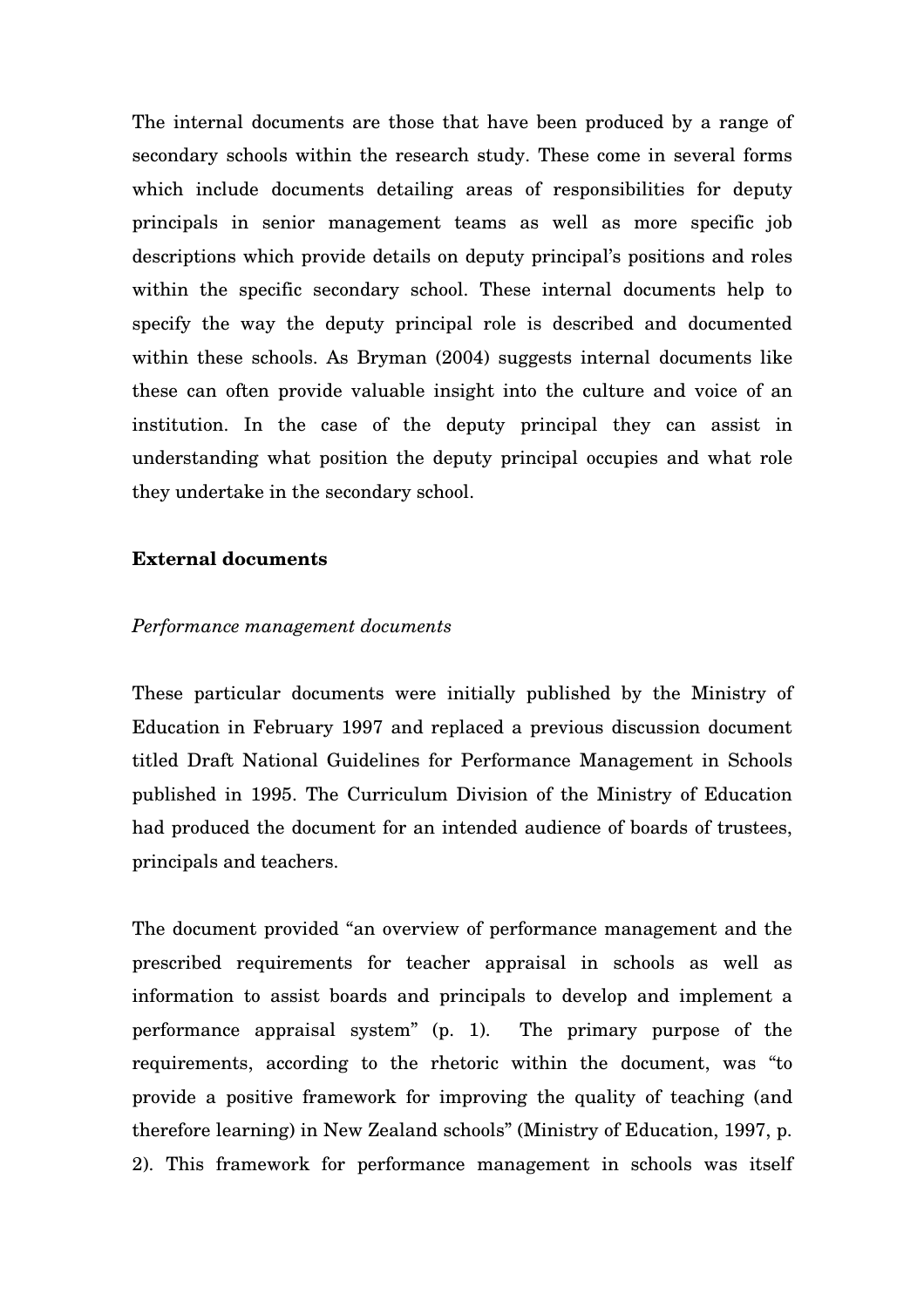underpinned by a legislative framework provided by the State Sector Act 1988 and The Education Act 1989. The former, for instance, gave the Secretary of Education "the authority to prescribe matters for assessing teacher performance" (Ministry of Education, 1997, p. 3). This provision resulted in the later set of mandatory requirements that had to be taken into account when assessing teacher performance which included the principles underlying policies and procedures for teacher appraisal, features of the appraisal process and the aspects of teacher performance that needed to be appraised.

Therefore, as well as the intention to provide a positive framework for improving teacher performance it was also made explicit that the setting up of performance management systems in schools was mandatory. The direct style of language used to convey the requirements makes it clear to schools and in particular boards of trustees that they are accountable for making sure systems are in place. Phrases such as 'should ensure', 'must have' and 'must ensure' used in conjunction with the mandatory requirements for assessing the performance of teachers convey a sense of the non negotiable aspects of the requirements.

Other content within the document reveals a particular political and economic slant from which the government were approaching the issue of teacher performance. As Fitzgerald (2007) points out it is important to analyse a document against the backdrop of the relevant social, political, economic and historical factors which were operating at the time. In the case of this document, in answer to why appraisal of teachers is mandatory, an economic and political stance is apparent when it states that the government "through the board of trustees, requires assurance, on behalf of taxpayers, that teachers are being supported by sound management systems and practices and in turn are providing high quality learning opportunities for students" (Ministry of Education, 1997, p. 6).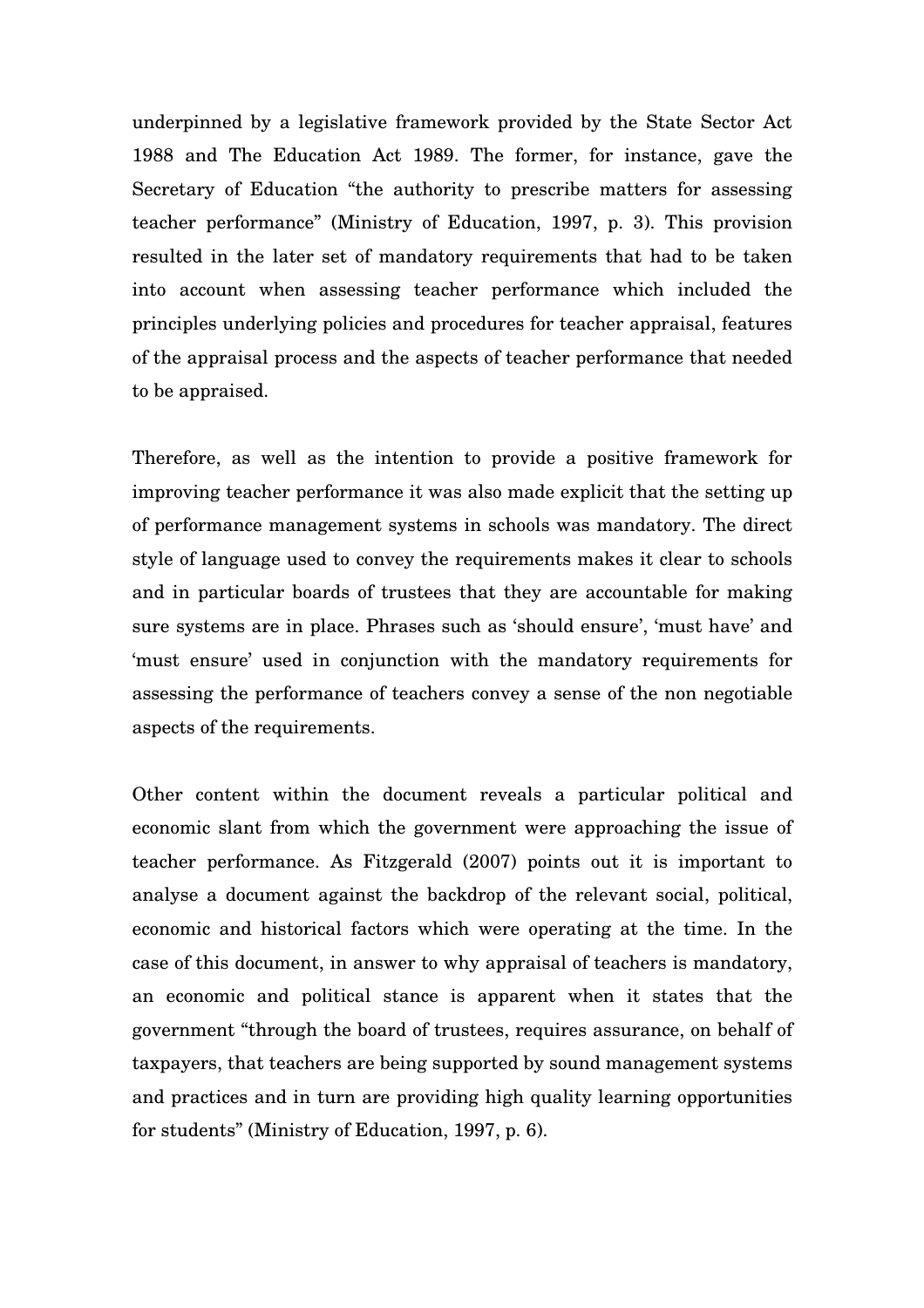With regard to the deputy principal the mandatory requirements meant that schools had to ensure not only that performance expectations were attached to their positions but that they had to relate to the professional responsibilities and performance areas of their position. Because the level or quality of expected performance varies from teacher to teacher, depending on their position and responsibilities, there appears to be a need to be clear for instance, about what the position of the deputy principal represents and what is expected from him or her in terms of their key responsibilities and expected outcomes. The content of the document suggests that schools and in particular principals would need to be able to define the position of the deputy principal in the senior management team as would be the case for other leadership positions in the school.

### *Teacher professional standards documents*

The professional standards for teachers in secondary schools (Ministry of Education, 1999a) were published a short time after the performance management requirements and intended for an audience of boards of trustees, principals and teachers. They had been produced by the Ministry of Education to 'enhance the criteria' previously set out for secondary teacher performance in Appendix G of the Secondary Teachers' Collective Employment Contract (STCEC). Allied to this enhancement of the criteria for teacher performance was a political will of the government to improve teaching. This is evidenced by the following passage which states that the professional standards "have been introduced as part of the Government's strategy for developing and maintaining high quality teaching and leadership in schools" (Ministry of Education, 1999a, p. 5).

Therefore, teacher performance in the classroom could now be measured against a range of components which encompassed professional standards those expected to be demonstrated when carrying out roles; performance objectives – the outcomes the teacher is expected to achieve and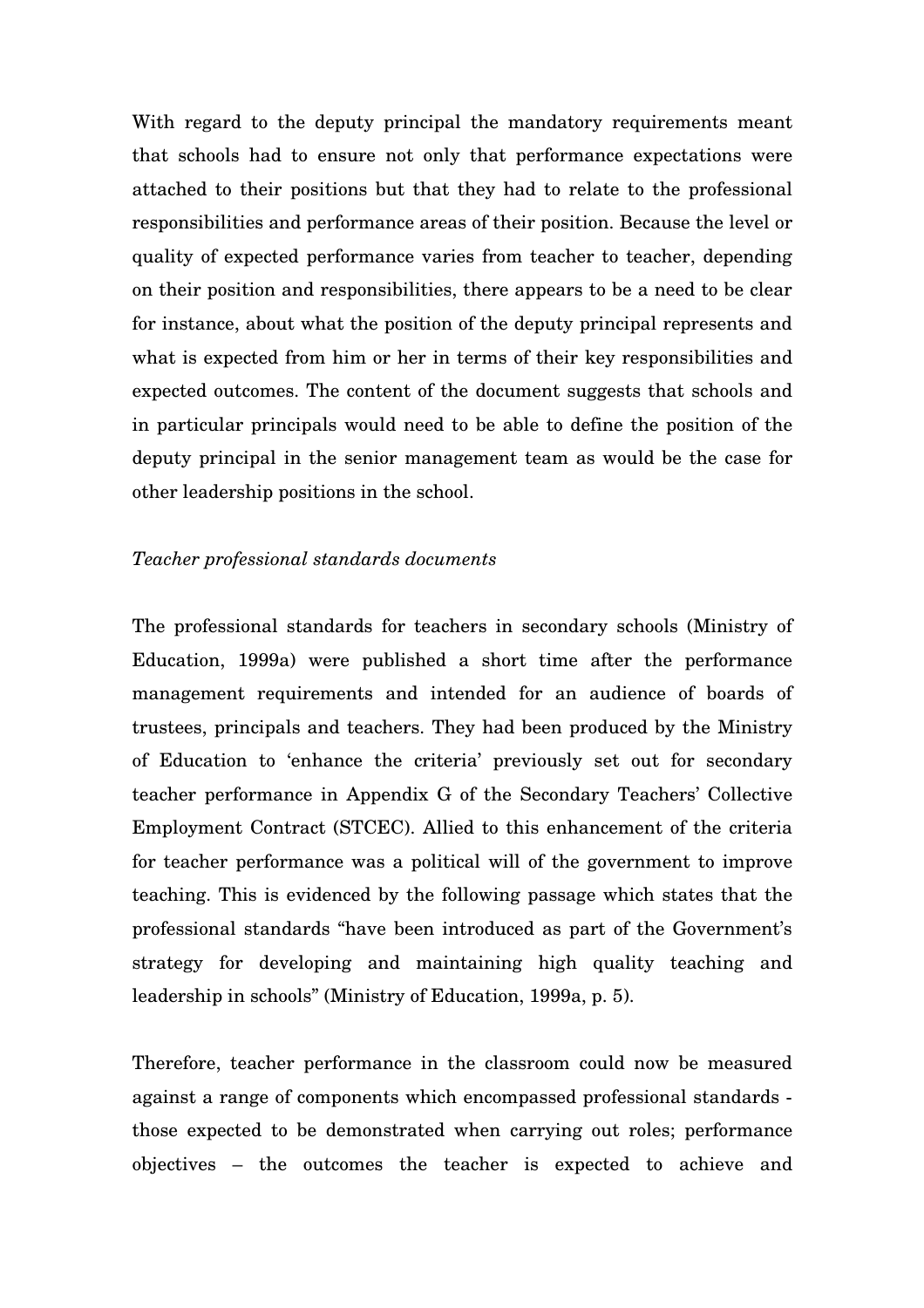development objectives – the planned improvements the teacher would make to his/her performance. As is suggested in the document teachers "may also have a job description to outline the tasks they are expected to carry out" (Ministry of Education, 1999a, p. 4), although this was not a mandatory requirement.

The professional standards for classroom teaching were divided into nine separate dimensions with performance expectations attached according to the experience of the teacher in question. The style of language used to convey the expectations is prescriptive with words like 'demonstrate', 'engage', 'manage', 'maintain' and 'plan' evident in the criteria set down for quality teaching.

In addition to the professional standards for teachers there were also a set of what were referred to as 'indicative standards' which were to be applied to unit holders "who have assumed specified leadership, pastoral, administrative or task–specific responsibilities as required by the job description attached to (or describing the responsibilities and tasks attached to) their unit(s)" (Ministry of Education, 1999a, p. 10). In the case of the deputy principal these standards could therefore, be applied to their position. However, as indicated in the content of the document there was room to amend the standards or alternative standards could be adopted with agreement if the "standards do not fully express the key expectations of unit holders" (Ministry of Education, 1999a, p. 10).

Despite this concession for unit holders what is apparent is the lack of a specific set of professional standards for deputy principals in the secondary school. It suggested that there were was perhaps little distinction between the role of the deputy principal and that of 'middle manager' in terms of the professional standards that could be applied to them. The principals already had a specific set of professional standards from which the board of trustees could measure their performance (Ministry of Education, 1998a).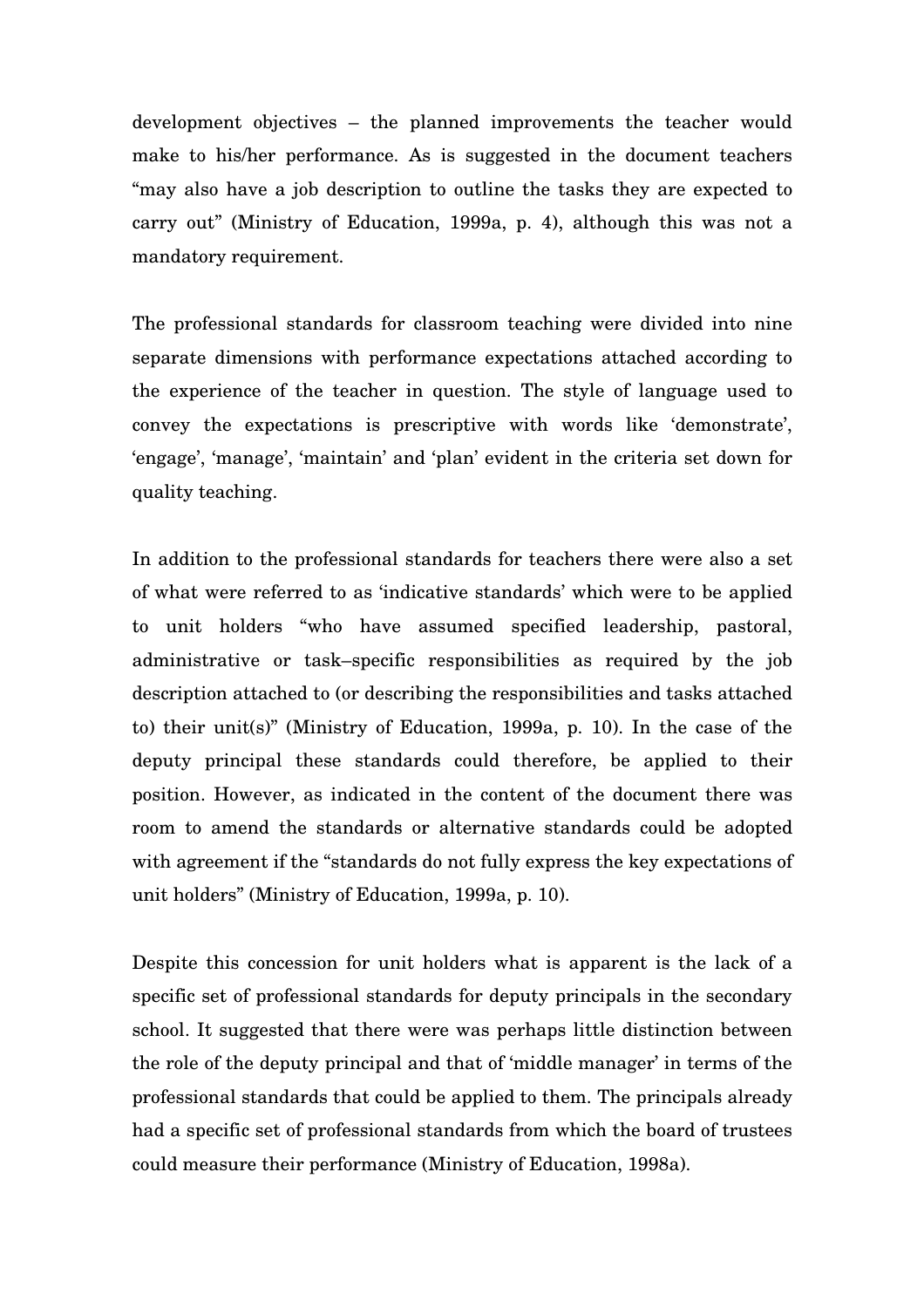In contrast when analysing the professional standards documentation relating to teachers in primary schools an obvious difference is apparent with deputy principals here having a specific set of professional standards attached to their position (Ministry of Education, 1998b). The dimensions cover a range of different areas relating to the professional leadership and management responsibilities considered part of the primary school deputy principal position. No such dimensions or standards exist for the secondary deputy principal except those set down for unit holders. A summary of findings with regard to performance management documents and the professional standards are set out below.

## *External documents - summary of findings*

- Performance management systems make it mandatory to set performance expectations for all positions;
- Schools could consider what roles like the deputy principal position represent and what the expectations of these positions are;
- There are no professional standards set down for deputy principals in secondary schools despite the equivalent existing for deputy principals in primary schools; and
- The absence of professional standards for deputy principals in secondary schools may affect the way the role is defined and described in the secondary school.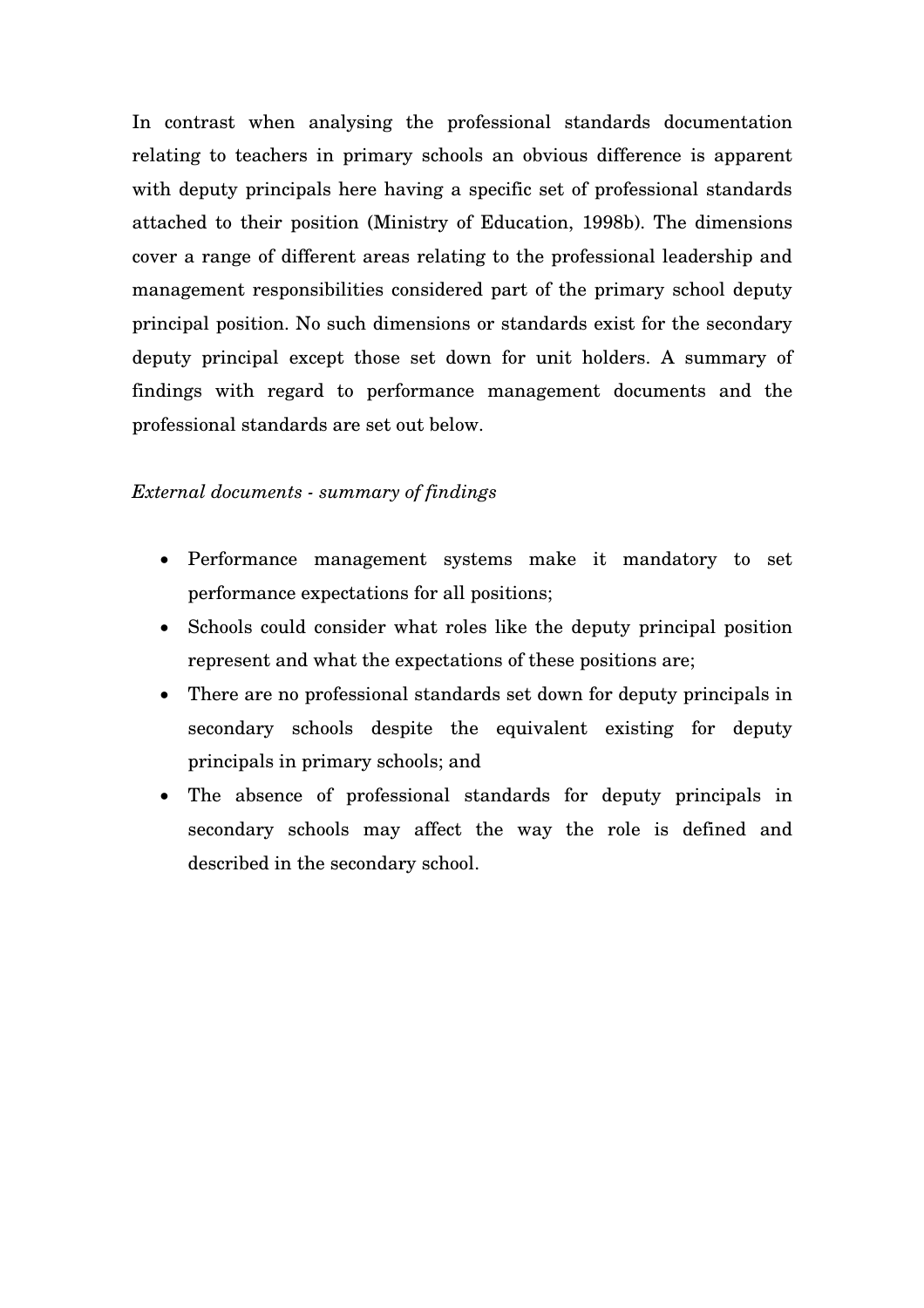### **Internal school documents – findings**

### *Introduction*

The deputy principals involved in this study were asked to submit documents which provided details on their respective job descriptions at their school. These were collected from deputy principals at the four schools in this study as well as members from the Auckland Secondary Deputy and Assistant Principal Association (ASDAPA) and one other secondary school via a separate approach. The methods for collecting the documents are briefly outlined in the following section.

### *Method of collection – school documents*

The school documents were collected from three sources. The first source was the four secondary schools which had agreed to take a more comprehensive part in the study. This involved their deputy principals completing individual questionnaires and taking part in group interviews. While completing the data collection at each individual school the deputy principals were asked to provide a job description for their particular position which described their role and the expected outcomes for the role. These schools have been identified as School A, B, C and D within the discussion and in the table presented in Appendix B.

The second source for the school documents came from individual members of the Auckland Secondary Deputy and Assistant Principal Association (ASDAPA) who had been invited to take part in the study. These participants were asked to complete an individual questionnaire and submit a copy of their job description which provided details on their role and the expected outcomes for the role. Only two of the four participants from the ASDAPA schools provided documents relating to their role and expected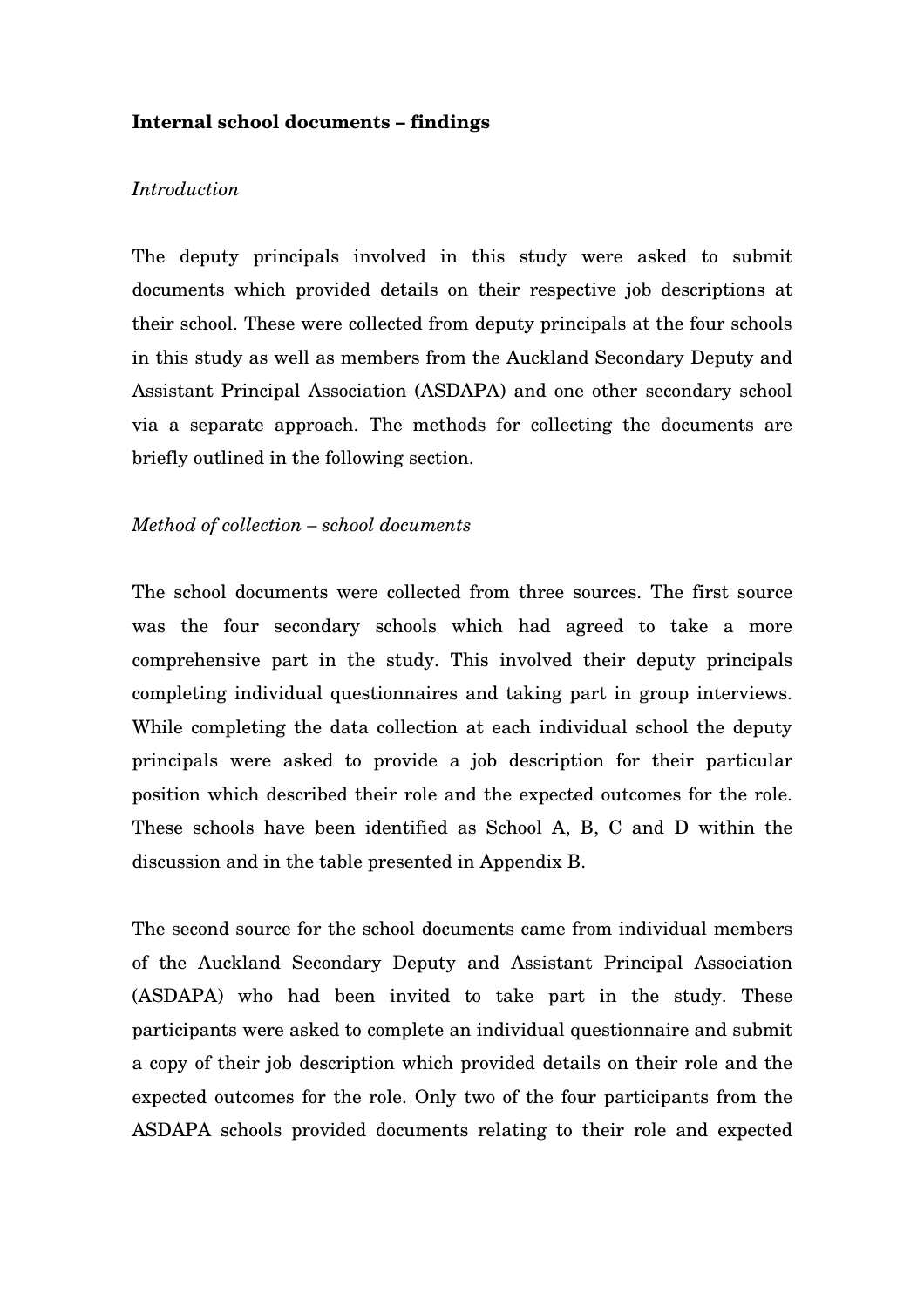outcomes for their position. These schools are identified as School E and F within the discussion and in the table presented in Appendix B.

A third source for the school documents came from a secondary school within the Auckland metropolitan area that was willing to provide school documents relating to deputy principal job descriptions but whom took no other part in the study. This school is identified as School Z within the discussion and in the table presented in Appendix B.

As Robinson and Lai (2006) point out schools do not always provide a complete record of the information a researcher may require in order to answer a particular research question. In this case the documents collected from the sample schools are by no means comprehensive. However, this may indicate that detailed job descriptions for the deputy principal position within these particular schools do not exist for a variety of reasons. These may include the fact that the role in these schools is difficult to define or is constantly changing and as a result detailed job descriptions are not comprehensive or do not exist. Regardless of the reasons what follows is a more comprehensive analysis and discussion of the collected school documents.

### *Nature and purpose of documents*

The documents collected are all paper based documents produced by the schools which provide detail on the roles and responsibilities of the deputy principal. They appear to have been produced in order to both convey to those in the school the particular areas that deputy principals were responsible for as well as act as a kind of checklist for the deputy principal so that he/she understood which areas he or she was responsible for.

A total of six of the seven schools provided what can be best described as a portfolio summary of senior management team responsibilities (see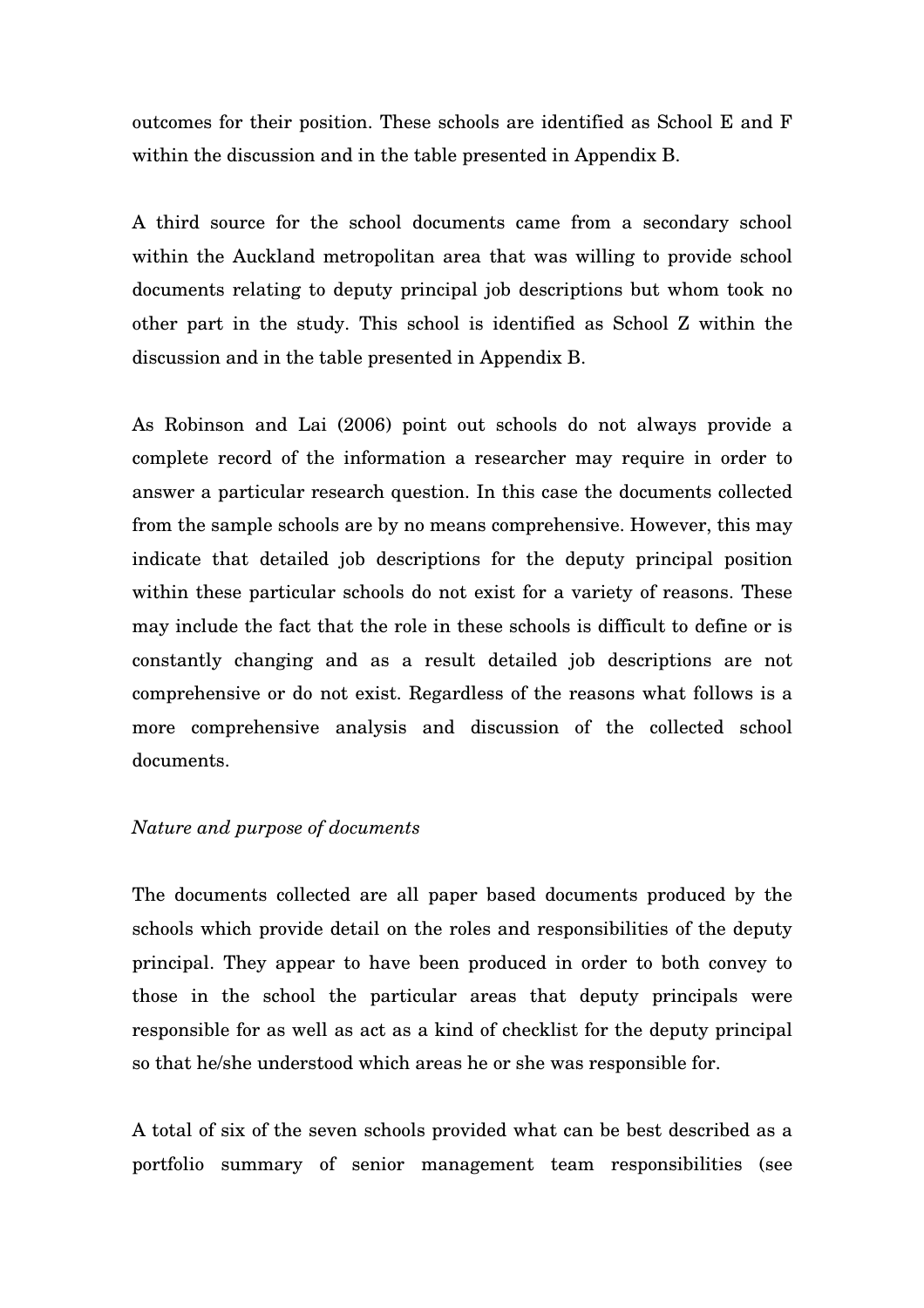Appendix B). The other school provided a single deputy principal job description rather than a portfolio summary of senior management responsibilities. The portfolio summary detailed the individual responsibilities for each member of the senior leadership team from each of the schools. The summaries which listed responsibilities for individual deputy principals show similarities as well as differences across the schools. These are analysed further in the next section.

Only three out of the seven schools provided documents which broke down individual deputy principals responsibilities into a more specific set of key tasks/goals and performance indicators for their particular role in the school. These three schools referred to these particular documents as job descriptions for their deputy principals. The content of each of these documents varied in regard to the detail they provided about the specific responsibilities of these deputy principals. Once again these documents are analysed further in the next section.

#### *School portfolio summaries - findings*

The portfolio summaries of the senior management teams provided by six out of the seven schools showed some similarities as well as differences. Of the six portfolio summaries, five of them showed that each individual deputy principal had been allocated a specific area of responsibility in the school or in one schools case that is School B, shared that responsibility as well as another with an additional deputy principal in the school. These areas of responsibilities were similar across schools and were identified as curriculum and assessment, assessment and reporting, human resources, student services, student leadership, student welfare, student achievement, professional development, systems and operations, administration, appraisal, ICT and pastoral care. Within each area of responsibility a format common to each document was the listing of specific responsibilities which the particular deputy principal was responsible for carrying out. These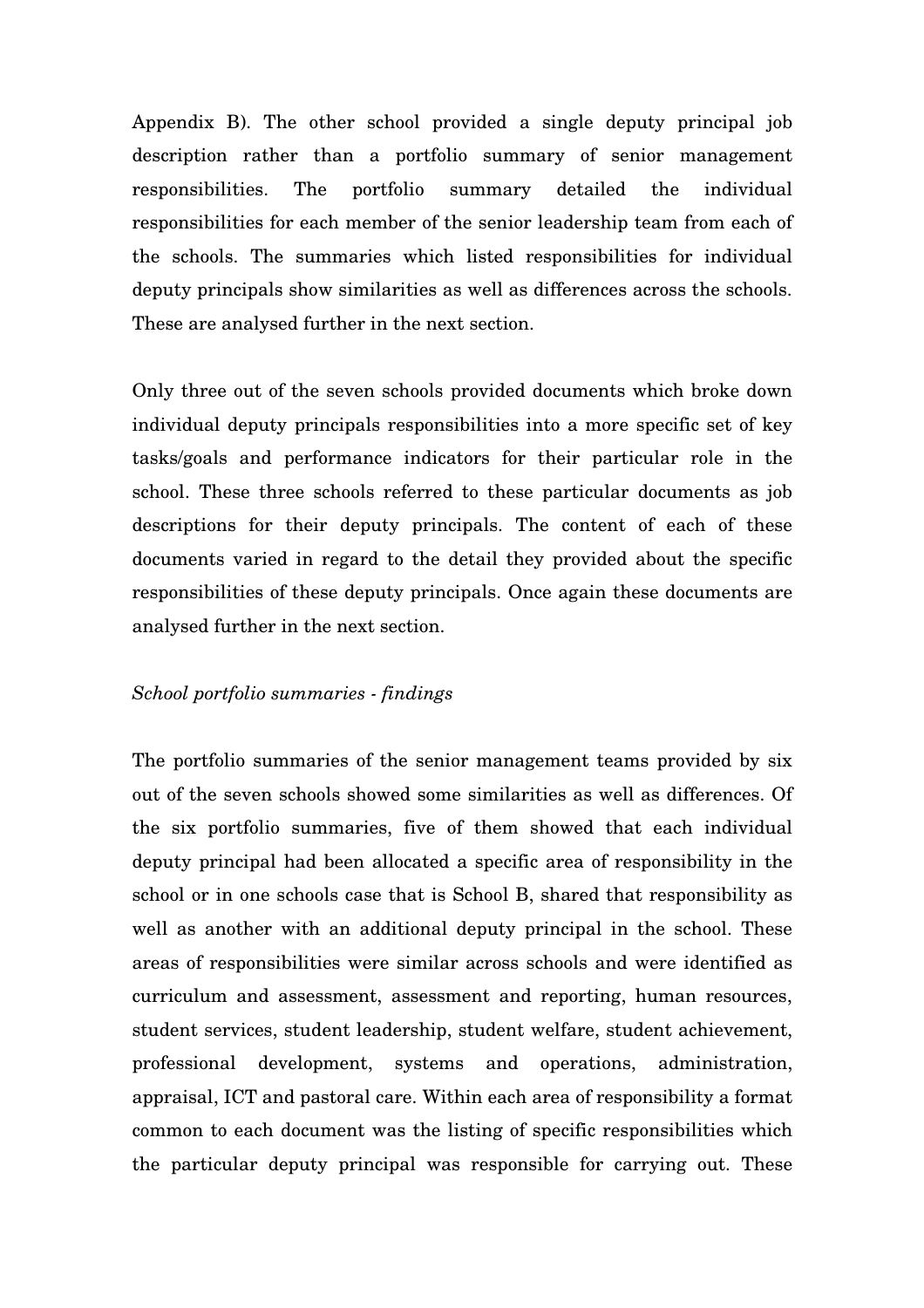responsibilities varied being both specific to the area of responsibility and also somewhat unconnected to the area of responsibility.

For example, a deputy principal from School C whose listed responsibility was 'curriculum and assessment' was responsible for both 'curriculum review and literacy and numeracy initiatives' in the school while also being the 'bus controller'. Another from School E, with overall responsibility for 'pastoral care, which included the 'deans committee' and 'student welfare' was also responsible for 'organising the school ball'. Finally a deputy principal from School B, responsible for 'curriculum and assessment' was also responsible for the 'senior prize giving ceremony'.

There were other examples of this across the other portfolio summaries where deputy principals although responsible for specific areas appeared to have other responsibilities tagged on to their position which were managerial in nature. A common example across the range of portfolio summaries was the listed responsibility for a specific year level which involved dealing with discipline issues, or the responsibility for a number of departments as the appraiser of the middle manager in those departments. Others examples across the range of school portfolio documents included what could be termed the 'nuts and bolts' responsibilities which contributed to the organisational stability and maintenance of the school. For example such responsibilities as 'teacher relief', 'litter rosters', 'duty rosters', 'staff manuals' and 'detention duty' were evident across a range of portfolio summaries. There was in fact no exact match between the deputy principals from different schools even if they were responsible for the same area like for example 'pastoral care' or 'curriculum and assessment'.

One of the five schools that is School C, which provided a portfolio summary of deputy principals responsibilities had also linked these responsibilities to the professional standards for secondary principals. It was one of only two schools (the other being School Z) from within the sampled schools, which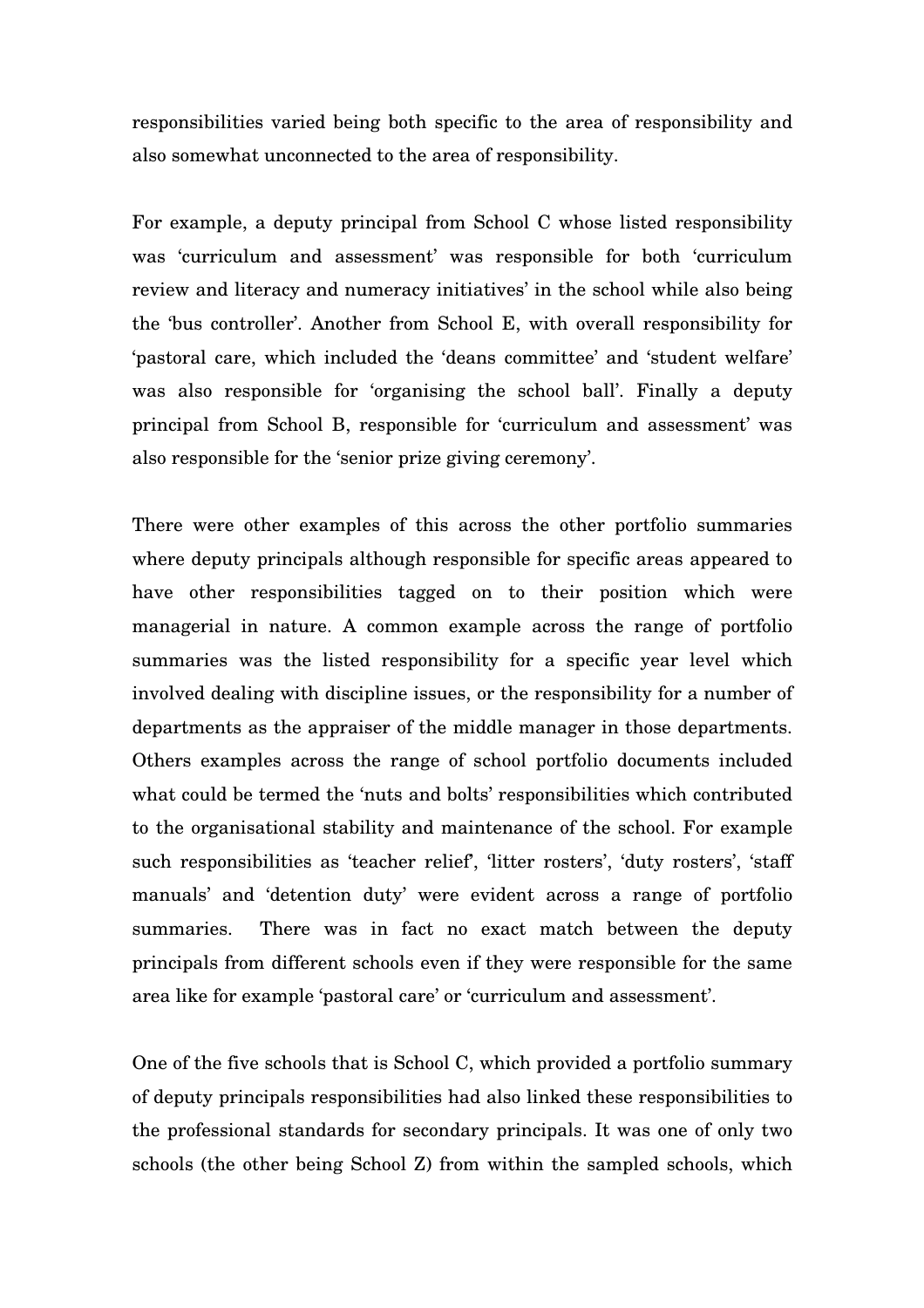had directly referred to any professional standards for teachers in its documentation. For example deputy principal three, responsible for 'systems and operations' had each of his/her responsibilities linked to a particular dimension of the professional standards for principals. His/her first listed responsibility was to 'lead daily organisation and communications systems' and this was linked to the 'professional leadership' dimension of the professional standards for principals. This format was followed through the summary with each one of his/her responsibilities being linked to a particular dimension of the professional standards for principals. The same was true for his other deputy principal colleagues whose listed responsibilities were linked to the applicable dimension of the professional standards for principals. In the absence of specific professional standards for deputy principals in secondary schools this suggests that deputy principals in this particular school were being measured against the performance standards for principals rather than the management unit holder professional standards for secondary school teachers (Ministry of Education, 1999a, p. 10).

School Z as mentioned above was the only other school from within the sample of portfolio summaries, which made reference to the teacher professional standards. In this case the school provided a portfolio summary of the deputy principal's responsibilities but instead of identifying a particular area of responsibility the summary linked each listed responsibility of the deputy principal to the applicable dimension of the professional standard for principals. Once again in absence of specific professional standards for deputy principals in secondary schools this particular school had chosen to refer to the principal professional standards rather than the management unit holder standards for secondary school teachers.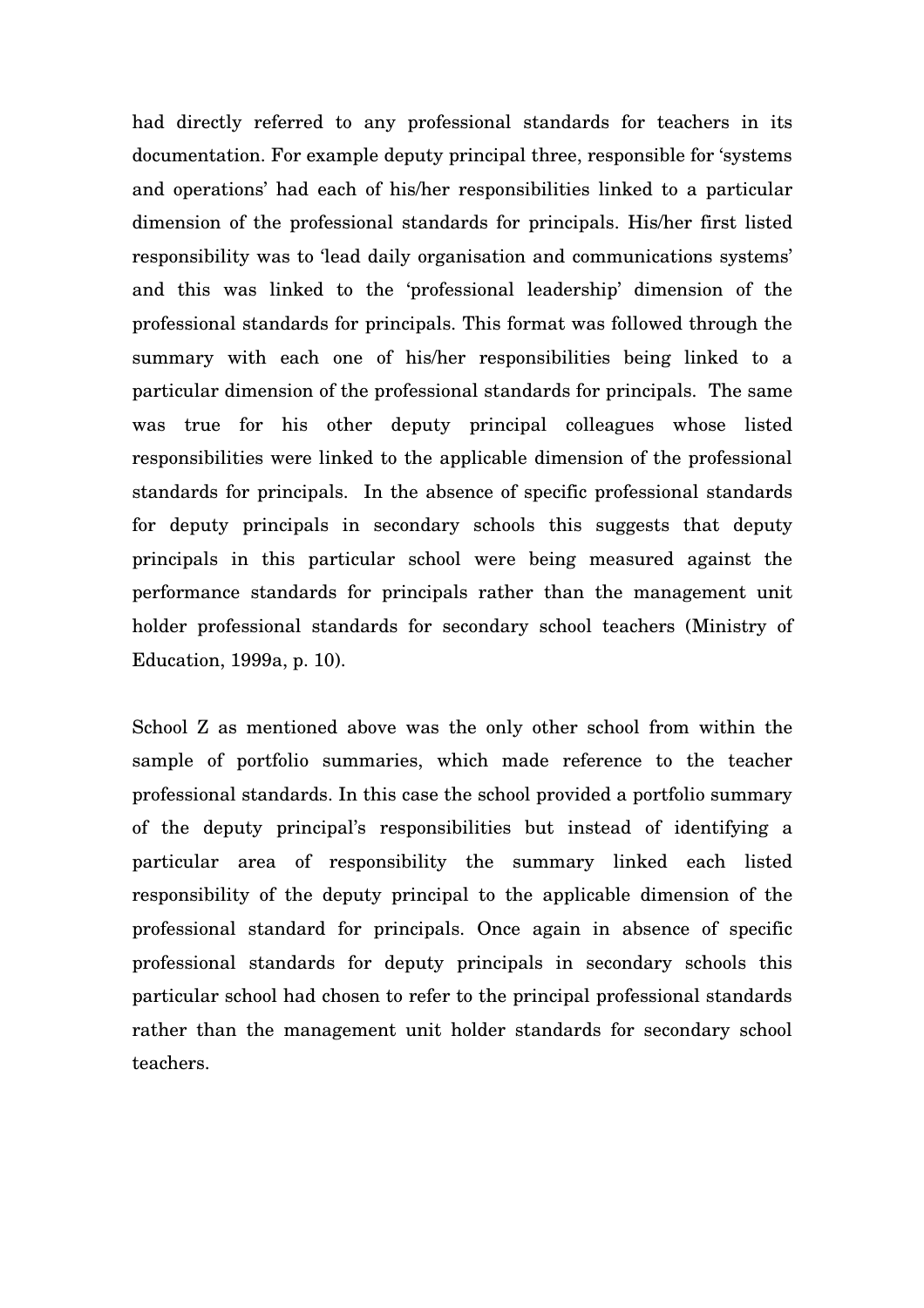Only three out of the seven schools provided job descriptions which gave further details on deputy principal's specific responsibilities and positions within the school.

School A was able to provide two separate examples of job descriptions for two of their deputy principals. One of these job descriptions was comprehensive in nature. What could be best described as a role clarification statement was provided under the title 'primary focus' which described the main purpose of this particular deputy principal's role. Below this statement were listed the five 'main objectives' of this deputy principals role which included 'to act as the human resources leader and manager of the college' as well as 'to share responsibility for the day to day administration of the college with other members of the SMT' A substantial list of 'key tasks' followed which detailed tasks which this particular deputy principal was responsible for. The language used to describe the key tasks was direct in nature and included words and phrases like 'developing', 'ensuring that', 'convening', 'reporting to', 'take responsibility for', 'oversee' and 'supervise'. Each of these key tasks were linked to an expected 'performance criteria' which described what appeared to be a minimum performance requirement for each of these key tasks. For example a key task of 'convening the staff PD committee' had an expected performance outcome of 'regular meetings of the committee; minutes posted'.

This particular deputy principal's detailed job description was in sharp contrast to the other job description provided for another deputy principal at School A. The job description for deputy principal two, listed 14 responsibilities which described these responsibilities in simple terms. For example the responsibilities were listed as 'oversee the pastoral care team', 'emergency evacuations', 'uniform' and 'staff notice board'. Unlike deputy principal one there were no 'key tasks' or 'performance criteria' attached to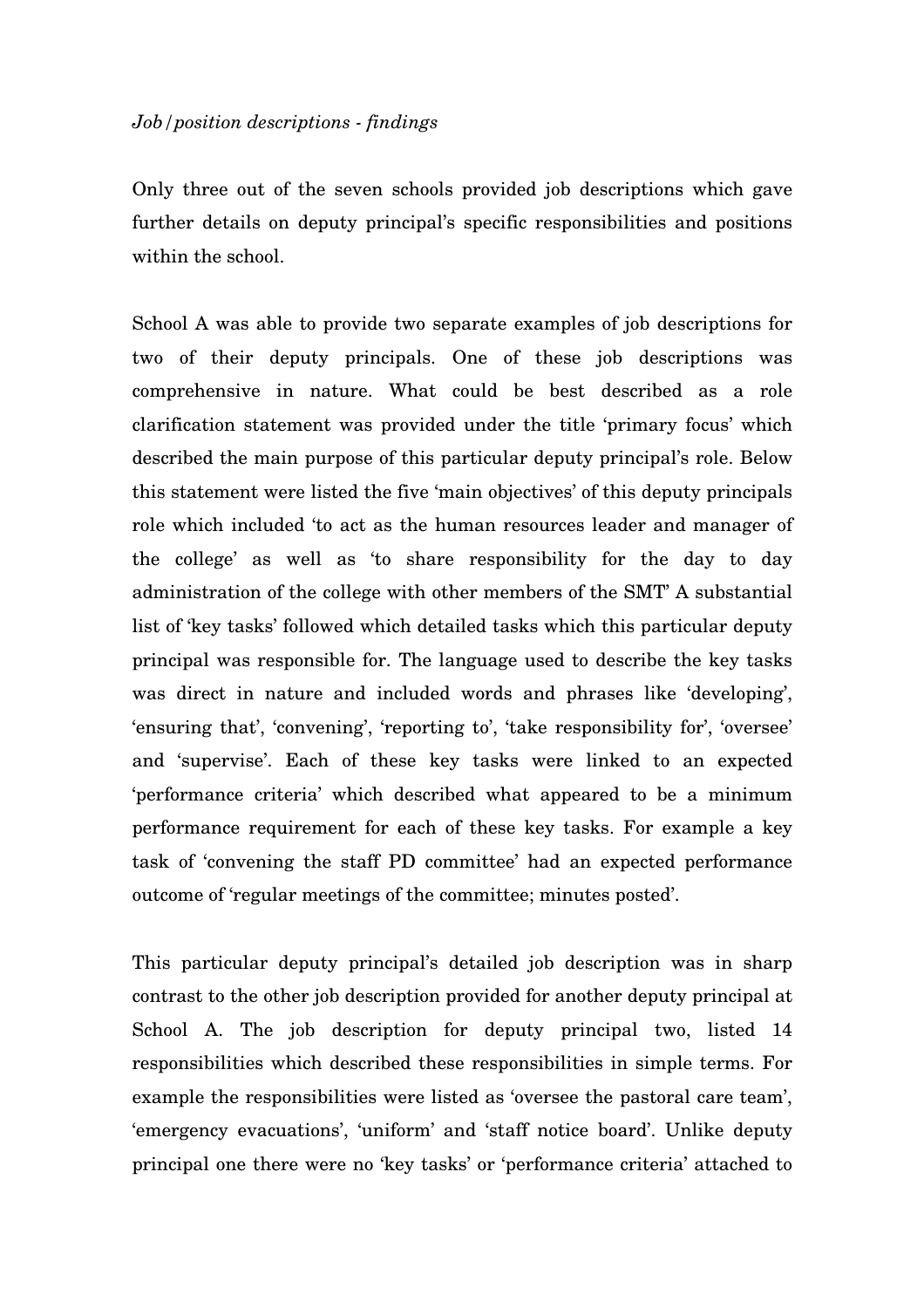the 14 listed responsibilities. As well as this there were no 'main objectives' or 'primary focus' which clarified this deputy principal's position. Therefore, what this showed was an obvious lack of consistency between the two job descriptions for these deputy principals at School A.

School Z provided documents which were referred to as 'performance objectives' for the year in question rather than job descriptions for each of its four deputy principals. There were no role clarification statements attached to these performance objective documents for each of the deputy principals at this school. These documents however, separated the deputy principal's responsibilities into the applicable dimension of the professional standards for principals. For example, for deputy principal one under the 'professional leadership' dimension of the principal professional standards, two listed responsibilities were 'lead and manage PD which embeds changes in practice' as well as 'lead and manage curriculum'. These responsibilities were then separated into 'key tasks' and 'expected outcomes'. For the 'staff management' dimension of the professional standards for principals a listed responsibility was 'ongoing management of appraisal system' with once again a 'key task' and 'expected outcome' listed.

The same format was evident for the other deputy principals at this school whose particular responsibilities were separated into the applicable dimensions of the professional standards for principals and which had a 'key task' and 'expected outcome' attached to the responsibility for that particular year. It appears evident that the performance objective documents acted also as appraisal documents for the deputy principals who in the absence of any professional standards for deputy principals were being appraised against the professional standards for principals at this particular school.

There was only one job description document provided by School F. Like the examples from School Z above, no job clarification statement was evident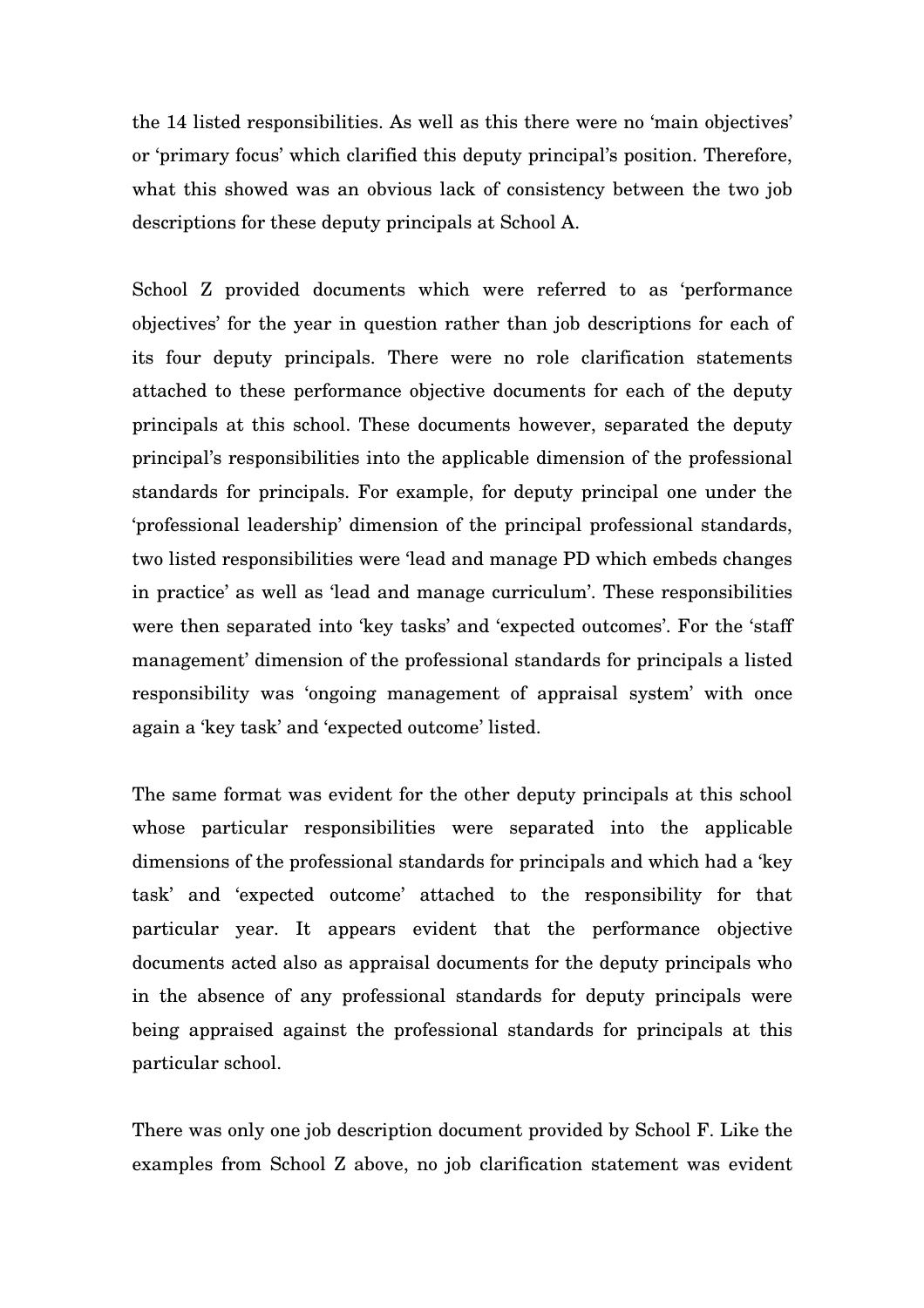which defined the main purpose or objectives for this particular deputy principal unlike the one example from School A. Apart from this, there was no reference made to any teacher professional standards for management unit holder standards or principal professional standards. Instead, the responsibilities for this particular deputy principal were a specific set of tasks which included for example 'attendance', 'induction of new staff', 'new curriculum implementation' 'learn to learn', 'detention' and 'discipline'. These tasks were then broken down into a list of 'goals' and 'key performance indicators' for each of the tasks. Like School Z these tasks formed the specific responsibilities of this particular deputy principal for the year in question. It appeared that the deputy principal's responsibilities cut across different areas of the school and included pastoral care, curriculum, human resources and other managerial tasks like student discipline, attendance and school detentions.

## *Internal school documents – summary of findings*

### *Roles and responsibilities*

- Individual deputy principal's roles and responsibilities often appear to be linked to a specific area of the school, for example, curriculum, pastoral care, human resources, systems and operations;
- All deputy principals roles and responsibilities appear to include a number of managerial and administrative tasks, for example, bus duty, uniform, school ball, detentions;
- There was a lack of job descriptions being used within the sample schools to clarify deputy principal's roles;

## *Links to professional standards for teachers*

• The majority of school portfolio summaries show no link between the deputy principal role and any professional standards for teachers;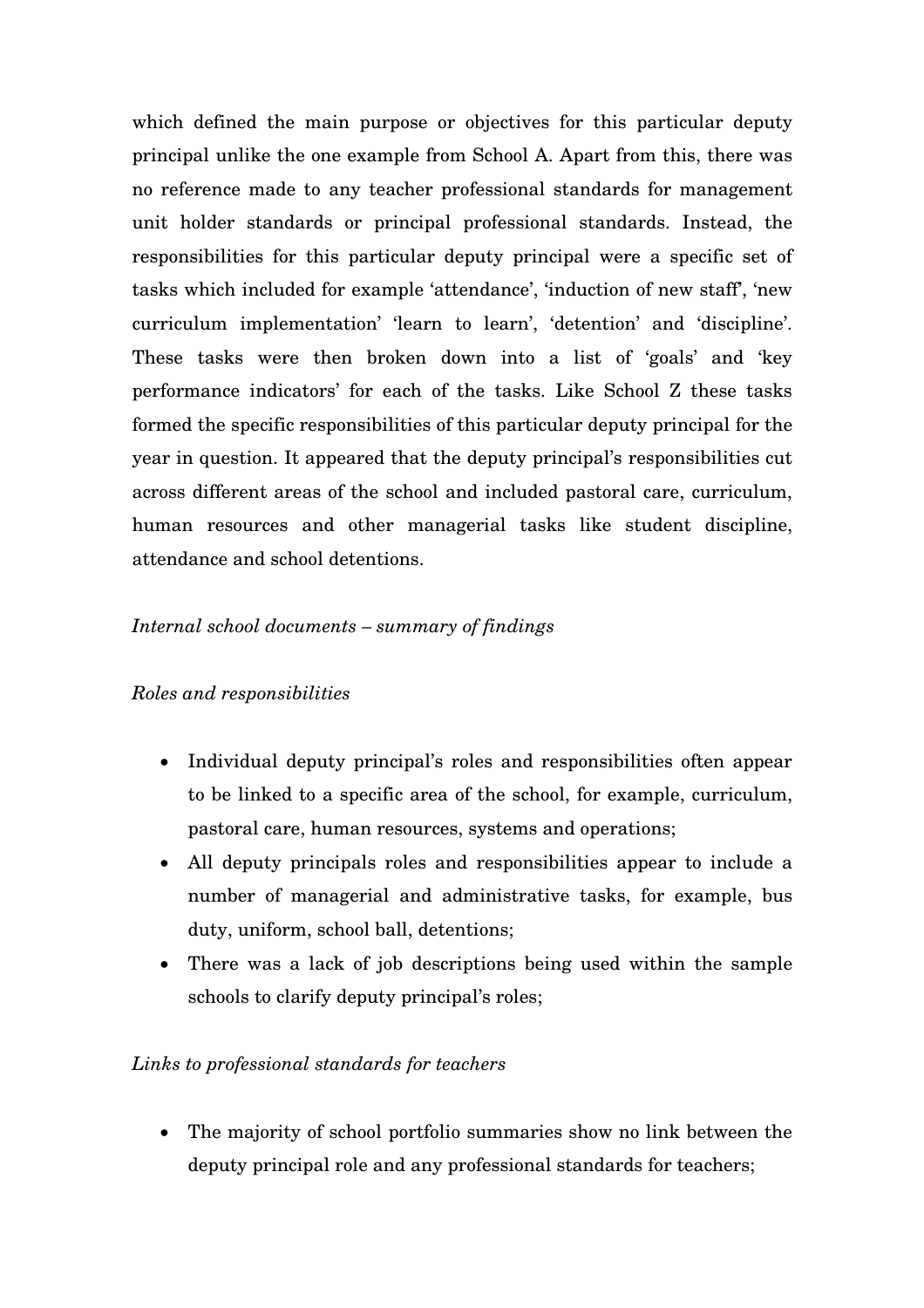- Schools linking deputy principal roles to professional standards were using the secondary principal professional standards rather than the secondary unit management holder standards; and
- None of the schools in the study linked the deputy principal role to the secondary professional standards for unit management holders.

## **Deputy Principal Questionnaire - findings**

### *Introduction*

A total of 19 questionnaires were received from the participants who took part in this research study. (A copy of the questionnaire used in this study has been made available in Appendix C). Of these, 15 were collected from deputy principals of four secondary schools who had agreed to take part in the research study. These questionnaires were administered to the deputy principals on separate visits to each of these schools. A further four were received from members of the Auckland Secondary Deputy and Assistant Principal Association (ASDAPA) who had also been approached to take part. The questionnaire incorporated 22 separate items across four sections which included background information, roles and responsibilities of respondents, satisfactions associated with these roles and respondents involvement in the leadership of learning at their school.

The findings are separated into the actual sections of the questionnaire. These sections include the findings with regard to respondent's background, their roles and responsibilities, their perceived satisfactions associated with their roles and lastly their involvement in the leadership of learning within this sample of secondary schools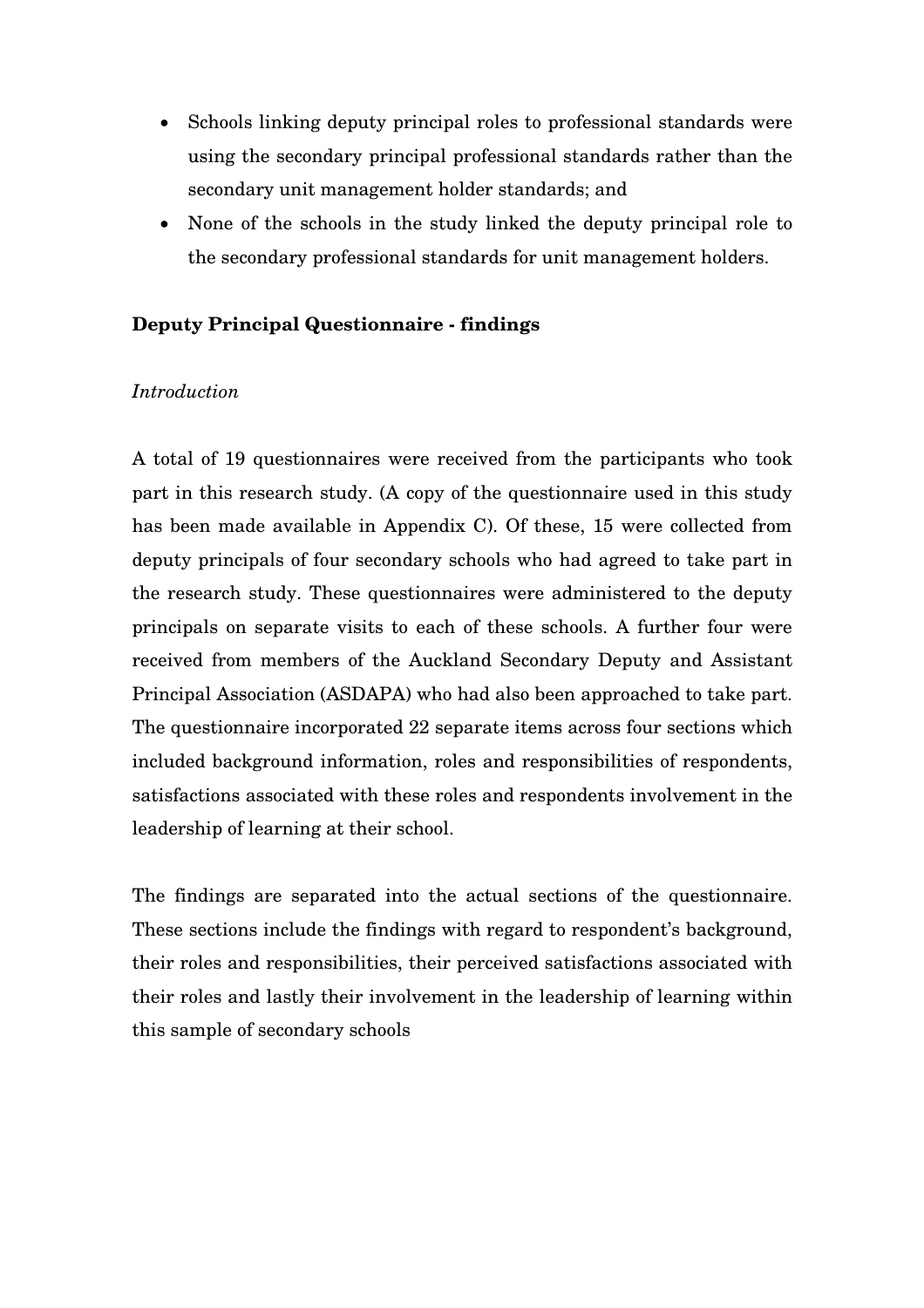#### **Section One – Background information**

*Demographics (includes Q1, 2, 4 & 5)* 

Of the 19 respondents twelve were male while seven were female. Of these respondents thirteen identified their role as 'deputy principal' while two identified themselves as 'associate principal'. The latter role is more likely to be found in larger schools. Of the other respondents one identified him/herself as an 'assistant principal' while three others from the same school identified themselves as 'senior leaders'.

The length of service varied across all these positions with the average being just over five years. The breakdown across all respondents showed that five had been in their particular position for less than one year while three had between one to three years service. A further three respondents had been in their position for three to five years, one reported seven to nine years, three nine to eleven years and one respondent reported over thirteen years service.

Of all the respondents, five reported being in another senior management position either at their particular school or outside this school. Two of these had been 'assistant principals' at another school before moving to their current position while one had held an 'assistant principal' position at his/her current school prior to promotion. Of the two others, one had been a 'deputy principal' at another school before moving to his/her current school while the other had spent ten years outside of teaching before moving into a school senior management position.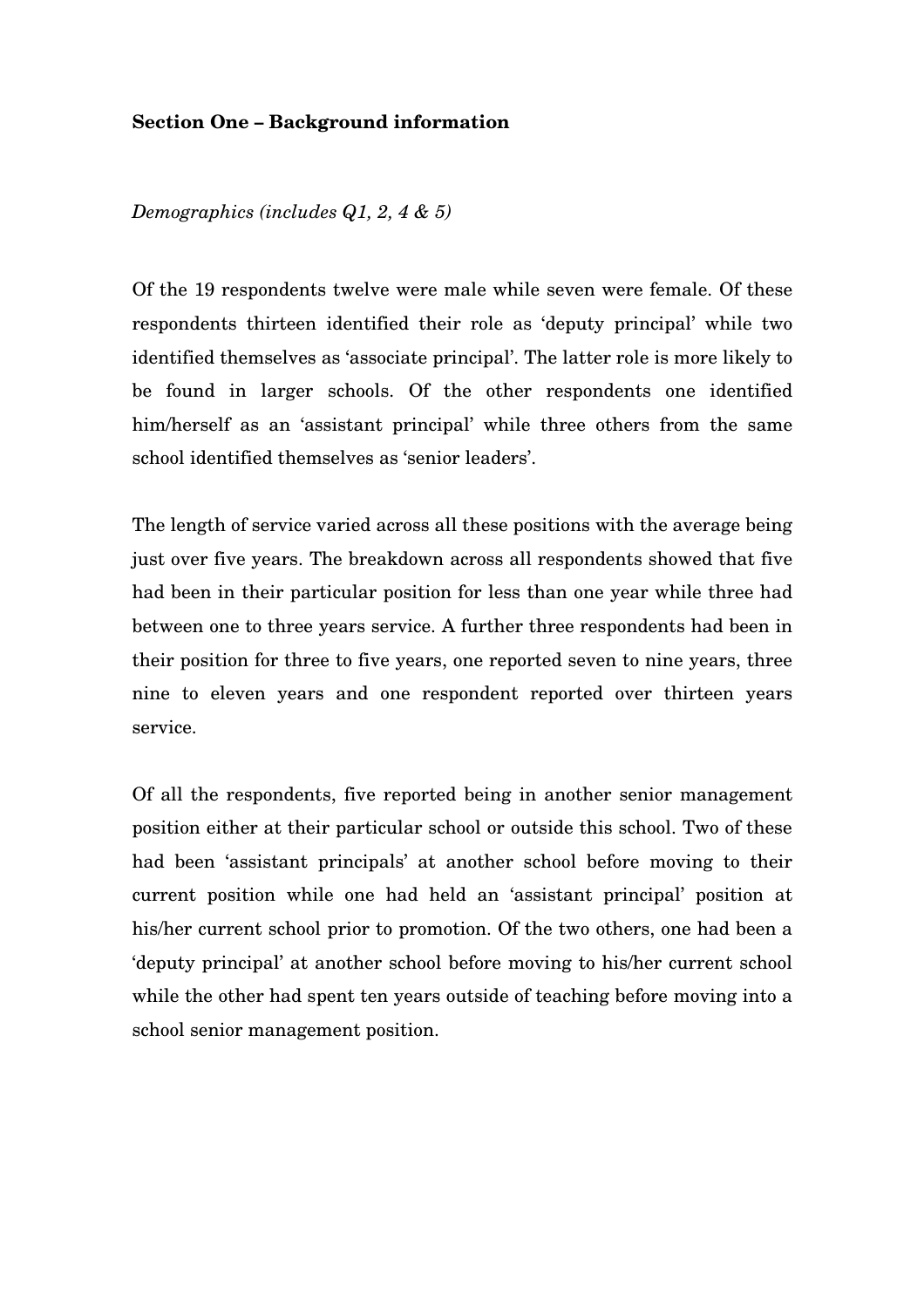Of the 19 participants, 13 identified the team as being an important part of what the role represented to them in terms of their position within their particular leadership team. This is reflected in the following participant responses:

*I feel also a responsibility to be open, honest and a team player, because I think the Team Together etc perception for the staff is crucial.* 

*Part of a team focussed on change and development of a school.* 

### *Personal and Interpersonal considerations*

There were twelve respondents who indicated that either personal or interpersonal considerations were important to them in terms of their position within the leadership team of their school. Of these twelve a number indicated that 'leadership' or 'leading others' was an important part of their position. Aside from the importance of leadership or leading staff there were others who described the development of a good set of attitudes as being important, for example developing open, clear and honest lines of communication with others. Other respondents believed the position entailed developing good relationships with others in the school while other respondents described the personal opportunities that the position afforded them like 'developing leadership skills' or a range of 'new skills' across different areas. A selection of quotes from respondents further illustrates these particular considerations:

*Leading people to achieve the goals of the school and the personal goals of the individual staff members. An opportunity to develop my own leadership skills, an opportunity to* 

*lead groups of staff.*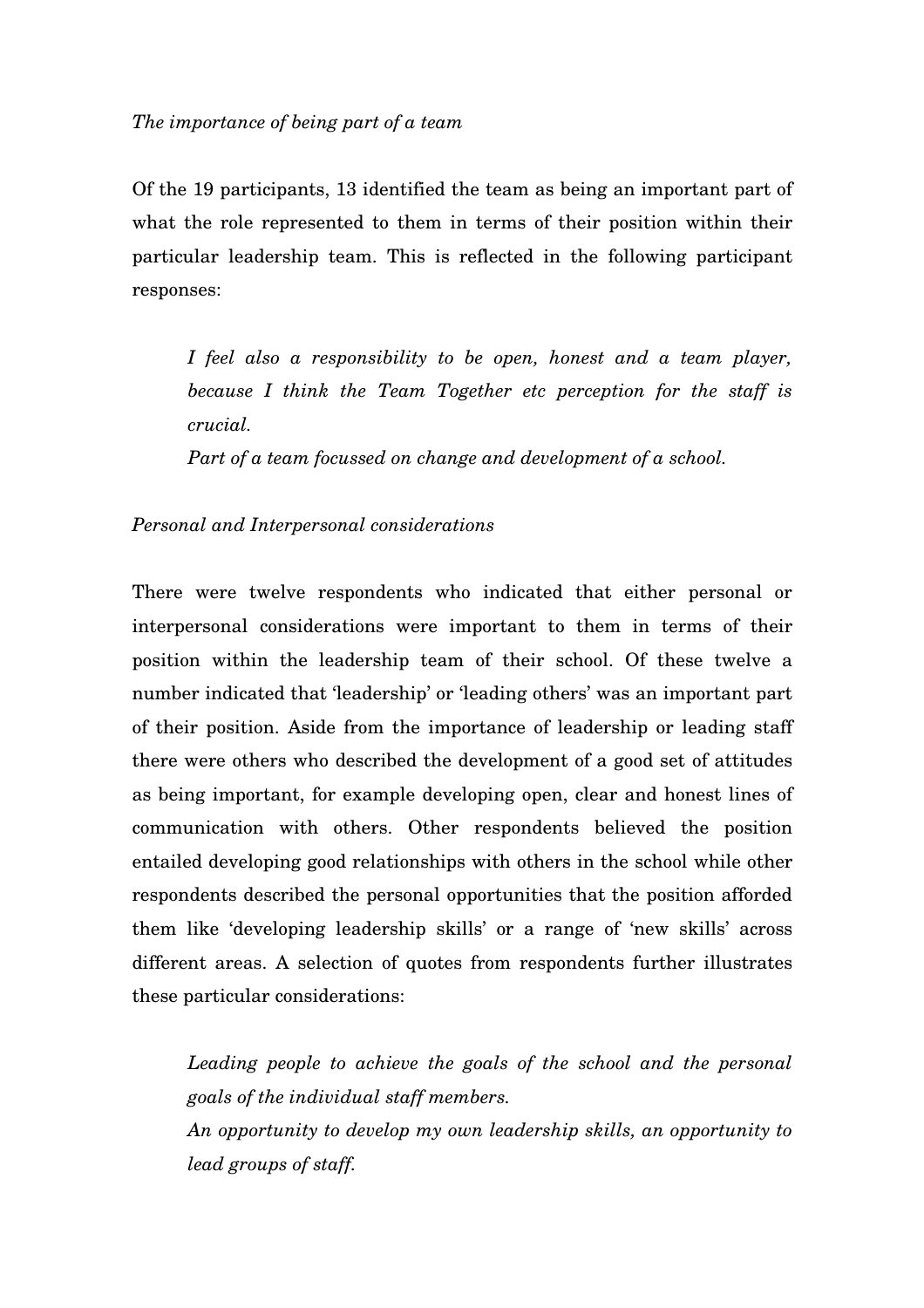*A chance to be part of decision making, pedagogy planning, management of staff and students* 

*The responsibilities associated with the role* 

Over half of the participants in describing what their role represented to them in terms of their particular position within the leadership team referred to a particular position or role within the leadership team. For instance, this included being responsible for 'curriculum and assessment', 'professional development', 'supervision of management tasks' or 'deputising for the principal'. Other respondents included one who described the "supervisory" aspects of the position while another described the opportunities it afforded via a range of portfolios and good projects to work on. Once again a selection of quotes from respondents further illustrates this particular theme:

*Responsible for the day to day running of the school management. Carry out some of the principals roles and second for all roles when the principal is absent. Responsible for curriculum, assessment and professional development systems and processes within the school.* 

### **Section Two – Aspects of roles and responsibilities**

#### *Key tasks for deputy principals*

Respondents were asked to identify the key tasks that they were responsible for as part of their role in the senior leadership team of their school. This data was also supplemented in some cases by the portfolio summaries provided by the schools (see Appendix B). Where available these summaries detailed tasks that individual deputy principals were responsible for and these were cross referenced against the tasks they had identified for question six. A total of 84 separate tasks were identified from both the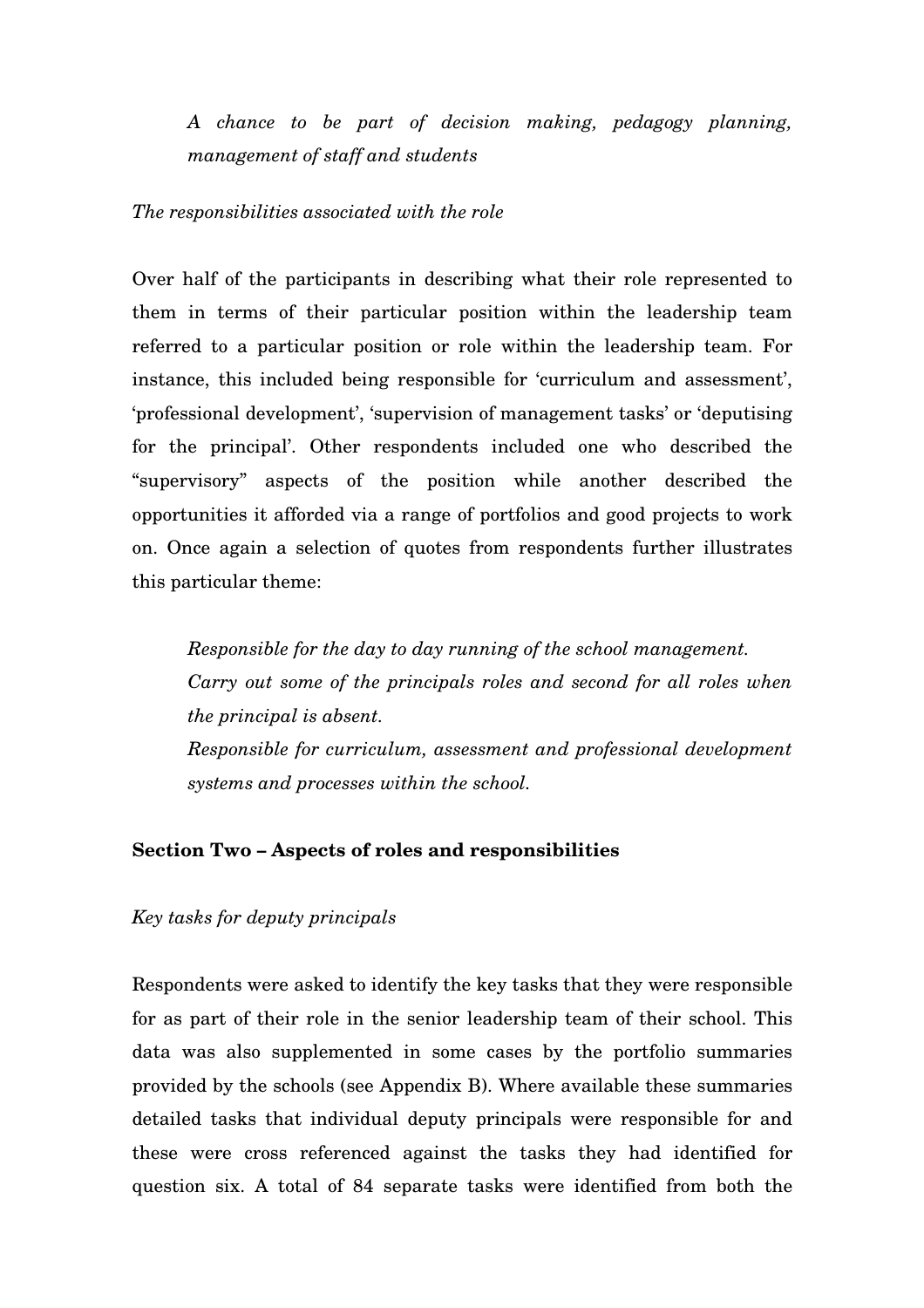portfolio summaries and the participant's responses from the questionnaire. These tasks were further separated into six categories. The table below represents the six categories and the total tasks for each category:

| Tasks                                                           | Number |
|-----------------------------------------------------------------|--------|
| Managerial/administration tasks (e.g. lockers, buses)           | 38     |
| School organisational tasks (e.g. timetables, rosters, manuals) | 16     |
| Pastoral tasks (e.g. discipline, houses and year level liaison) | 11     |
| Leadership of learning tasks (e.g. PD, curriculum leadership)   | 9      |
| Staff management (e.g. human resources, appointments)           | 7      |
| Extra curricular tasks (e.g. development of school sport)       | 3      |

\_\_\_\_\_\_\_\_\_\_\_\_\_\_\_\_\_\_\_\_\_\_\_\_\_\_\_\_\_\_\_\_\_\_\_\_\_\_\_\_\_\_\_\_\_\_\_\_\_\_\_\_\_\_\_\_\_\_\_\_\_\_\_\_\_\_\_\_\_

#### Table 4.1 Key tasks identified by respondents

It is apparent from the above list that the respondents in this particular study are chiefly responsible for tasks which are of a managerial/administrative nature. These types of tasks appear to form a large part of what respondents do in their positions. To a lesser extent respondents are responsible for the school organisational tasks which ensure the school operates efficiently on a day to day basis. Alongside these are the pastoral tasks which although lesser in number can be significant time consumers for many deputy principals. Tasks which involve the leading of learning appear to make up a small part of the respondents responsibilities

### *Opportunities for negotiation of tasks*

Respondents were asked if they had the opportunity to discuss or negotiate the tasks that they were responsible for with their principal. From the participant responses it appears that the discussion and or negotiation of tasks take place in a variety of ways. Respondents either described one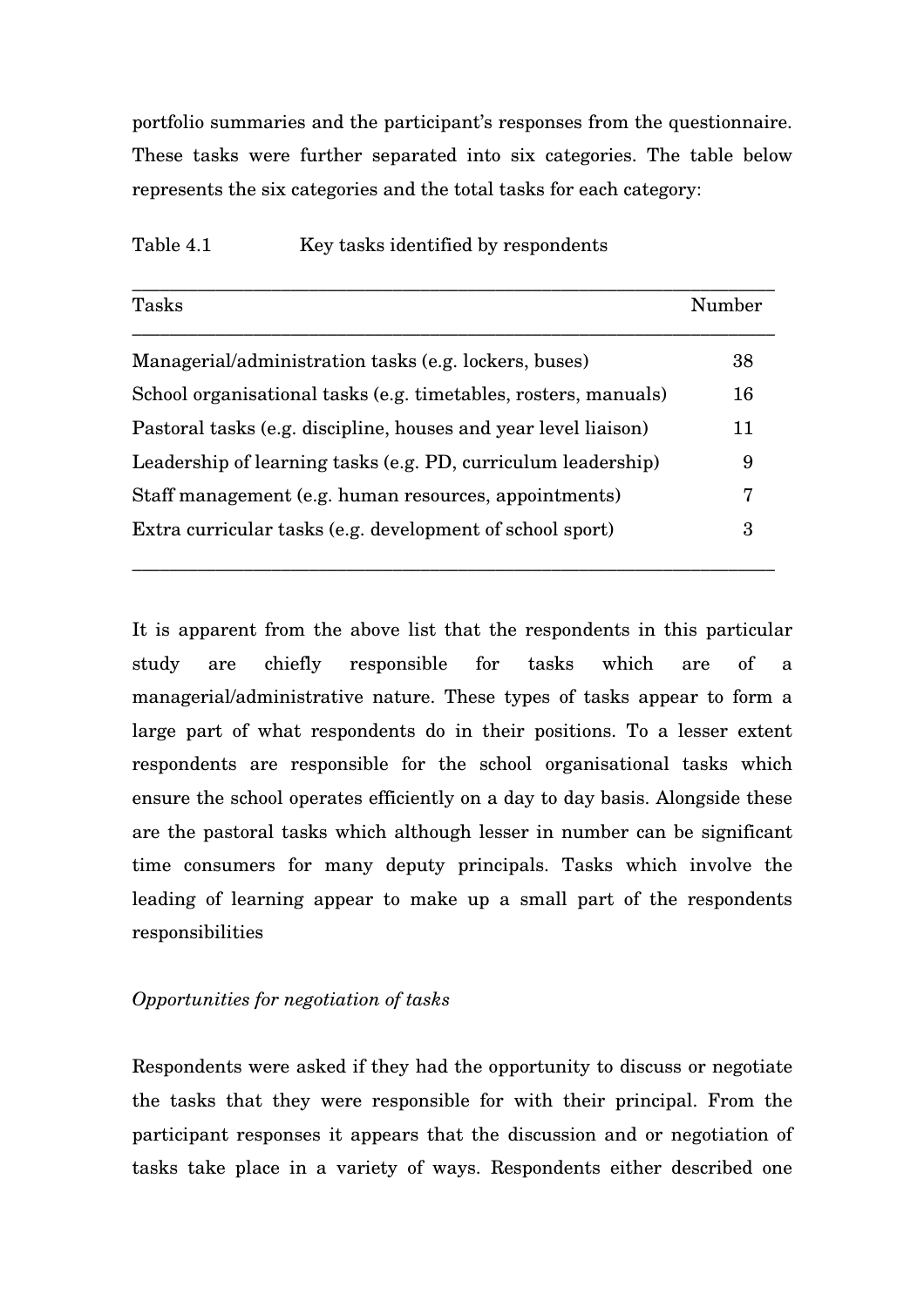specific way or else they described a combination of ways that the process took place. These have been categorised into several key themes which are discussed in turn.

#### *Discussions take place individually with the principal*

A total of ten respondents described discussing or negotiating their tasks individually with their principal at some time during the year, either at the end of an academic year or prior to the start of a new academic year. It is noteworthy that of the ten responses, seven came from two particular schools which suggest that these two schools have a structured way of discussing or negotiating tasks with their deputy principals.

### *Discussions at appraisal meeting with the principal*

 A total of five respondents described discussion of tasks taking place at the annual appraisal meeting with their principal , either at the start of the year in term one or at the end in term four in preparation for the next academic year.

### *Discussions in consultation with colleagues in the leadership team*

Four respondents described discussing their tasks in consultation with other members of the senior leadership team. This was described by one respondent as a way to 'review and discuss responsibilities' while another described negotiating 'the allocation of each portfolio based on strengths and PD requirements'. Of the four respondents two from the same school had also described meeting with the principal to discuss their tasks individually as covered in the first theme.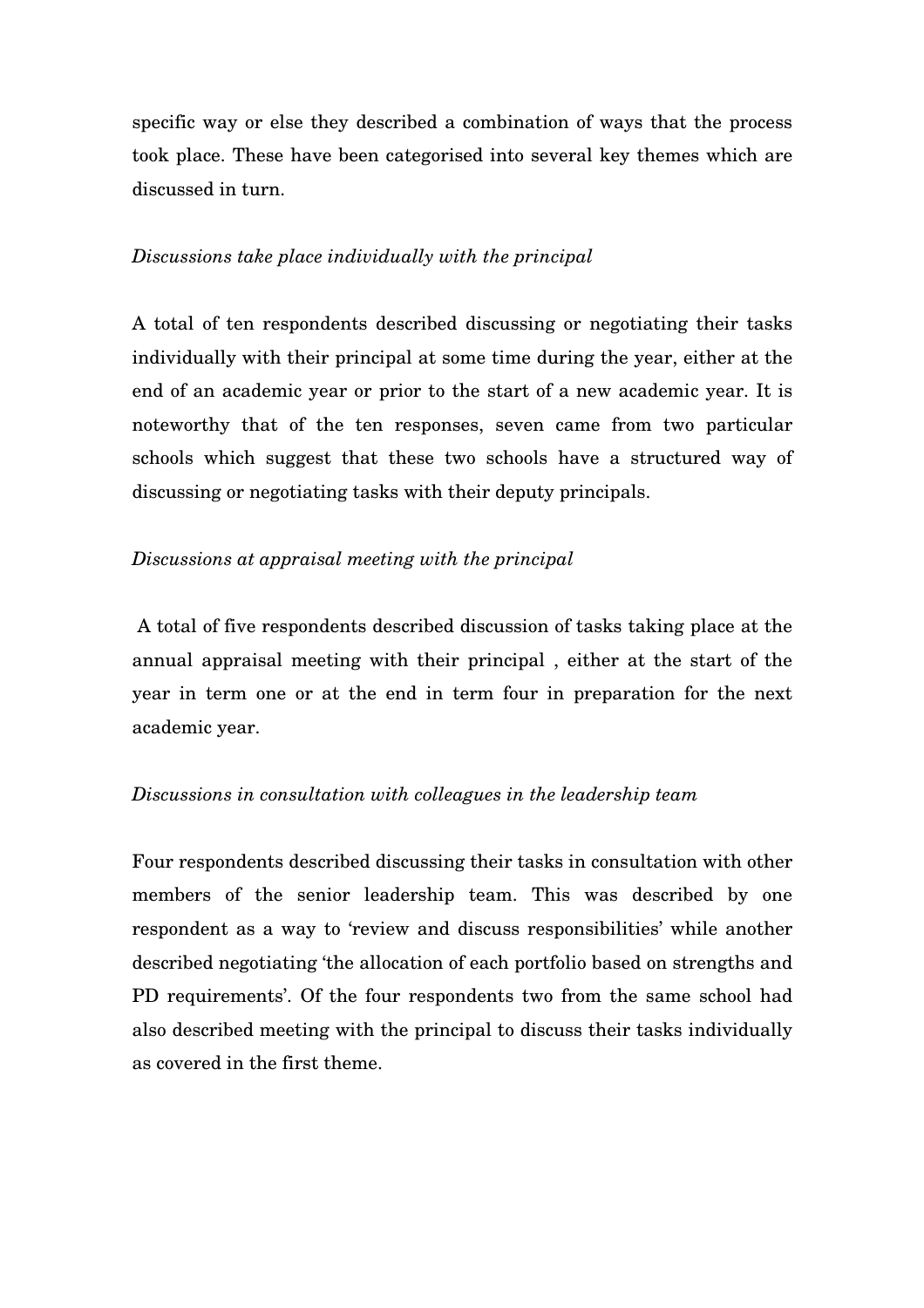#### *Other themes - discussion and negotiation of tasks*

Two respondents who had described meeting with their principal at appraisal time to discuss tasks also mentioned meeting with him/her as in one respondents case "at a special meeting if required due to extraordinary circumstances decided by the principal" or as the other respondent suggested "informally whenever necessary".

Two other respondents who had described meeting with their principal on an individual basis also mentioned the fact that they had negotiated their tasks at the time of their appointment although these tasks were generally specific to the portfolio they 'inherited'.

There were two respondents who either felt negative about the negotiation of tasks with their principal or who had no opportunity to negotiate tasks with their principal. One respondent stated "I would like to have been consulted more" with regard to the tasks he/she had been allocated by the principal suggesting that negotiation had not taken place. The other respondent was very negative stating he/she had no opportunity to negotiate tasks with the principal and suggested that in his/her opinion this had not taken place "mainly to appease other people".

#### *Time spent on tasks in a typical 'actual' week*

Respondents were asked to identify and describe a 'typical actual week' at their school with regard to what tasks took up most of their time as opposed to those tasks that they spent the least amount of time on. These questions helped to identify what respondents actually did in their role in a typical actual week. Respondents in the vast majority of cases identified a number of tasks which took up most of their time. Tables 4.2 and 4.3 show participant's responses to both questions and reflect the fact that the deputy principals in this particular study appear to spend a large amount of their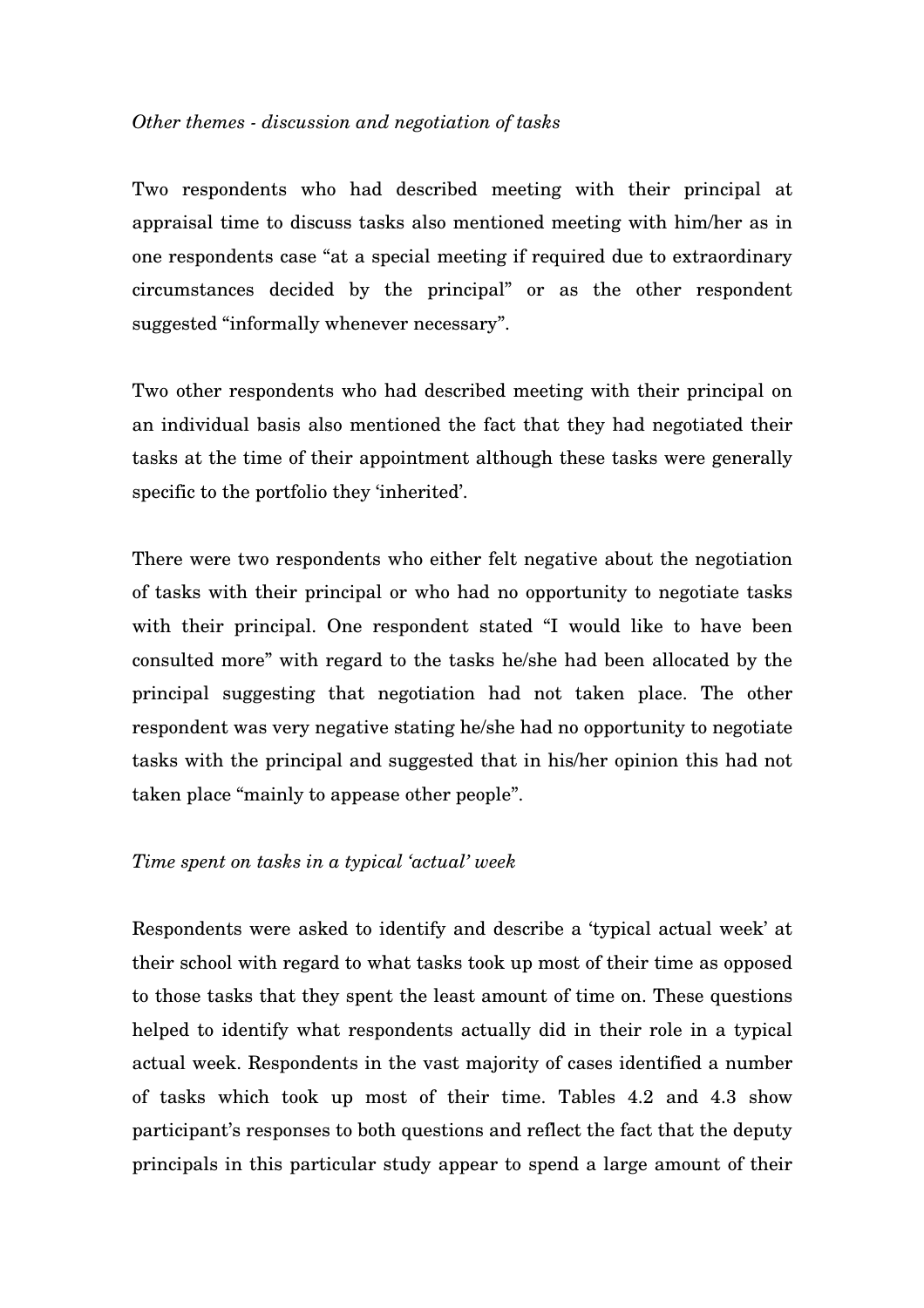time on student and staff issues and the least amount of their time on the leading of learning and strategic leadership.

| Tasks                                     | No of responses |
|-------------------------------------------|-----------------|
| Student issues                            | 15              |
| Staffing issues                           | 13              |
| Meetings – staff/students/parents         | 9               |
| Administration/management e.g. emails     | 8               |
| Organisational issues e.g. teacher relief | 7               |
| Parent/community issues                   | 7               |
| Leadership of learning                    | 4               |
| Teaching of one class                     | 4               |
| Strategic leadership                      | 3               |

Table 4.2. Tasks which take up **most** time in typical actual week

As can be seen above deputy principals appear to spend a good deal of their time on attempting to resolve student and staff issues. Also, reflected above, is the time spent dealing with administrative and organisational issues. Some responses illustrate the issues surrounding some of the time spent on the above tasks:

*Dealing with student behavioural management issues Crisis management incidents involving students at school. Supporting 'weak' or 'struggling' teachers by sitting in on classes or briefly visiting classes.* 

Table 4.3. Tasks which take up **least** time in typical actual week

| Tasks                                | No of responses |
|--------------------------------------|-----------------|
| Leadership of learning               | 6               |
| Professional reading/own development | 5               |
| Visiting classes                     | 5               |
| Strategic leadership                 |                 |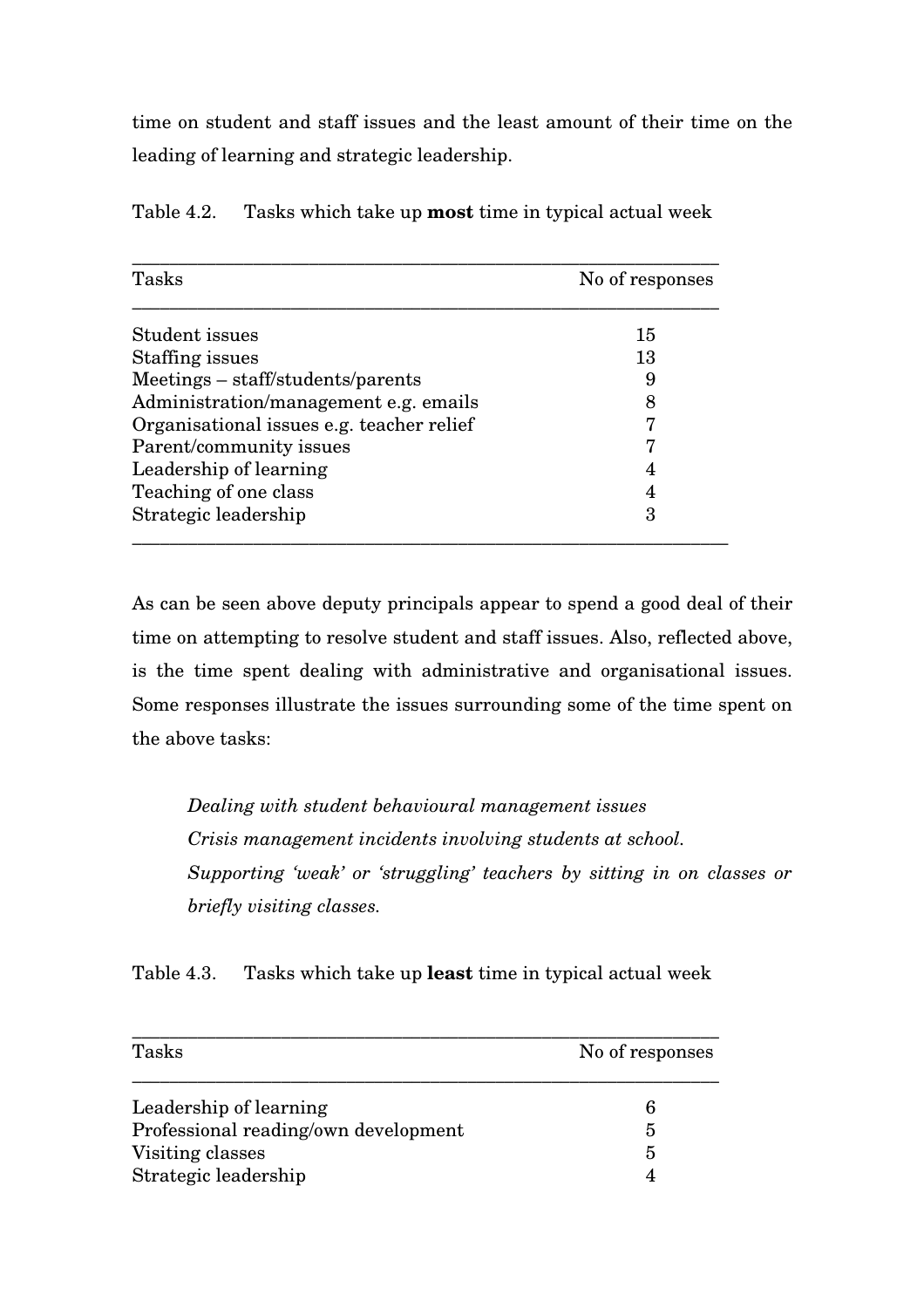| Planning for teaching my class | 4 |
|--------------------------------|---|
| Organisational issues          | 4 |
| <b>Student issues</b>          | 2 |
| Leading staff                  | 2 |
| Administration/management      | 2 |
| Networking outside of school   | 2 |
| Eating lunch                   | 2 |
| Visiting other schools         |   |
|                                |   |

As can be seen above there is a range of tasks which take up the least amount of the deputy principal's time. There is a sense from the table that leadership whether it is the 'leadership of learning' or 'strategic leadership' does not occupy a great deal of the deputy principal's time. Apart from this respondents also reported spending little time in developing themselves via professional reading or planning for the teaching of their own classes. There also appears to be little time to visit classes which some respondents reported as being a particularly useful exercise in supporting teachers to maximise learning in the classroom. Others noted that because of the busy nature of their positions they felt that they could not adequately deal with the organisational and managerial aspects of their role which included dealing with student issues, oversight of examinations, uniform issues, filing and assemblies. There was a sense by some of things being done superficially across a number of areas. Some responses help illustrate the issues surrounding the lack of time available to spend on specific tasks:

*Leading learning and developing middle managers through mentoring and supporting.* 

*Providing good leadership in curriculum matters again dealt with too lightly or with inadequate preparation to meet my personal standards. Visiting classes – getting out of the office. Too much time gets spent dealing with behavioural issues which sometimes could have been avoided.*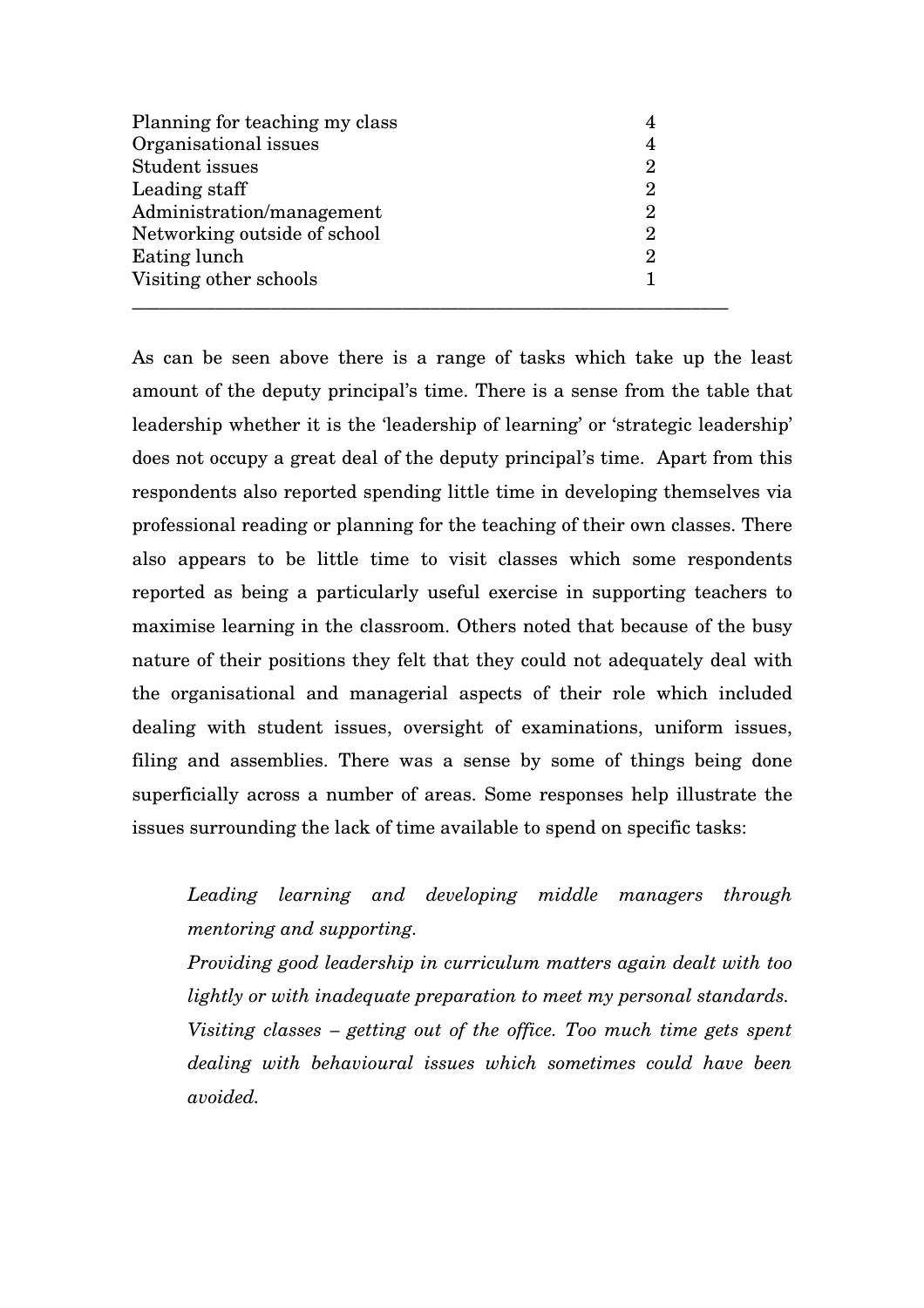Respondents were asked to describe in an 'ideal' week what tasks they would like to spend more time on. This was opposed to another question which in an ideal week, asked respondents to describe what tasks they would like to spend the least amount of time on. This helped to gain an understanding about what tasks respondents saw as being both more and less desirable to them in terms of their role as deputy principals. Tables 4.4 and 4.5 show participant's responses and reflect the fact that in general respondents would prefer to spend more time on those tasks which are more focussed on improving teaching and learning, rather than those that concern themselves with managerial and administrative tasks. However, as previous findings show these managerial and administrative tasks appear to take up a large part of the respondent's time. Therefore, there appears to be a lack of role alignment between the typical real week and the ideal week for respondents in this study.

Table 4.4. Tasks in an ideal week respondents would like to spend **more** time on.

| Tasks                                   | No of responses |
|-----------------------------------------|-----------------|
| Leadership of learning                  | 10              |
| Leading/supporting staff                |                 |
| Visiting classrooms                     | 5               |
| Own professional reading                | 3               |
| Professional conversations with others  | 3               |
| Enhance relationships with students     | 3               |
| Mentoring staff members                 | $\overline{2}$  |
| Mentoring student leaders               | $\overline{2}$  |
| Strategic leadership                    | $\overline{2}$  |
| Networking with other schools           | $\overline{2}$  |
| Preparation for my teaching             |                 |
| Addressing root causes of school issues |                 |

Respondents clearly felt that they needed to spend more time on tasks which they saw as likely to have a more direct impact on the improvement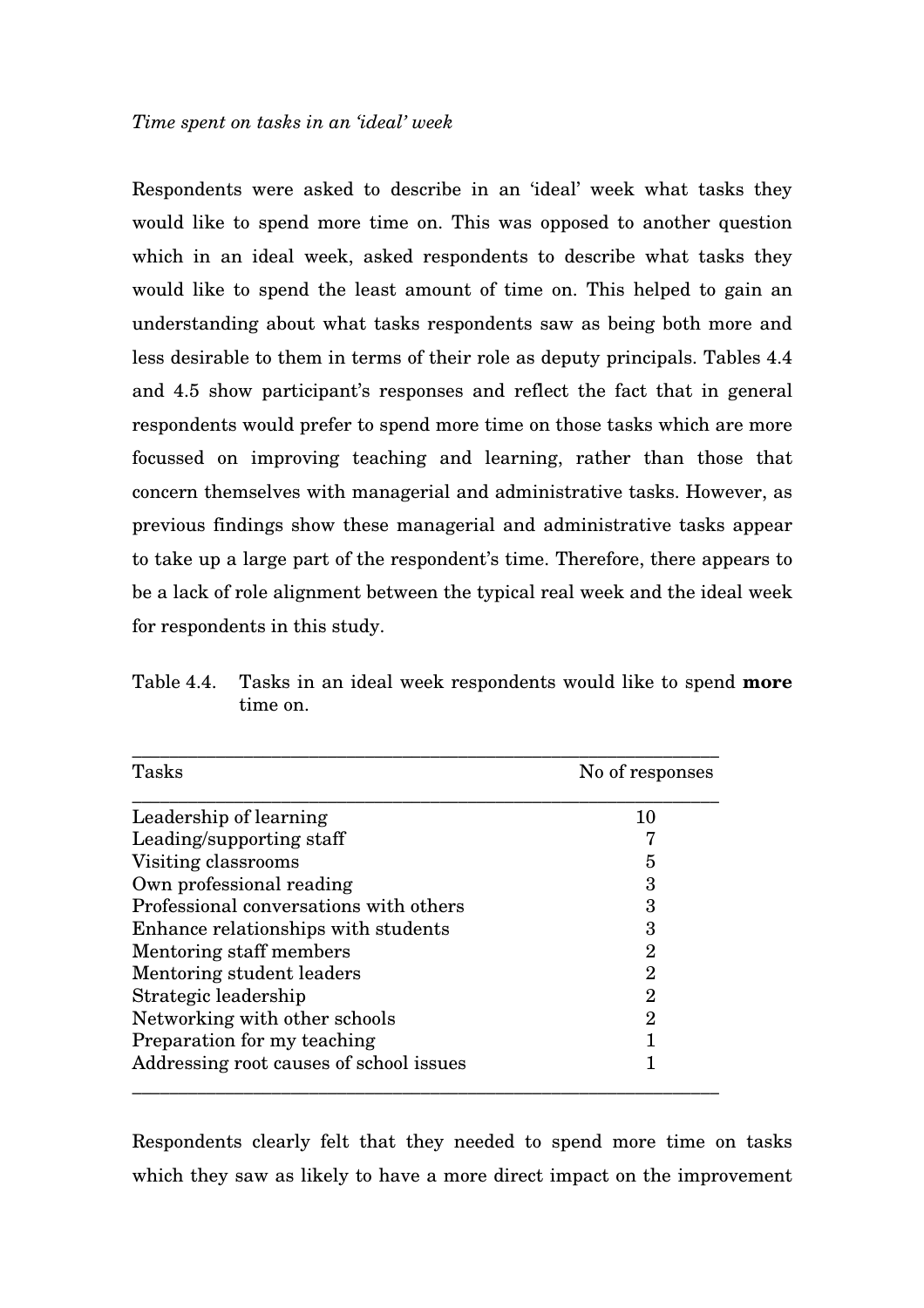of teaching and learning in their school. It is clear that the leadership of learning is of a high priority for many respondents. Indeed, although there were twelve different responses to this question all could be linked to improving teaching and learning. Noteworthy is the fact that no respondents articulated a desire to spend more time on managerial, administrative or organisational tasks. The following responses help to illustrate respondent's thoughts on the need to spend more time on tasks which improve teaching and learning.

*Assisting with the development of good teaching and learning practices. This is the essential task of a school about which I have the most interest and passion.* 

*Meeting with teachers to discuss issues relating to student achievement the reason being to support student learning and encourage innovative practice.* 

Table 4.5. Tasks in an ideal week which respondents would like to spend the **least** amount of time on.

| Tasks                     | No of responses |
|---------------------------|-----------------|
| Student issues            | 16              |
| Managerial/administrative |                 |
| Organisational issues     | 2               |
| Staff issues              | 9               |

An overwhelming majority of respondents identified issues relating to students as those they would like to spend the least amount of their time on. These issues were primarily concerned with student misbehaviour which appears to take up a disproportionate amount of time of many of the respondents. This misbehaviour was linked by some to poor teacher/student relationships or issues that are impacting on student's lives outside the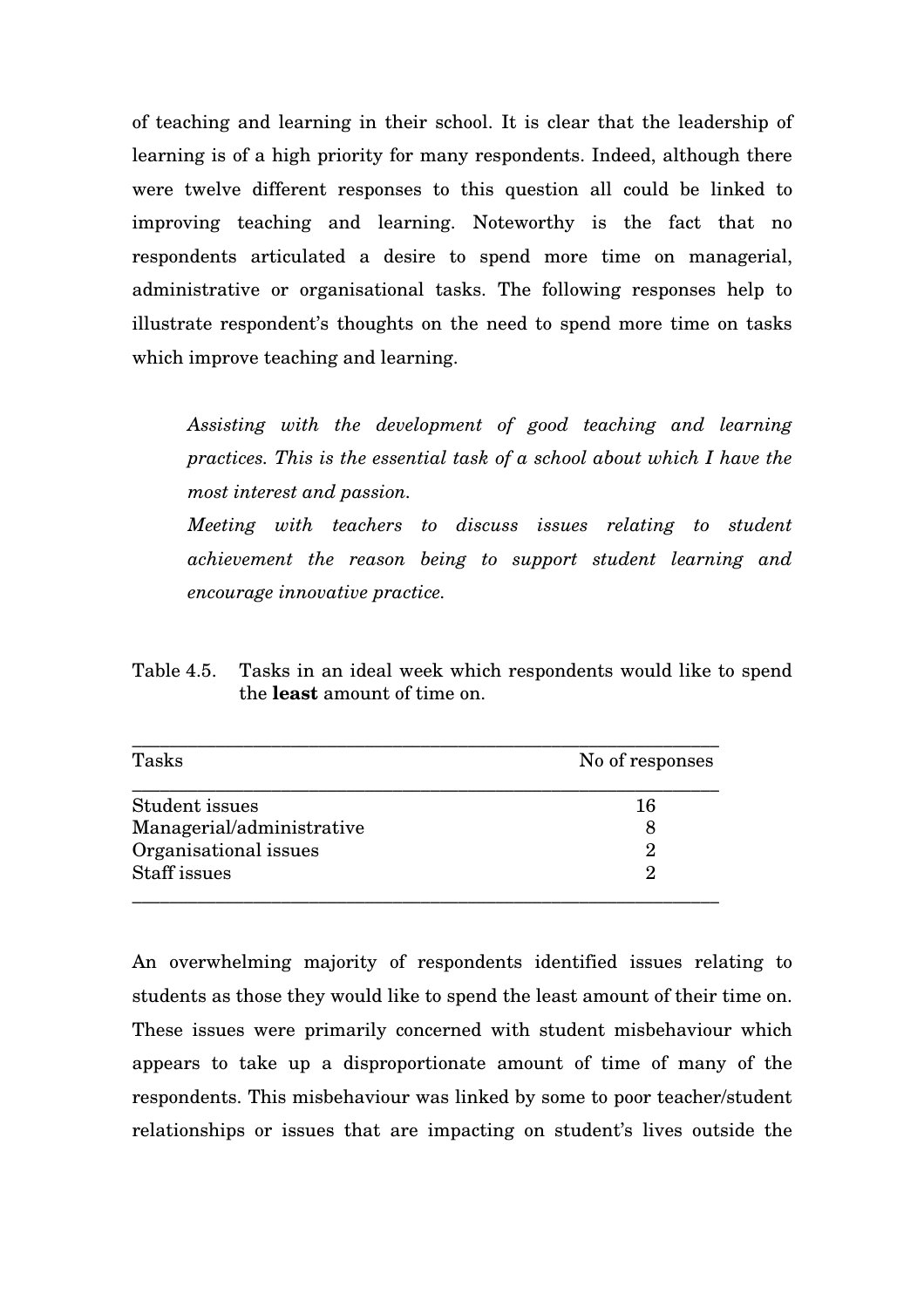school for example social issues. Two responses capture the concerns felt by many:

*Dealing with student problems that the families and community cannot or will not deal with. This distracts us all from the positive direction and task of the school.* 

*Dealing with classroom incidents- often these occur because teachers are either not doing their job properly or issues from outside the school are carried into the school environment.* 

Respondents also articulated a desire to spend less time on administration and management tasks like dealing with what one respondent called the 'ludicrous number' of emails. Tasks such as these alongside student issues were seen as substantial time consumers. These tasks appear to take many respondents away from what they saw as the more important aspects of their position which concerned themselves with the improving teaching and learning at the school. To a lesser extent issues concerning staff were also identified by a handful of respondents and in some cases went in hand with the student issues whereby poor staff/student relationships were seen to directly affect student behaviour in the classroom. The responsibility for 'fixing' these issues appears to fall directly to many deputy principals. Some of the observations around the time spent dealing with administration and staff issues follow:

*Supporting administrative structures that are not being carried out/used by teachers as effectively as they should……I tend to pick up issues that are not being carried out properly e.g. out of bounds, uniform, lateness.* 

*Putting out the 'bushfires' created by people who have reacted poorly in a situation i.e. those who have 'relationship' difficulties with either colleagues or students.*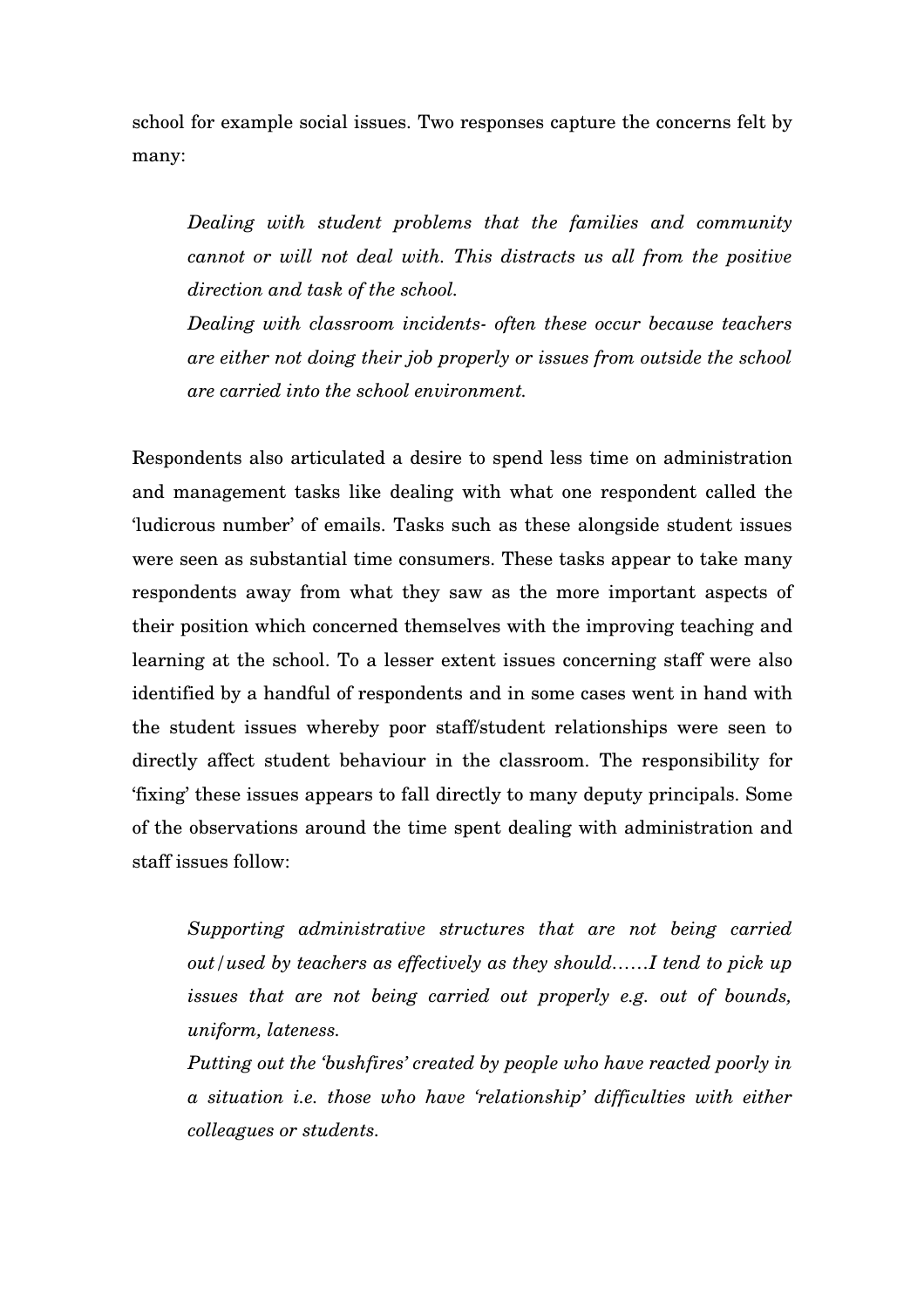## **Section Three – Satisfaction with role and responsibilities**

#### *Level of satisfaction with current role*

Respondents were asked to indicate their level of satisfaction with their current role. Of the 19 respondents nine reported being 'very satisfied' with their role while three considered themselves 'satisfied'. Of the others, four were 'neither satisfied nor dissatisfied' while two identified themselves as being 'dissatisfied' and one 'very dissatisfied'. Of those respondents who identified themselves as being 'very satisfied' three represented the senior leadership team of one school. There was no other complete senior leadership teams represented in the 'very satisfied' category.

### *Positive factors impacting on levels of satisfaction*

Respondents were asked to describe positive factors which they believe impacted on their level of satisfaction in the role. These factors were separated into positive personal and interpersonal factors which are discussed in turn.

These personal factors described by respondents relate to what the role provides or can provide and how this impacts positively on their feelings of satisfaction with the role. Several respondents described being constantly personally challenged by the role with one describing the challenges as 'invigorating and motivate me to work hard'. These challenges appeared to be impacting positively on these respondents levels of satisfaction.

The role, suggested others, also provided opportunities to develop personally whether this was honing leadership skills or developing strategies to deal with what one respondent called 'endless problems and issues'. There was also recognition of the role with regard to its position within the school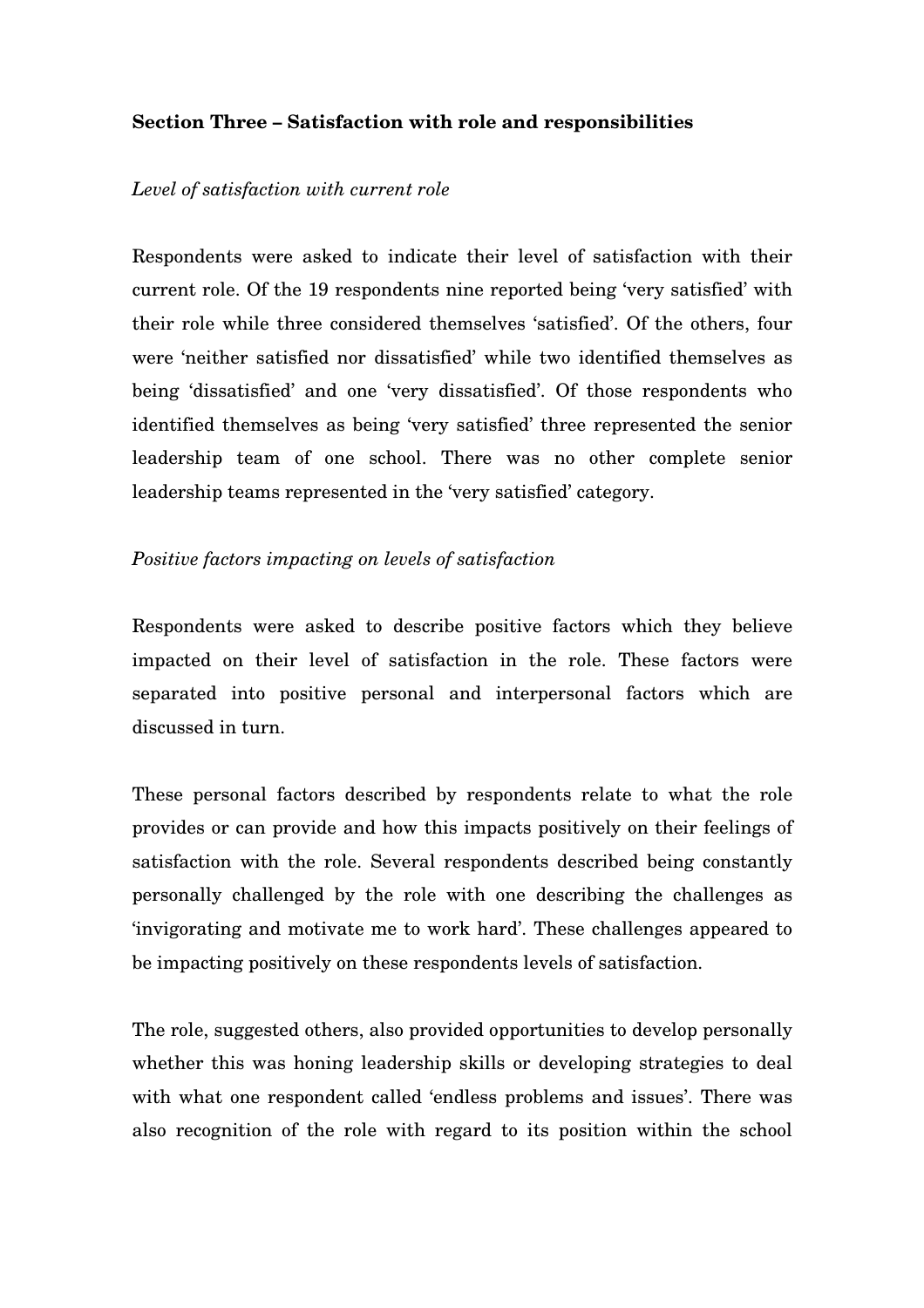which according to respondents gave them the ability to effect change across the school. A summary of these positive personal factors is now presented:

- The challenges and opportunities provided by the role (eight) respondents)
- The ability to effect change in the role (five respondents)
- Receiving recognition from others (three respondents)
- The ability to contribute to school wide improvement (two respondents)

By way of further example a selection of quotes from respondents is included below which helps to illustrate some of the positive personal factors listed above:

*The opportunity to develop by dealing with endless problems/issues. Challenge – never know what the day will hold and having to develop solutions and strategies to deal with unpredictable behaviour.* 

The positive interpersonal factors described by respondents were mainly concerned with the strong relationships evident amongst the members of their senior leadership team. These strong relationships appeared to positively contribute to respondents feelings of satisfaction for the role. Indeed, by way of evidence of the nine respondents who identified themselves as being 'very satisfied' in their current role all nine described the support from the senior leadership team and principal as a positive factor impacting on their level of satisfaction with their current role. This suggests that a strong collegial senior leadership team was an important factor and one which positively contributed to these respondents levels of satisfaction in this particular study. A full list of interpersonal factors is illustrated: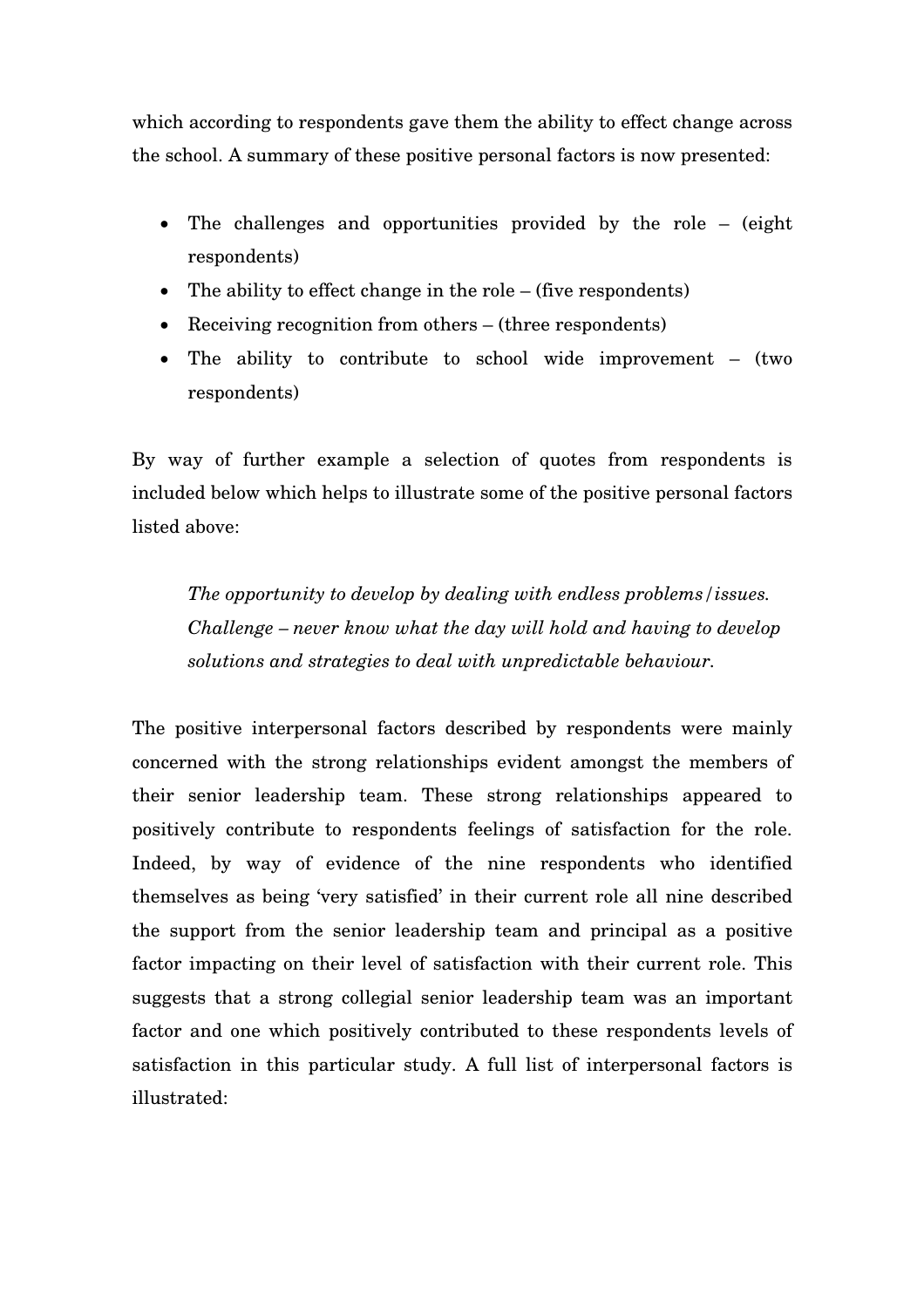- The support from the leadership team including the principal (eleven respondents)
- Student successes and achievements (five respondents)
- Having good relationships with staff/students (four respondents)

By way of example a selection of responses help to illustrate some of the positive interpersonal factors listed above and how they contribute to respondents levels of satisfaction:

*A collegial atmosphere in the SLT, I enjoy working closely with others in the team Excellent relationship with principal and other members of the SMT.* 

# *Negative factors impacting on levels of satisfaction*

The negative factors appear to be split between issues which involve primarily other staff and students and those which directly affect respondent's abilities to do what they consider to be the best job that they can. Issues concerning staff related in the first instance to poor teaching in the classroom which invariably meant that they were usually the ones who had to deal with the issues and problems created. Other staff concerns related to the demanding or negative nature of some staff with one respondent referring to the "bad attitudes from staff" as well as "being treated with suspicion".

With regard to student issues respondents referred to violence among students, unmotivated students and the interruptions caused by dealing constantly with student misbehaviour. These interruptions appear to take many respondents away from what they would consider to be more important tasks primarily involved with improving teaching and learning.

A number of personal frustrations were described by respondents which included feeling frustrated by a lack of achievement and addressing issues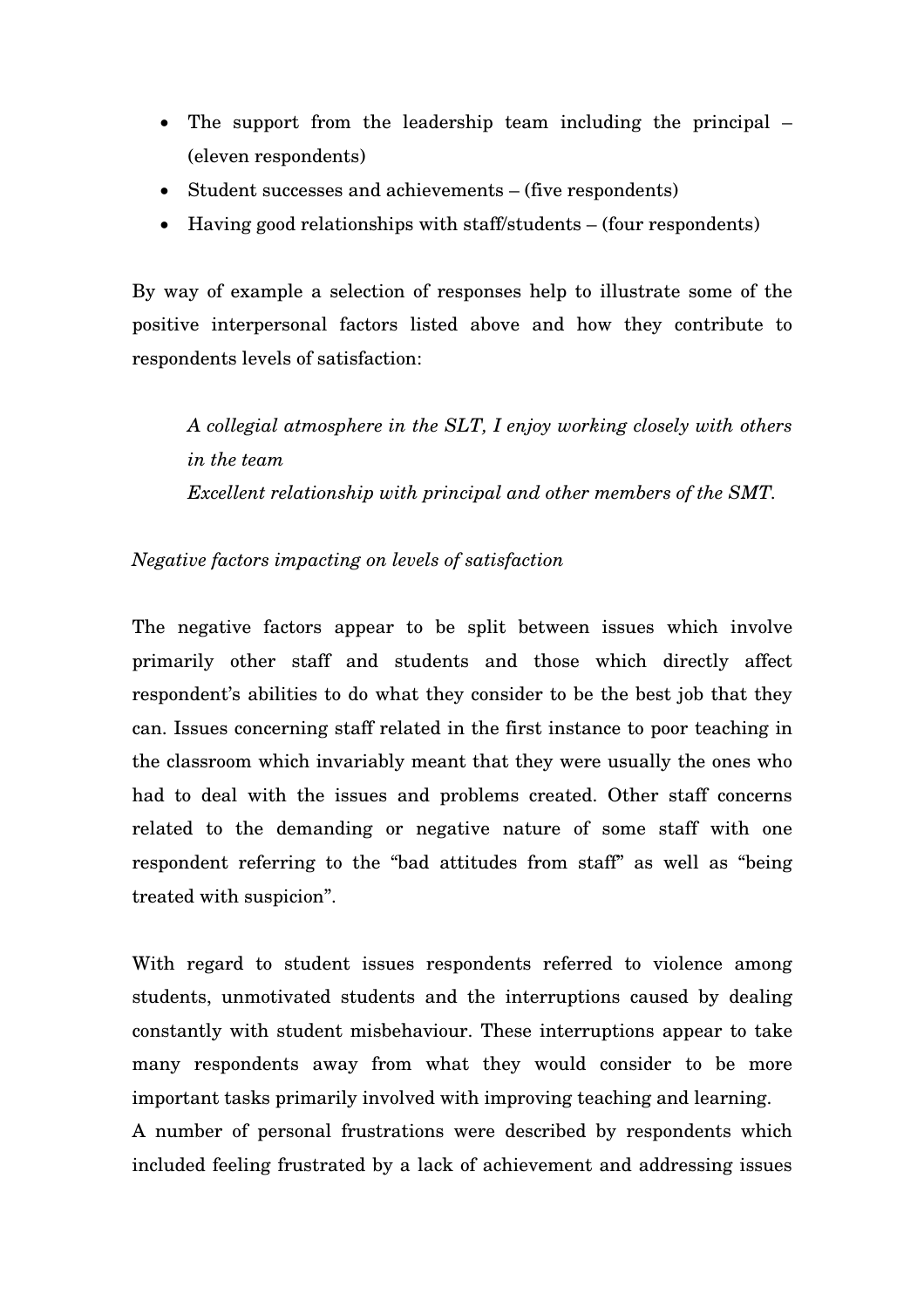that were bigger than what they could deal with and therefore could not be resolved. Time constraints were also identified in respect of not being able to complete tasks because of other constraints for example, student misbehaviour getting in the way of task completion. This lack of time is a common theme mentioned by many respondents in relation to their positions as deputy principals.

A list of negative factors which impact on respondent's levels of satisfaction is presented:

- Staff issues negative/demanding/poor teaching (nine respondents)
- Personal frustrations of the role (seven respondents)
- Time constraints associated with the role (six respondents)
- Student issues (four respondents)
- Predominance of administration (two respondents)
- Role conflict balancing role with HOD role (two respondents)

By way of further example a selection of quotes below help to capture some of the negative factors listed above and how they impact on respondents levels of satisfaction:

*Too many issues/problems created by poor teaching in the classroom. Interruptions, usually around a core group of students behaving badly and which need immediate attention. Having to attempt to address issues that are greater than the current school system has capacity to deal with.*

*Possible changes to current role to change level of satisfaction*

Respondents were asked to describe what changes they felt were needed with their current role in order to change their level of satisfaction. Despite earlier describing negative factors that were impacting on their levels of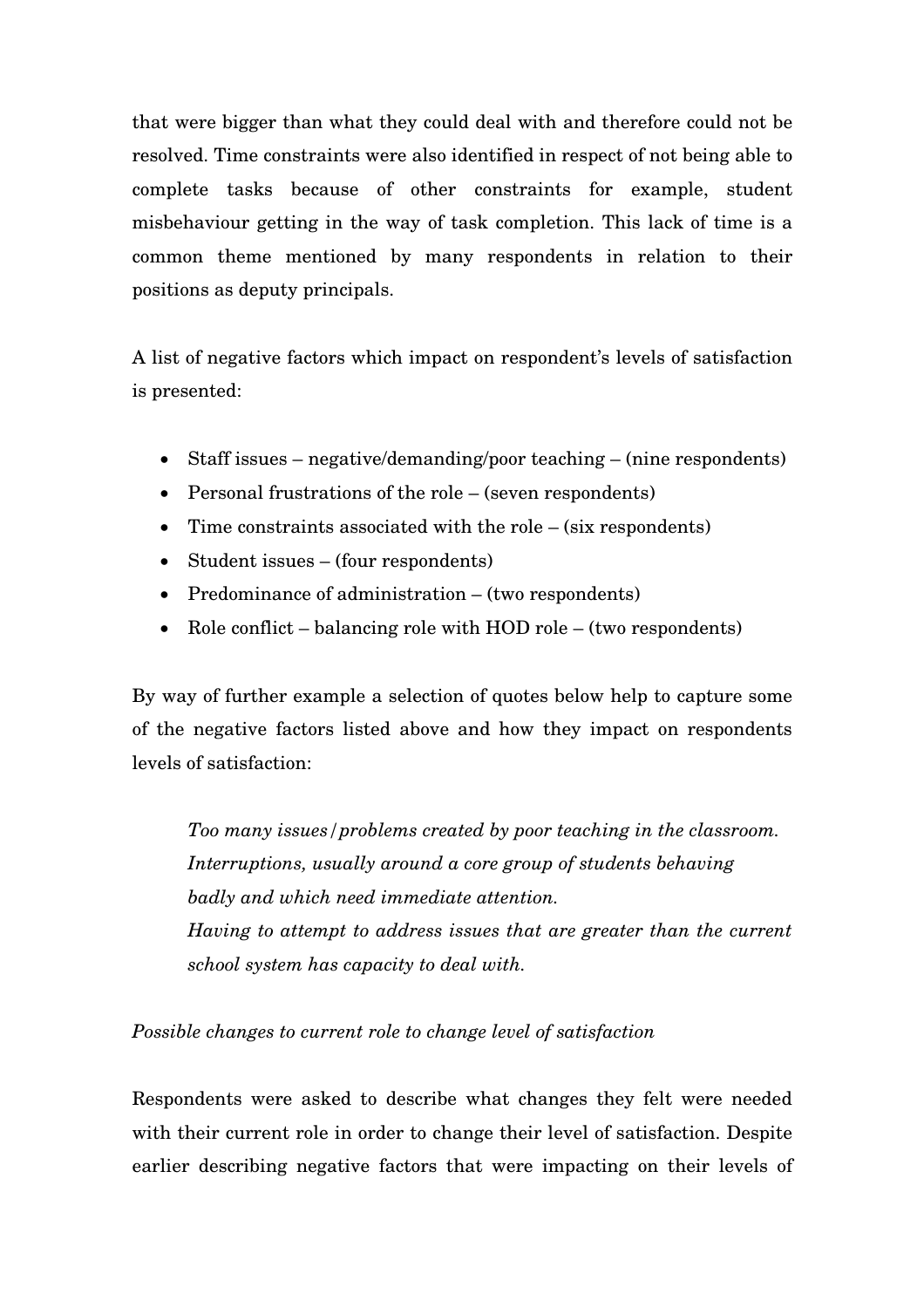satisfaction in their current role, respondents were not particularly vociferous in suggesting changes to their current role. However, it should be noted that many of these negative factors described were more to do with issues they encountered in the context of their roles. For instance, issues to do with staff and students appeared to be part and parcel of their position and almost an accepted part of their role.

It is interesting to review respondent's levels of satisfaction with their role as identified earlier and relate these to suggested changes to their roles. Of the nine respondents who identified themselves as being 'very satisfied' with their current role not surprisingly very few expressed a desire to change their current role. Two of these nine did not respond to the question which may suggest they saw no need for change, a further two described being happy with their current role. Of the other five, one desired 'more government resourcing' not specifically related to his/her role, while another two described personal considerations which were more to do with how they conducted themselves in their role. Of the final two, both desired having more time which one called having "larger chunks of uninterrupted time" while the other referred to the "compartmentalising of time". This was not surprising considering both were juggling a head of department role along with their role as a 'senior leader'.

Of the three respondents who identified themselves as being 'satisfied' two did not respond to this question while the other suggested more support staff would be useful to make his/her role easier.

Of the four respondents who identified themselves as 'neither satisfied nor dissatisfied' one believed no change was needed with his/her role while the other three put forward some ideas for change. These included some of the discipline issues being dealt with lower down the school instead of being passed up to the deputy principal, having more time to spend with teachers and once again having more logistical support to make the role easier.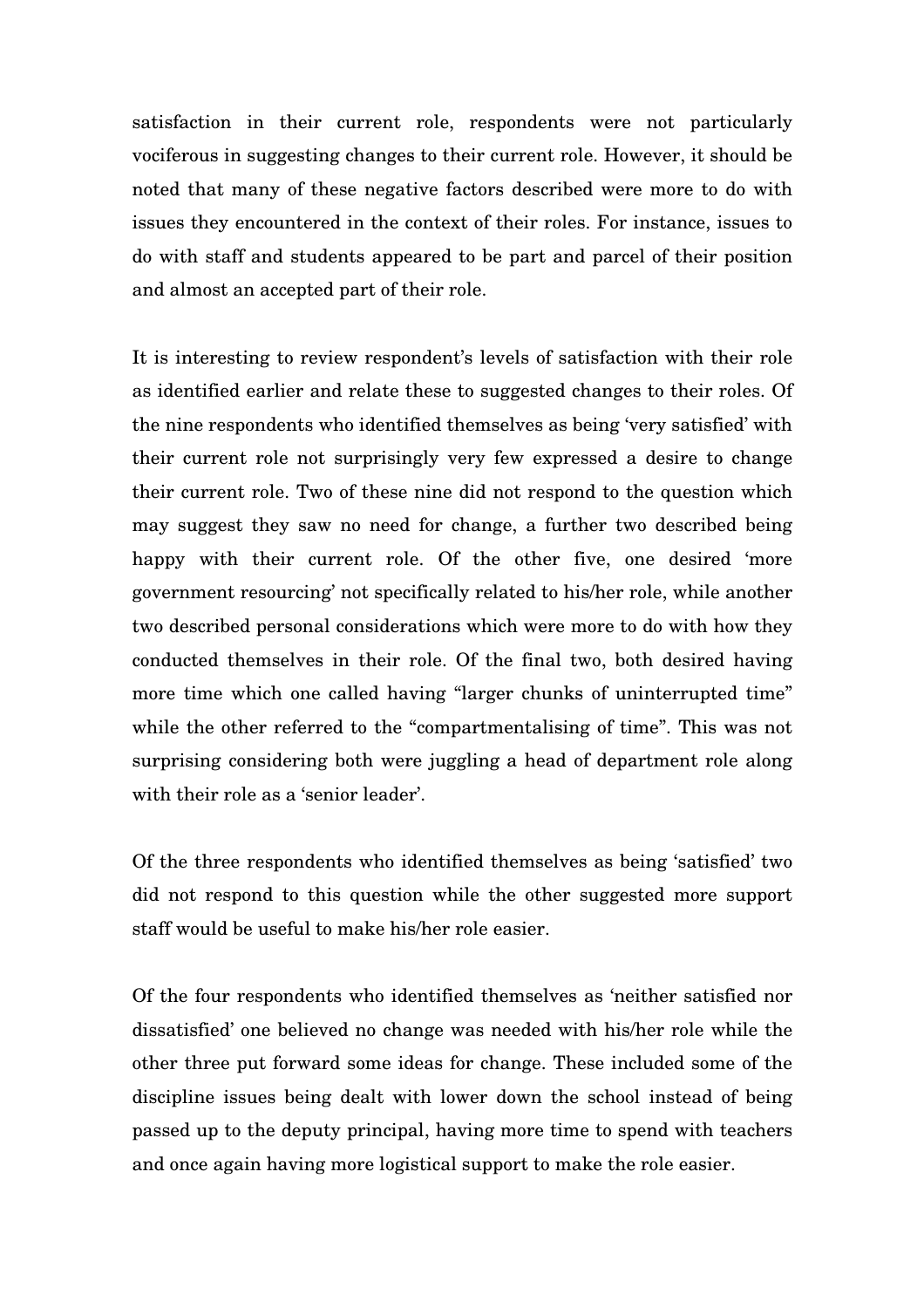Of the two respondents who identified as being 'dissatisfied' one did not refer to possible changes to his/her role but instead described the need to attract better quality teachers to his/her school and the profession. It appears that this was an issue at this school and resulted in much of this respondent's time being taken up dealing with staff/student issues. The other 'dissatisfied' respondent was incidentally from the same school and felt his/her job description needed to change to 'allow me to work on only those things which I am very good at and enjoy'.

#### *Satisfactions associated with levels of support*

Respondents had described various levels of support available to them at their current school which helped to assist their future development or simply made them feel better about being in the role. These levels of support included in one case formal mentoring support from the principal while most described the support they received was more informal in nature. This included access and opportunities to attend professional development programmes, courses and conferences nationally and internationally or informal support from their colleagues in the senior leadership team.

Respondents were asked to describe how satisfied they were with these levels of support they received at their current school. A total of thirteen respondents identified or described various levels of satisfaction. Many stated they were satisfied to some degree without articulating exactly why. Of these, five respondents identified or described themselves as being 'satisfied' with one suggesting that the level of support he/she received had "little impact on my overall level of satisfaction". A further eight described being "very satisfied' although one respondent was critical of what support there was for the deputy principal position nationally stating "Very satisfied apart from nationally…it would be nice to get national recognition for the role and support those aspiring to carry on to principals"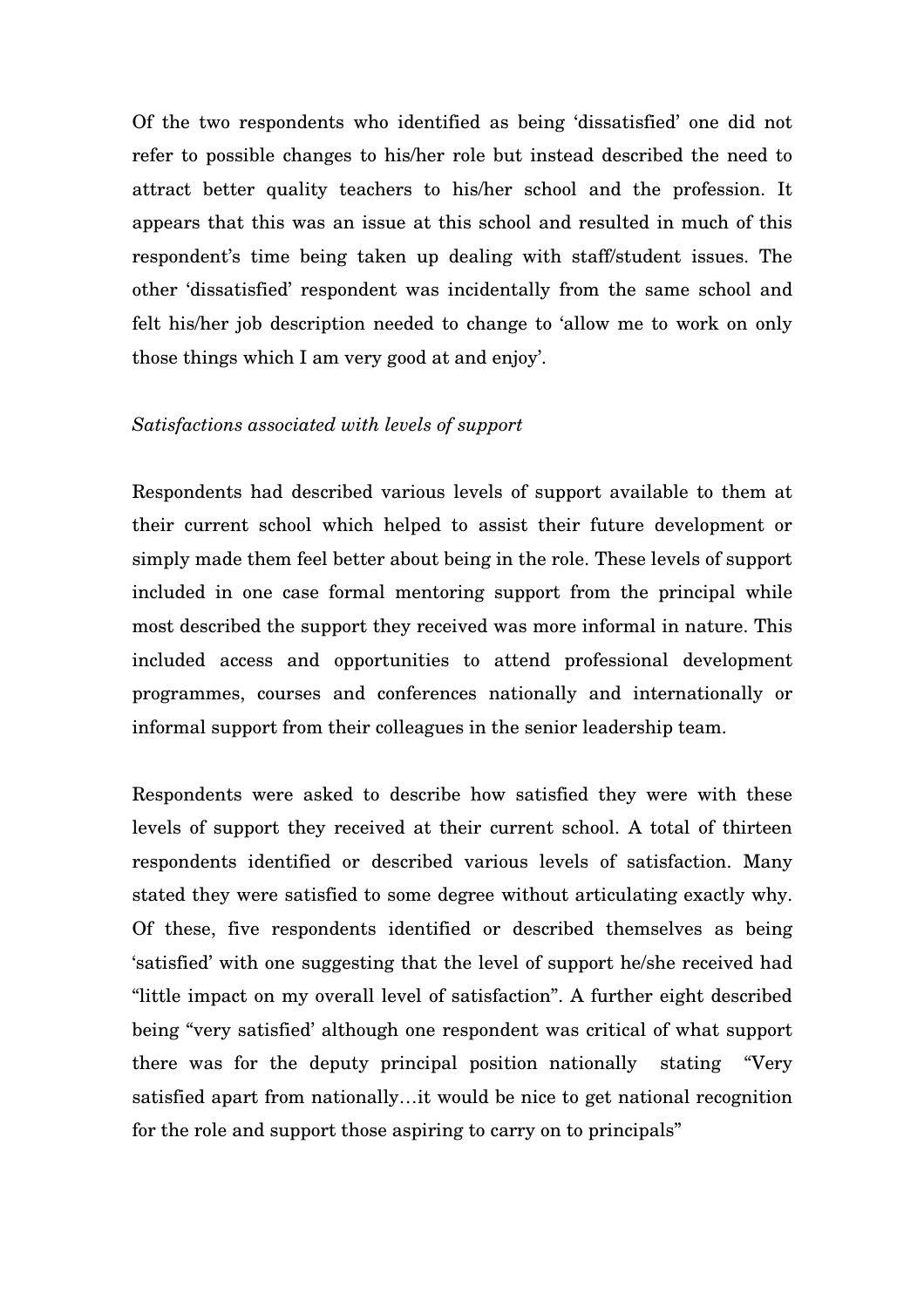## **Section Four – Leadership of Learning**

### *Respondent's leadership of learning roles*

Respondents were asked to comment on their assigned roles which either directly or indirectly influenced teaching and learning at their school. The majority of respondents were able to describe at least one role which they considered to be a leadership of learning role. It should be noted that several respondents in fact described a number of roles which they considered influenced teaching and learning at their school. These included roles which directly influenced teaching and learning and others which it is considered had a more indirect effect. These described roles have therefore been separated into those directly influence teaching and learning and those that have a more indirect effect on teaching and learning. These roles are presented detailing the number of respondents describing the role.

#### *Direct leadership of learning roles*

- Leading and managing other teachers e.g. Heads of Faculties  $(5)$ respondents)
- Leading school wide professional development (4 respondents)
- Leading and managing school wide curriculum (4 respondents)
- Leading and managing a faculty area  $(2 \text{ respondents})$
- Strategic leadership (1 respondent)
- Vision Co-designer with principal (1 respondent)
- Professional conversations with senior colleagues (1 respondent)

### *Indirect leadership of learning roles*

- Pastoral care leadership (4 respondents)
- Dealing with student issues e.g. attendance, discipline  $(1)$ respondent)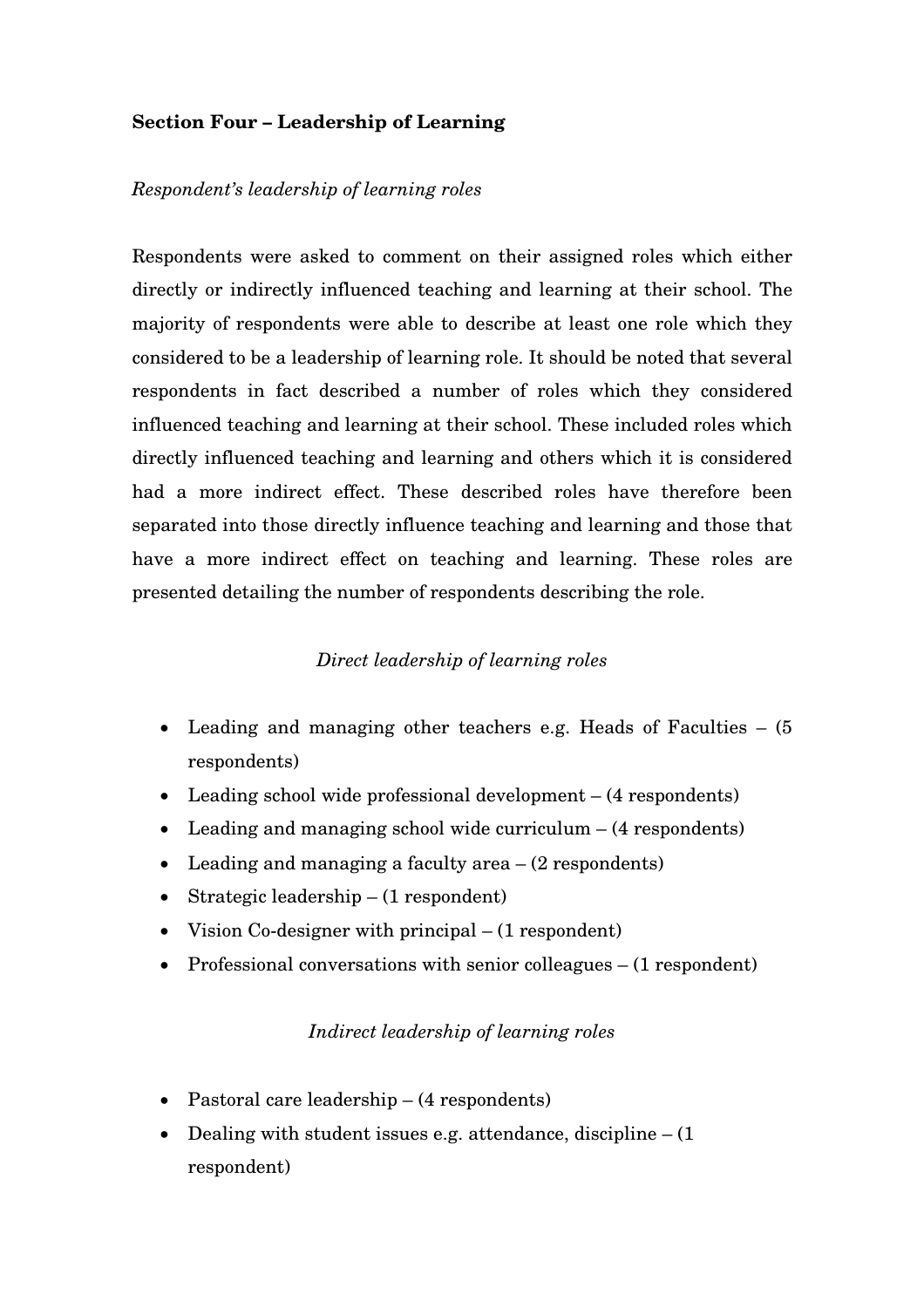- Managing the school timetable (1 respondent)
- Leading and managing school wide ICT (1 respondent)
- System and operational management e.g. detention system  $(1)$ respondent)

It appears that respondents perform roles according to the responsibilities they have been assigned by their principals. For instance, if they are a curriculum specialist then they are obviously more likely to lead learning at the school which may include leading curriculum direction and taking charge of school wide professional development. If their responsibility is pastoral care then essentially they appear to lead in this area working closely with deans and other teachers. This suggests that some respondents specialise in certain areas and have little or no involvement in others. For some, that is two respondents from the same school, the leading of curriculum was taking place only in their own faculty due the unique position of them being both a faculty head and a member of the senior leadership team. It should be noted that this situation was unique to this school where they were also responsible for other tasks assigned by the principal. It is interesting to note that only one respondent described a role which involved strategic leadership.

Several respondents mentioned working alongside other teachers and in particular heads of faculties whom they were responsible for and whom they appraised as part of the schools performance management system. It is unclear whether these respondents assume an instructional leadership role with these heads of faculties. Selections of comments from respondents are set out below describing the nature of respondent's roles in the leadership of learning.

*Next to the principal (who is #1) I am the leader of learning. I believe my role in the context of the principal and senior mgmt team as highly*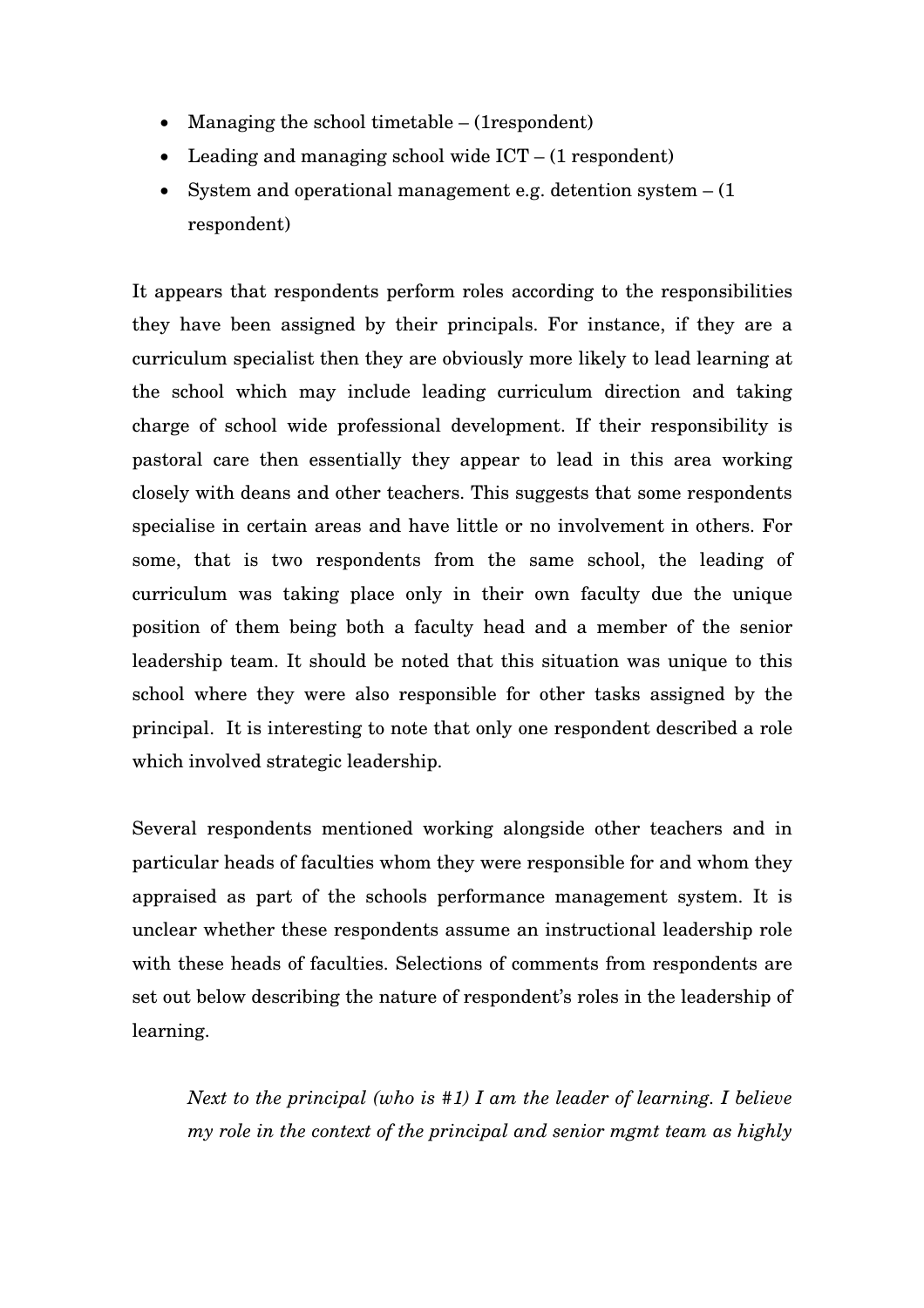*significant to developing, articulating and implementing the philosophy and practice of learning at the college.* 

*My focus is student welfare, relationships and safe school not learning… by doing this I facilitate the other.* 

*I have a great deal of responsibility in ensuring that the systems I am responsible for are running efficiently and effectively. This enables teachers to be more effective and focussed when it comes to teaching and learning.* 

#### *Impact of leadership of learning role on overall level of role satisfaction*

It is no great surprise that those respondents who identified themselves as being either 'very satisfied' or 'satisfied' with their leadership of learning role indicated that this had a positive impact on their overall level of satisfaction in their role as deputy principal. There were in fact thirteen respondents who made positive comments with regard to their leadership of learning role. A selection of these responses is presented:

*Yes, because the links between pastoral and achievement are finally being addressed in our school. Being able to have input into learning issues (a positive part of the job) increases the level of satisfaction – offsets the amount of time spent on* 

The other respondents who identified themselves as 'neither satisfied nor dissatisfied' or 'dissatisfied' were more negative with regard to their leadership of learning role and its impact on their overall level of satisfaction. Once again a selection of responses has been used to illustrate their opinions:

*behavioural issues and more mundane tasks.* 

*A little dissatisfied since leading learning well will reduce the amount of student misbehaviour I need to deal with on a daily basis.*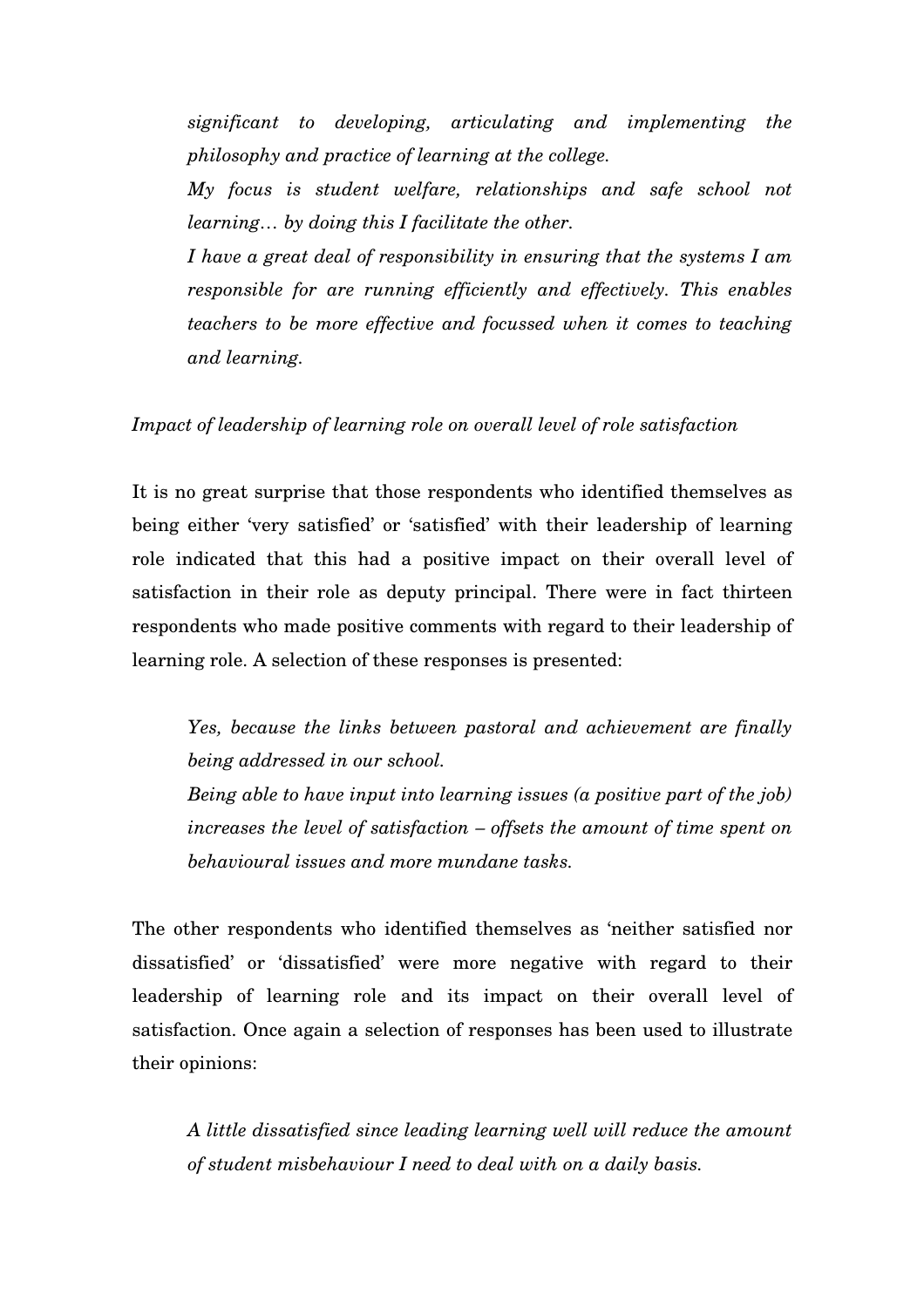*Leadership of learning should be of greater importance and involvement than organisational management.* 

There were two other respondents who identified themselves as 'neither satisfied nor dissatisfied' and 'dissatisfied' respectively who expressed what could be described as a neutral comment to the impact of their leadership of learning role on their overall level of satisfaction.

## *Barriers to involvement in the leadership of learning*

A total of seven respondents felt that there were no barriers that prevented their involvement and not surprisingly six of these respondents were from the group who indicated that they were 'very satisfied' with their involvement in the leadership of learning at their school. There were eleven respondents who felt there were barriers which prevented their involvement in the leadership of learning. There responses have been categorised into themes:

- Time constraints (7 respondents)
- Role conceptualisation (1 response)
- Staff issues (1 response)
- Resource issues (1 response)
- Conflicting responsibilities of the role (1 response)

As can be seen above time appears to be of a concern to several respondents. A selection of comments from respondents is presented to further illustrate the nature of the barriers:

*Others want deputy principals to be good organisational managers and not reflective philosophers. Not enough hours in the day sometimes.*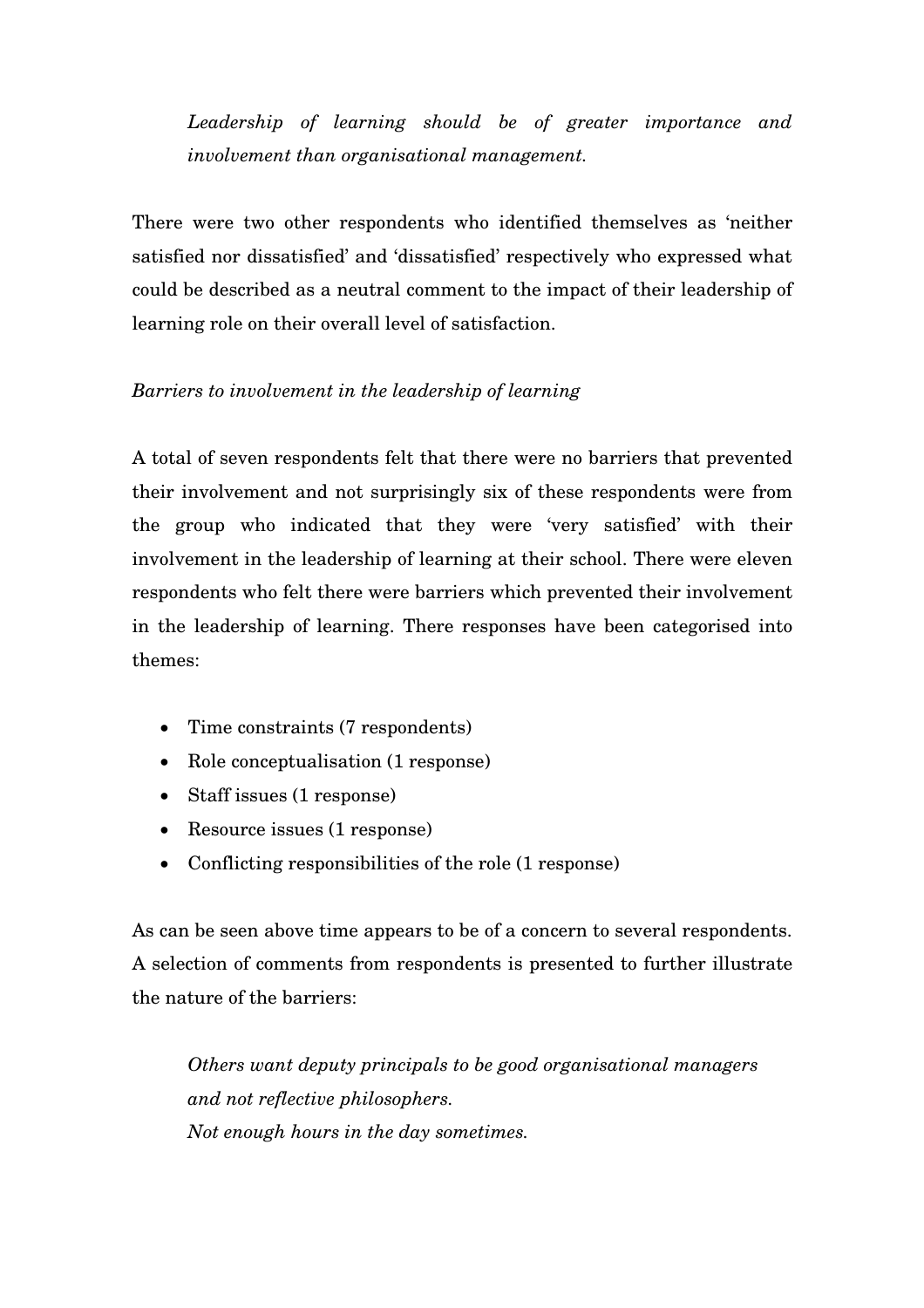## *Deputy principal questionnaire – summary of findings*

## *Roles and responsibilities*

- Deputy Principals roles and responsibilities showed a predominance of managerial and administrative tasks;
- The majority of deputy principals have their tasks delegated to them by the principal although there was some evidence of tasks being negotiated within senior leadership teams;
- In a typical actual week deputy principals spend most of their time on student and staff issues and attending meetings and the least amount of time leadership of learning tasks, professional development and visiting classes;
- In an ideal week deputy principals would like to spend the most amount of their time on leadership of learning tasks, leading other staff and visiting classrooms and the least amount of time on student management issues and managerial and administrative tasks;

## *Levels of satisfactions associated with their role*

- The majority of deputy principals in the study sample classified themselves as either satisfied or very satisfied with their role;
- Positive factors which impact on deputy principals levels of satisfaction include the support they receive from colleagues in the senior leadership team, the challenges of the role and the ability to effect change in the role;
- Negative factors impacting on deputy principals levels of satisfaction include staff issues, personal frustrations and time constraints;
- Despite lacking formal support programmes in their schools the vast majority of deputy principals were either satisfied or very satisfied with the levels of support they received in their schools;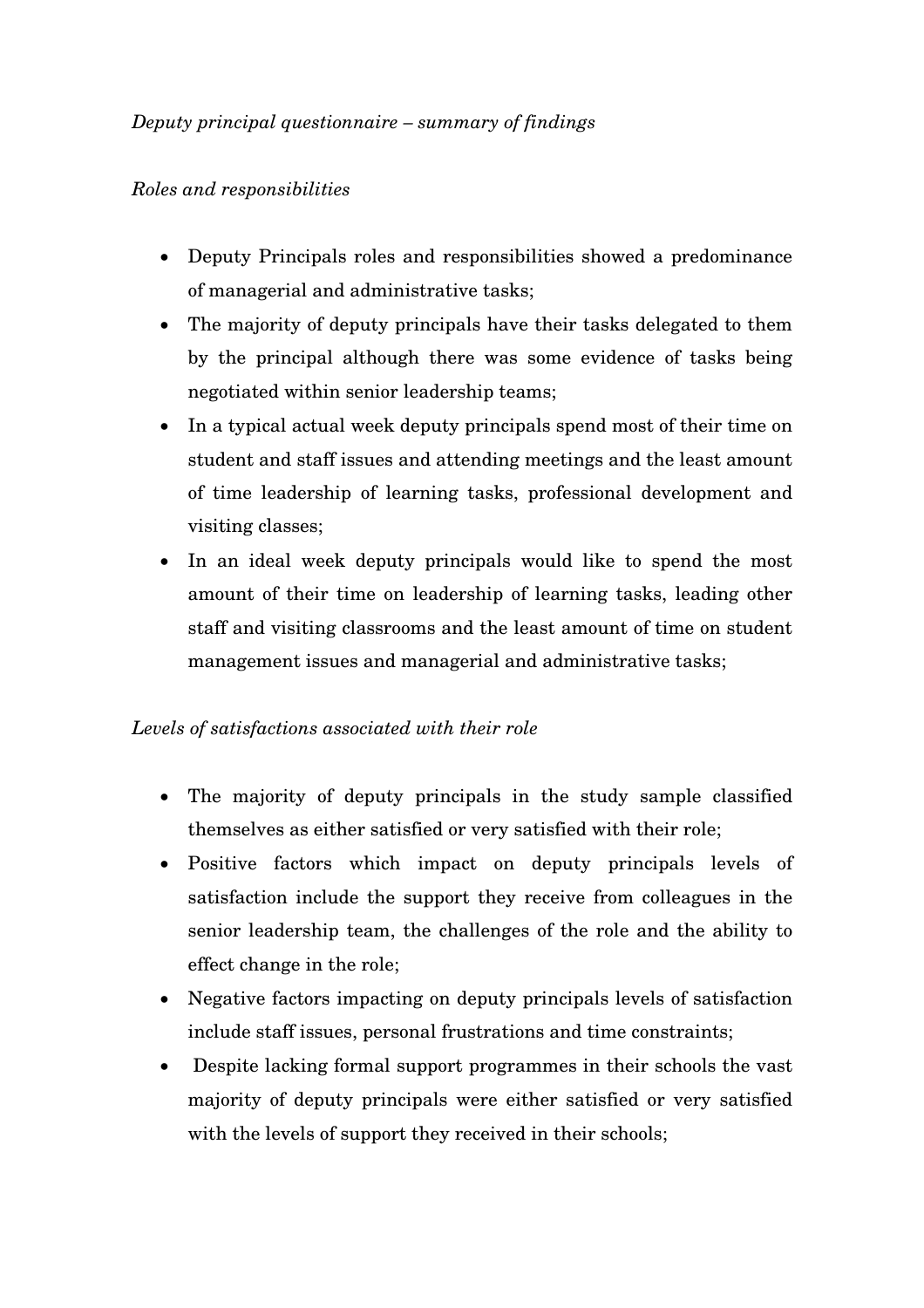• The vast majority of deputy principals were either satisfied or very satisfied with their involvement in the leadership of learning at their school;

## *Leadership of Learning*

- Deputy Principals identified both direct and indirect leadership of learning tasks they were responsible for which they believed contributed to the improvement of teaching and learning at their school; and
- With regard to barriers which impact on their involvement in the leadership of learning at their school, time constraints were considered to be the main factor.

# **Deputy Principal group interviews – findings**

Deputy Principals from the four secondary schools who had earlier completed an individual questionnaire were also invited to take part in a group interview with their colleagues from the senior leadership team of their particular school. A copy of the interview schedule has been included in Appendix D.

These group interviews with the deputy principals took place upon the completion of the individual questionnaires. A total of 14 deputy principals from the four separate schools took part in the group interviews which were approximately 20 to 30 minutes in length. The interviews were semi structured. This format allowed for an honest exchange of views around the challenges they faced in performing these roles both as individuals and as a group, whether the role had changed in more recent years and any issues they felt as a group were impacting or likely to impact on their roles.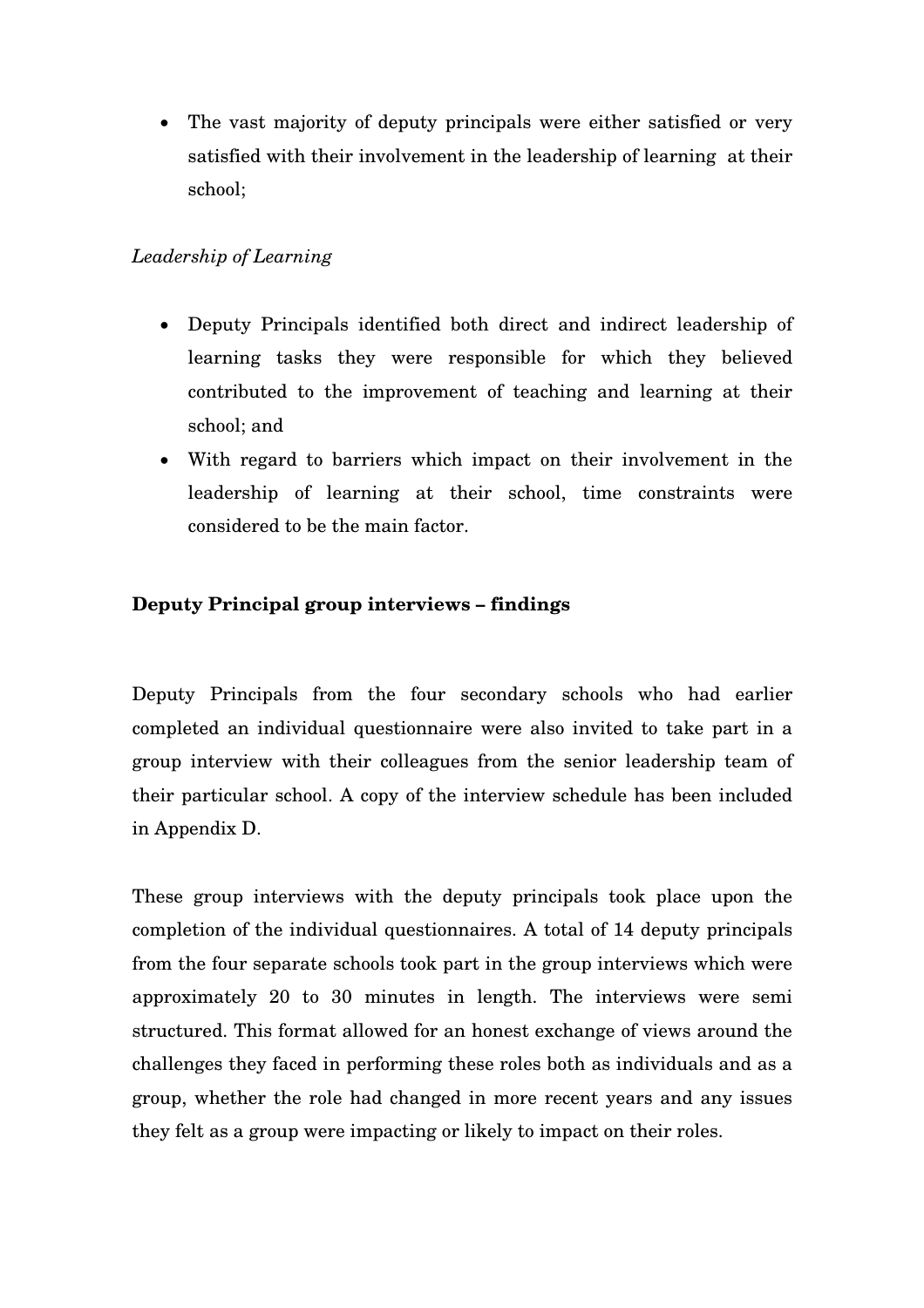The findings from the four group interviews are presented within a series of themes that emerged from the interview transcripts. A summary of these findings, linked to the research questions has also presented at the end of this chapter.

## *The challenges of the role*

The participants describe a challenging role which is characterised by to a certain extent by time spent dealing with tasks of a managerial and administrative nature. These tasks included dealing with things like student misbehaviour arising from relationship breakdowns in the classroom and a predominance of administration tasks which appeared to be consume a good deal of participants time. One participant by way of illustration described "dealing with hundreds of emails" and that "you have got three to four staff who email you for something they would previously had to wait to see you about" All of which he/she identifies as taking up huge amount of his/her time.

The time taken up dealing with student issues is well documented both within the questionnaires and the participant's responses from the interviews. One participant highlights these issues referring to student misbehaviour in his/her particular school in the following comment:

*In my first year I had 75 stand downs now for a DP there are not many DPs who have done 75 stand downs in their entire careers …I was shell shocked you cannot cope with the other things you have to do when you are dealing with those as they are emotionally draining.* 

Another participant in reference to his/her role talks about being recognised as the school disciplinarian but acknowledges the work of another colleague who appeared to share the role: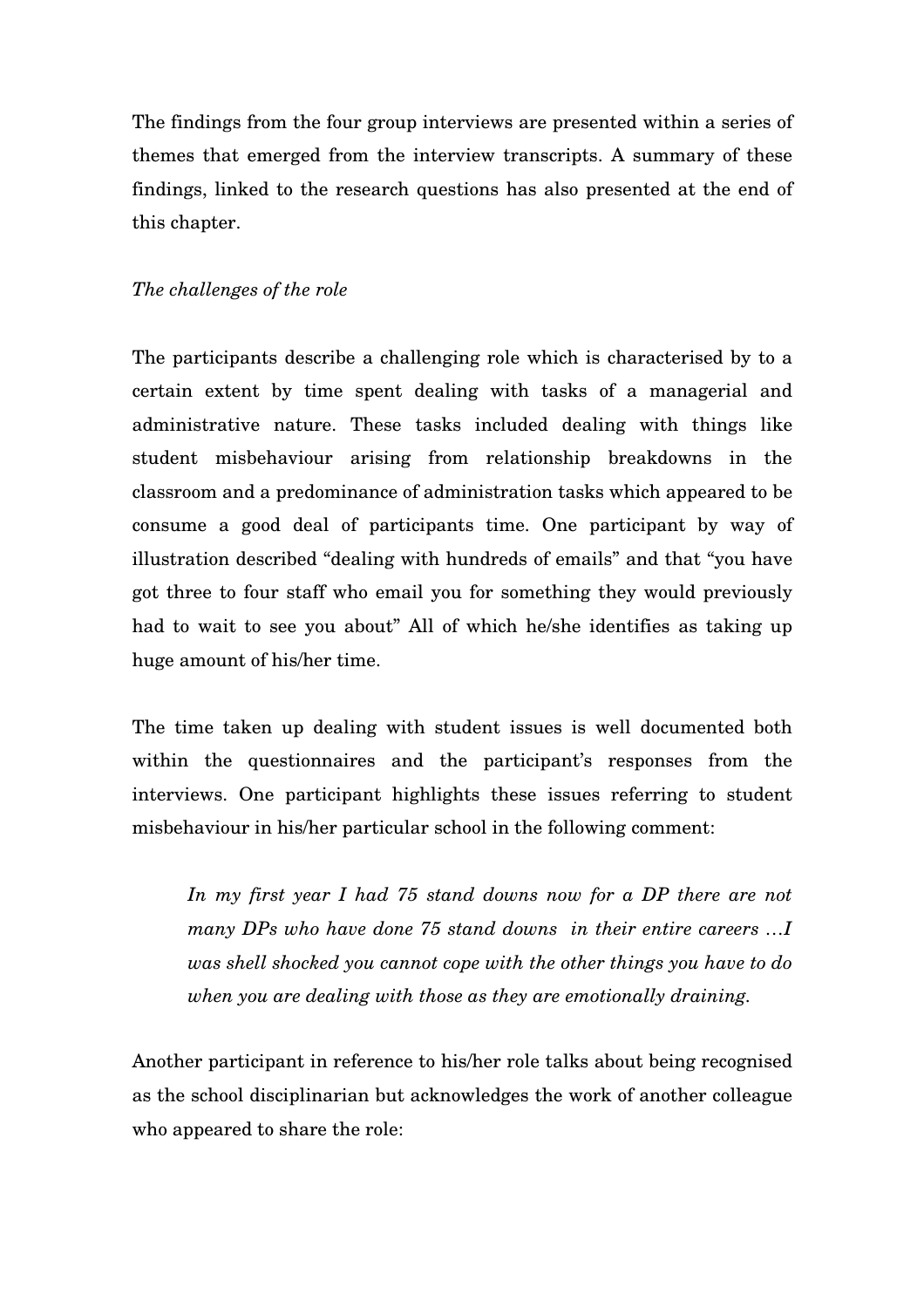*I have the role in the school as kind of being the big bad wolf in terms of the discipline stuff and while you know I get that and I deal with it its been really great to have somebody else who is prepared to step up to that role* 

This suggests that dealing with discipline issues is a challenging part of the role of deputy principals and one which is shared amongst colleagues in the team. The findings from the questionnaire appear to back this up with the vast majority of respondents often being responsible for either year group levels or houses depending on the school structure. This invariably results in a fair share of discipline issues being "passed up the line" as one participant described it. In further describing the challenges faced by student issues both inside and outside in the community one participant suggested:

*I think as a community issue that we as a school we end up having so many hats in looking after the students in so many other ways, and I think that has increased, our pastoral care and our policing and that sort of stuff.* 

These tasks which are of a managerial and administrative nature appear to be an accepted part of the deputy principal role with one participant suggesting "It keeps me real" while others makes reference to the role in terms of it providing organisational stability within the school. The first comment is almost an acceptance of the role a deputy principal plays in maintaining order and stability within the school while the second is one participant's reflection on how teachers and the community as a whole see the role of the deputy principal.

*I acknowledge that there is a lot of management stuff that has to be done and a section of my role is a certain amount of administration as there is for all of us that has to be done for the school to run and that's*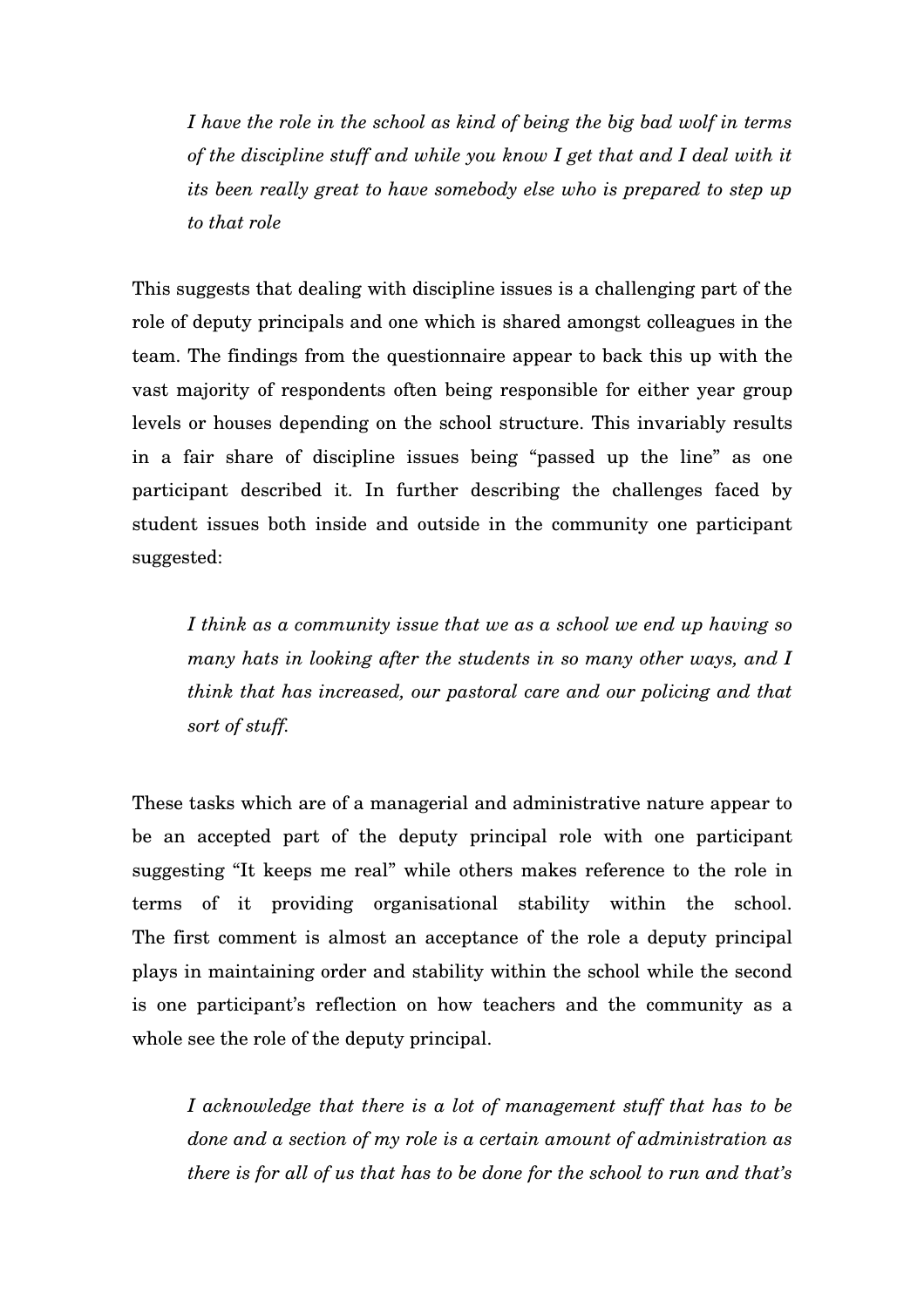*really what we are about we are about making sure that the school runs.* 

*I think that the teaching community and the parent community want us as deputy principals to be very very good organisers and managers, they don't wants us to be philosophisers, they don't want us to be thinkers and they don't want us to do curriculum enhancement they don't want us to lead professional development, they just want us to be very very good tough solve all my problems organisers and then they will be happy.* 

There were other challenging issues which were seen as having a direct impact on the some participant's roles and the satisfactions associated with their role. One of these was the quality of teaching which went on in the classroom. Poor quality teaching directly affected participant's roles because invariably they were the ones that had to deal with the consequences. As a result this took them away from other tasks that would prefer to be doing. A selection of two separate comments from participants is included below to illustrate this quality of teaching issue:

*I think one of the frustrations increasingly for me is that the fact that we have a number of teachers who find it incredibly difficult to build a good relationship with the students in their classrooms so we end up frequently wearing the fall out of that … and if we could get away from some of that we could actually get on with doing some of the job stuff we would really like to be doing.* 

*I also think there is a big issue about the quality of teachers who are coming through … and we do more PD in the staff to raise achievement to raise the standard of what's actually happening in the classroom so I think in terms of where we are going in the SMT there is a lot of energy that needs to go into that.*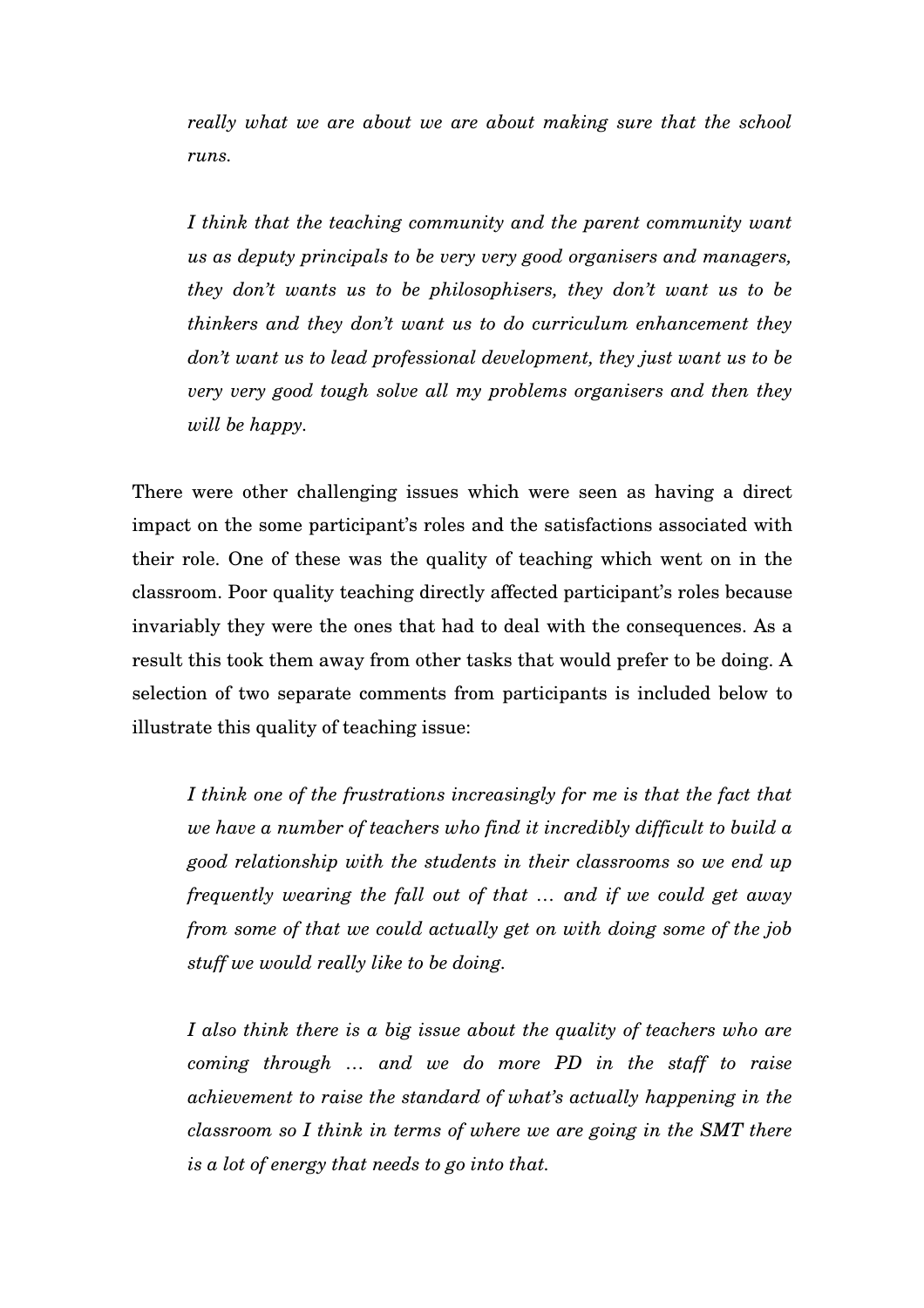#### *The conflicting nature of the role – management versus leadership*

There was a sense from some participants that because they were dealing with managerial and administrative issues they had less time to focus on tasks which directly related to the leadership of learning in the school. This was despite having what some identified as more clearly defined roles which had specific leadership of learning portfolios attached to them. This conflict between both roles suggested that participants were struggling to find a balance with the managerial role impacting in some cases significantly on an assigned leadership of learning role. This is reflected in the following comments from participants:

*I think the other challenges is just that … conflict between leadership and management , the trying to balance wanting to do things that are part of your passion and interest to do with education which is about how do teachers teach and students learn but spending most of the time working out a duty rooster or talking to heads of house about students who cant behave properly in their classrooms and trying to get that balance right…. that's a huge challenge.*

*Now we are in a situation where we will continue to tell we are struggling with both of these roles because they keep impacting upon on each other … I want to spend my time in my office assisting to ensure that the students education is a good and powerful and as great as it can get as opposed to just being a manager.* 

This desire to spend more time on tasks which are related to the leadership of learning is linked to how some participants see the role of the deputy principal in today's school. Some participants reflected on how the role had changed from being what one called "a manager who did the canning and timetables" to one who had to be able to lead professional development, human resources, pedagogy, have a philosophy on curriculum and lead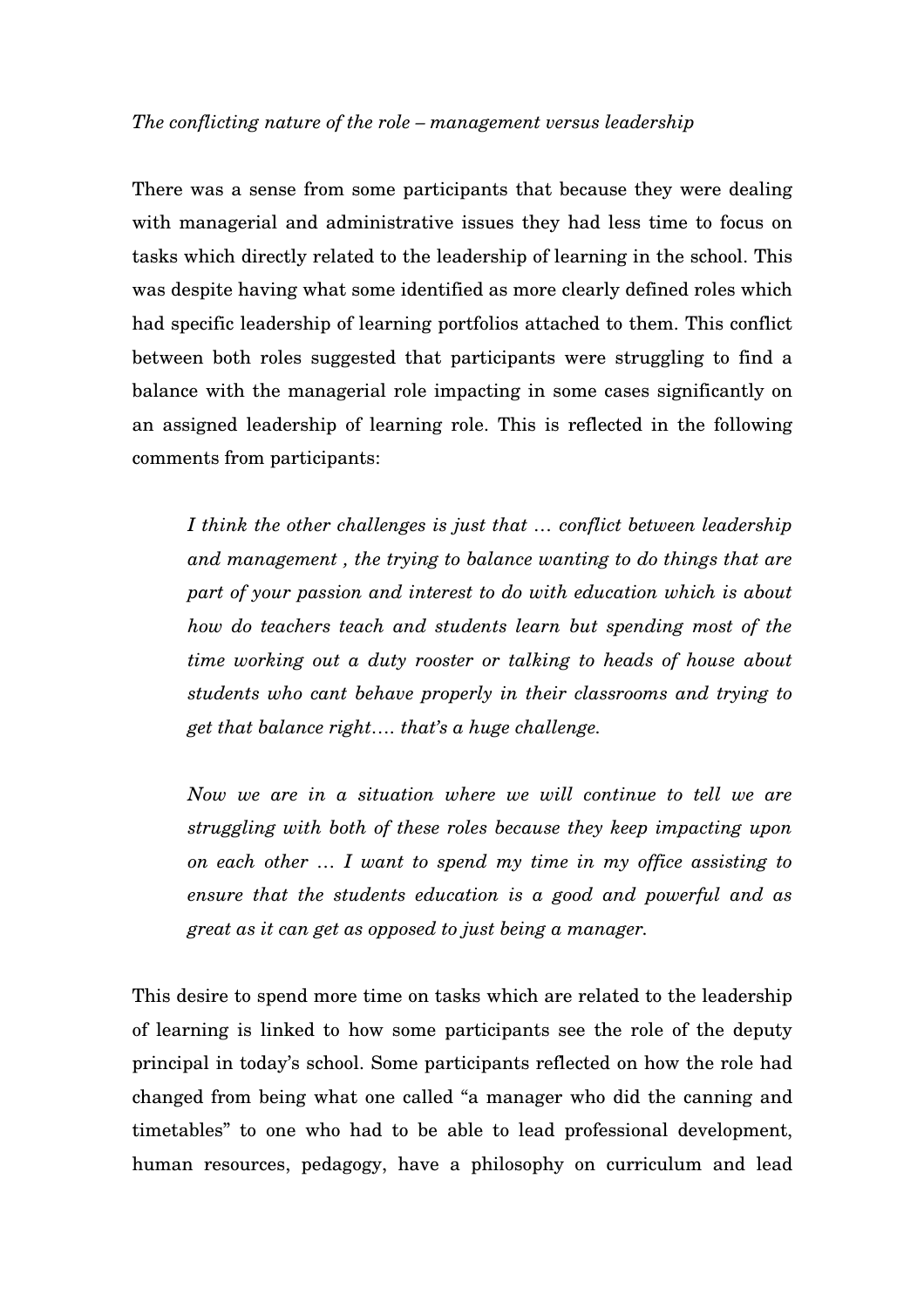student management processes. However, as another participant suggested despite the "expectation that deputy principals will be pedagogical leaders" the reality was that they were often responsible for managerial areas of the school like pastoral care and human resources. This participant reflected on this past situation and the present suggesting, "in the past you had a discipline deputy principal and a staff deputy principal and a nuts and bolts and admin deputy principal and we are still caught in that because you cant suddenly not have a school running…so you kind have still got that overview hat".

The findings from the questionnaires in fact point to this being the case with deputy principals often delegated specific tasks and responsibilities which ensure the organisational stability of the school. This in a sense appears to form a large part of their role and any tasks which directly impact on the leadership of learning at school appear to be in direct conflict with the managerial tasks they are asked to perform.

Despite this fact some participants were keen to point out that the role was now more focussed on the leading of learning because it allowed the deputy principal to have more input into the future direction of the school. There were several participants who articulated this belief and these are presented:

*Rather than doing key duties the deputy principal is now leading others to do those kinds of things so its more empowering of people. Look at discipline for example the concept is we are empowering deans more and they are empowering classroom teachers more as opposed to this kid swore at me sent him to the deputy principal.*

*My kind of thinking is the whole leadership thing and being given the opportunity to kind of show some leadership in terms of the big picture*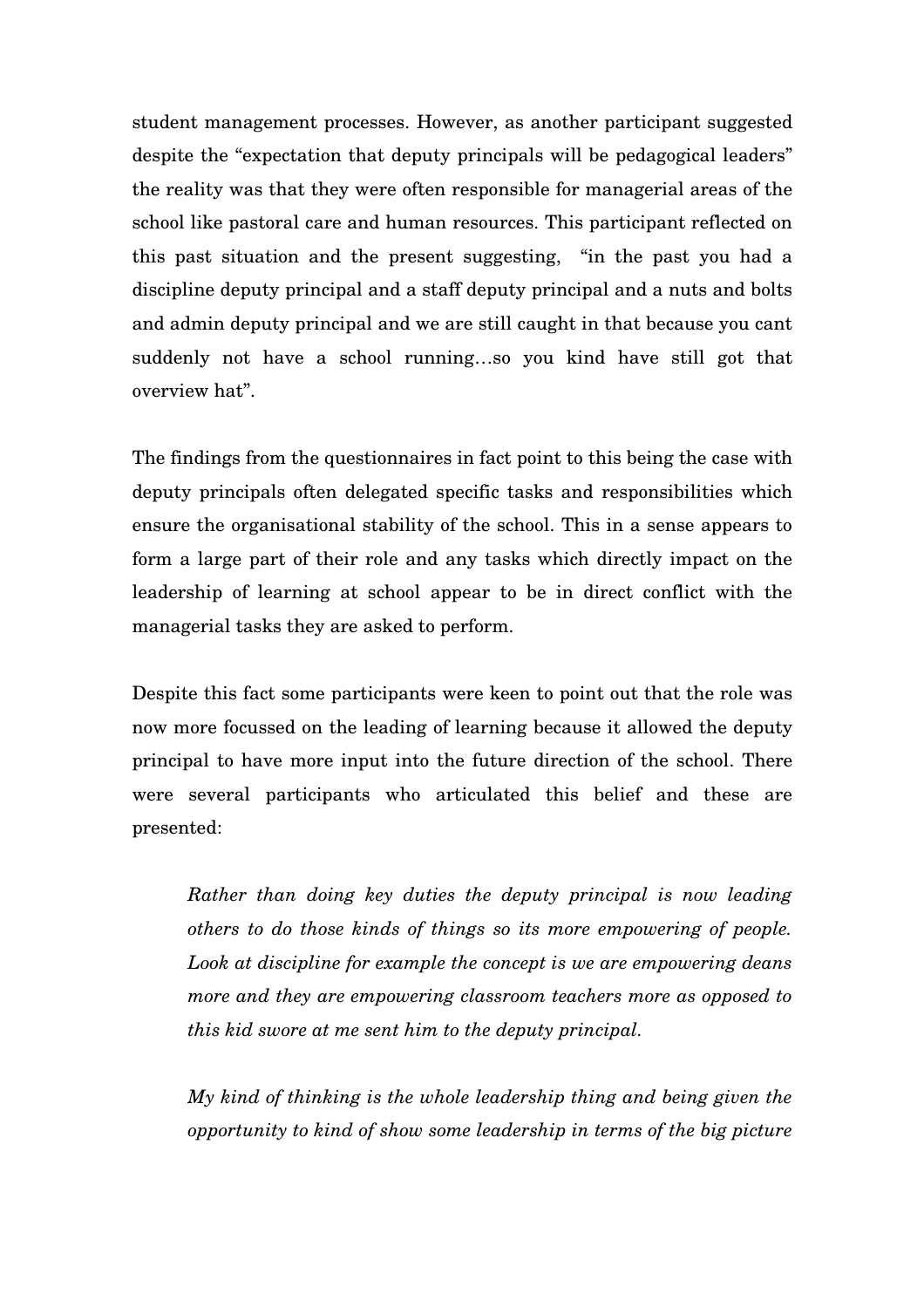*stuff rather than just the little job in terms of the nuts and bolts stuff so that's been great … I believe more strategic than previously.*

However, from the evidence presented by participants the conflict between managerial and leadership of learning tasks is often present. This aspect along with others affects the level of satisfaction felt by deputy principals in their roles.

## *Satisfactions and dissatisfactions of the role.*

It appears that the subject of time and in particular the lack of it with regard to the role is a source of frustration and dissatisfaction for many of the participants. Several referred to the difficulty of balancing time and trying to fit in all they had to do in the time that they had available to them. For example, in response to question of challenges faced in performing the role one respondent replied "time, time, time management". It appears that much of the participant's time seems to be 'interrupted time' when they are forced to deal with an urgent task, for example, a student discipline issue or an unhappy staff member. The nature of the role and its unpredictability appears to dictate participant's time and this is a source of frustration and dissatisfaction for some. A selection of comments from participants is included to further illustrate this issue:

*Dealing with the huge demands of time placed on you there seems to be no end to how much you have to do no matter how quickly you do or how much do you just tend to get more I find that's a real concern … it seems to be growing to be honest.* 

*We have always had the awareness of things that need to happen … the problem has been having enough time to reflect and put together a plan and pass it on and you have to have time to do that and when you are dealing with day to day stuff it becomes difficult.*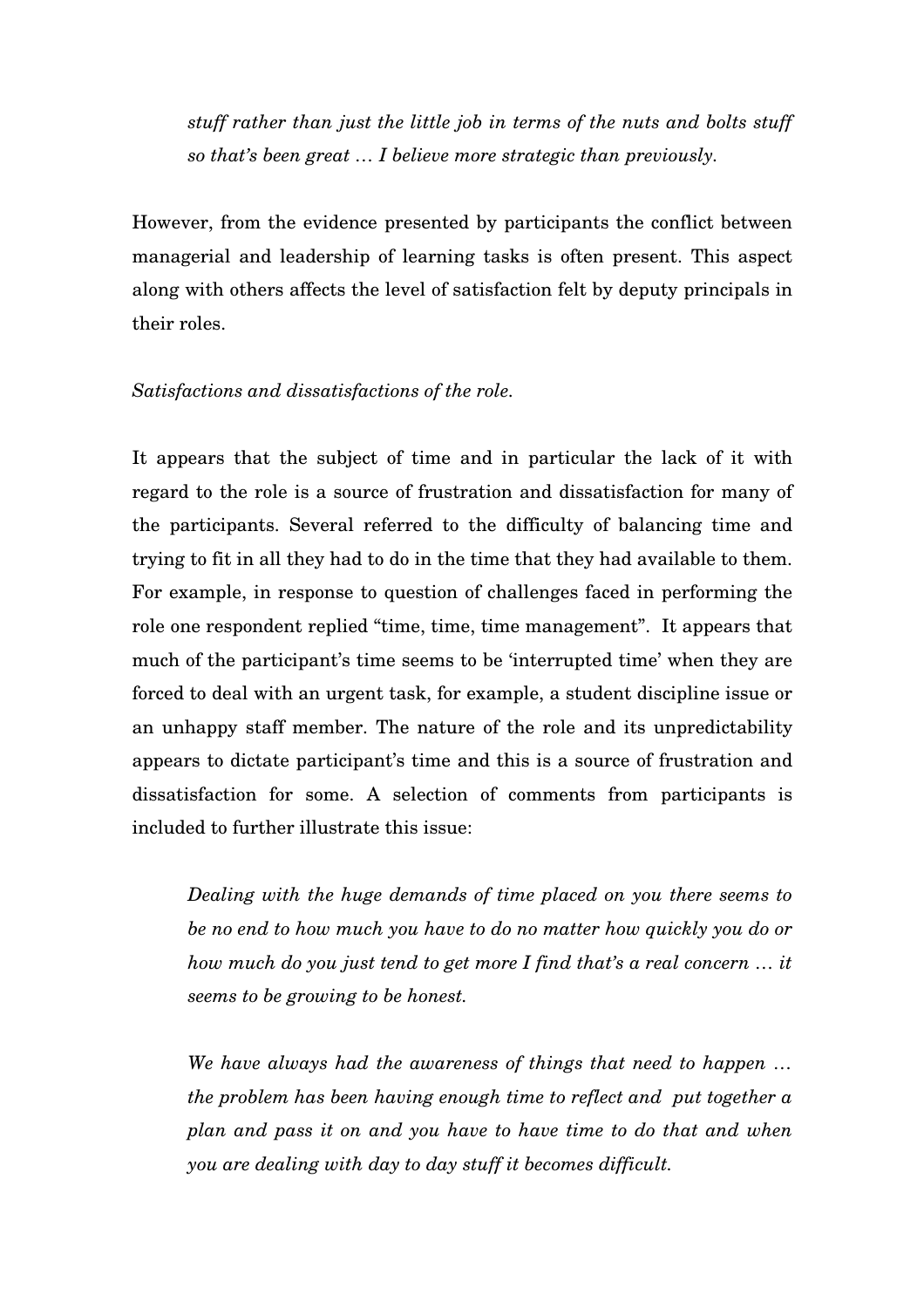Although not having enough time was highlighted as being a source of frustration for some participants there were other aspects of the role which were seen by some as contributing to feelings of satisfaction with the role. This included what two participants referred to as the challenge of the role which brought with it a sense of unpredictability that one never knew what one would be faced with on a daily basis. These two comments are included:

*And in terms of the extremes of both staff and students that you are dealing with … it is actually what makes our job so interesting and challenging. You never ever know what is coming any day you arrive at work… it's never the same.* 

*I personally enjoy the unpredictability of the day...I am quite happy about things popping up at me but every so often I want to shut the door and get on with something.*

However, the aspect of the role that appeared to enhance participant's levels of satisfaction to the greatest degree was the sense of working in a collegial and supportive team which was mentioned by many participants across the four schools. Teamwork appeared to be well developed across several of the schools. This allowed participants to cope with what can obviously be a stressful and demanding role via ongoing support from colleagues who can in some cases impact significantly on the levels of satisfaction for the role. Once again a selection of participants comments have been used to further illustrate the contribution that the team and its members can make to the levels of satisfaction for the role:

*I think it actually strength of this school is the SMT, is absolutely phenomenal …I also think that we help each other to keep our heads above water. That in fact in that kind of lightness or humour or support you give to people you actually make their day and lives more manageable and if you didn't attempt to do that you would find a*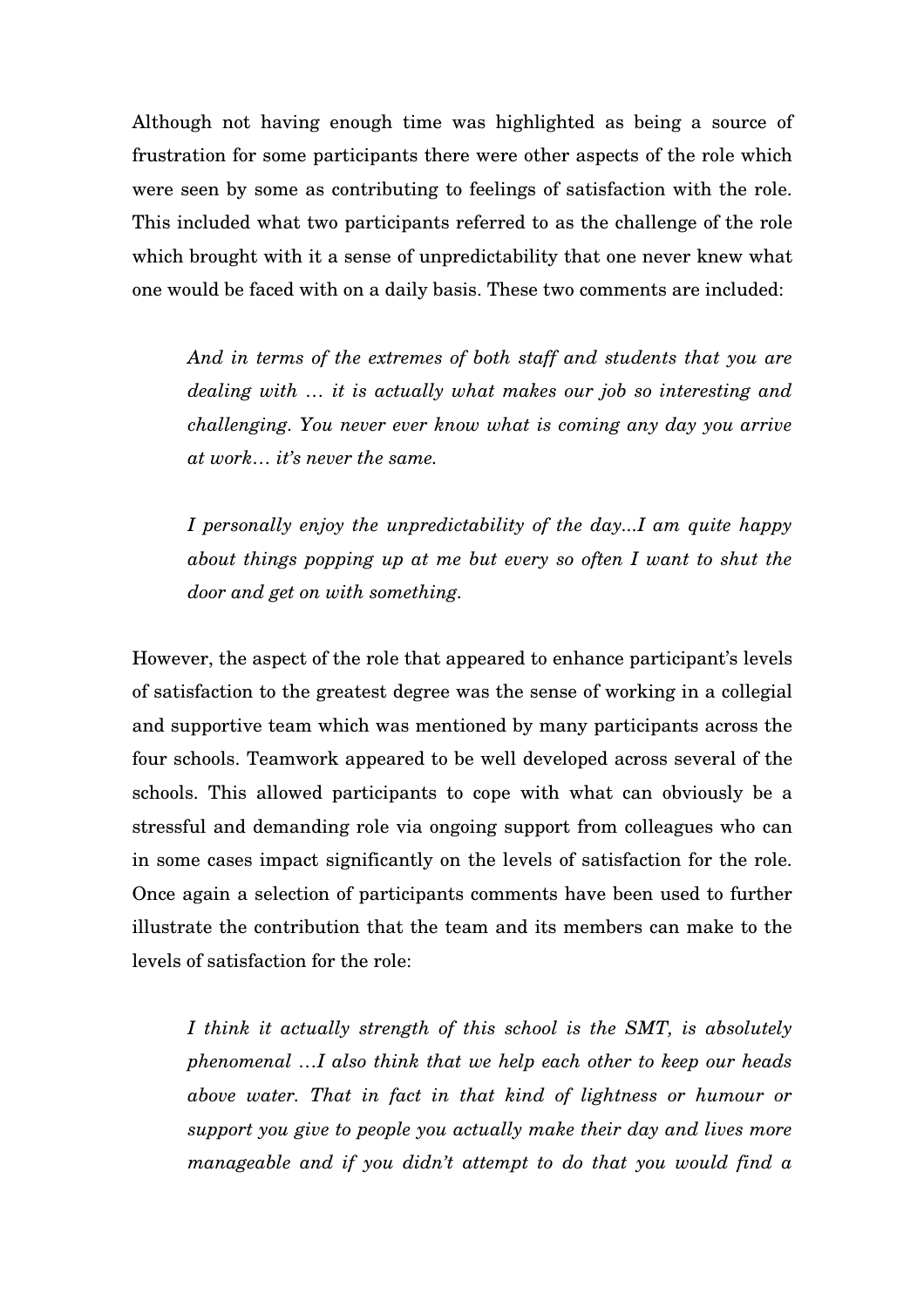*group particularly isolate … because, it's a tough job and you have to be prepared to ensure that your colleagues somewhat sense of satisfaction is helped by you in some way.* 

*Its definitely team isn't it … that whole ability to work together … you often hear of schools where deputy principals don't speak to each other and all of that kind of thing.. I can't imagine the direction that these schools need to go in I mean you just wouldn't be able to do the job.* 

With regard to frustrations or dissatisfactions there were comments from participants that highlighted personal frustrations and dissatisfactions that arose from performing the role on a daily basis. These related to a perceived increased workload as well as a perception that the role provided quick fixes but no long term solutions. The following comments help to highlight some of these observations:

*What gives me the most dissatisfaction of the job is when you are in the deputy principal role you tend to be very much the plug in the dyke all over the place because you have not got a smaller team of people so you are working with such a larger team and so in that sense its so impersonal.* 

*I think the amount of time you have to put into the job is constantly growing and I mean a lot of that is the compliance stuff … everything else that's been tacked on and all the changes …I just constantly feel I am starting to do what I need to do at 5pm at night.*

The comments from participants across the four group interviews show correlation to the findings from the individual questionnaires. The role of the deputy principal is a busy one often at the front line dealing with a host of managerial and administrative tasks. This produces its fair share of frustrations and dissatisfactions as the aforementioned tasks are balanced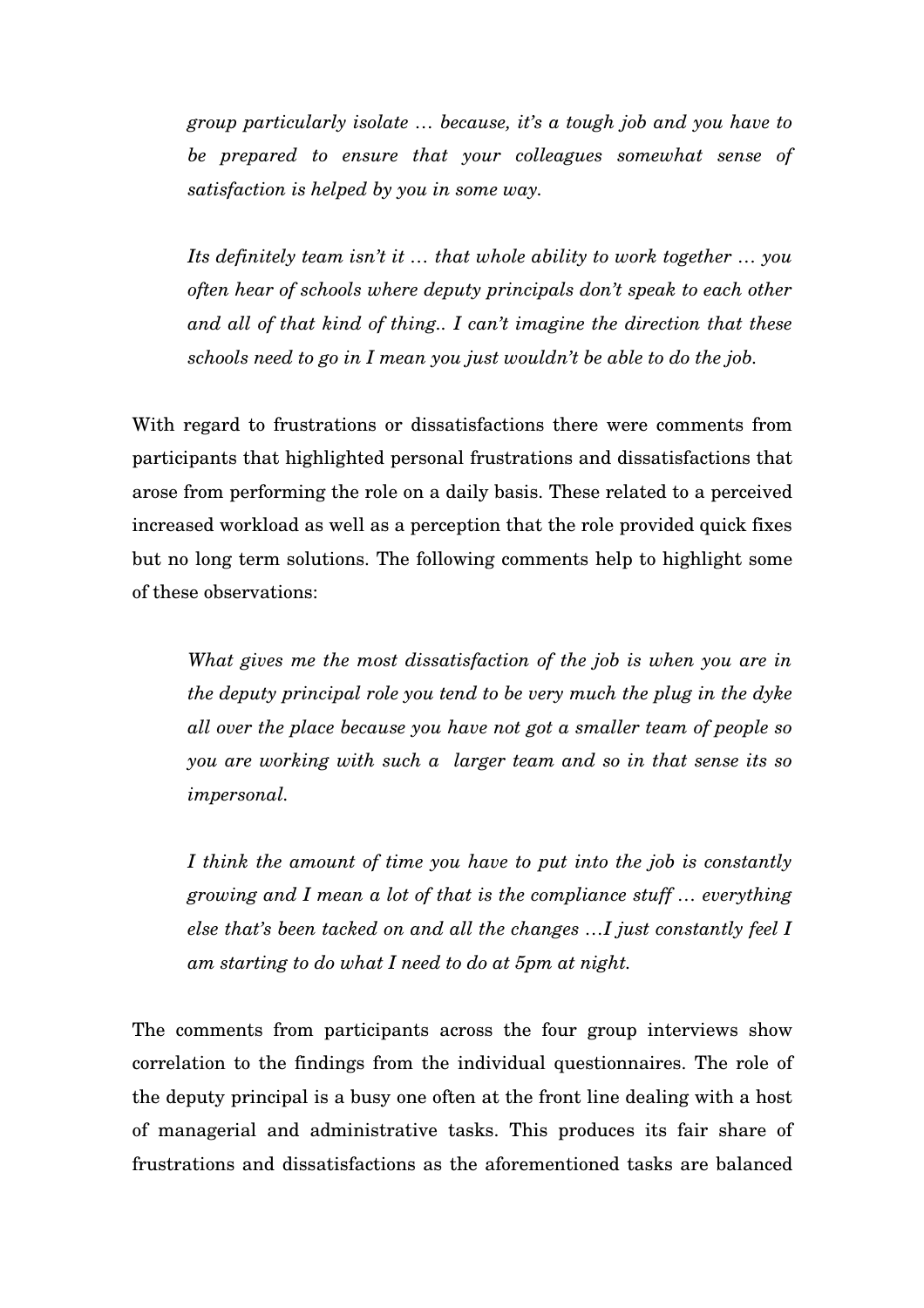against a desire to spend more time on tasks which focus on the leadership of learning at school which many claim to be just as much part of their role.

# *Deputy principal group interviews – summary of findings*

# *Roles and responsibilities*

- Deputy principals report being time poor due to the pressures of the role;
- The deputy principal role is a reactive, crisis management role dealing with staff and student issues on a daily basis;
- Managerial and administrative tasks appear to be an accepted part of the deputy principal role in the secondary school;

# *Satisfactions associated with the role*

- Deputy principals were experiencing frustrations in balancing managerial and administrative tasks alongside their leadership of learning tasks;
- The notion of team is well developed within the senior leadership teams of the sample schools and a source of satisfaction for many deputy principals; and

# *Leadership of Learning*

• There is a perceived conflict among some deputy principals with regard to a desire to spend more time performing leadership of learning tasks and less time performing managerial and administrative tasks.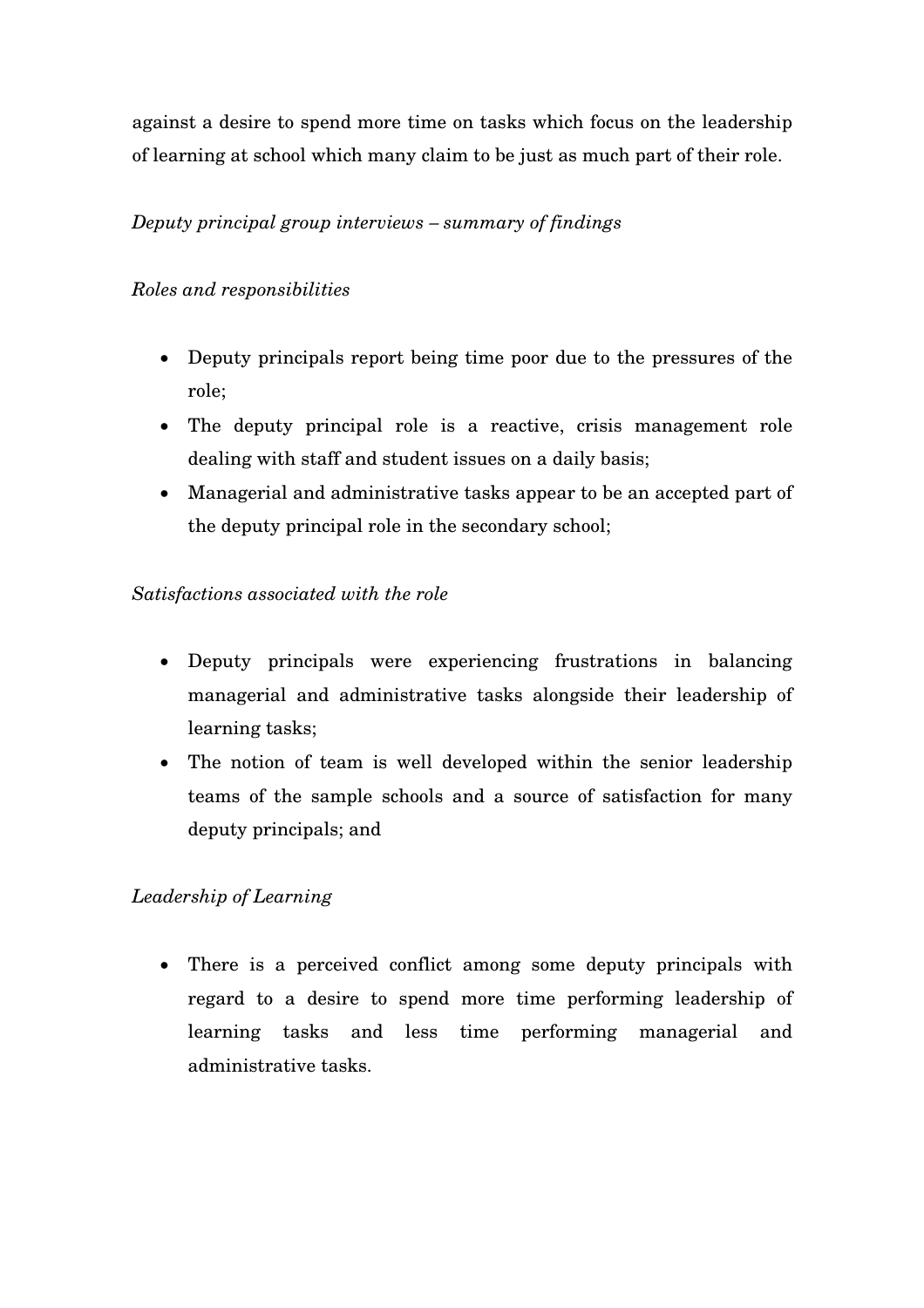## **Chapter Five – Discussion of Findings**

### *Introduction*

It is the intention of this chapter to discuss the findings presented in the previous chapter. A series of key themes that have emerged from these findings have been identified and categorised under each of the research questions formulated for this study. In the first instance, discussion will centre upon the key themes identified from the findings in relation to the roles and responsibilities of deputy principals within the sample schools and how these roles are described and defined. Secondly, key themes have been identified in relation to the findings around the satisfactions associated with performing the role of the deputy principal, including satisfactions associated with their level of involvement in the leadership of learning at their schools. The final part of this chapter will focus on the key themes identified in relation to what involvement deputy principals have in the leadership of learning within the sample schools and what barriers may prevent their involvement. The intention within each of these three areas is to compare and contrast the findings from this study with what is already known about the deputy principal from the literature reviewed in chapter two.

#### **Roles and responsibilities of deputy principals**

#### *A role characterised by managerial and administrative tasks*

The roles and responsibilities of the deputy principals within this study are many and varied and often characterised by a number of managerial and administrative tasks. Their roles are typically busy ones resulting in them having to juggle various tasks at the same time in order to fulfil what they are responsible for. These findings are consistent with earlier studies by Koru (1993), Mertz (2000) and Hausman et al., (2001) who highlighted the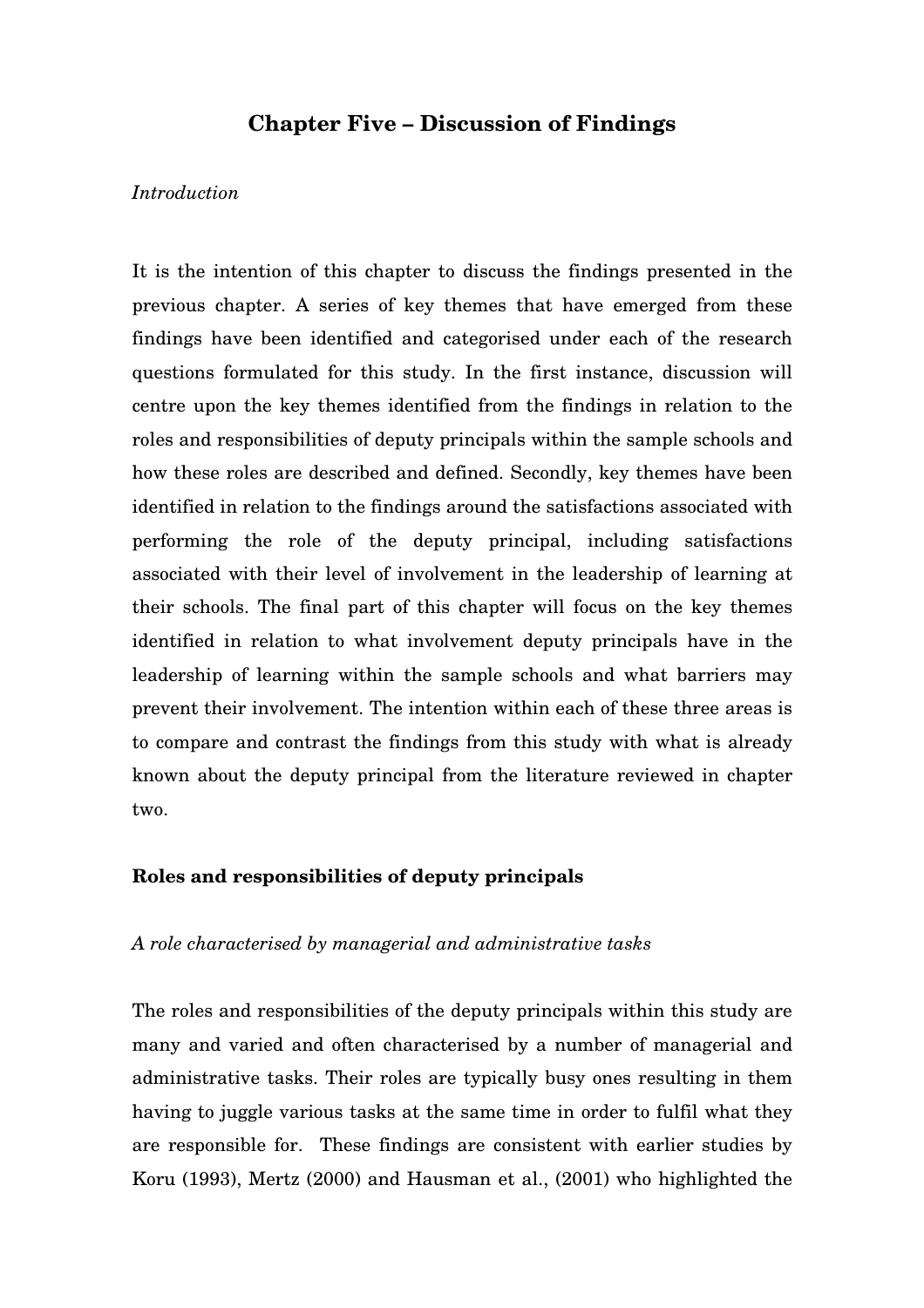managerial and administrative tasks often undertaken at what Koru (1993) called "an unrelenting pace" (p. 70). More recent studies by Cranston et al., (2004) and later Cranston (2007) also report a role characterised by managerial and administrative tasks where the deputy principal worked long hours in busy circumstances. Therefore, the role could be said to not have changed a great deal since the early 1990s except that it appears to have become busier as reported by Cranston (2007).

#### *A role which provides stability*

The managerial and administrative tasks, characteristic of the role, provide stability in the school because they create the order necessary for schools to function. This is evidenced in responses from participants in the study who describe a role which helps provide the means for the school to run on a daily basis. One participant stated "I acknowledge that there is a lot of management stuff and a certain amount of administration … that has to be done for the school to run and that's really what we are about we are about making sure that the school runs". Another stated "I am responsible for the day to day running of the school management". These views are consistent with the findings of Mertz (2000) who describe a role that is concerned with maintaining order and stability in the school. The deputy principal therefore, plays an important part in preserving the status quo within the school to ensure they function effectively.

There is also further evidence of the role providing stability and order in the way that principals delegate specific tasks and responsibilities to the deputy principals in their schools. The findings from the analysis of school documents and the individual questionnaires reveal that each position was often linked to a specific area of responsibility in the school, for example, pastoral care, human resources, curriculum and assessment. It also included a number of other 'add on' tasks which formed part of the position. For instance, the vast majority of deputy principals were often responsible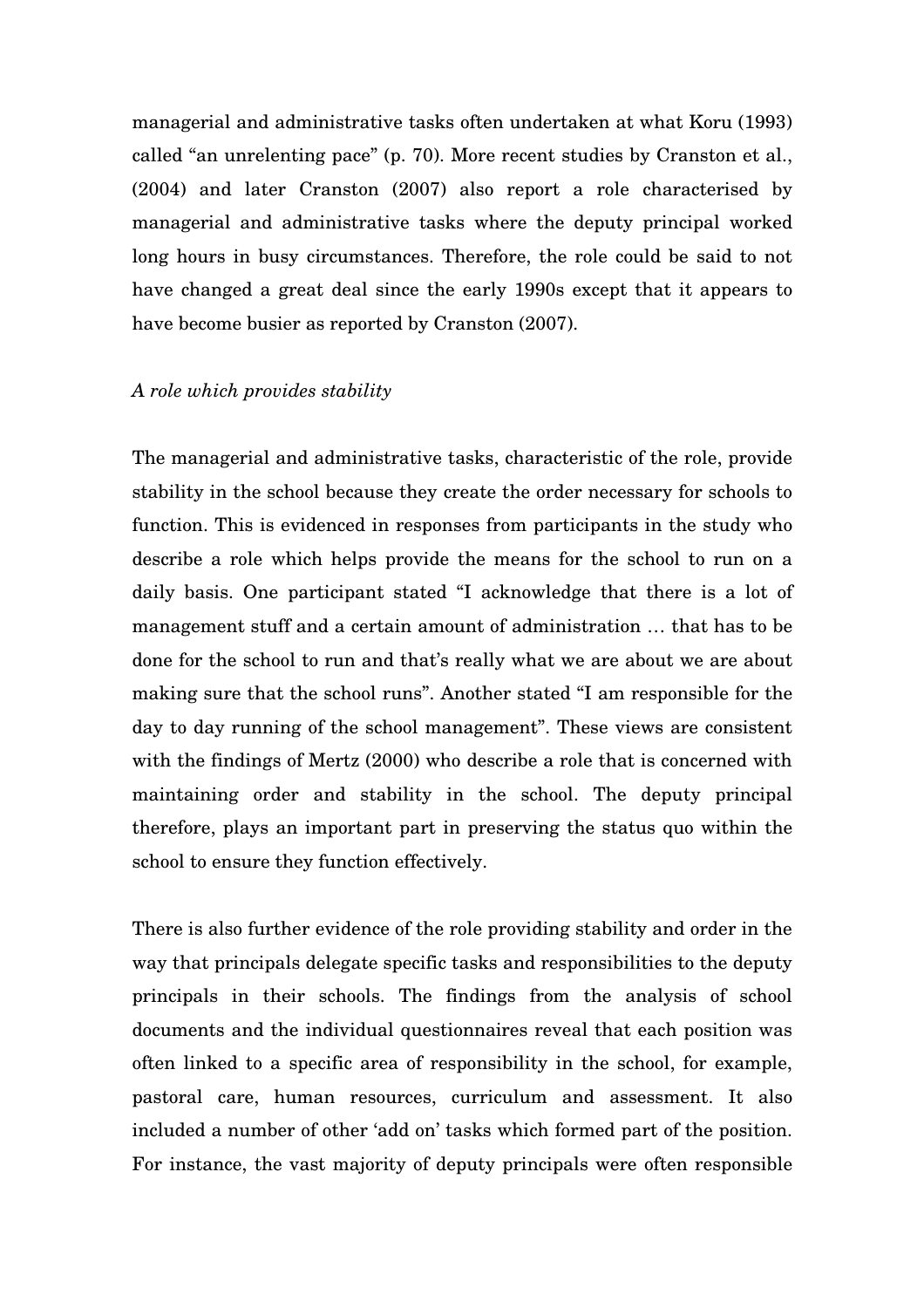for a year level, a school house, or where applicable both, which invariably resulted in them dealing with discipline issues as well as a number of other 'add on' tasks from detention systems and assemblies to school buses and uniform. There are two potentially negative outcomes that arise out of a process such as this. Firstly, the role of the deputy principal appears to be strongly influenced by the principal's need to make sure all areas of the school are covered in order to provide stability within the school. Secondly, and just as important, in delegating specific areas of responsibility (with 'add on' tasks included) to each individual, the result is the creation of a narrowly defined specialist role operating in only one area of the school. Although there was some evidence of an overlap in duties across some schools, the vast majority of roles were specialised roles operating in one area of the school. These observations with regard to the narrowness of the role are consistent with Johnson-Taylor et al., (2007) and Pounder et al., (2005) who are both critical of the narrowly defined role which they suggest does not adequately prepare the deputy principal across other areas of the school. This has implications for those aspiring to lead schools in the future. This is also reiterated by Mertz (2000) who criticised the narrowly defined specialised focus of the role which she suggested did not allow the deputy principal to operate in ways which would lead schools in the future.

### *The 'real' role versus 'ideal' role conflict*

By way of clarifying what tasks deputy principals spent time on and what they would like to spend time on given the choice, both Cranston et al., (2004) and Cranston (2007), investigated what a 'real' week and an 'ideal' week looked like for deputy principals in their respective studies. This question format was also employed in this study. The findings show that deputy principals spent most of their time dealing with student and staff issues along with other managerial/administrative and organisational issues. They expressed an overwhelming desire to spend the least amount of time on student issues although this role formed a significant part of all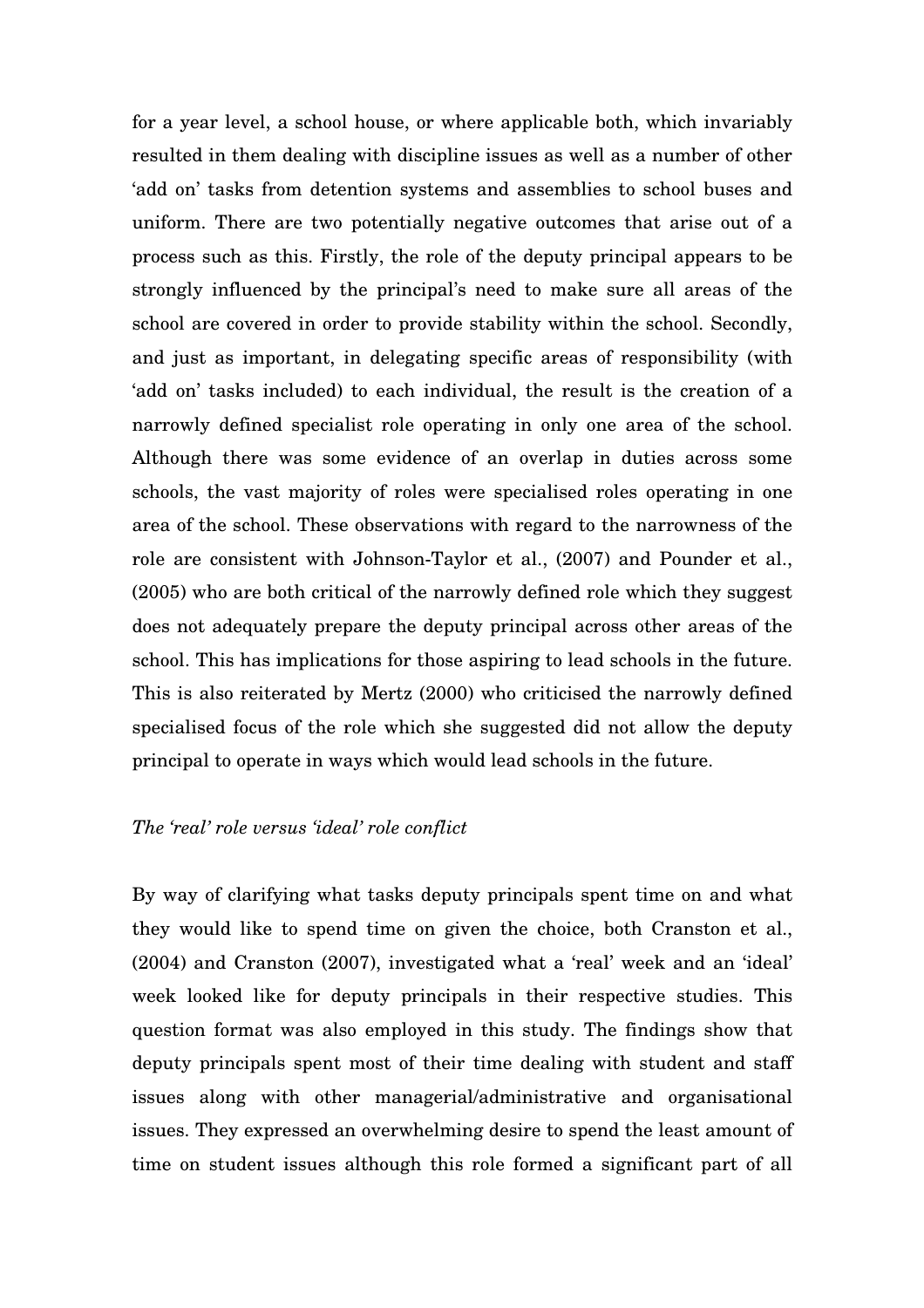deputy principals' portfolios. One deputy described the role as "being the big bad wolf at the end of the discipline line" while another referred to it as "putting out the bushfires" created by poor relationships in the classroom. It was what appeared to consume most of their time and was it seems, largely responsible for the busy nature of their roles. In dealing with student issues they effectively had less time to deal with other tasks they perceived as more important which in most cases were those associated with leading learning in the school. This finding is consistent with both Celikten (2001) and Hausman et al., (2001) who noted the time deputy principals spent on the discipline role left them little time to deal with what they called curriculum or instructional related tasks.

 In contrast to the time spent dealing with student, staff and other managerial issues deputy principals spent the least amount of time on what can be termed leadership of learning tasks, visiting classes, strategic leadership and their own professional reading. These findings show consistency with the Cranston et al., (2004) and Cranston (2007) studies which reported deputy principals spending a great deal of time dealing with similar issues like student management but having less time to spend on what they called strategic and educational/curriculum leadership.

In an ideal week deputy principals not surprisingly, expressed a desire to spend more time on tasks which were seen as having a more direct impact on the leadership of learning in their school. These findings are once again consistent with those of Cranston et al., (2004) and Cranston (2007). The evidence from this study suggests that for a few there was not the opportunity to lead learning because of other managerial roles dominating. For the majority, although they had responsibilities in this area, they were simply too busy to do them justice. In describing the nature of the tasks that would encompass a greater leadership of learning involvement deputy principals described a desire to work closely with teachers in a variety of ways centred on improving teaching and learning practices. The practices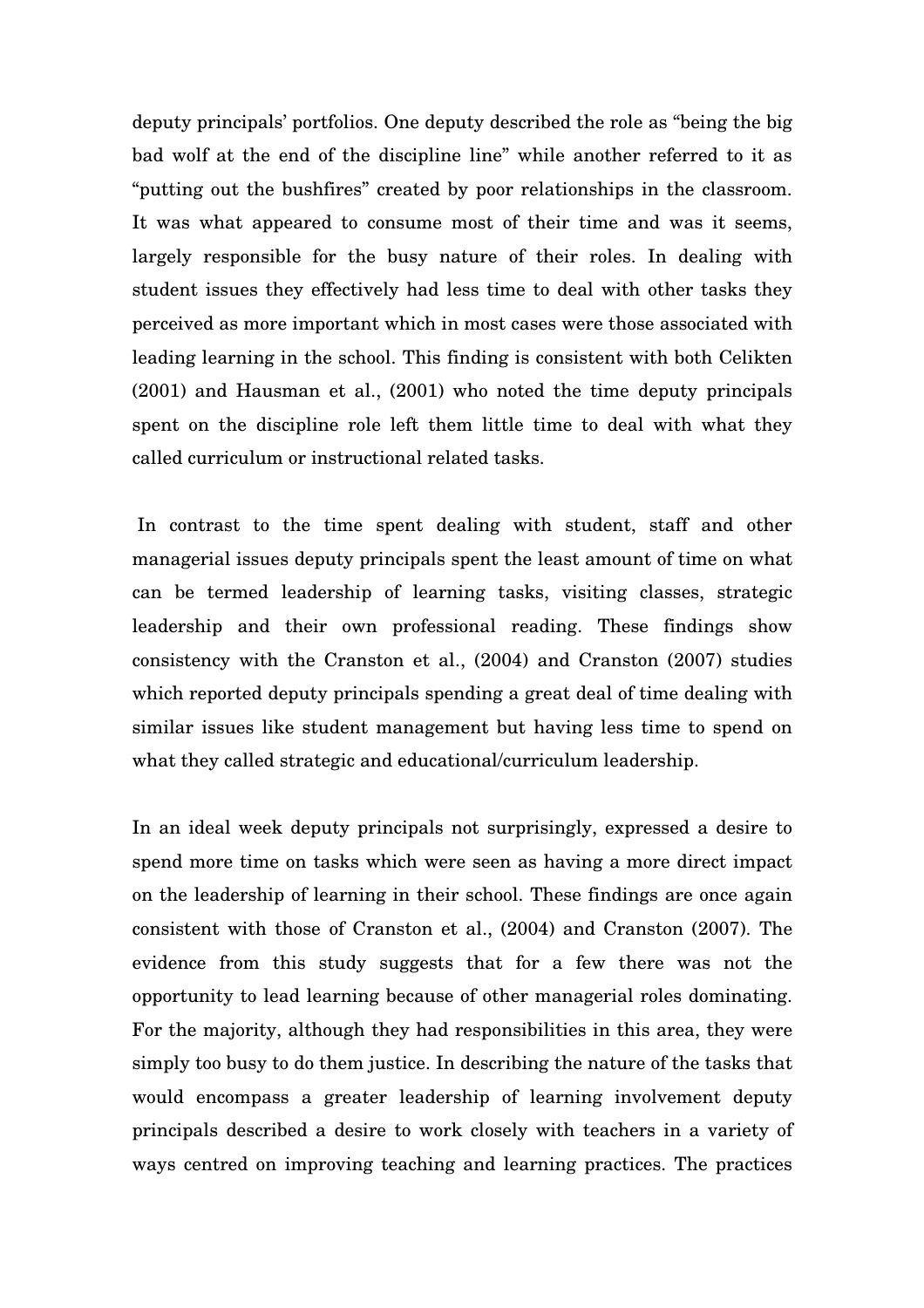they described have been shown by Robinson (2007) in her study addressing educational leadership practices that impact on student outcomes, as more likely to have an effect on improving student outcomes. However, with a reported predominance of managerial and administrative tasks coupled with the busy and reactive nature of their role it would appear that deputy principals in this study are more unlikely to be able to do this unless the role is significantly changed. Therefore, signals the notion of reconceptulising the role as suggested by both Harvey (1994), Kaplan et al., (1999), Celikten (2001) and more recently Cranston (2007). However, this would require a significant shift in how the role is perceived and structured in schools. It is interesting to note that this notion of reconceptulising the role has been part of the debate around the deputy principal role for some time. Indeed, Calabrese (1991) and Marshall (1992) talked about sharing leadership and developing the deputy principal as an instructional leader some time ago. The progress in this area can therefore said to have been slow but it remains as a potential way of addressing the conflict which exists between the two roles.

## *A lack of role alignment*

When comparing deputy principals real roles with their ideal roles one can see that there is a lack of role alignment. This is also consistent with findings from both Cranston et al., (2004) and Cranston (2007). It suggests that what deputy principals do and what they would like to do are at odds with each other creating a potential source of frustration and dissatisfaction for many deputy principals. This evident lack of role alignment also raises the question of whether or not deputy principals in this study are performing the tasks that have been set down in their job descriptions for their positions or whether they are in fact performing tasks which are not part of their job or position descriptions. This may be compounded by evidence from within the schools which showed that detailed job or position descriptions did not appear to exist for the majority of deputy principals.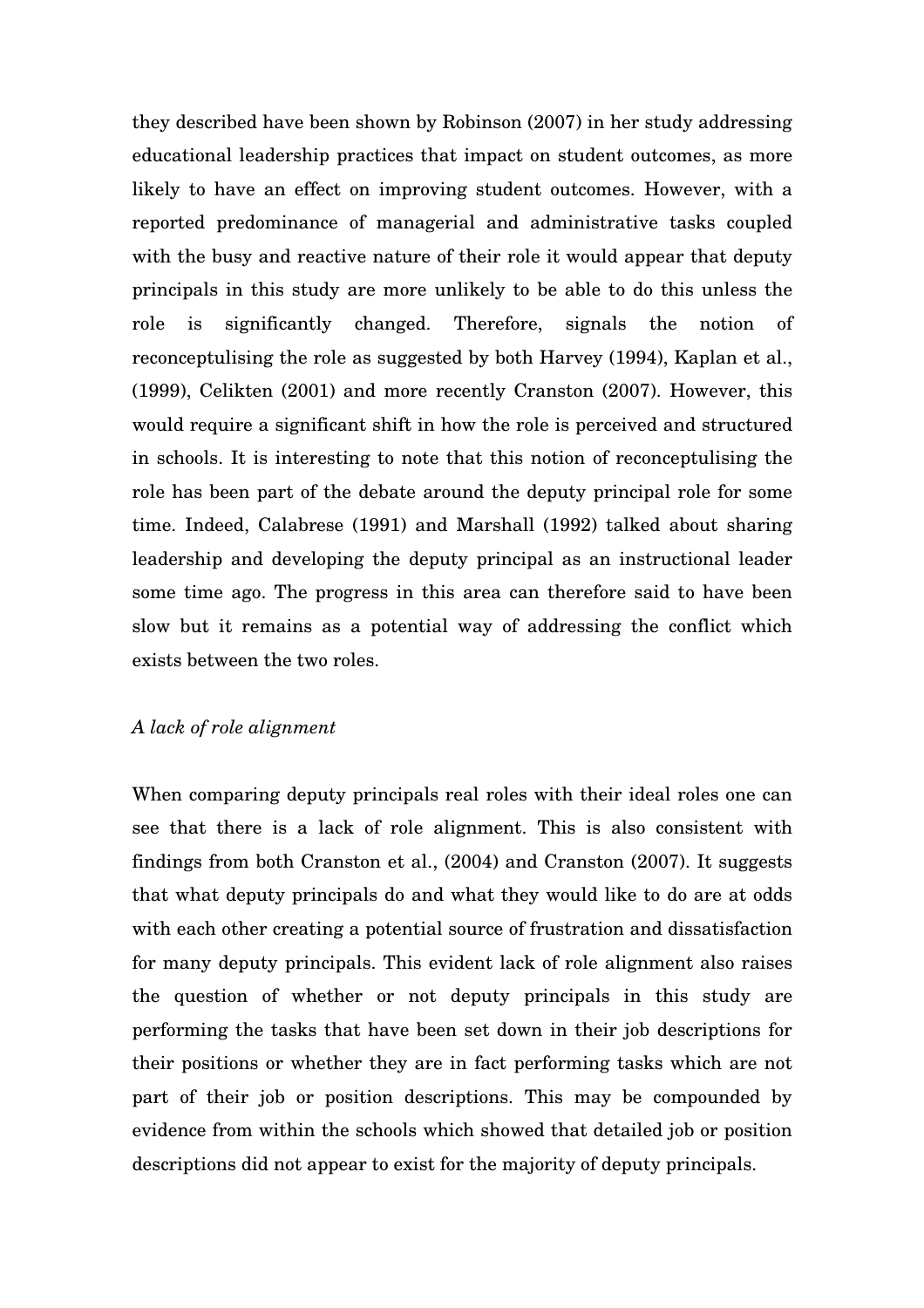Despite the desire to spend more time on leadership of learning tasks there appeared to be a degree of acceptance from some in this study that the deputy principal role was primarily a managerial and administrative role. This is similar to what Cranston (2007) found when describing as part of an ideal week, respondents not wishing to ignore "their responsibilities for staff, students, parents and general management matters" (p. 23). This suggests that perhaps some deputy principals acknowledge that the role is limited. This finding is consistent with Celikten (2001) who found deputy principals acknowledged that their all important function was to "do whatever is needed" (p. 71) to maintain a safe, orderly environment. It also concurs with what Mertz (2000) described as deputy principals having a "socialised disposition to the position" (p. 14) meaning that they considered it was perhaps more important to maintain the existing structures that existed in schools even if it meant in this case, performing tasks which were neither satisfying nor part of what the deputy principal wanted to do.

### *A lack of clarity around the role*

The Performance Management Systems (PMS) provided schools with the prescribed requirements for teacher appraisal as well as information to assist them in developing appraisal systems (Ministry of Education, 1997). Fitzgerald et al., (2003) suggest the impetus for this policy document had come from dissatisfaction with teachers and their professional work and therefore, the policy sought to make schools and teachers more accountable. Schools had to ensure that performance expectations were attached to all positions with a requirement that these expectations had to relate to the performance areas and professional responsibilities of the positions. This signalled a need for schools to be clear about what the role of the deputy principal represented and what were his/her key responsibilities and expected outcomes. This also provided schools with a real opportunity to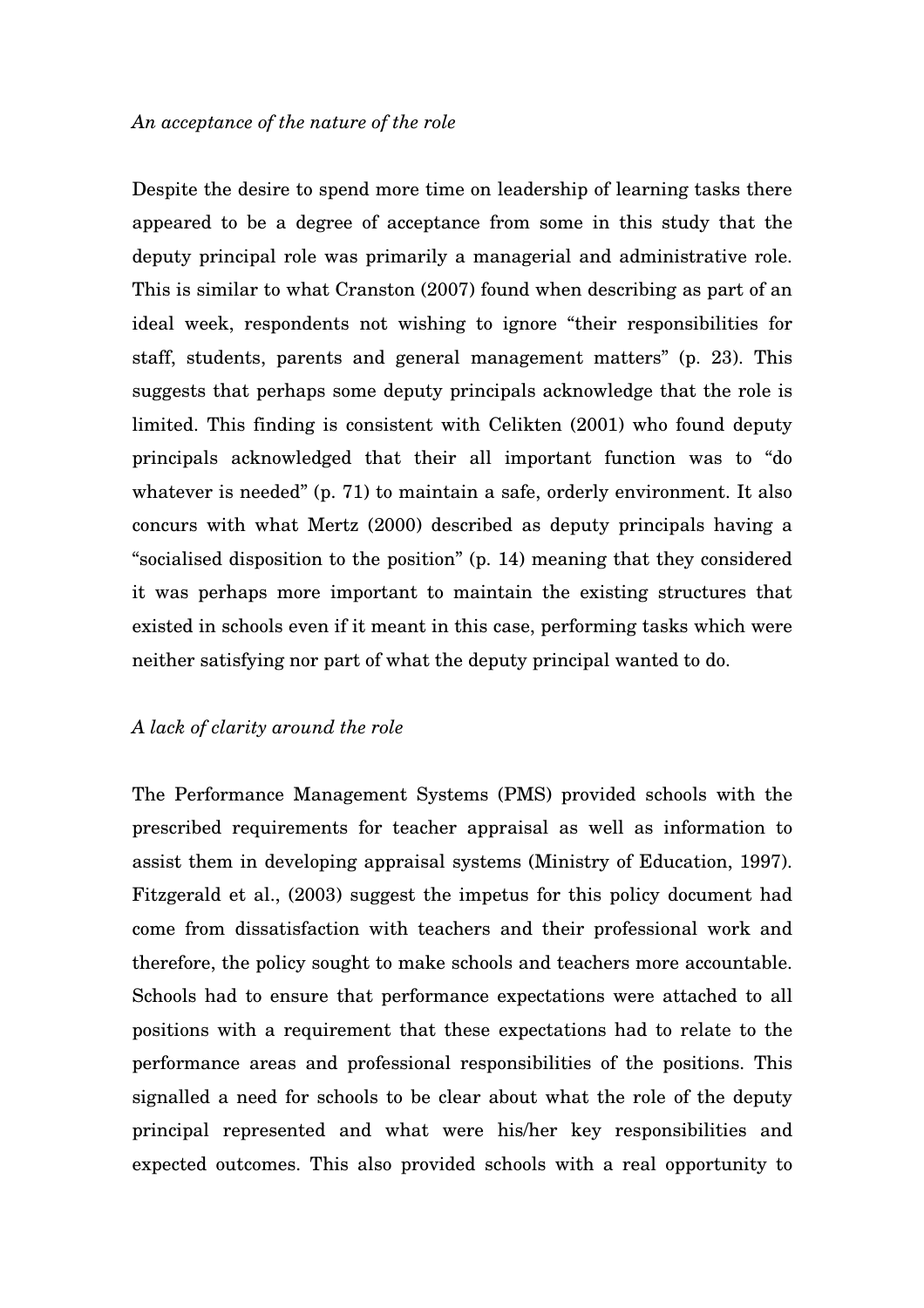consider more carefully what the role entailed, how it was to be structured and what the main purposes of the role were.

The publication of the professional standards for teachers in secondary schools (Ministry of Education, 1999a) set down standards for quality teaching as well as standards for unit holders which tended to be middle managers who held "specified leadership, pastoral, administrative or taskspecific responsibilities" (p. 10). However, for the deputy principal there is no specific set of dimensions or performance indicators set down for the position. This appears to suggest that there are no apparent distinctions between the deputy principal role and the role of middle managers in the secondary school. Conversely, without a specific set of leadership dimensions to measure their performance it becomes more difficult to define their specific role and instead a sense of 'ambiguity' exists with the role.

This lack of professional standards for the deputy principal in this country has still yet to be addressed despite the equivalent existing for deputy principals in primary schools. This may present problems when schools formulate job descriptions because there are no professional standards to measure their performance against. In essence it becomes more difficult to define their specific role in the school because it has not been addressed in the official literature. There is evidence to suggest this is the case when reviewing the portfolio summaries provided by the sample schools. The tasks and responsibilities of deputy principals although often specific to one or the other area of the school were in the majority of cases not linked to any professional standards for teachers. Only one school had linked the deputy principal tasks and responsibilities listed in the summaries to professional standards and in this case they were the professional standards set down for secondary principals. One other school had done the same with the job descriptions for their deputy principals which separated their tasks and responsibilities across the dimensions of the principal professional standards. This suggests that for want of a better tool these schools had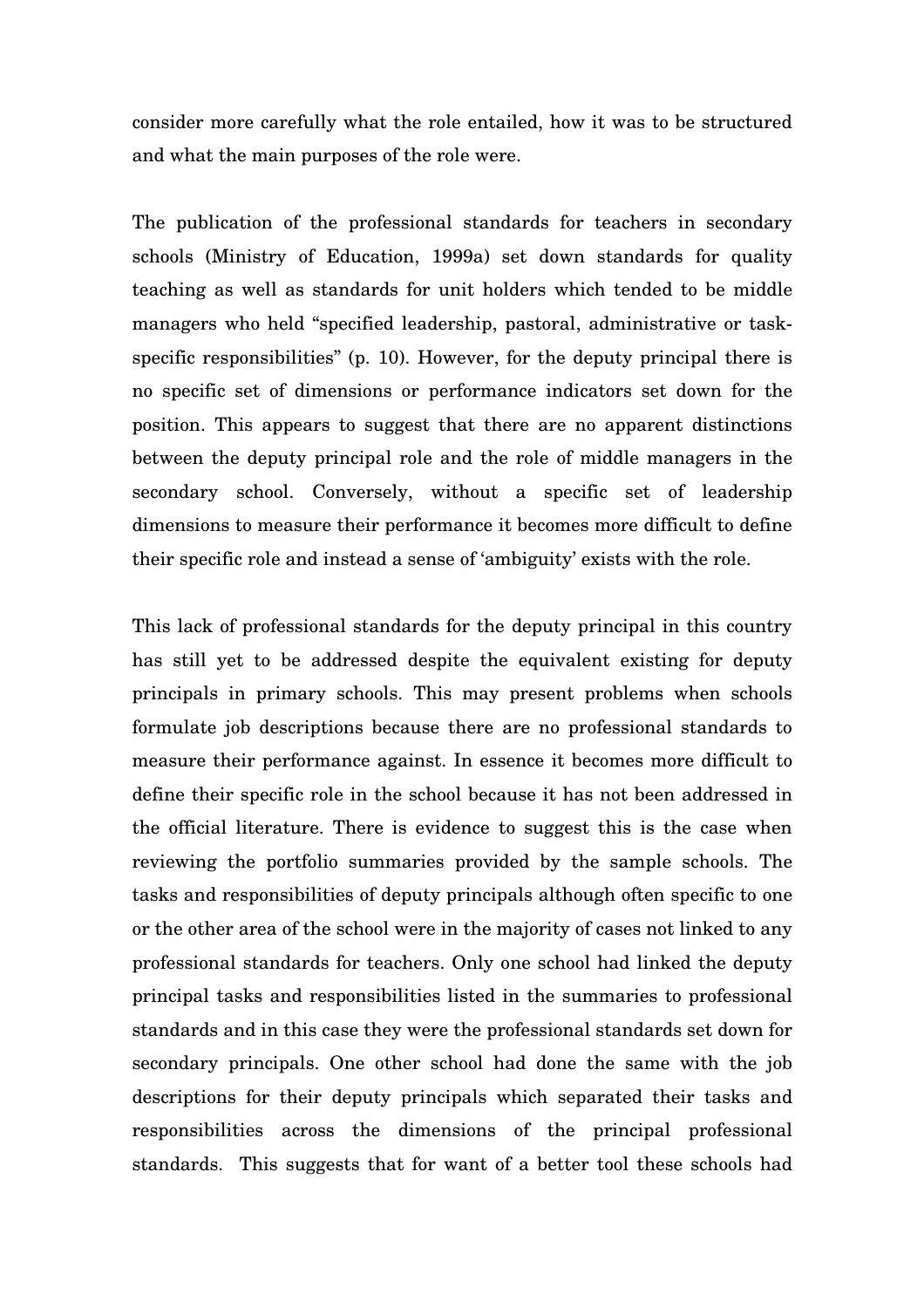been forced to use a set of professional standards that do not adequately fit the role of the deputy principal.

### *A role which is frequently changing*

In reviewing the way the role is described in schools it was apparent within the sample schools that there were very few examples of job descriptions which documented the role of the deputy principal. Of those made available there was a lack of consistency with regard to the detail provided and the way the role was described. Only one job description attempted to clarify the role of the particular deputy principal in the school. This lack of examples is perhaps indicative of the situation in secondary schools in that they are perhaps not widely used because of the difficulty some schools may have in defining the role. Instead, as the sample school portfolio summaries show, schools appear more content to produce these summaries of deputy principal's tasks and responsibilities rather than formulate comprehensive job descriptions. This is consistent with what Rudman (2002) believes is sometimes the issue with job descriptions in that they are frequently out of date from the time of writing and therefore a "not very necessary nuisance" (p. 259). This may be the case with the writing of job descriptions for deputy principals in so much as the job is frequently changing and hard to define because it covers such a multitude of areas. Therefore, the changing actions of the deputy principal dictate the way the job is described. Of the job descriptions made available by schools the majority listed tasks and responsibilities which were specific to certain areas of the school for example, curriculum and assessment, pastoral leadership This is consistent with what Johnson-Taylor et al., (2007) and Pounder et al., (2005) suggested was the often narrowly defined nature of the role. However, other tasks and responsibilities of a managerial, administrative and organisational nature also formed part of the job descriptions. As discussed previously it is these changing types of tasks which tended to take up most of the deputy principal's time.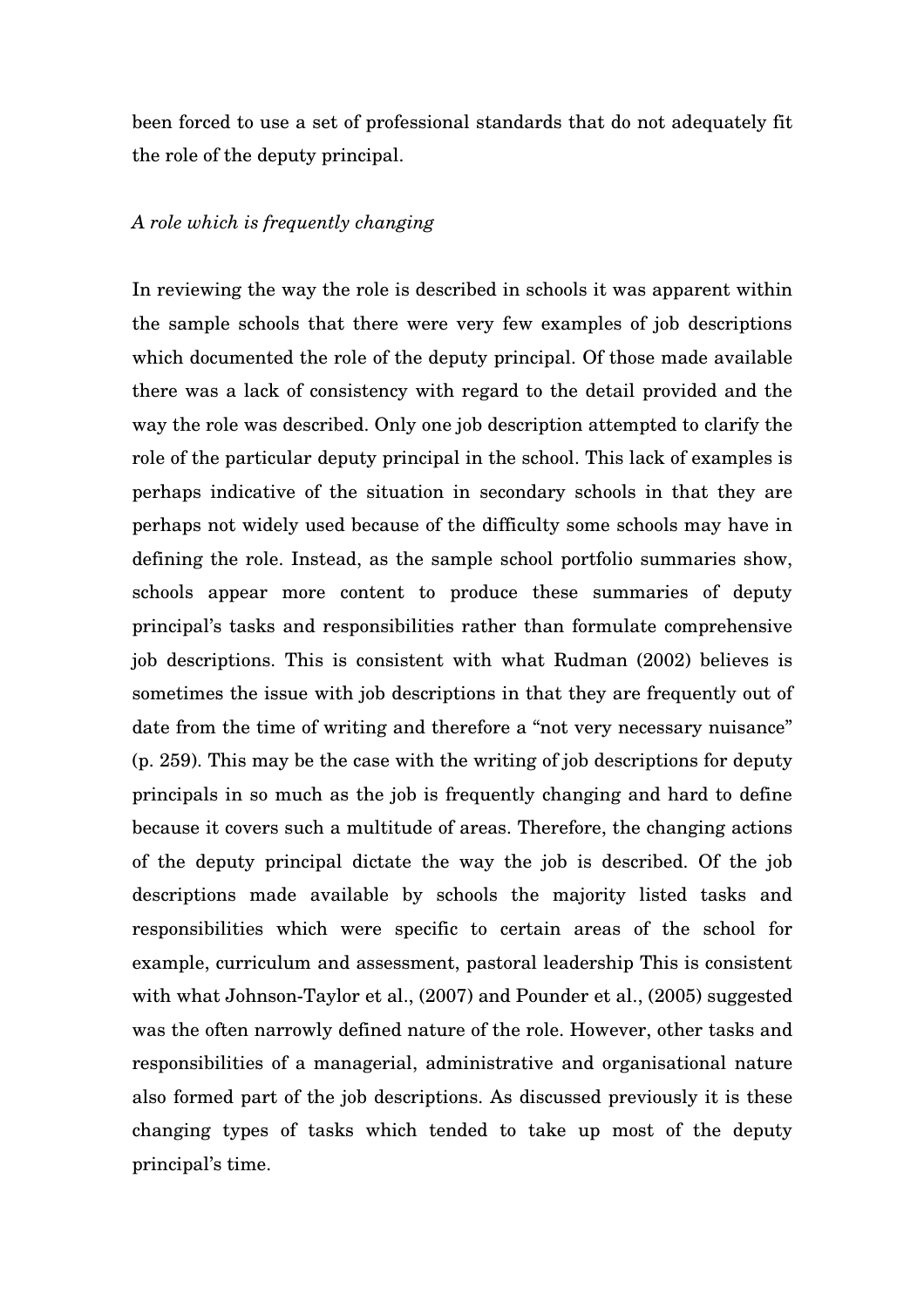## **Satisfactions associated with the role of deputy principal**

## *Personal satisfactions associated with the role*

The majority of deputy principals in the study reported being satisfied or very satisfied with their current role in their respective school. These findings are consistent with both Cranston et al., (2004) and Cranston (2007) who reported that the majority of deputy principals in their respective studies identified themselves as being satisfied in their role.

Their levels of satisfaction are linked to several personal factors. Some of the more significant factors among them included the challenges and opportunities provided by the role, the ability to effect change in the role and the sense of support they felt they received from their senior leadership colleagues. These deputy principals were satisfied with their role because they felt that what they were doing in their roles was making a contribution towards school improvement. A selection of comments from deputy principals helps to illustrate the point:

*Given the opportunity to show some leadership in terms of the big picture stuff ...that's been great. You actually get to make big picture decisions and that's fantastic.*

 There is consistency here with the findings of Sutter (1996) who found that deputy principals were more satisfied with their role if they believed they were undertaking tasks which were directed towards school improvement.

## *Interpersonal satisfactions associated with the role*

Part of this satisfaction can come from being in a leadership team which provides the deputy principal with challenges and the ability to lead and effect change. Therefore, having a supportive leadership team can help to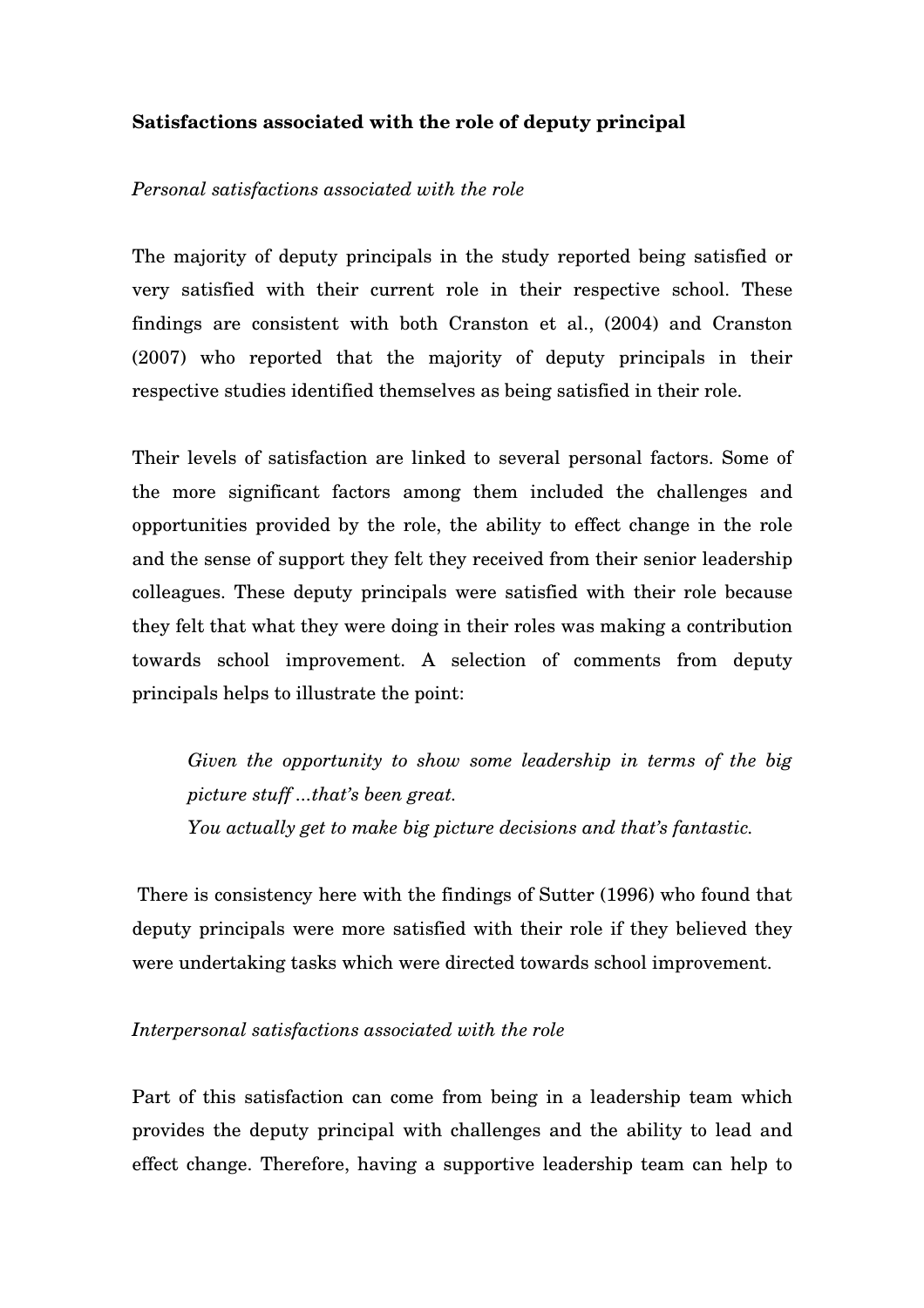provide opportunities in these areas for deputy principals. Within this study there is a strong correlation between the two factors. All of the deputy principals who reported being 'very satisfied' with the challenges and opportunities of the role also reported high levels of satisfactions with the support they received from their colleagues in the leadership teams of their schools. It suggests that deputy principals who consider themselves as part of supportive team were also more likely to have a role that they saw as challenging and one that they felt contributed to school wide improvement. This notion of well developed and supportive teams contributing to levels of satisfaction is consistent with the findings reported by Cranston et al., (2004) and Cranston (2007). Both studies highlighted the positive aspects of a well developed team helping to provide the ingredients for sharing leadership amongst team members and allowing the deputy principal role to enjoy a greater leadership focus. This final point perhaps echoes one deputy principal who was critical of the support there was nationally for the role. As he/she stated "I am very satisfied apart from nationally …it would be nice to get national recognition for the role and support those aspiring to carry on to principals"

### *The unpredictable nature of the role*

Apart from the satisfactions derived from being part of a well developed and supportive team there also appears to also be satisfactions associated with what can often be negative aspects of the role. Several deputy principals appeared to derive satisfactions from dealing with the constant discipline issues and the unpredictable nature of the role. By way of example a selection of comments from deputy principals helps to illustrate the point:

*The challenge, because you never know what the day will hold and having to develop solutions and strategies to deal with unpredictable behaviour.*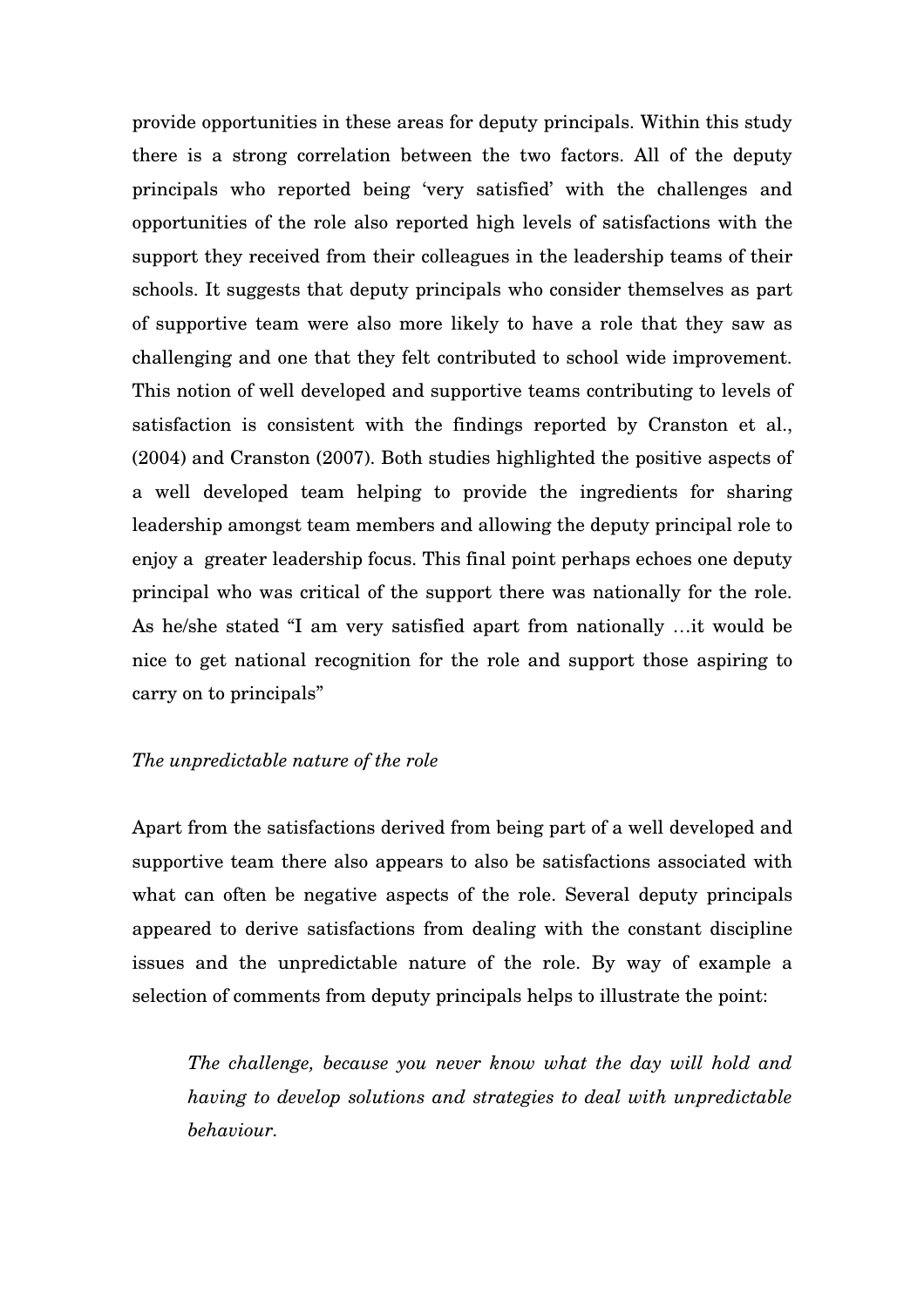*I personally enjoy the unpredictability of the day …I am quite happy about things popping up at me.*

This not only reflects the nature of the deputy principal role as one who is constantly dealing with issues but also provides a sense that some actually derive satisfaction from doing this. It is perhaps because they spend a good deal of time dealing with such issues that these become very much part of their role and they actually get better at dealing with them. This shows consistency with Hausman et al., (2001) who found that even though deputy principals roles were dominated by student management issues they reported higher levels of success and satisfaction from dealing with these issues than they did from dealing with for example, instructional leadership tasks. This is because they did not have the time to deal with the latter tasks effectively. This suggests a conflict exists between the tasks that dominate deputy principal's portfolios for example, student management tasks and tasks that they do the least, which is leadership of learning tasks. It appears that when these student management issues impact on deputy principals other tasks and responsibilities is when these issues become perhaps less satisfying to deal with.

### *Dissatisfactions associated with the role*

Deputy principals in the study reported levels of dissatisfactions associated with parts of their role which were primarily concerned with staff and student issues and the time taken up dealing with these. It appears for many deputy principals that poor 'quality' teaching in the classroom causes the problems with students and leads to many of the behavioural problems they are forced to deal with. These findings are consistent with Cranston et al., (2004) who also found that the challenges of difficult students and in some cases poor teacher 'quality' had a direct impact on deputy principals roles in their study. The following comments reflect not only the sense of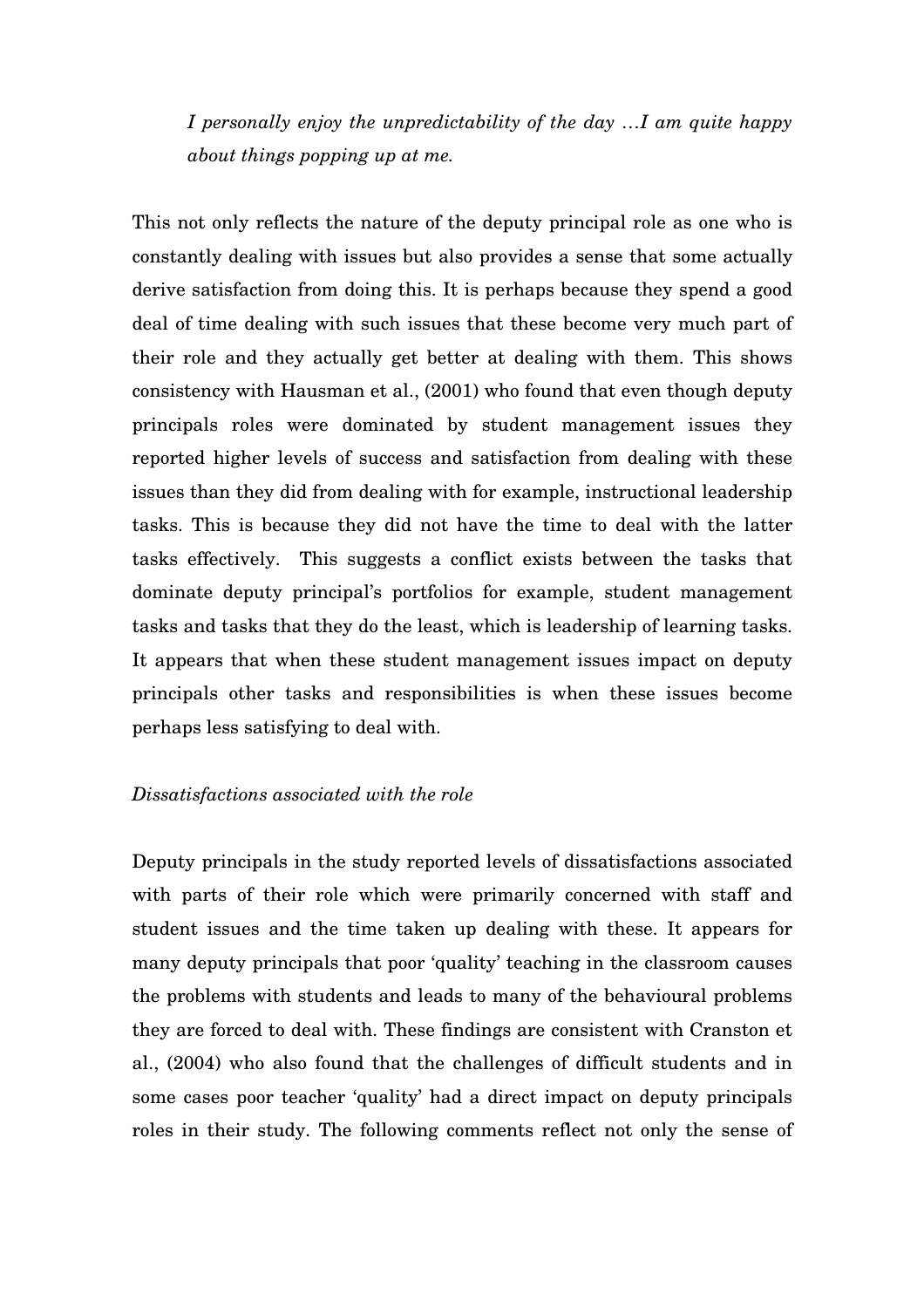dissatisfaction with this aspect of the role but also epitomise the very nature of the deputy principal's role itself:

*Too many issues/problems created by poor teaching in the classroom. Feelings of frustration that the day has passed and little that I've done has made a direct impact on student achievement. Constant interruptions – feel we never complete jobs satisfactorily.* 

The dissatisfactions associated with the time taken up dealing with these issues is also reflected in the previous section where deputy principals stated that an 'ideal' week for them would not involve spending large amounts of time dealing with such issues as these. However, their 'real' week was unfortunately dominated by these issues to the detriment of others which they saw as more important, namely leadership of learning tasks. It is these types of tasks which deputy principals often see as more important because it also helps to develop them as possible future leaders. An imbalance between time spent on student and staff issues and time spent on leadership tasks is a source of dissatisfaction for many deputy principals who feel underutilised in the role and unprepared for future leadership roles. This source of dissatisfaction is mirrored by the findings of Cardno (2003) in which deputy principals expressed similar dissatisfaction with the role because they felt it excluded them from certain areas and did not prepare them for the principalship.

## *Satisfactions with leadership of learning roles*

There is significant correlation between the number of deputy principals who were either 'satisfied' or 'very satisfied' with their current role and those 'satisfied' or 'very satisfied' with their leadership of learning role. This is perhaps not altogether surprising as the two are closely related. However, what is perhaps surprising is that although the findings around roles suggest there is a lack of role alignment between the 'real' and 'ideal' week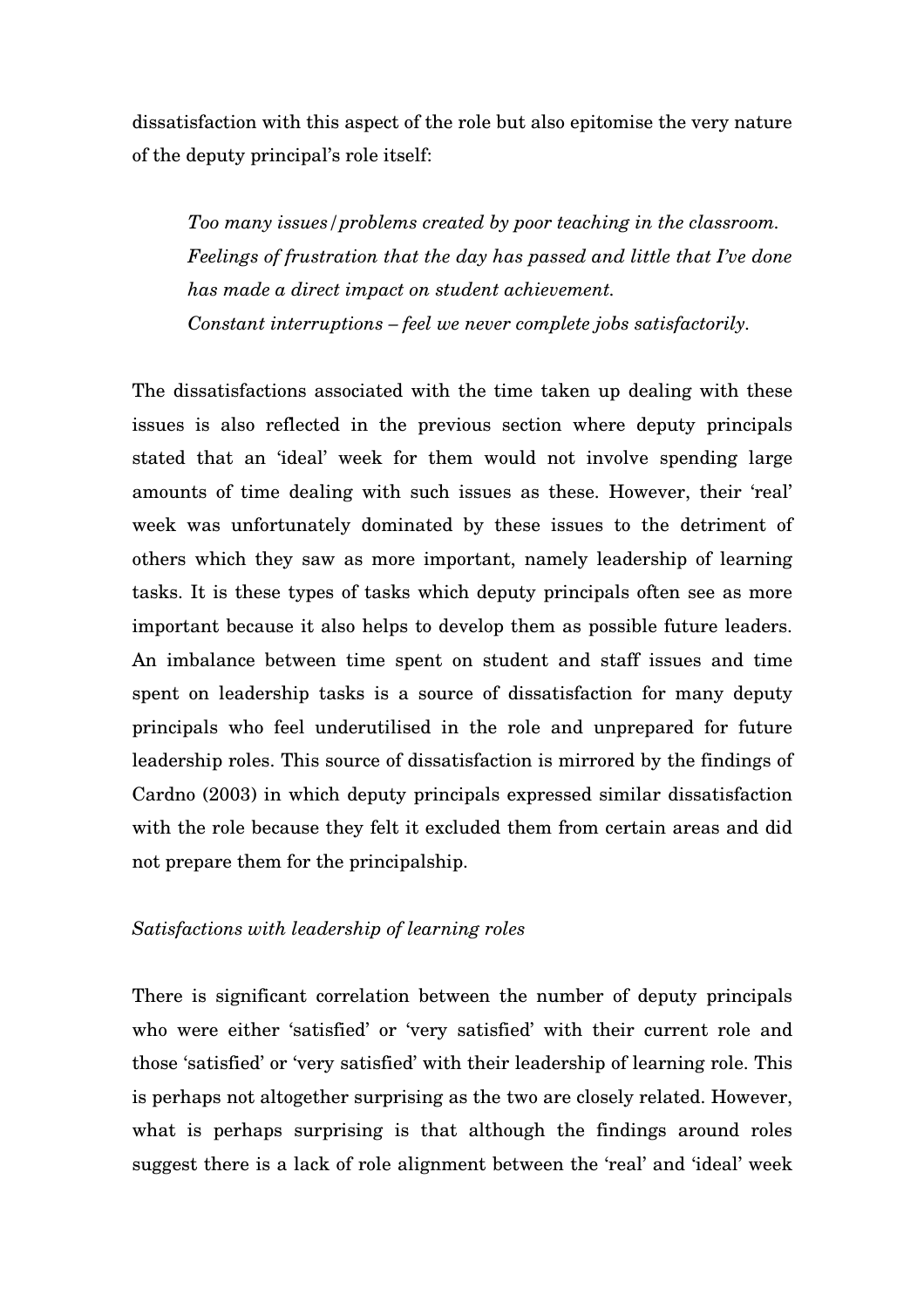of deputy principals this does not appear to impact on their levels of satisfaction to any great degree.

The deputy principals in the study although describing a role that was often busy with competing demands on their time, were nonetheless satisfied with the role because it appeared to present them with an opportunity to contribute to school-wide improvement which was seen by many as being far more important. As one deputy principal commented:

*Being able to have input into learning issues (a positive part of the job) increases the level of satisfaction – offsets the amount of time spent on behavioural issues and more mundane tasks.* 

There was a relationship between satisfactions associated with a leadership of learning role and satisfactions associated with being part of a well developed and supportive team. In other words, all those who reported being satisfied with their role in the leadership of learning had all expressed positive comments about their teams and the support they provided for them. From this finding it can be inferred that a well developed supportive team is recognised by the deputy principal as one that is not only collegial in its outlook but also one that allows them to take on a role that focuses on improving teaching and learning in the school. Deputy principals are much more satisfied, it appears, if they have such a role as this role can offset what is seen as the more negative aspects of the role. This is consistent with what Sutter (1996) suggests is one of the keys to satisfaction for the deputy principal which is having leadership responsibilities as part of their role.

## *Dissatisfactions with leadership of learning roles*

Dissatisfactions associated with the leadership of learning role were very few and were directed more towards the lack of time available to take on the leadership of learning role rather than the role itself. This suggests that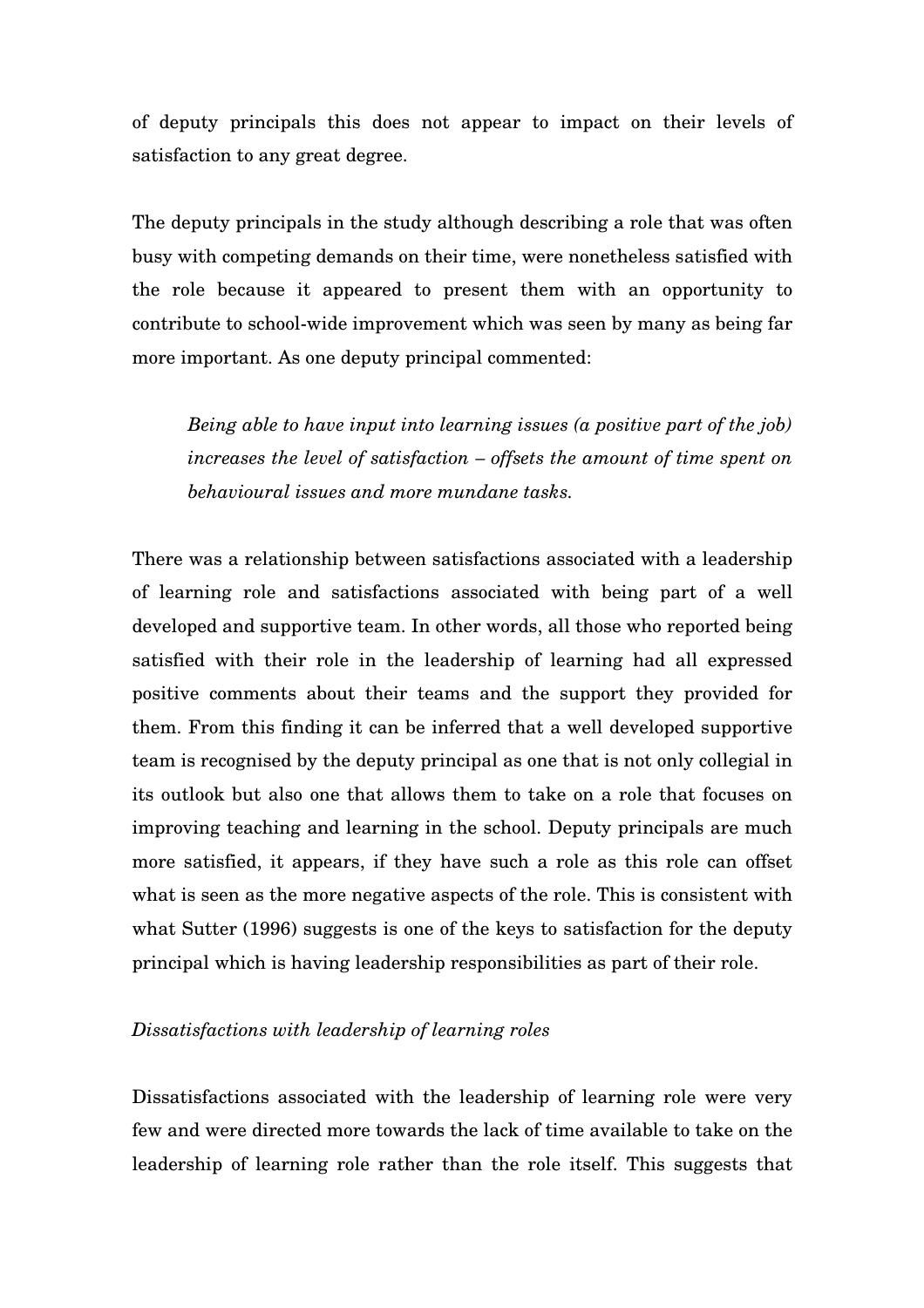deputy principals are involved with the leadership of learning but some do not always have the time to take part in such roles. Once again the competing demands of the managerial and administrative tasks appear to take priority.

# **Deputy principals involvement in the leadership of learning**

# *Direct leadership of learning tasks*

The evidence from the analysis of the key tasks performed by deputy principals in this study clearly show that managerial and administrative tasks dominate their roles. The opposite appears to be true of direct leadership of learning tasks which appear to be a small part of the deputy principal's role. When describing the tasks they perform within this leadership of learning role they identify several different types. These types of tasks vary between those that can be classified as direct leadership of learning tasks, having a direct impact on teaching and learning and indirect tasks which create the conditions for improved teaching and learning to take place.

The delegated specialist role of the deputy principal, a feature of many schools in the study, appears to dictate what leadership of learning role they perform. This specialist role could be for instance, curriculum and assessment, pastoral care or systems and operations. The leadership of learning role was therefore often focussed in that particular area. A selection of deputy principals comments illustrate the more direct involvement they believe they have in the leadership of learning:

*Next to the principal (who is #1) I am the leader of learning. I believe my role in the context of the principal and senior mgmt team as highly significant to developing, articulating and implementing the philosophy and practice of learning at the college.*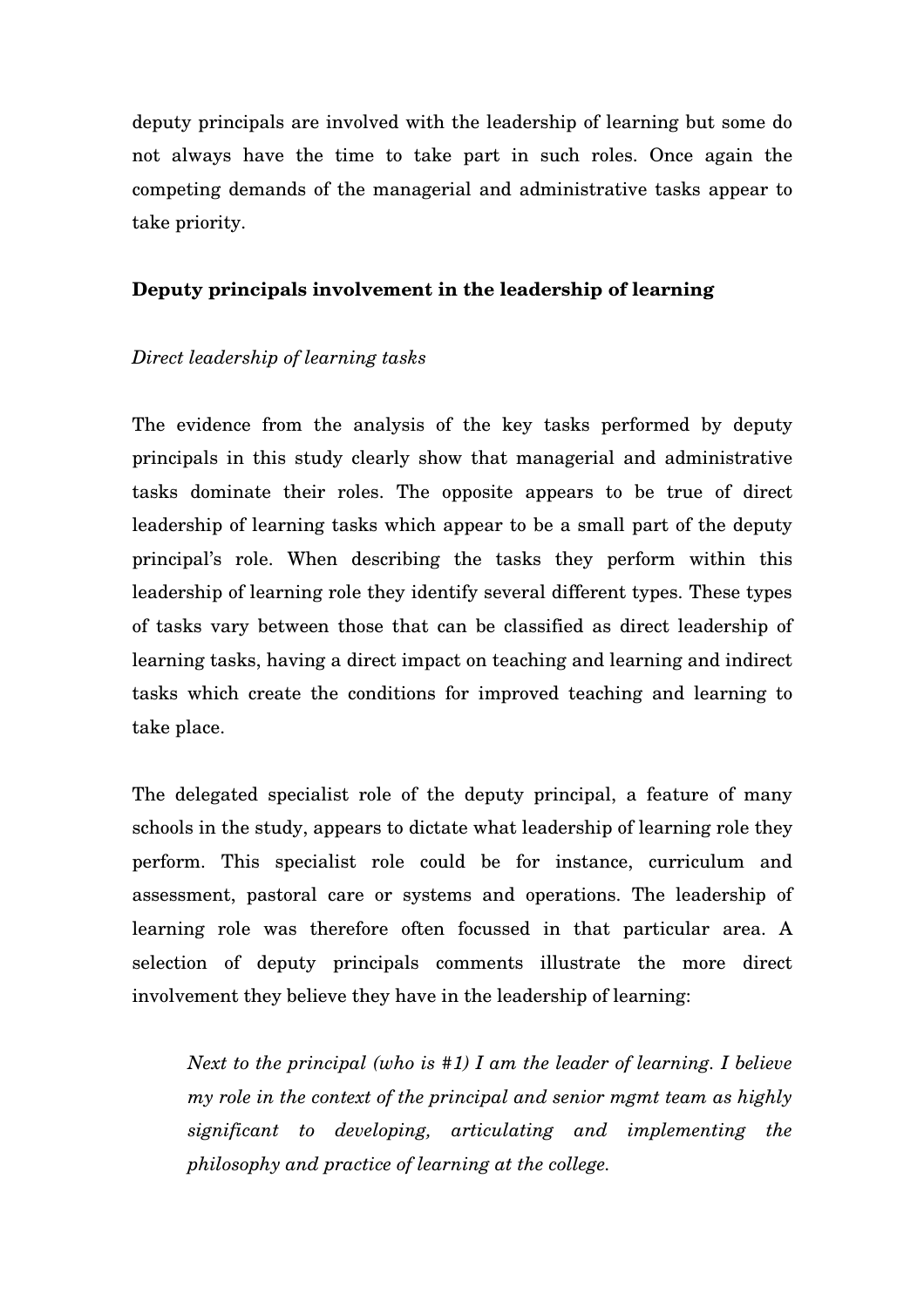*My role has a real leadership of learning focus; it is certainly not just managing but actual working with heads of faculties and staff (in conjunction with the principal mainly) to keep moving and improving.* 

From the comments above and from the other descriptions provided by deputy principals it appears that they see themselves as having an important role in the leadership of learning in schools. A small number of deputy principals described instructional leadership tasks involving leading and managing other teachers, leading professional development and leading school wide curriculum changes. These can be considered as more direct leadership of learning tasks and are a positive example of how some deputy principals may be influencing teaching and learning in their school. Such tasks described are considered as desirable facets of what Harvey (1994) termed an 'emergent' leadership role for the deputy principal which contributed towards instructional effectiveness. They also form part of what Kaplan et al., (1999) suggested was a more ideal role for the deputy principal, that of a shared instructional leader. These instructional leaders acted among other things as a 'teacher coach', 'program developer' and 'instructional manager' all of which cover areas those deputy principals described they did above. More recently the work of Robinson (2007) on leadership practices that make a difference to student achievement suggests that tasks such as these are more likely to positively impact on student outcomes. However, some notes of caution should be attached to the above findings. Firstly, deputy principals description of 'leading and managing other teachers' may be open to interpretation. Did this involve genuine instructional leadership tasks or was it merely a case of them fulfilling their appraisal responsibilities. Secondly, the time allocated to these leadership tasks by the deputy principals was unclear. Do deputy principals in fact have enough time to do these leadership tasks well when their roles appear to be dominated by managerial and administrative tasks? Other findings suggest that these tasks were very likely to be in direct conflict with the time taken up dealing with these managerial and administrative tasks.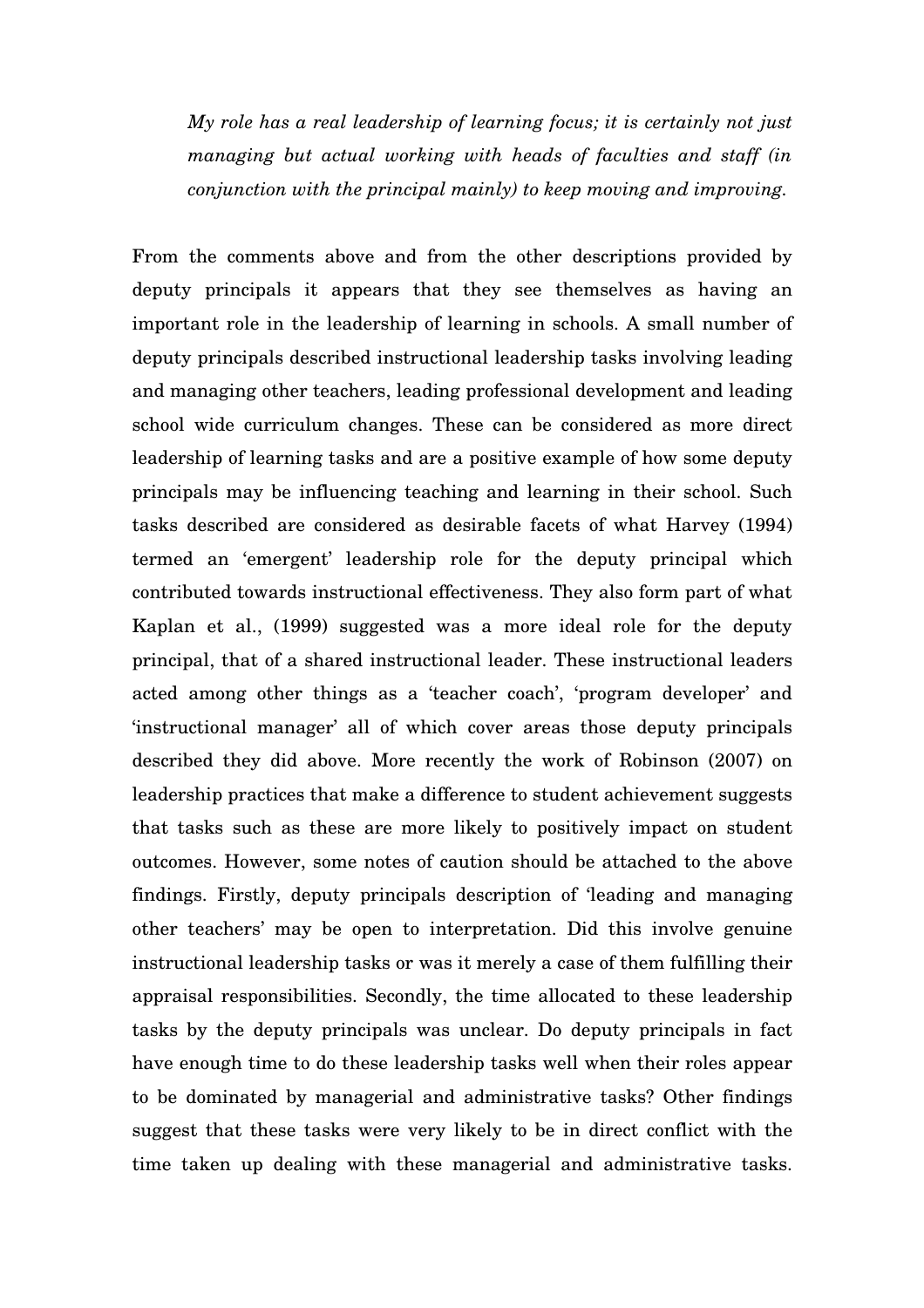Indeed, in articulating the barriers they felt prevented their involvement in the leadership of learning a significant finding was the lack of time because of all the other things they had to do. This point is reflected in the following comment from a deputy principal in the group interviews:

*I think the other challenges is just that … conflict between leadership and management , the trying to balance wanting to do things that are part of your passion and interest to do with education … but spending most of the time working out a duty rooster or talking to heads of house about students who cant behave properly in their classrooms.* 

This conflict between the two areas is clearly a source of frustration for deputy principals and is consistent with Cranston (2007) who has also reported this leadership versus management tension evident in the role of the deputy principals in their study.

## *Indirect leadership of learning tasks*

There is evidence that much of what the deputy principal is doing to lead learning is not direct. Instead it could be described as a more superficial leadership of learning role because what deputy principals often do in their role is provide the means for others, like middle managers and teachers, to lead learning in the school. In essence a major function of their educational leadership role is to help "create the conditions for effective teaching and learning" (p. 12) as highlighted in the educational leadership model presented in the KLP document (Ministry of Education, 2008). This is evident in some of the roles described by deputy principals like pastoral leadership, managing the school timetable and managing school systems. Although not directly impacting on teaching and learning they nevertheless help to create the conditions for teaching and learning to take place. Two responses from deputy principals illustrate this finding: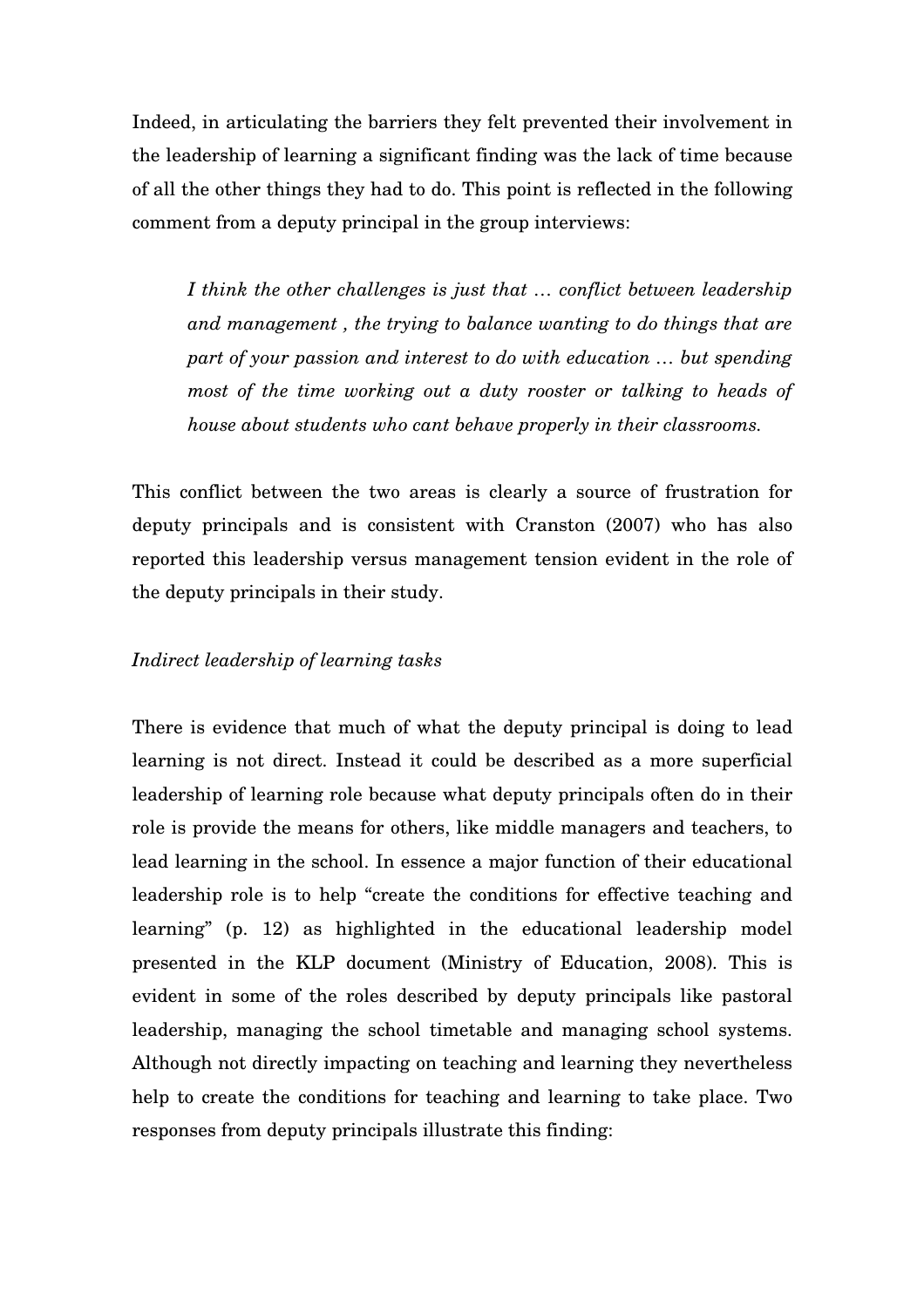*My focus is student welfare, relationships and safe school not learning… by doing this I facilitate the other.* 

*I have a great deal of responsibility in ensuring that the systems I am responsible for are running efficiently and effectively. This enables teachers to be more effective and focussed when it comes to teaching and learning.*

Their roles as managers, administrators and school organisers underpin the school system and help to provide the means as suggested, for the system to run 'efficiently' and 'effectively'. By providing this efficiency they help to facilitate learning and enable teachers to be more effective. They perform these tasks because much of their role appears to be about helping to provide the means for things to happen in the school.

### *Conclusion*

There are several themes which have surfaced from this discussion of the findings. Firstly, there appears to be a set of tasks and responsibilities which are more specific to the deputy principal role. These constitute much of the role and appear to take up a good deal of the deputy principal's time. Secondly, the role within schools appears to lack clear definition evidenced by few examples of job or position descriptions and no professional leadership standards set down at system level. Thirdly, deputy principal's involvement in leadership of learning tasks appear to be in conflict with these other tasks and responsibilities they perform. The issue of time and in particular a lack of time appears to be a major issue for deputy principals in this study who report conflict between the managerial versus leadership elements of the role.

These key themes are signalled as those which will form the heart of the next chapter which discusses the conclusions that can be drawn from the findings of this research study. Included within this chapter are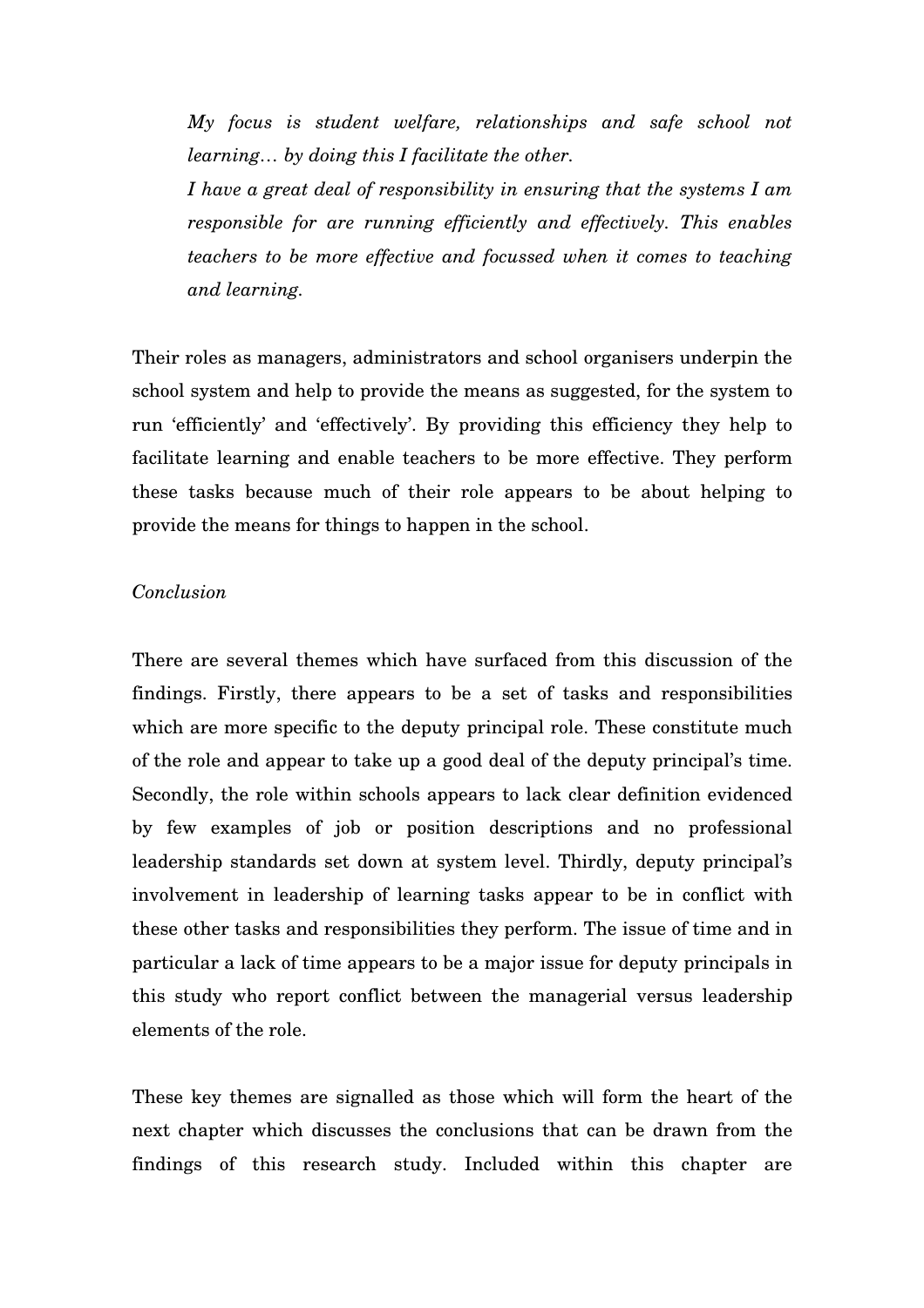recommendations at school level with regard to the role and responsibilities of the deputy principal and recommendations at system level which address the positioning of the deputy principal as a recognised leadership role in the secondary school. Other recommendations have been made with regard to issues which warrant further investigation around the role of the deputy principal.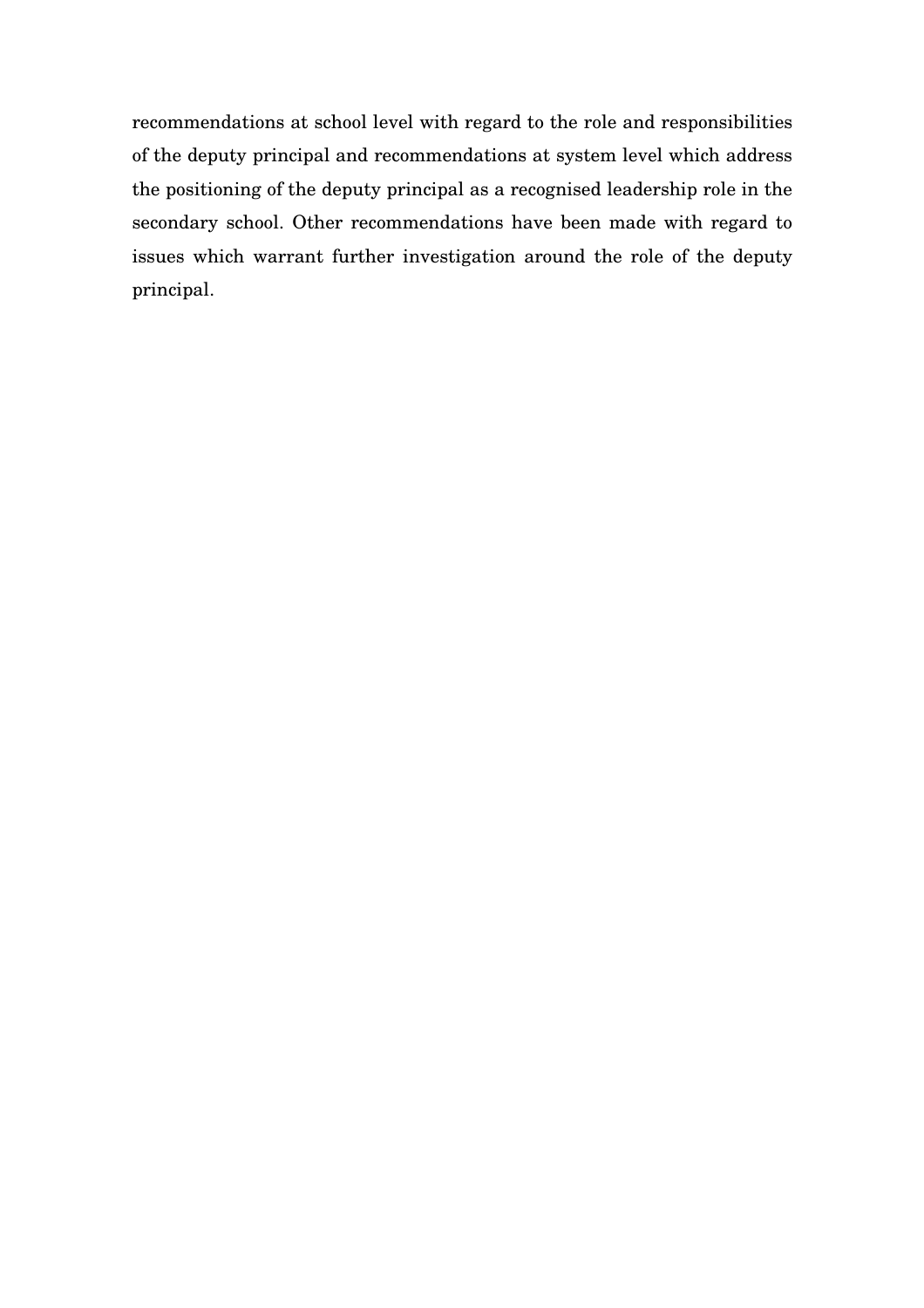# **Chapter Six – Conclusions and recommendations**

## *Introduction*

In reviewing the purpose of the conclusion section of a research study Beach, Becker and Kennedy (2006) suggest that it provides the researcher with the opportunity to interpret results, evaluate any shortcomings, draw valid conclusions and where required make recommendations for further research. The intention of this chapter is to follow a similar path to that suggested by these authors which will draw upon the findings to construct valid conclusions. It should be noted that the findings from this research study and the subsequent conclusions that will be drawn from them are not intended to be generalised to the total population of deputy principals in New Zealand. Instead, they are specific to the sample population in this study. What these conclusions do provide however, is further knowledge pertaining to the role of the deputy principal and the potential for further research into some specific aspects of the deputy principal role.

As signalled in the concluding remarks from chapter five there are some key themes which have surfaced from this research study. These are presented as sub headings with their implications discussed in relation to the research questions formulated and presented in chapter one. No research study can ever be said to be the definitive word on a research problem and this is the case with this study. Therefore, by way of conclusion a set of recommendations based on the findings and their implications are suggested. These provide some guidance for studies that may follow on from this research as well as some suggestions for changes to the way the deputy principal role is defined and structured in the secondary school.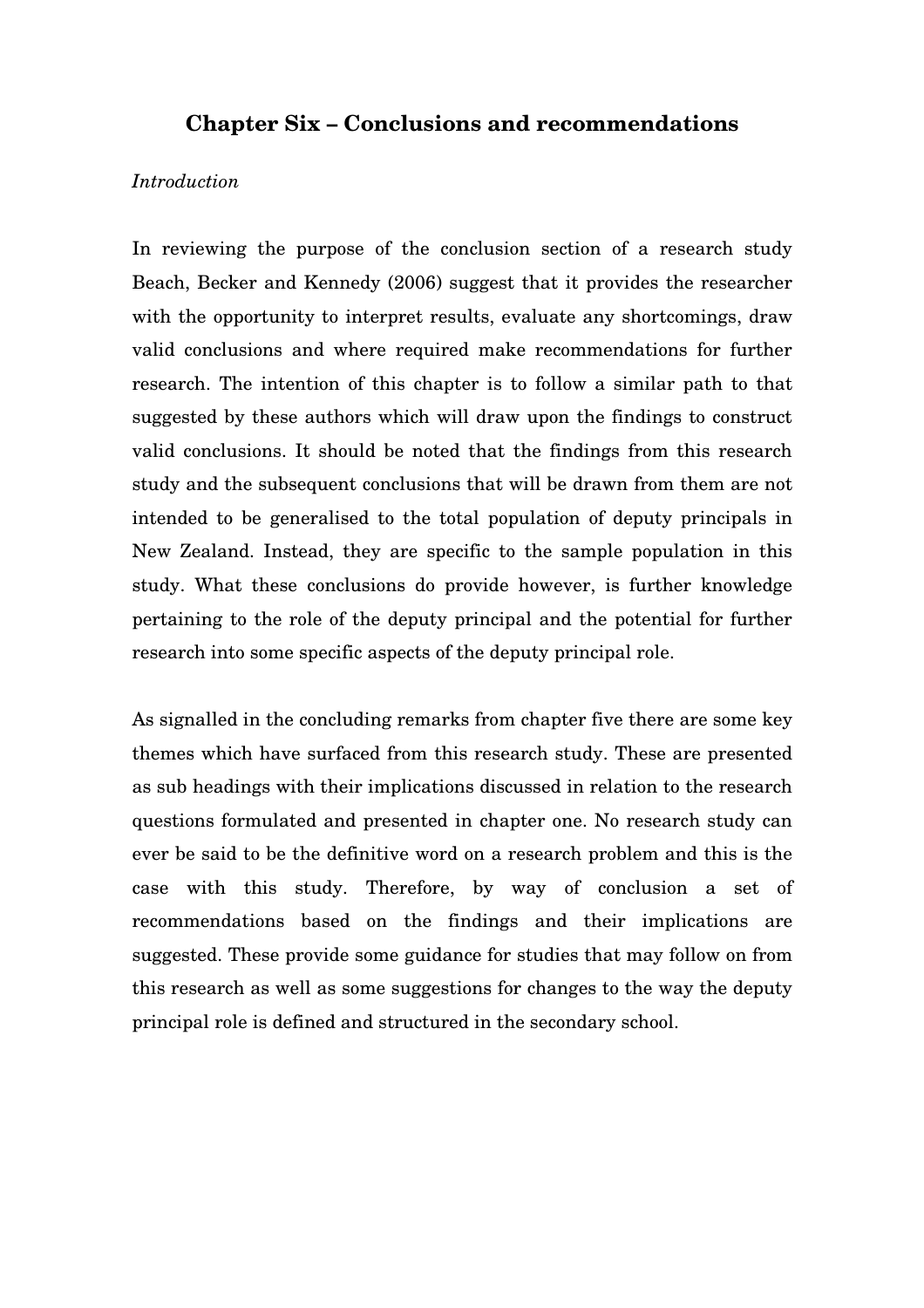## **Conclusions**

#### *A role dominated by managerial and administrative tasks*

The roles and responsibilities of the deputy principal in this study are characterised by a predominance of managerial and administrative tasks. The findings gathered across all three research methods provide clear evidence of this fact and point to the way the role has been structured within these schools. Indeed, of the 84 separate tasks identified from the analysis of job description documents and deputy principals own descriptions of their tasks and responsibilities, well over half of these could be categorised as managerial, administrative or to a lesser extent organisational. The result of this predominance of managerial and administrative tasks is a role which is typically busy, often reactive and unpredictable. These conditions that deputy principals work under have been well described by others including Koru (1993), Kaplan et al., (1999) and Cranston (2007).

#### *A role which lacks alignment*

The deputy principals expressed a desire to do fewer of these types of tasks and instead do more tasks which focussed on leading learning in the school. There is a clear lack of role alignment between what they actually do the majority of the time, which is managerial and administrative tasks and what they would like to do but spend the least amount of time doing which is leading learning in the school. The implications of this finding are that deputy principal's roles become concerned with tasks which help schools to run effectively but do not necessarily develop the deputy principal's leadership capacities. This may have potential implications for the future development of these deputy principals especially those who may aspire to become future principals.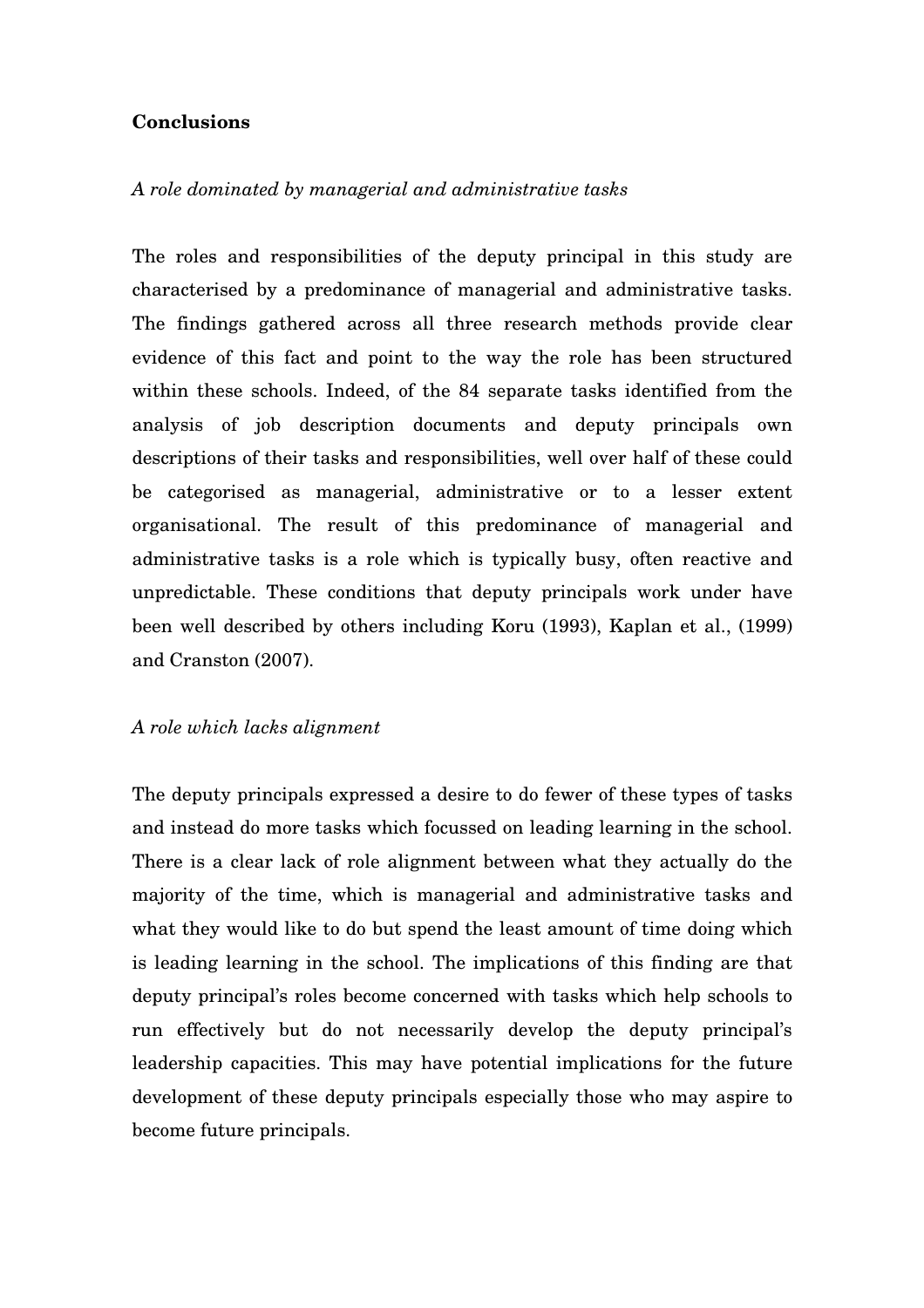Both Cranston et al., (2004) and Cranston (2007) note similar findings in their respective studies with regard to a predominance of managerial and administrative tasks and the lack of role alignment. They suggest the need to consider deputy principal's current roles and responsibilities and look to identify strategies which may create better alignment between the two competing roles of management versus leadership. However, as they infer there is no silver bullet here because these managerial and administrative responsibilities have become very much part of the deputy principal role. As Hausman et al., (2001) point out, as the educational landscape has changed the deputy principal's role "remains the same - steeped in student management" (p. 152). Their findings suggested that not only has the role become dominated by such tasks but the flow down effect has been a lack of clear understanding about the instructional leadership role because there is little time to participate in such a role.

### *A role that is satisfying for many deputy principals*

Despite the managerial and administrative tasks dominating and creating a busy, reactive and unpredictable role the deputy principals in this study reported being satisfied with their current role. This was in spite of a lack of role alignment which suggested frustration at not doing what it is that they would like to be doing in their role. The elements of the role like its unpredictability and the challenges it posed were seen as positive features which contributed to the overall levels of satisfaction. This is consistent with Cranston et al., (2004) whose participants commented that the role was exciting, challenging and stimulating at times. However, a lack of role alignment found to have a negative impact on levels of satisfaction for participants in the Cranston study above did not seem to impact on levels of satisfaction for those in this study. It is unclear why this was the case although the Mertz (2000) study refers to the sense of control that deputy principals felt they had in their roles because they had their own specific duties. This sense of control brought satisfaction even if the deputy principal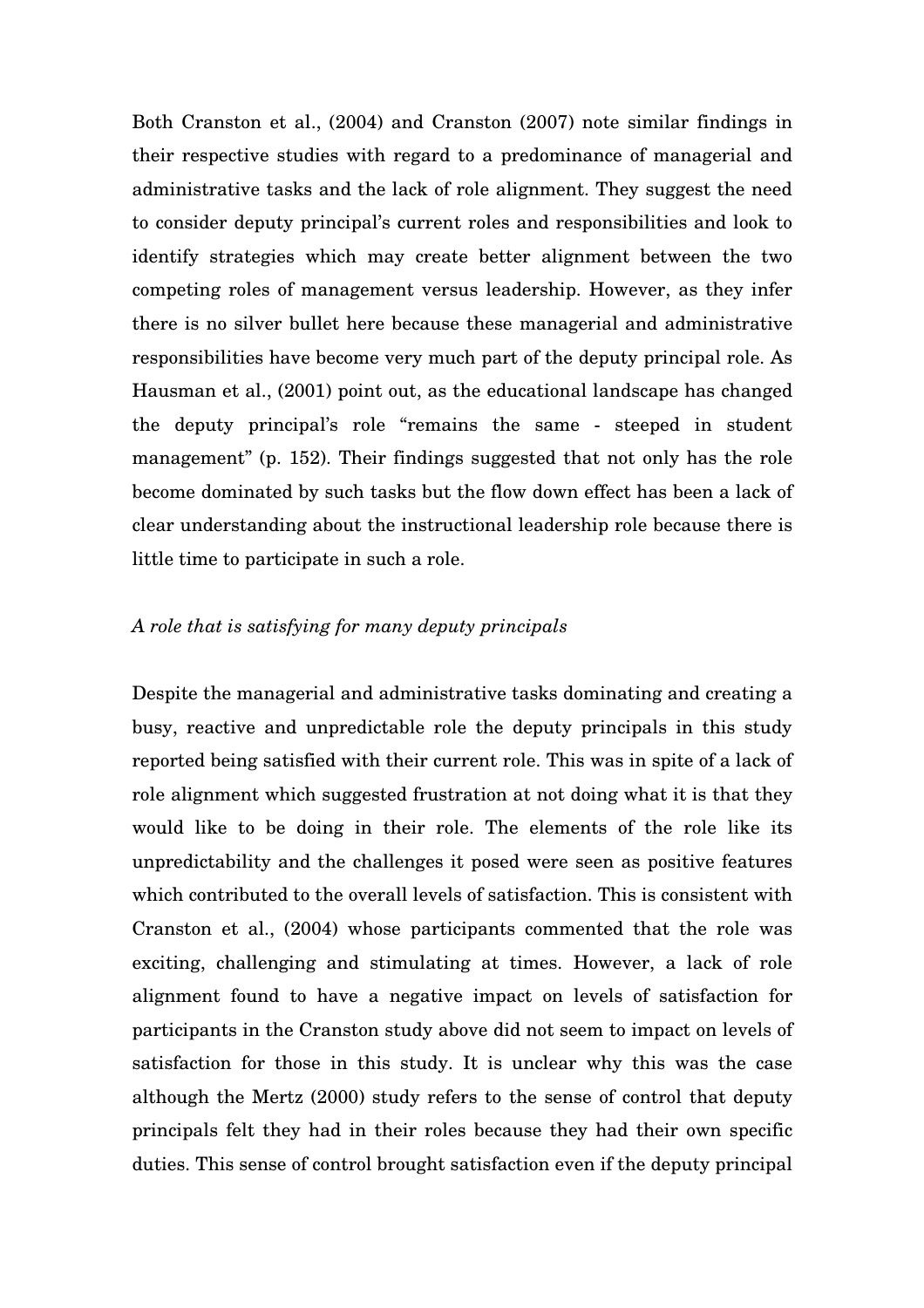was not entirely happy with what they did. This may go some way to explaining this anomaly although it does perhaps warrant further investigation.

It appears from this study that the importance of having a supportive leadership team cannot be underestimated. This notion of team appeared to be well developed in several of the schools and mirrors findings from Cranston et al., (2004) who linked levels of satisfaction to the role, to how effectively the team operates. The implications of this finding suggest that senior leadership teams should consider developing the conditions which create team synergies as these are seen as important to a deputy principal and contribute to their level of satisfaction for the role. The very nature of the role which is often steeped in student management, is it appears, significantly aided by having a senior leadership team which can support one another when dealing with what can be an emotionally draining aspect of the role.

### *A role which lacks clarity*

The deputy principal role suffers from being poorly defined at both school and system level. At school level the tasks and responsibilities of the deputy principal are often separated into specialist areas for example, curriculum and assessment, pastoral care, human resources with other tasks added on to ensure all aspects of school organisation are covered. Although this appears to show clarity of purpose with each deputy principal being responsible for a specific area, what it instead shows is the narrowly defined nature of the role. These specialist roles appear to be set up this way in schools as a matter of expediency rather than clarity of thought about the exact nature of the deputy principal role. This has been recognised by several writers who are critical of the way the role is structured (Celikten, 2001; Harvey, 1994; Johnson-Taylor et al., 2007; Mertz, 2000). There was a distinct absence of schools clarifying the role of the deputy principal in this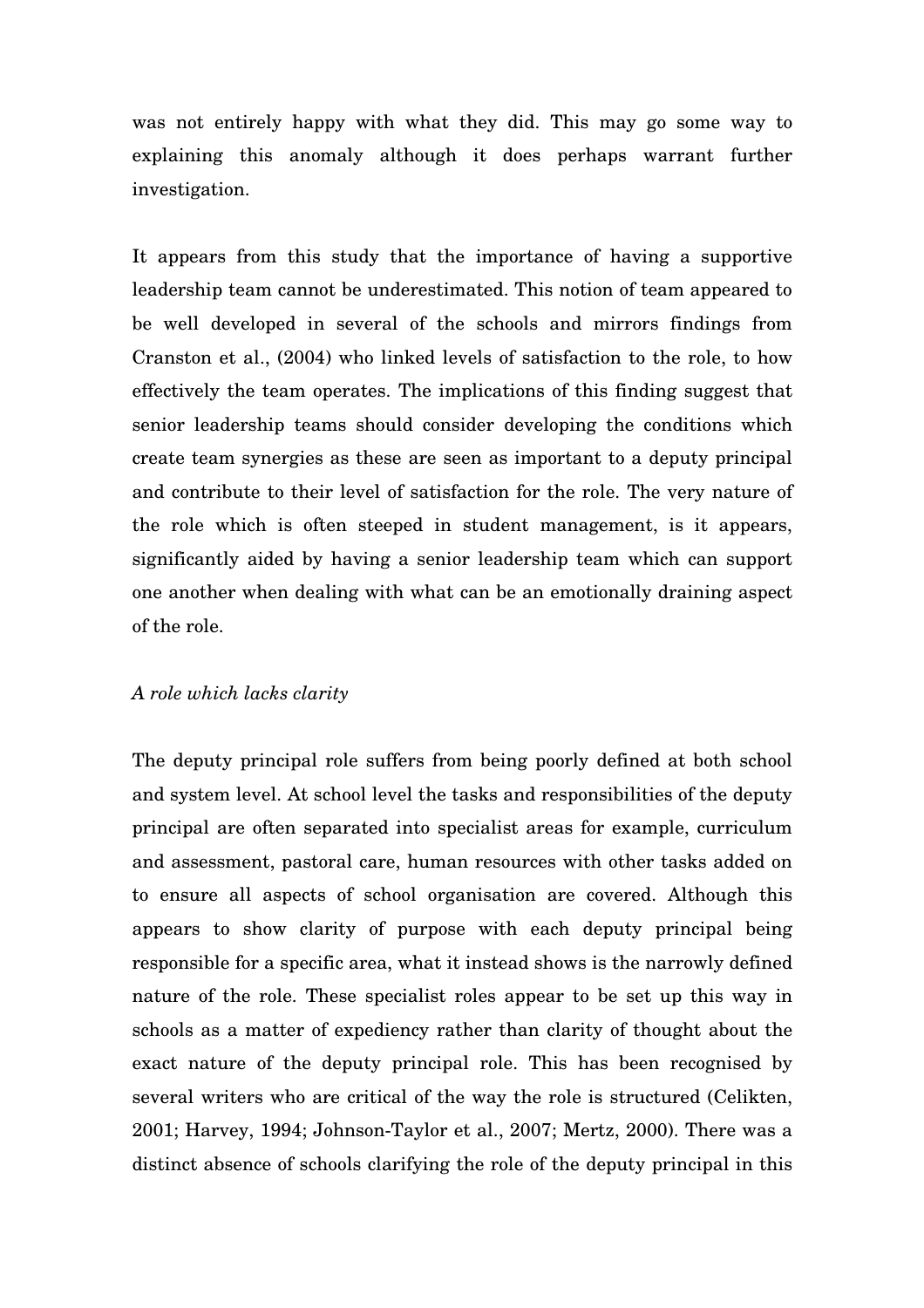study. Instead summaries of responsibilities for the senior leadership team were the norm which provided an overview of responsibilities for members of the team but did not clarify the nature of the deputy principal role.

The lack of a specific set of professional standards for deputy principals in this country has compounded the problem of defining the role in the secondary school. The position is not officially recognised and this it is suggested, only adds to the sense of ambiguity with regard to the position. The implications are apparent in the fact that the majority of schools in this study did not have formal job or position descriptions for their deputy principals. Therefore, the role is likely to be whatever the principal wants it to be and deputy principals will be charged with doing whatever it is that needs to be done. It is contended here that the specialist nature of the deputy principal role, apparent within the schools in this study, is an example of schools attempting to get the job done without engaging in debate about what exactly is the role of the deputy principal. The lack of recognition of the deputy principal role at a system level does nothing to assist in this process.

## *A narrow leadership of learning role*

The involvement of deputy principals in the leadership of learning shows variance across the schools in this study. Some described tasks which had a direct effect on learning in the school while others described tasks which could be classified as indirect tasks. The specialist nature of most of their roles tended to dictate their type of involvement in the leading of learning in the school. This has the potential to narrow the possibility of involvement in the leadership of learning for the deputy principal. The future development of deputy principals is potentially jeopardised especially if they are forced to stay in the same specialist role for too long. Celikten (2001) acknowledged the dangers of doing exactly this and instead suggested that deputy principals need to experience a range of roles which should in fact be rotated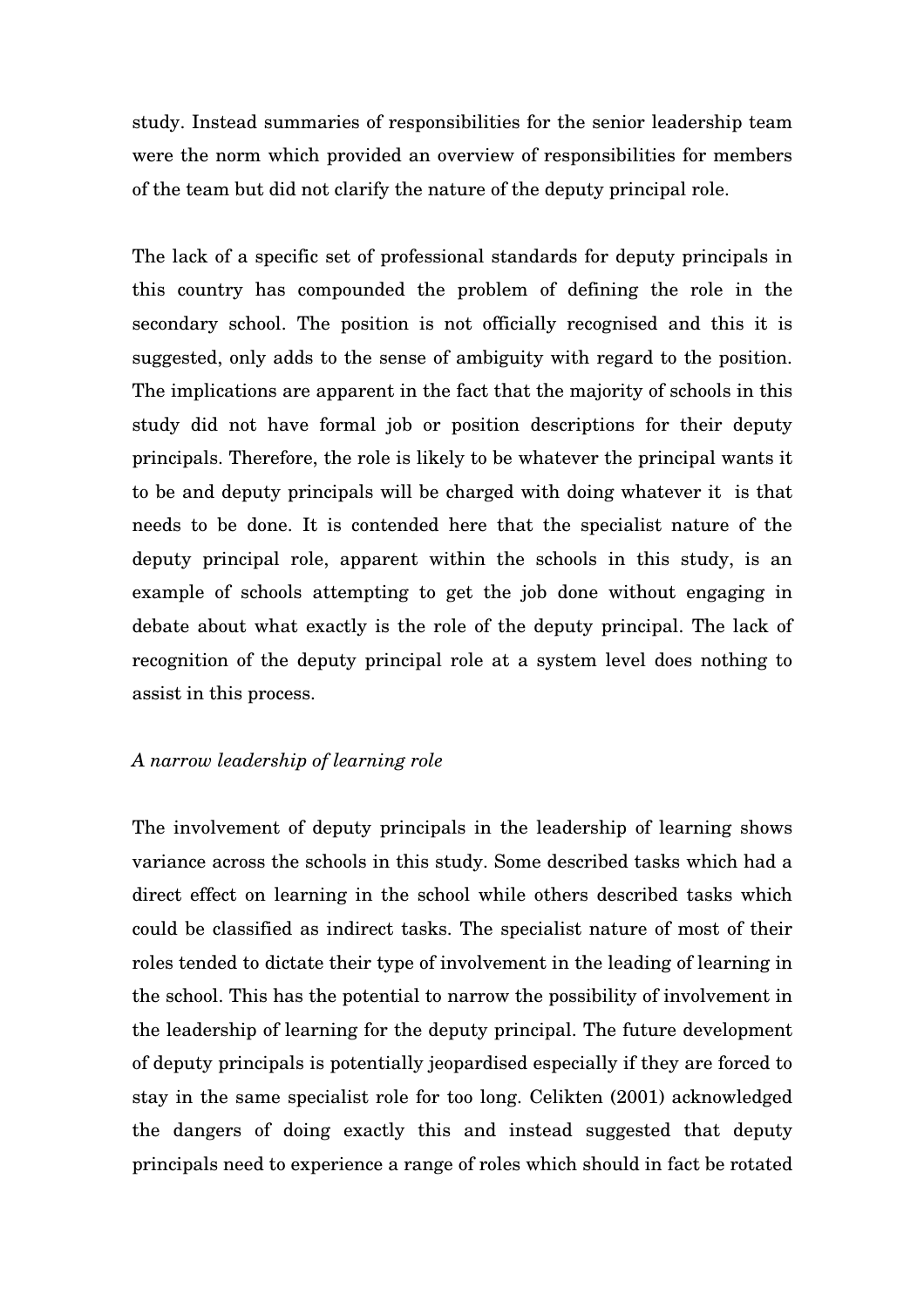amongst members of the senior leadership team to ensure they develop as instructional leaders. A similar view is put forward by Kaplan et al., (1999) and Johnson-Taylor et al., (2007) who suggest deputy principals need to be involved in all aspects of running the school which includes experiencing a range of leadership opportunities. The implications of widening the focus for deputy principals so that they experience more opportunities in leading learning would mean a change to the way the role is structured and conceptualised in most of the schools in this study.

#### *A lack of time to adequately lead learning*

What is a more immediate concern with regard to the leadership of learning tasks that deputy principals are currently responsible for is the lack of time they actually have to do them. The overriding theme which comes out of this study is the fact that deputy principals are time poor. There appears to never be enough hours in the day to complete all the tasks that they are responsible for. As previously discussed their roles are dominated by managerial and administrative tasks which are often 'do now' tasks. The time spent doing these tasks appear to be at the expense of the leadership of learning tasks in terms of the time that can be spent on them to do them justice. This conflict between managerial tasks versus leadership tasks is a feature of other studies (Cranston, 2007; Cranston et al., 2004; Marshall, 1992) where time constraints feed the conflict between the two.

The implications of a lack of time on the deputy principal's involvement in the leadership of learning are clear. The likelihood is that if the current situation continues then deputy principals at these schools could only ever be involved in leadership of learning at a superficial level. This is despite a desire by the majority of deputy principals in the study to take on a greater leadership of learning role in their schools. Their current roles simply do not allow them to do this because firstly, their roles are set up in the main to manage the schools systems and secondly, as a direct result of this they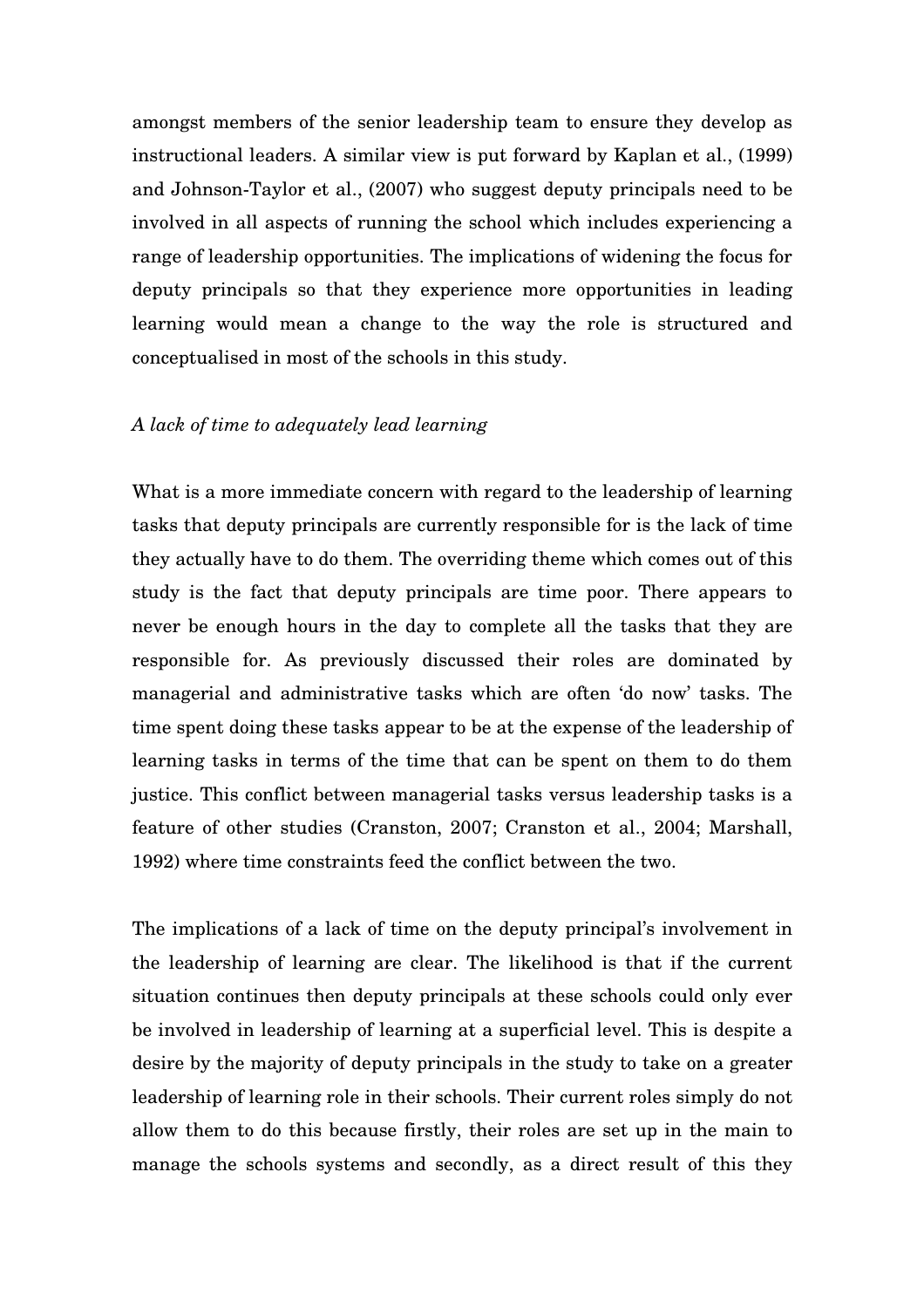have little time left to do justice to those tasks that make a direct contribution to the leadership of learning in schools. However, that is not to say that what they do indirectly has no contribution to leading learning in the school because clearly it does. In the main most of their involvement in leading learning is indirect and creates the conditions for learning to take place. It is in these areas like pastoral leadership, where although they are not directly contributing to leading learning they are nevertheless having an indirect effect on allowing good teaching and learning to take place. This is because what they are doing 'creates the conditions' for learning to take place, an important dimension of educational leadership as recognised in the recently published KLP document in this country (Ministry of Education, 2008).

### *A satisfying leadership of learning role*

It is interesting to note that whether or not the deputy principals in the study believed they were involved in leadership of learning tasks or 'doing leadership' they appear to be satisfied with this role. In fact the majority of deputy principals were satisfied with their role in the leadership of learning despite many wishing they had a bigger role in this area. This is evidenced by the findings which identified their real versus ideal roles. The two in a sense seem at odds with each other because they want more leadership of learning opportunities but yet they are on the whole satisfied with what they currently have. It is not clear if this wish for more leadership of learning opportunities is an espoused view or is based on a genuine desire to take on a more significant role. Mertz (2000) suggested in her contextualising of the role that the deputy principals become socialised to the role and the way it operates and over time gain a sense of control and satisfaction over their work even if they are not entirely happy with the duties they are allocated. Perhaps this provides some explanation of why they may be satisfied with their leadership of learning role despite wanting more involvement.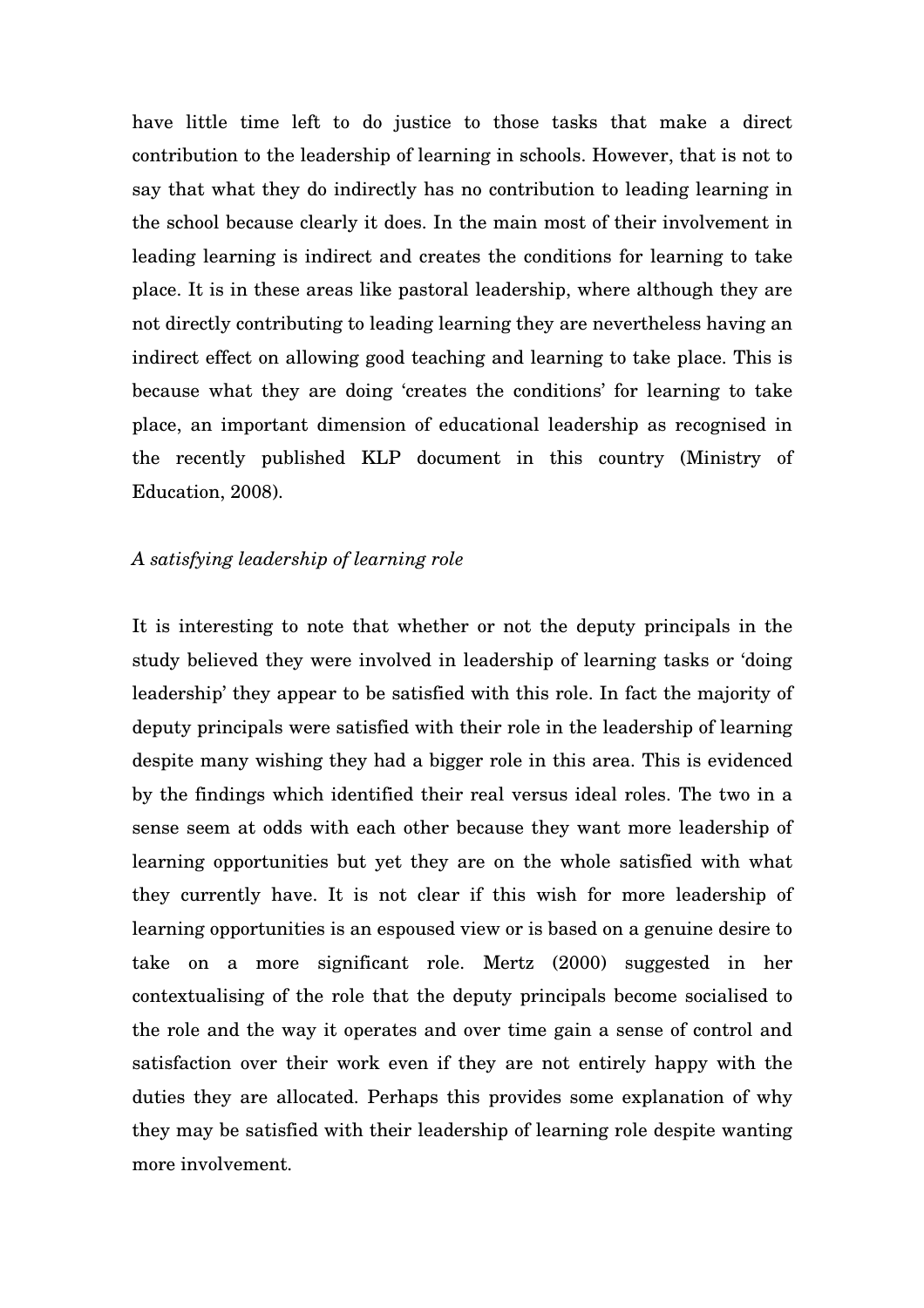### **Recommendations**

These recommendations are based on the key findings that have emerged from this research study. They are separated into two areas, recommendations for practice and recommendations for further research.

### *Recommendations for practice*

- 1. That schools and in particular senior leadership teams critically consider in the first instance the way that they structure and describe the role of the deputy principal and how it might be better utilised as a partnership role with the principal.
- 2. That schools and in particular the senior leadership team consider realigning or restructuring the role so that it addresses the conflict between management versus leadership tensions. In particular, this would involve a reallocation of some of the managerial and administrative tasks which dominate the role. These tasks could be reallocated to administrative support staff, councillors and other teachers. This reallocation of duties to others has been reported in a study by Toth et al., (1996) as having been successful in allowing deputy principals more time to lead learning. In the case of the schools in this study it would help to leverage time so that deputy principals could take a more prominent role in promoting and participating in leading learning in their schools.
- 3. That organisations that represent the interests of deputy principals like the National Association of Secondary Deputy and Assistant Principals and the Post Primary Teachers Association work together to lobby the Ministry of Education in order to secure a set of professional standards for the deputy principal role.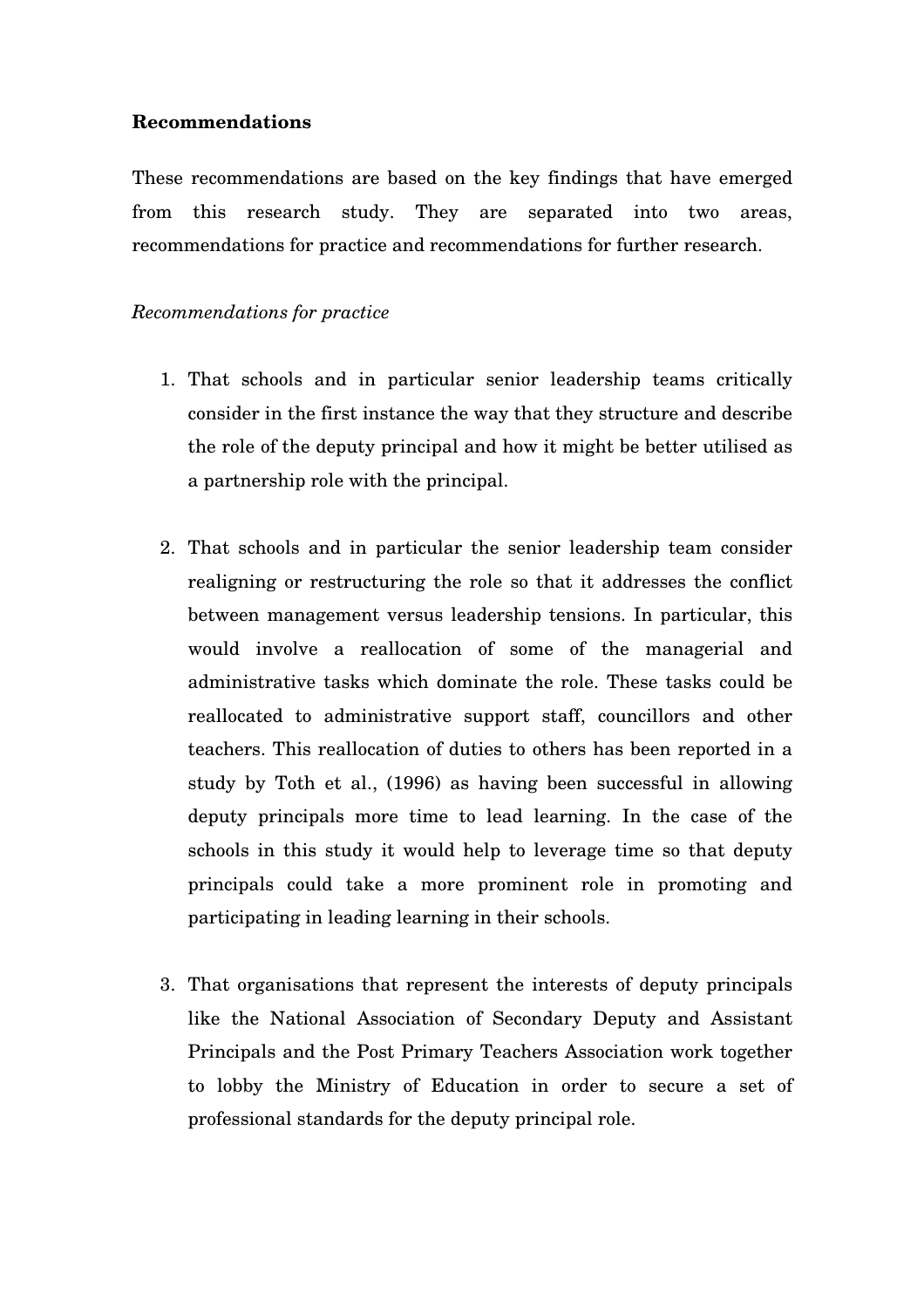#### *Recommendations for further research*

- 1. To investigate the effectiveness of utilising the deputy principal role at secondary school level as a preparation for the principalship.
- 2. To investigate deputy principals self perceptions of their actual effectiveness as leaders of learning in secondary schools.

## *Final conclusion*

In conclusion the deputy principal occupies a position in the secondary school which has yet to be clearly defined but is nevertheless characterised by a clear set of conditions especially evident within this research study.

In using the analogy of a busy restaurant kitchen the deputy principal is perhaps like the sous chef who is the organiser, who prepares the ingredients, who looks after the trainees, who deals with conflicts, who prepares the starters, who talks to the suppliers, who does whatever is needed to get the food out on time and who does all of this at a frantic pace. The aim is to serve the head chef (read the principal) who is the creative genius and who has ultimate control over the direction of the kitchen (read the senior leadership team) and the restaurants success (read the school). Until the sous chef or deputy principal gets promoted or they move on or they retire then they have to be content with doing what it is they have been assigned to do. Sometimes though the head chef or principal makes things easier for them and lets them practice the skills needed to take the top job. They substitute for the head chef or principal when he/she is away from time to time, but they cook or run the school the way the head chef or principal tells them to. Other times the head chef or principal keeps them on starters or deserts or daily organisation or bus duty. Perhaps they have aspirations to be the head chef, or principal, perhaps not, but ultimately they know what their role is and they accept it because that's the way a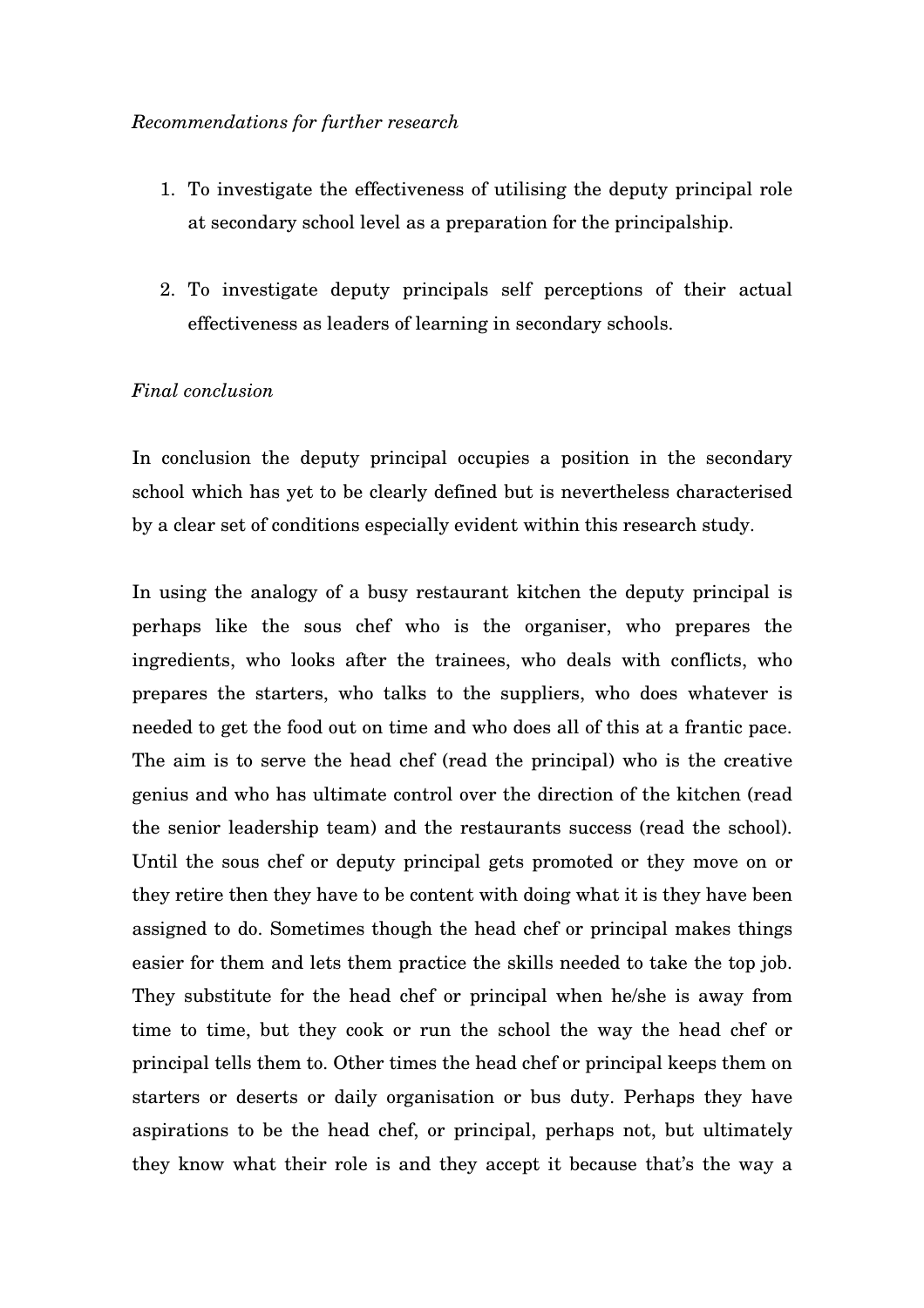kitchen or school operates. The sous chef is essential for the kitchen to operate and the restaurant to succeed, just like the deputy principal is essential for the senior leadership team and the school but yet, they both have fundamentally limited and narrow leadership roles. What's more they appear satisfied to accept this role.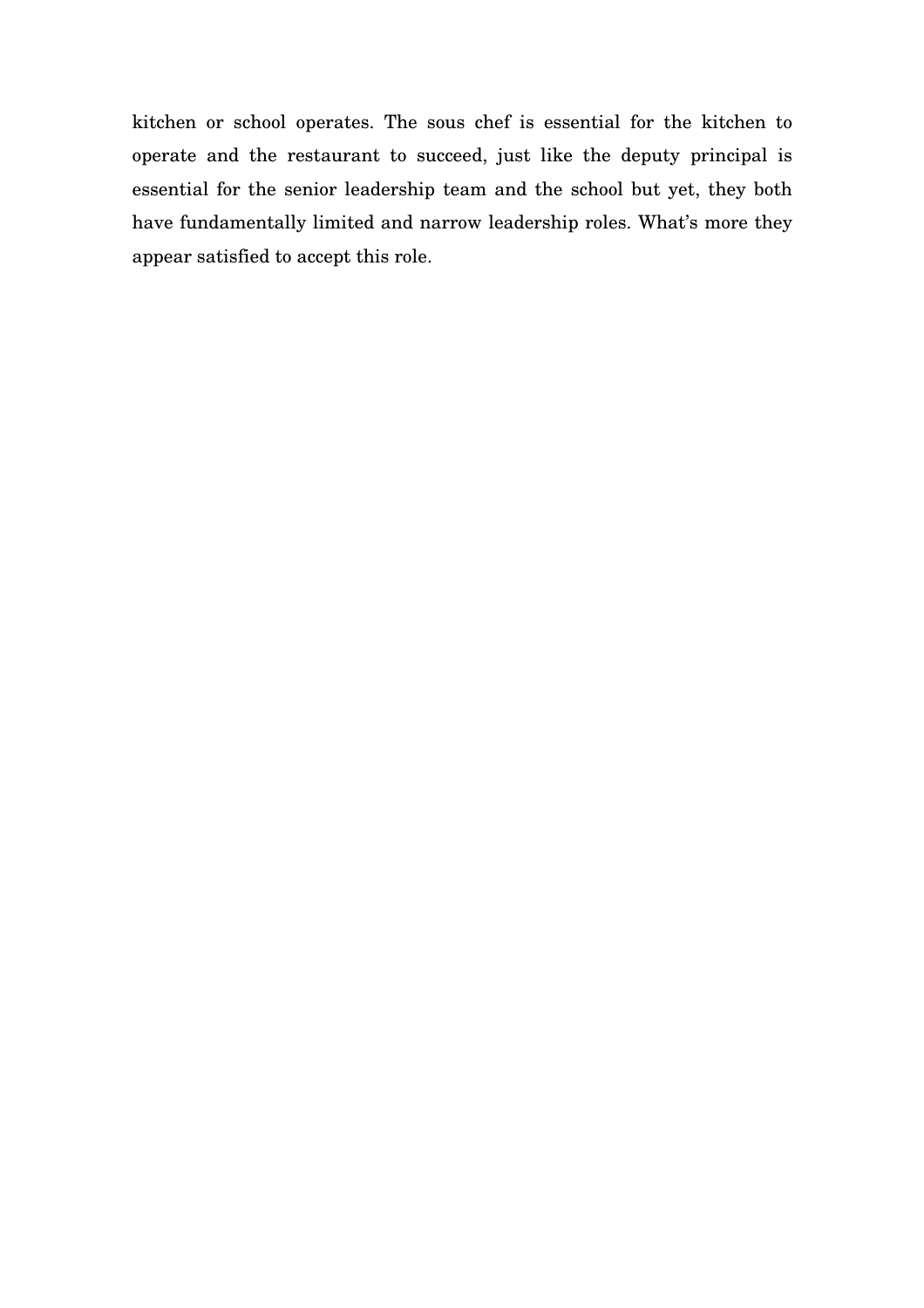# **References**

- Beach, K. D., Becker, B. J., & Kennedy, M. M. (2006). Constructing conclusions. In C. F. Conrad & R. C. Serlin (Eds.), *The Sage handbook for research in education: Engaging ideas and enriching inquiry* (pp. 493-509): Thousand Oaks: Sage Publications.
- Bryman, A. (2004). *Social research methods* (2nd ed.). Oxford: Oxford University Press.
- Calabrese, R. L. (1991). Effective assistant principals: What do they do? *NASSP Bulletin, 75*(51), 51-57.
- Cardno, C. (2003). Emerging issues in formalising principal preparation in New Zealand [Electronic version]. *International Journal For Leadership in Learning*, 7(17), 1-19.
- Celikten, M. (2001). The instructional leadership tasks of high school assistant principals. *Journal of Educational Administration, 39*(1), 67-76.
- Cohen, L., Manion, L. & Morrison, K. (2007). *Research methods in education (6th ed)*. London: Routledge.
- Cranston, N. C. (2000). *School -based management, leaders and leadership: Change and challenges for principals*. Paper presented at the "Education: The Global Challenge" International conference, Hobart. Retrieved.
- Cranston, N. C. (2007). What do we know about middle-level school leaders in New Zealand? An exploratory study of Auckland secondary deputy and assistant principals. *New Zealand Journal of Educational Leadership, 22*(1), 16-30.
- Cranston, N. C., Tromans, C., & Reugebrink, M. (2004). Forgotten leaders: What do we know about the deputy principalship in secondary schools? *International Journal of Leadership in Education, 7*(3), 225- 242.
- Creswell, J. W. (2002). *Research design: Qualitative, quantitative and mixed methods approaches*. Thousand Oaks: Sage Publications.
- Creswell, J. W. (2007). *Qualitative inquiry and research design: Chosing among five approaches (2nd ed)*. Thousand Oaks: Sage Publications.
- Denzin, N. K. (1997). Triangulation in educational research. In J. P. Keeves (Ed.), *Educational research, methodology and measurement: An international handbook (pp. 318-322)*. Oxford: Pergamon.
- Fitzgerald, T. (2007). Documents and documentary analysis: Reading between the lines. In A. R. J. Briggs & M. Coleman (Eds.), *Research methods in educational leadership and management (2nd ed.) (pp. 278-294)*. London: Sage Publications.
- Fitzgerald, T., Gunter, H., & Eaton, J. (2006). The missing link?: Middle leadership in schools in New Zealand and England. *New Zealand Journal of Educational Leadership, 21*(1), 29-43.
- Fitzgerald, T., Youngs, H., & Grootenboer, P. (2003). Bureaucratic control or professional autonomy?: Performance management in New Zealand schools. *School Leadership & Management, 23*(1), 91-105.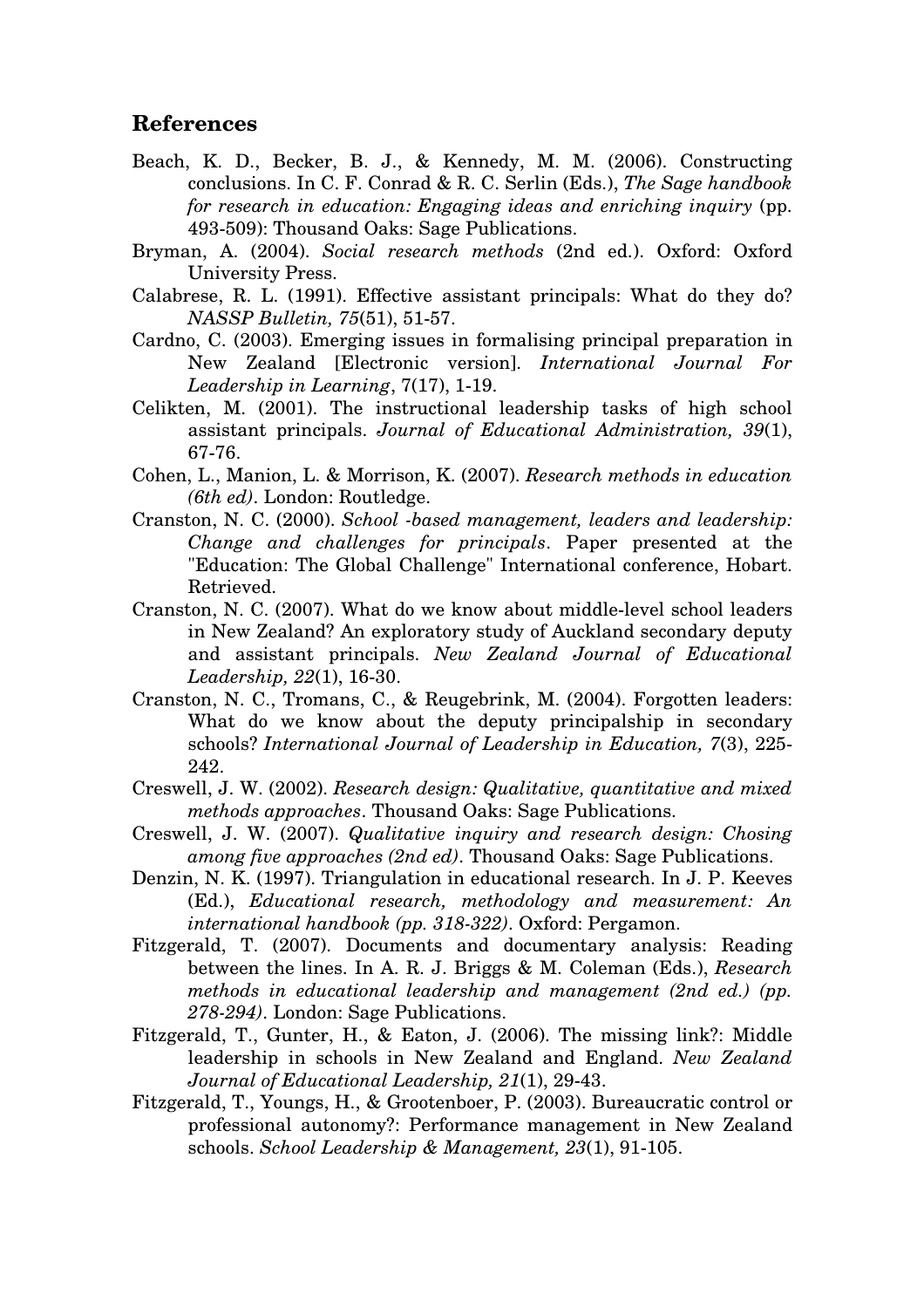- Fontana, A., & Frey, J. H. (2005). The interview: From neutral stance to political involvement. In N. K. Denzin & Y. S. Lincoln (Eds.), *The Sage handbook of qualitative research* (3rd ed., pp. 695-727). Thousand Oaks: Sage.
- Golanda, E. L. (1991). Preparing tomorrow's educational leaders: An inquiry regarding the wisdom of utilizing the position of assistant principal as an internship or apprenticeship to prepare future principals. *Journal of School Leadership, 1*(July), 266-283.
- Gunter, H. (2001). *Leaders and leadership in education* (1st ed.). London: Paul Chapman Publishing.
- Harris, A., Muijs, D., & Crawford, M. (2003). *Deputy and assistant heads: Building leadership potential*. Warwick: National College for School Leadership.
- Harvey, M. J. (1994). The deputy principalship: Retrospect and prospect. *International Journal of Educational Management, 8*(3), 15-25.
- Harvey, M. J., & Sheridan, B. (1995). Measuring the perception of the primary school deputy principal's responsibilities. *Journal of Educational Administration, 33*(4), 69-91.
- Hausman, C., Nebeker, A., McCreary, J., & Donaldson, G. (2001). The worklife of the assistant principal. *Journal of Educational Administration, 40*(2), 136-157.
- James, C., & Whiting, D. (1998). The career perspectives of deputy headteachers. *Educational Management & Administration, 26*(4), 353-362.
- Jayne, E. (1996). Developing more effective primary deputy (or associate) heads. *Educational Management & Administration, 24*(3), 317-326.
- Johnson, R. (2000). Other duties as assigned: Four rules for surviving the assistant principalship. *NASSP Bulletin, 84*(578), 85-87.
- Johnson-Taylor, C., & Martin, M. B. (2007). Preparing assistant principals for the principalship. *Principal Leadership, 7*(8), 23-25.
- Kaplan, L. S., & Owings, W. A. (1999). Assistant principals: The case for shared instructional leadership. *NASSP Bulletin, 83*(605), 80-94.
- Koru, J. M. (1993). The assistant principal: Crisis manager, custodian or visionary? *NASSP Bulletin, 77*(1), 67-71.
- Lofland, J., Snow, D., Anderson, L., & Anderson, L. H. (2006). *Analyzing social settings: A guide to qualitative observation and analysis* (4th ed.). Belmont: Wadsworth/Thomson Learning.
- Marshall, C. (1992). The assistant principal An overview of the frustrations, rewards. *NASSP Bulletin, 76*(1), 88-94.
- Mertz, N. T. (2000). *Contextualizing the position of assistant principal*. Paper presented at the University Council for Educational Administration Annual Meeting. Retrieved.
- Ministry of Education. (1997). *Performance management systems*. Wellington: Learning Media.
- Ministry of Education. (1998). *Principal performance management: A resource for boards of trustees and principals*. Wellington: Government Printer.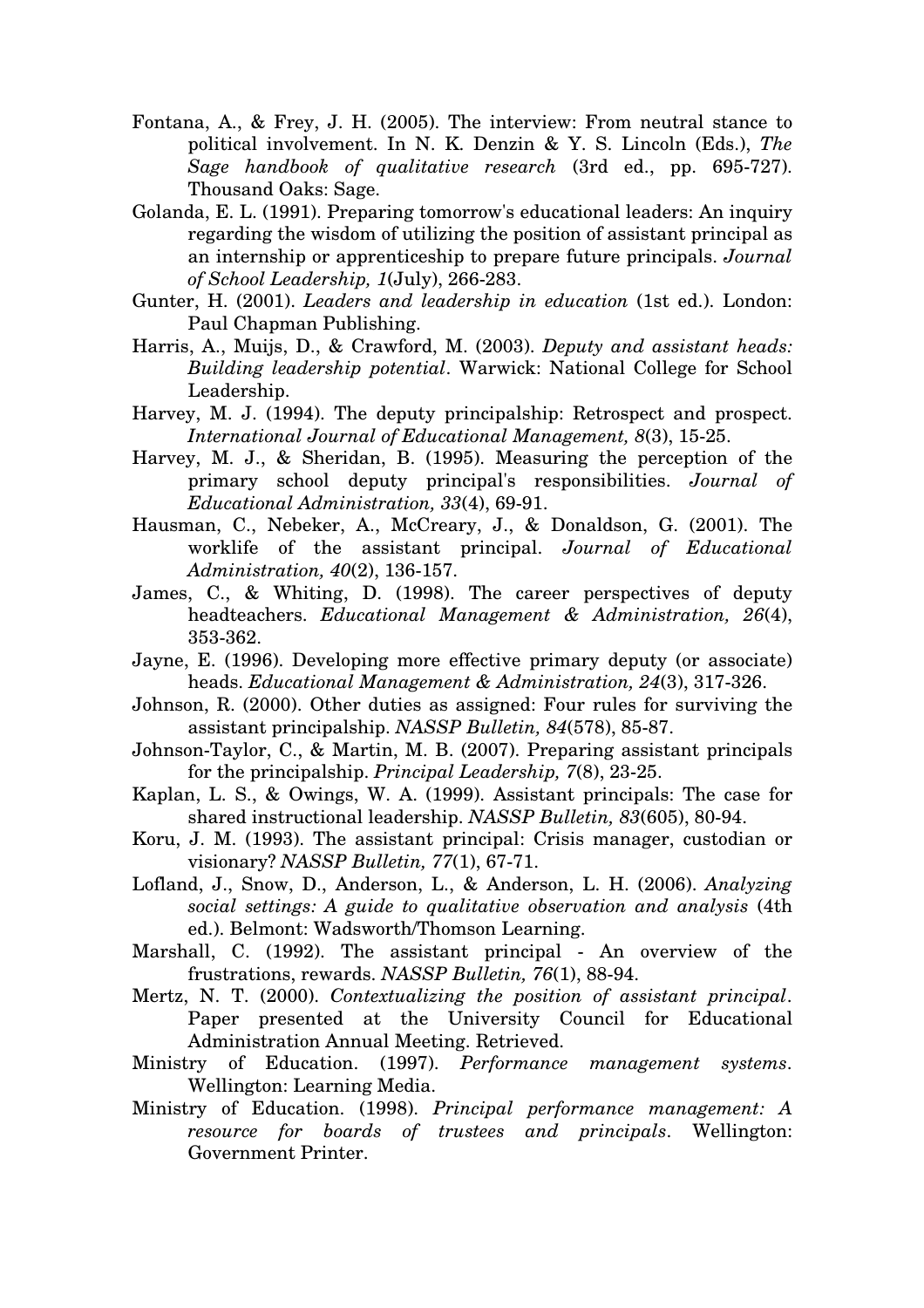- Ministry of Education. (1998). *Teacher performance management: Primary school teachers, primary school deputy / assistant Principals*. Wellington: Government Printer.
- Ministry of Education. (1999). *Professional standards: Criteria for quality teaching*. Wellington: Government Printer.
- Ministry of Education. (1999). *Teacher performance management: A resource for boards of trustees, principals and teachers*. Wellington: Government Printer.
- Ministry of Education. (2007). *New Zealand country report on improving school leadership: OECD background report*. Wellington: New Zealand.
- Ministry of Education. (2008). *Kiwi leadership for principals: Principals as educational leaders*. Wellington: Government Printer.
- Parliament of New Zealand. (1988). *Tomorrow's schools: The reform of education administration in New Zealand*. Wellington: Government Printer.
- Pont, B., Nusche, D., & Moorman, H. (2008). *Improving school leadership volume 1: Policy and practice*: OECD.
- Porter, J. J. (1996). What is the role of the middle level assistant principal and how should it change? *NASSP Bulletin, 80*(578), 25-30.
- Pounder, D., & Crow, G. (2005). Sustaining the pipeline of school administrators. *Educational Leadership, 62*(8), 56-60.
- Ribbins, P. (1997). Heads on deputy headship: Impossible roles for invisible role holders? *Educational Management & Administration, 25*(3), 295- 308.
- Robinson, V. M. J. (2007). School leadership and student outcomes: Identifying what works and why? *ACEL Monograph Series, 41*(October 2007), 1-28.
- Robinson, V. M. J. (2008). Forging the links between distributed leadership and educational outcomes. *Journal of Educational Administration, 46*(2), 241-256.
- Robinson, V., & Lai, M. K. (2006). *Practitioner research for educators: A guide to improving classrooms and schools*: Corwin Press.
- Rudman, R. (2002). *Human resources management in New Zealand* (4th ed.). Auckland: Longman Paul.
- Sutter, M. R. (1996). What do we know about the job and career satisfaction of secondary school assistant principals? *NASSP Bulletin, 80*(April), 108-111.
- Thomas, D. R. (2006). A general inductive approach for analyzing qualitative evaluation data. *American Journal of Evaluation, 27*(2), 237-246.
- Toth, C., & Siemaszko, E. (1996). Restructuring the assistant principalship: A practitioner's guide. *NASSP Bulletin*, 87-98.
- Webb, R., & Vulliamy, G. (1995). The changing role of the primary school deputy headteacher. *School Organisation, 15*(1), 53-63.
- Wellington, J. (2000). *Educational research: Contemporary and practical approaches*: Continuum.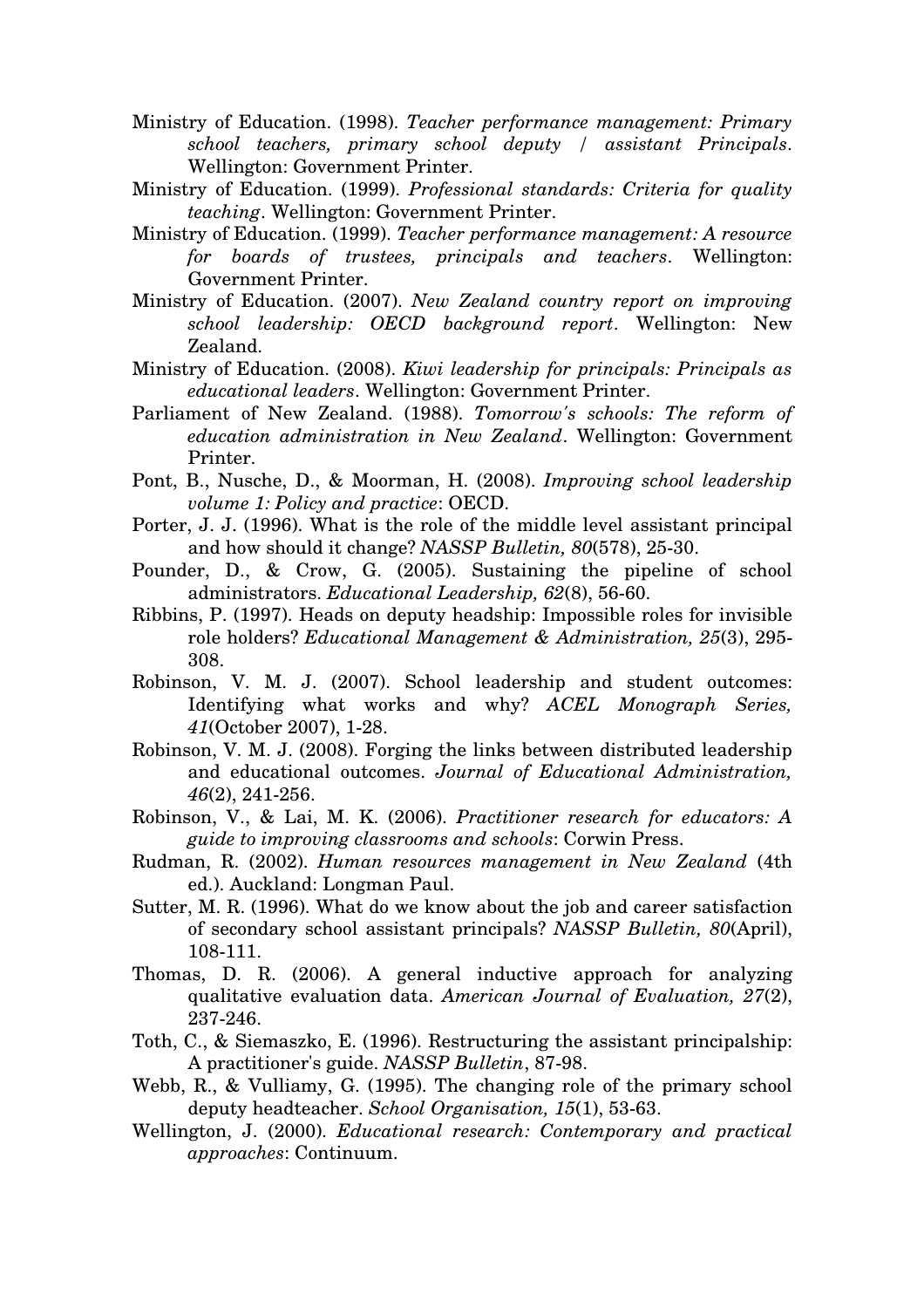- Williams, F. B. (1995). Restructuring the assistant principal's role. *NASSP Bulletin, 79*(1), 75-80.
- Wylie, C. (1999). *Ten years on: How schools view educational reform*. Wellington: New Zealand Council for Educational Research.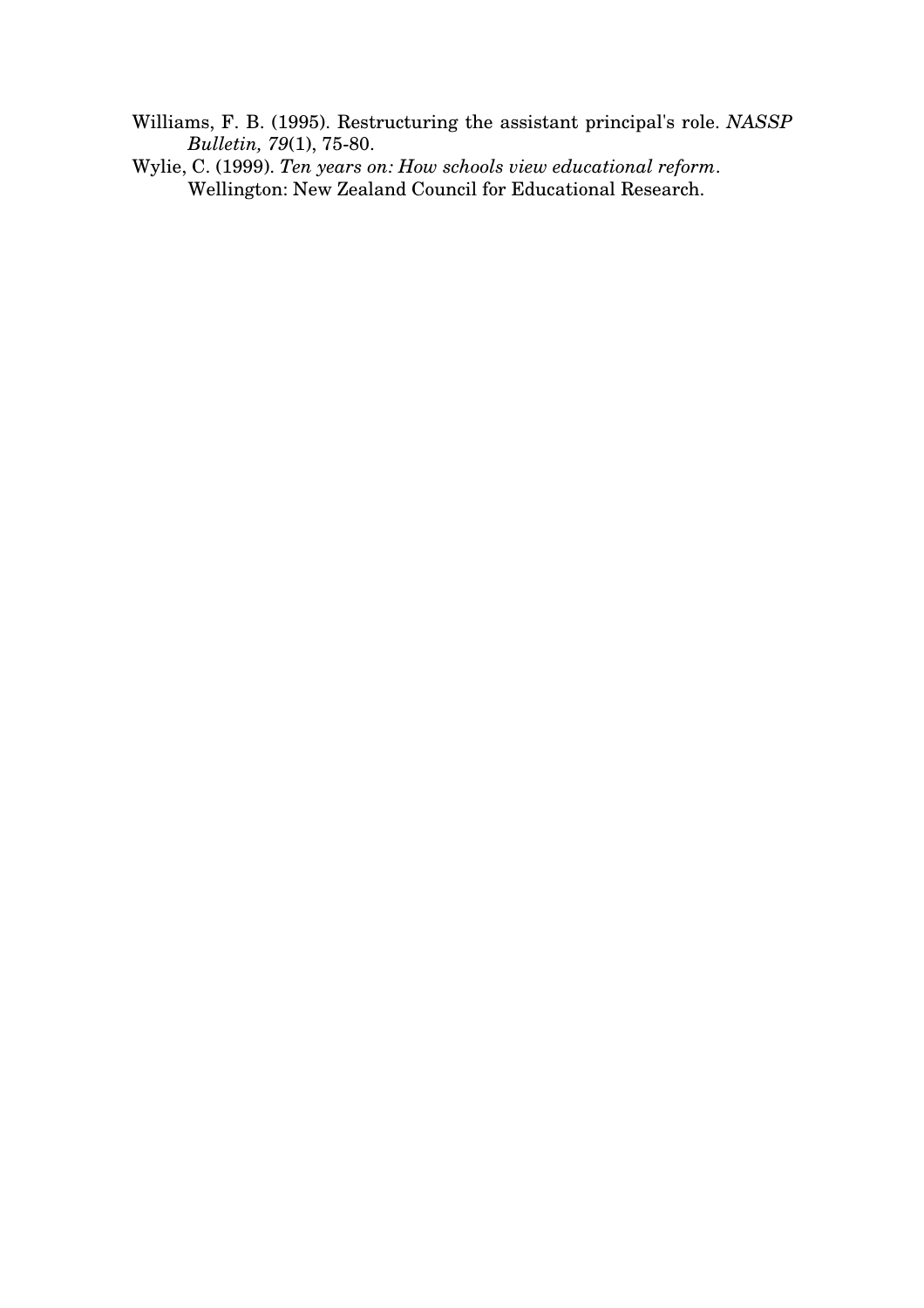## **Overview of research methods and data collection**

| <b>School site</b>   | <b>Documentary Analysis</b>                                                                                      | <b>Individual Questionnaire</b>   | <b>Deputy Principal Group Interview</b> |
|----------------------|------------------------------------------------------------------------------------------------------------------|-----------------------------------|-----------------------------------------|
| School A             | Yes - Portfolio summary of Senior leadership team<br>provided                                                    | $Yes-4$ participants              | $Yes-4$ participants                    |
|                      | Two deputy principal job/position descriptions<br>provided                                                       | Date: 17.07.08                    | Date: 17.07.08                          |
| School B             | Yes - Portfolio summary of Senior leadership team<br>provided                                                    | $Yes-4$ participants              | $Yes-4$ participants                    |
|                      | No deputy principal job/position descriptions<br>provided                                                        | Date: 18.07.08                    | Date: 18.07.08                          |
| School C             | Yes - Portfolio summary of Senior leadership team<br>provided                                                    | $Yes-3$ participants              | $Yes-2$ participants                    |
|                      | No deputy principal job/position descriptions<br>provided                                                        | Date: 31.07.08                    | Date: 31.07.08                          |
| School D             | Yes - Portfolio summary of Senior leadership team<br>provided                                                    | $Yes-4$ participants              | $Yes-4$ participants                    |
|                      | No deputy principal job/position descriptions<br>provided                                                        | Date: 15.08.08                    | Date: 15.08.08                          |
|                      |                                                                                                                  |                                   |                                         |
| School E<br>(ASDAPA) | Yes - Portfolio summary of Senior leadership team<br>provided                                                    | $Yes-1$ participant               | Not evident                             |
|                      | No deputy principal job/position descriptions<br>provided                                                        | Date: Returned by post in July 08 |                                         |
| School F<br>(ASDAPA) | Yes - One deputy principal job/position description<br>provided                                                  | $Yes - 1$ participant             | Not evident                             |
|                      |                                                                                                                  | Date: Returned by post in July 08 |                                         |
| School G<br>(ASDAPA) | $No - No$ portfolio summary or deputy principal<br>job/position description provided                             | $Yes - 1$ participant             | Not evident                             |
|                      |                                                                                                                  | Date: Returned by post in July 08 |                                         |
| School H<br>(ASDAPA) | No - No portfolio summary or deputy principal<br>job/position description provided                               | $Yes - 1$ participant             | Not evident                             |
|                      |                                                                                                                  | Date: Returned by post in July 08 |                                         |
|                      |                                                                                                                  |                                   |                                         |
| School Z<br>(Other)  | Yes - Portfolio summary of Senior leadership team<br>provided<br>Four deputy principal job/position descriptions | Not evident                       | Not evident                             |
|                      | provided                                                                                                         |                                   |                                         |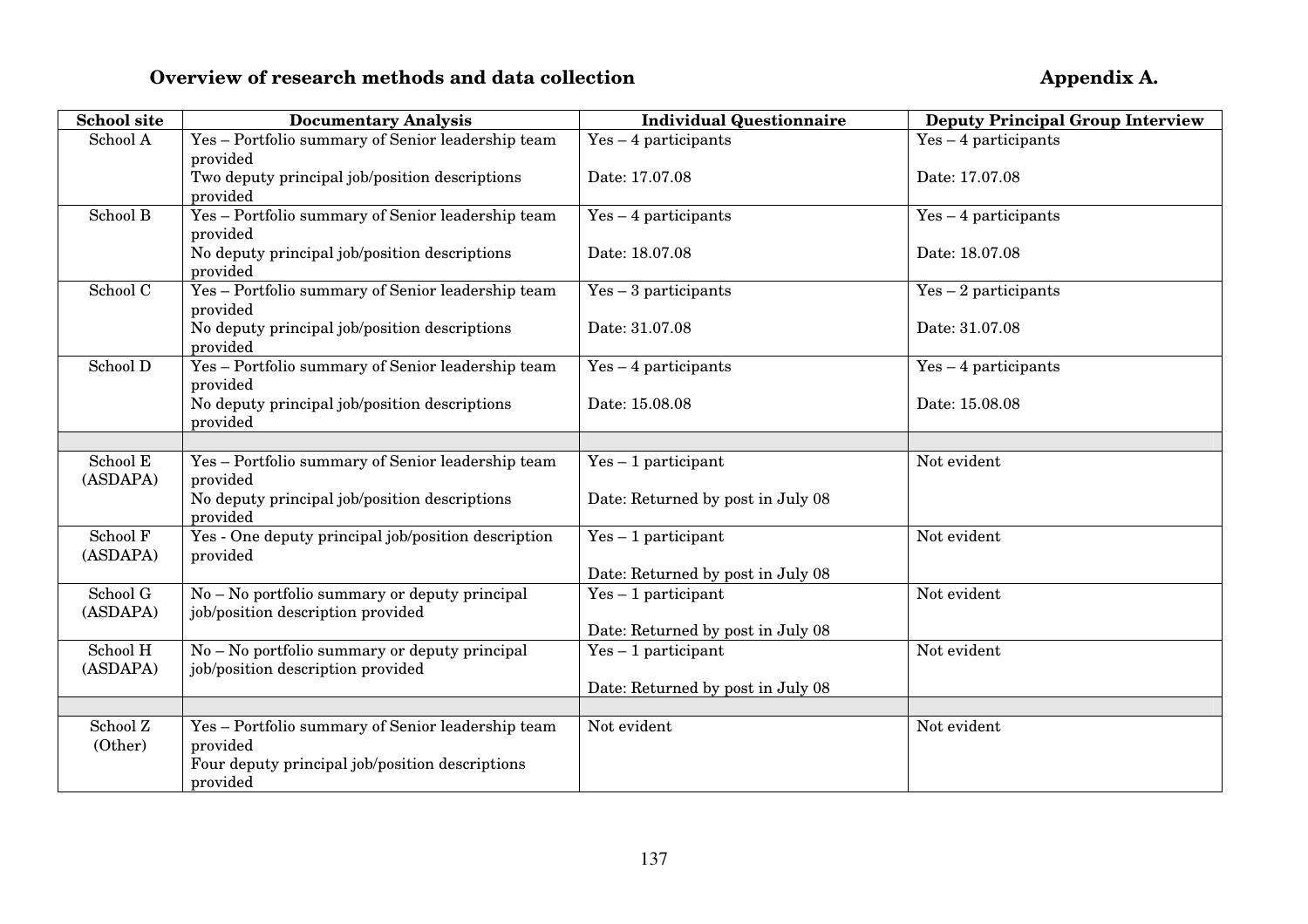### **Overview of school documents**

# **Appendix B**

| Sample<br>School | Job<br>description<br>provided                                            | Job description<br>clarifies role of<br>deputy<br>principal                                                                                                                                                                                                                                                                                                                                                                                                                                                      | Job description(s) linked to<br>teacher professional<br>standards and the school<br>appraisal system                                                                                                                                                                                                                                                                                                    | Portfolio summary of senior<br>management team<br>responsibilities is provided                                                                                                                                                                                                                                                                                                                                                                                                                                                                                                                  | Portfolio summary is linked to<br>the teacher professional<br>standards                                    |
|------------------|---------------------------------------------------------------------------|------------------------------------------------------------------------------------------------------------------------------------------------------------------------------------------------------------------------------------------------------------------------------------------------------------------------------------------------------------------------------------------------------------------------------------------------------------------------------------------------------------------|---------------------------------------------------------------------------------------------------------------------------------------------------------------------------------------------------------------------------------------------------------------------------------------------------------------------------------------------------------------------------------------------------------|-------------------------------------------------------------------------------------------------------------------------------------------------------------------------------------------------------------------------------------------------------------------------------------------------------------------------------------------------------------------------------------------------------------------------------------------------------------------------------------------------------------------------------------------------------------------------------------------------|------------------------------------------------------------------------------------------------------------|
| SchoolA          | $Yes - Two$<br>provided out<br>of a total of<br>four deputy<br>principals | <b>Deputy</b><br><b>Principal1</b><br>Role clarification<br>statement for the<br>position is<br>provided along<br>with a set of main<br>objectives of the<br>role.<br>Key tasks as the<br>human resource<br>and professional<br>development<br>leader and<br>manager are<br>listed and clarified<br>along with<br>performance<br>criteria to<br>measure<br>outcomes.<br><b>Deputy</b><br>Principal2<br>No role<br>clarification<br>statement<br>provided.<br>Key tasks are<br>listed without<br>clarification or | <b>Deputy Principal 1</b><br>Job description is not linked to the<br>teacher professional standards<br>Key tasks and performance<br>criteria are listed but no link to<br>school appraisal system<br><b>Deputy Principal 2</b><br>Job description is not linked to the<br>teacher professional standards<br>Key tasks listed but without<br>performance criteria. No link to<br>school appraisal system | Yes - Responsibilities are listed as<br>follows:<br>Principal:<br>Various duties listed in alphabetical<br>order<br><b>Deputy Principal 1:</b><br>Human Resources and Student<br>Leadership<br>Plus - Dept, House and Year level<br>responsibility<br><b>Deputy Principal 2:</b><br>Pastoral Care and Safe Schools<br>Plus - Dept and Year level<br>responsibility<br><b>Deputy Principal 3:</b><br>Curriculum and Assessment<br>Plus - Dept, House and Year level<br>responsibility<br><b>Deputy Principal 4:</b><br>ICT in the college<br>Plus - Dept, House and Year level<br>responsibility | Not linked to principal<br>performance standards<br>No link to<br>the teacher<br>professional<br>standards |
|                  |                                                                           | performance<br>criteria attached                                                                                                                                                                                                                                                                                                                                                                                                                                                                                 |                                                                                                                                                                                                                                                                                                                                                                                                         |                                                                                                                                                                                                                                                                                                                                                                                                                                                                                                                                                                                                 |                                                                                                            |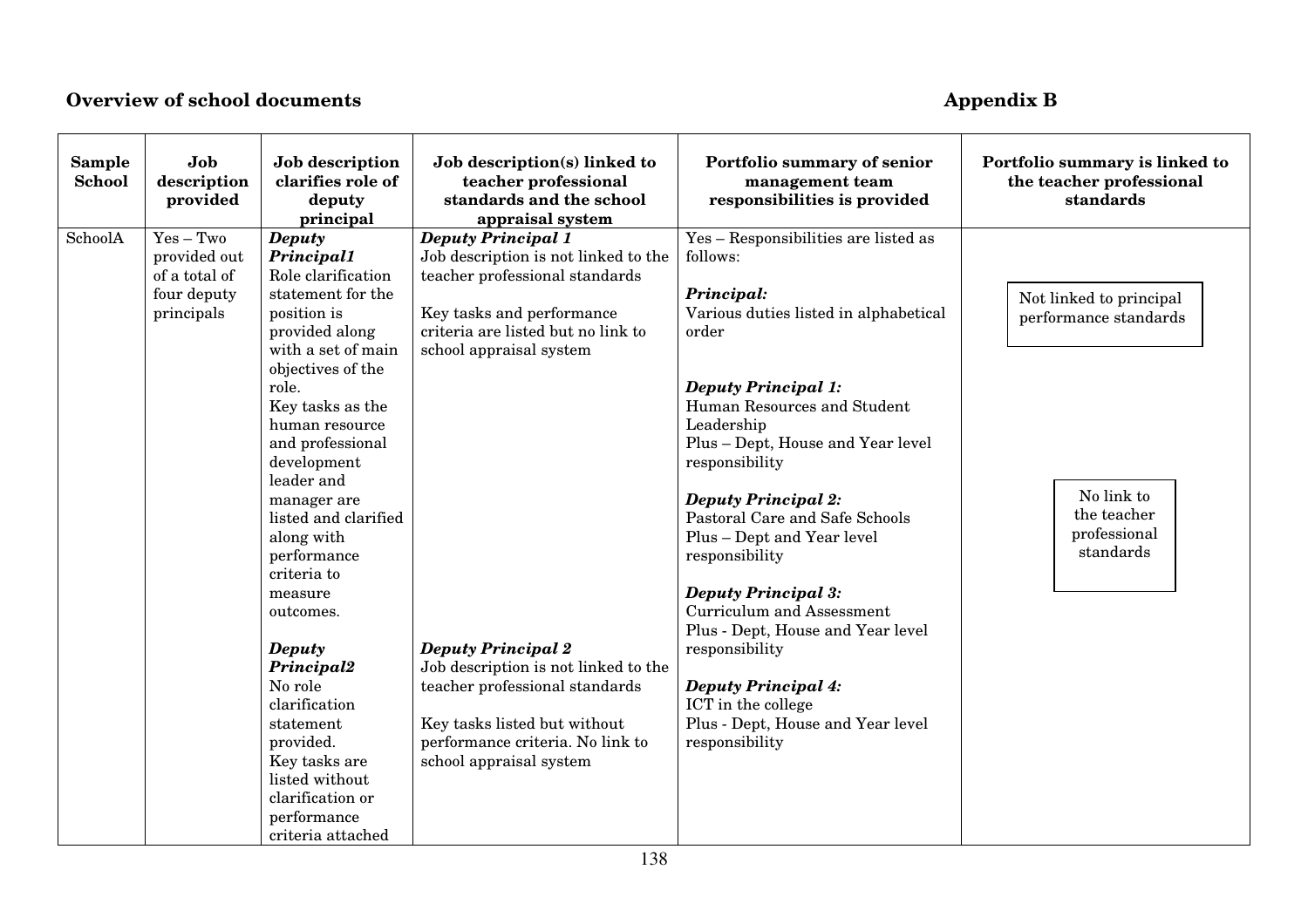| Sample<br>School | Job<br>description<br>provided | Job description<br>clarifies role of<br>deputy<br>principal | Job description(s) linked to<br>teacher professional<br>standards and the school<br>appraisal system | Portfolio summary of senior<br>management team<br>responsibilities is provided                                                                                                                                                                                                                                                                                                                                                                                                                                                                                                                                                                                                                                                                                                                                                                                                                | Portfolio summary is linked to<br>the teacher professional<br>standards                                    |
|------------------|--------------------------------|-------------------------------------------------------------|------------------------------------------------------------------------------------------------------|-----------------------------------------------------------------------------------------------------------------------------------------------------------------------------------------------------------------------------------------------------------------------------------------------------------------------------------------------------------------------------------------------------------------------------------------------------------------------------------------------------------------------------------------------------------------------------------------------------------------------------------------------------------------------------------------------------------------------------------------------------------------------------------------------------------------------------------------------------------------------------------------------|------------------------------------------------------------------------------------------------------------|
| SchoolB          | No                             | Not evident                                                 | Not evident                                                                                          | Yes - Responsibilities are listed as<br>follows:<br>Principal:<br>Implementation and alignment of<br>Learning charter plus various other<br>tasks<br><b>Associate Principal:</b><br>Implementation and alignment of<br>Learning charter. Oversight of<br>discipline, attendance, ICT, data<br>analysis, student and staff services<br>Plus - Dept and Year level<br>responsibility<br><b>Deputy Principal 1:</b><br>Implementation and alignment of<br>Learning charter. Leadership in<br>Human Resources with DP 3 and<br>Leadership in Student Services with<br>DP <sub>2</sub><br>Plus - Dept, House and Year level<br>responsibility<br><b>Deputy Principal 2:</b><br>Implementation and alignment of<br>Learning charter. Leadership in<br>Student Services with DP 1 and<br>Leadership in Curriculum and<br>Assessment with DP 3<br>Plus - Dept, House and Year level<br>responsibility | Not linked to principal<br>performance standards<br>No link to the<br>teacher<br>professional<br>standards |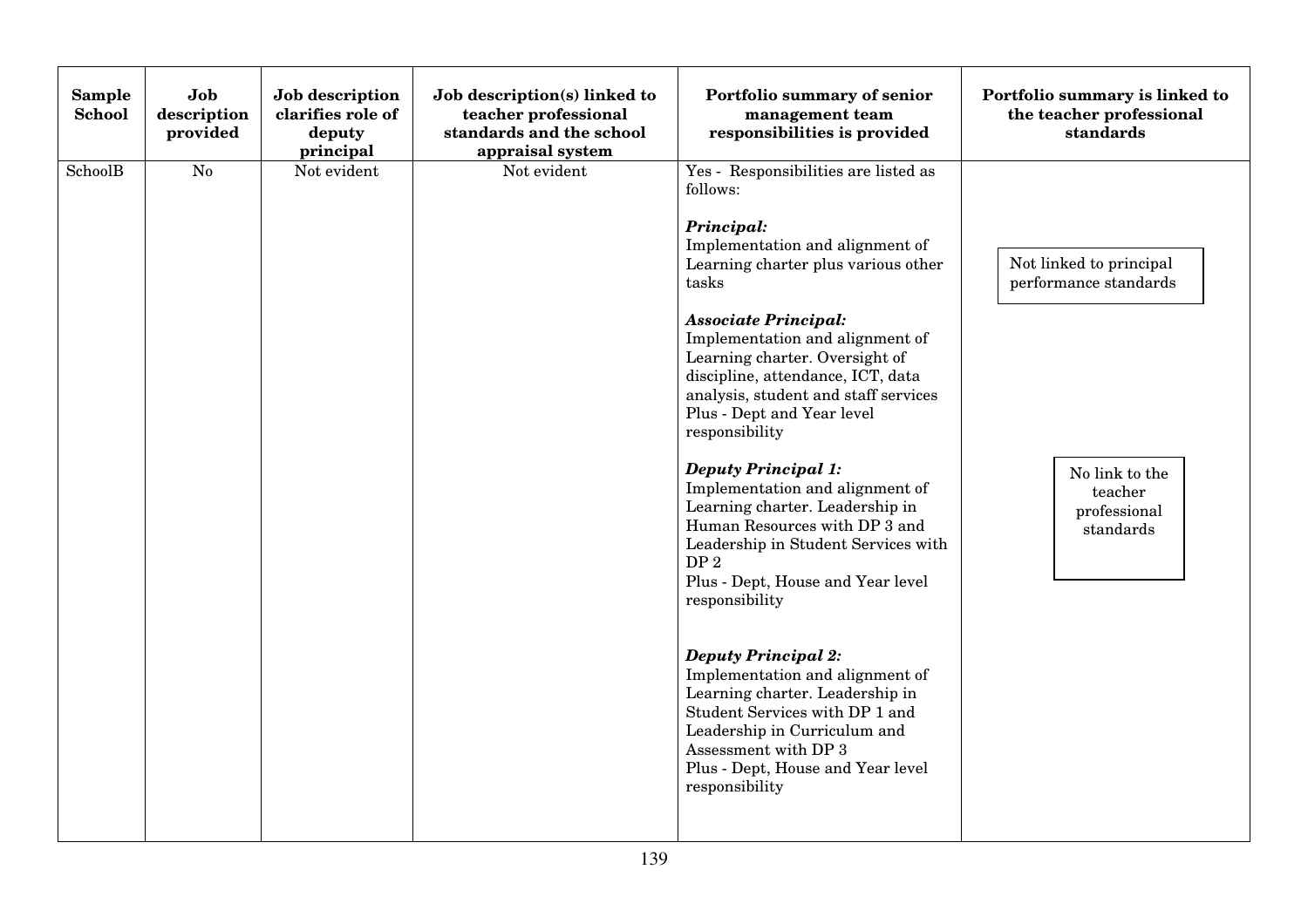| SchoolB |                |             |             | <b>Deputy Principal 3:</b>            |                   |
|---------|----------------|-------------|-------------|---------------------------------------|-------------------|
| (cont)  |                |             |             | Implementation and alignment of       |                   |
|         |                |             |             | Learning charter. Leadership in       |                   |
|         |                |             |             | Curriculum and Assessment with        |                   |
|         |                |             |             | DP 2 and Leadership in Human          |                   |
|         |                |             |             | Resources with DP 1                   |                   |
|         |                |             |             | Plus - Dept, House and Year level     | No link to the    |
|         |                |             |             | responsibility                        | teacher           |
|         |                |             |             |                                       | Tasks link to the |
|         |                |             |             |                                       | dimensions of the |
|         |                |             |             | <b>Deputy Principal 4:</b>            | principal         |
|         |                |             |             | Implementation and alignment of       | professional      |
|         |                |             |             | Learning charter. Daily Relief, Staff | standards         |
|         |                |             |             | Rosters, Enrolments, Orientation,     |                   |
|         |                |             |             | <b>EOTC</b>                           |                   |
|         |                |             |             | Plus - Dept, House and Year level     |                   |
|         |                |             |             | responsibility                        |                   |
|         |                |             |             |                                       |                   |
| SchoolC | N <sub>0</sub> | Not evident | Not evident | Yes - Responsibilities listed:        |                   |
|         |                |             |             | Principal:                            |                   |
|         |                |             |             | Policy, personnel & promotion.        |                   |
|         |                |             |             | Duties linked to the dimensions of    |                   |
|         |                |             |             | the professional standards for        |                   |
|         |                |             |             | principals                            |                   |
|         |                |             |             |                                       |                   |
|         |                |             |             | <b>Deputy Principal 1:</b>            |                   |
|         |                |             |             | Curriculum & Assessment. Duties       |                   |
|         |                |             |             | linked to the dimensions of the       |                   |
|         |                |             |             | professional standards for principals |                   |
|         |                |             |             |                                       |                   |
|         |                |             |             | <b>Deputy Principal 2:</b>            |                   |
|         |                |             |             | Student Services. Duties linked to    |                   |
|         |                |             |             | the dimensions of the professional    |                   |
|         |                |             |             | standards for principals              |                   |
|         |                |             |             | <b>Deputy Principal 3:</b>            |                   |
|         |                |             |             | Systems & Operations. Duties          |                   |
|         |                |             |             | linked to dimensions of principal     |                   |
|         |                |             |             | professional standards                |                   |
|         |                |             |             |                                       |                   |
|         |                |             |             |                                       |                   |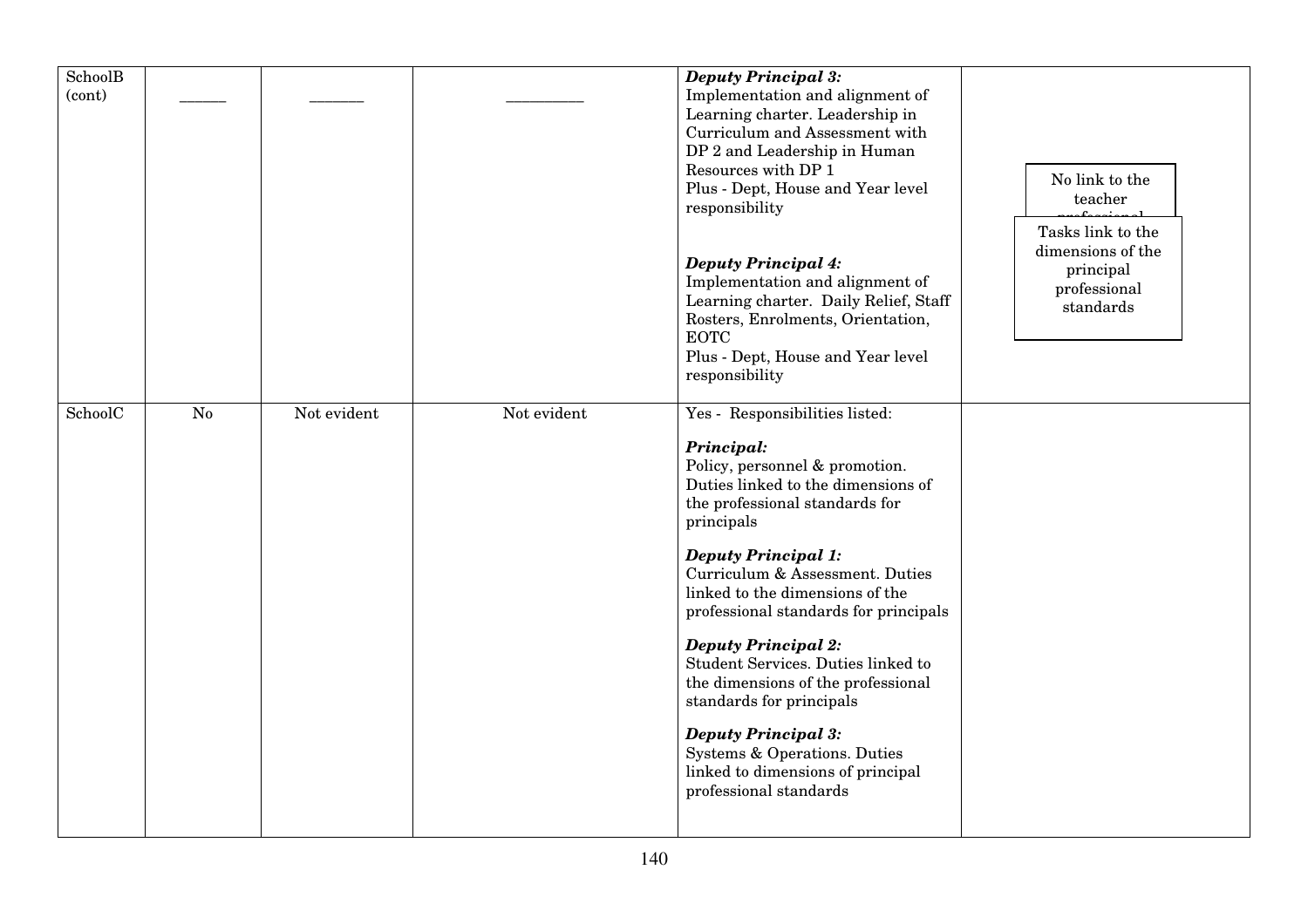| Sample<br><b>School</b> | Job<br>description<br>provided | Job description<br>clarifies role of<br>deputy<br>principal | Job description(s) linked to<br>teacher professional<br>standards and the school<br>appraisal system | Portfolio summary of senior<br>management team<br>responsibilities is provided                                                                                                                                                                                                                                                                                                                                                                                                                  | Portfolio summary is linked to<br>the teacher professional<br>standards |
|-------------------------|--------------------------------|-------------------------------------------------------------|------------------------------------------------------------------------------------------------------|-------------------------------------------------------------------------------------------------------------------------------------------------------------------------------------------------------------------------------------------------------------------------------------------------------------------------------------------------------------------------------------------------------------------------------------------------------------------------------------------------|-------------------------------------------------------------------------|
| SchoolD                 | N <sub>o</sub>                 | Not evident                                                 | Not evident                                                                                          | Yes - Portfolio summary includes<br>the principal, two deputy principals<br>and two senior leaders.<br>Responsibilities are listed as follows:<br>Principal:<br>Various oversight duties listed<br>across a number of school areas<br><b>Deputy Principal 1:</b><br>Assessment and Reporting and Day                                                                                                                                                                                            | Not linked to principal<br>performance standards                        |
|                         |                                |                                                             |                                                                                                      | to Day Organisation. Deputise for<br>the Principal<br>Plus - Dept and Year level<br>responsibility<br><b>Deputy Principal 2:</b><br>Student Welfare, Relationships and<br>Safe School<br>Plus - Dept and Year level<br>responsibility<br><b>Senior Leader 1:</b><br><b>Curriculum and Professional</b><br>Development<br>Plus - Dept and Year level<br>responsibility<br><b>Senior Leader 2:</b><br>Appraisal, Inductions and<br>Administration<br>Plus - Dept and Year level<br>responsibility | No link to the<br>teacher<br>performance<br>standards                   |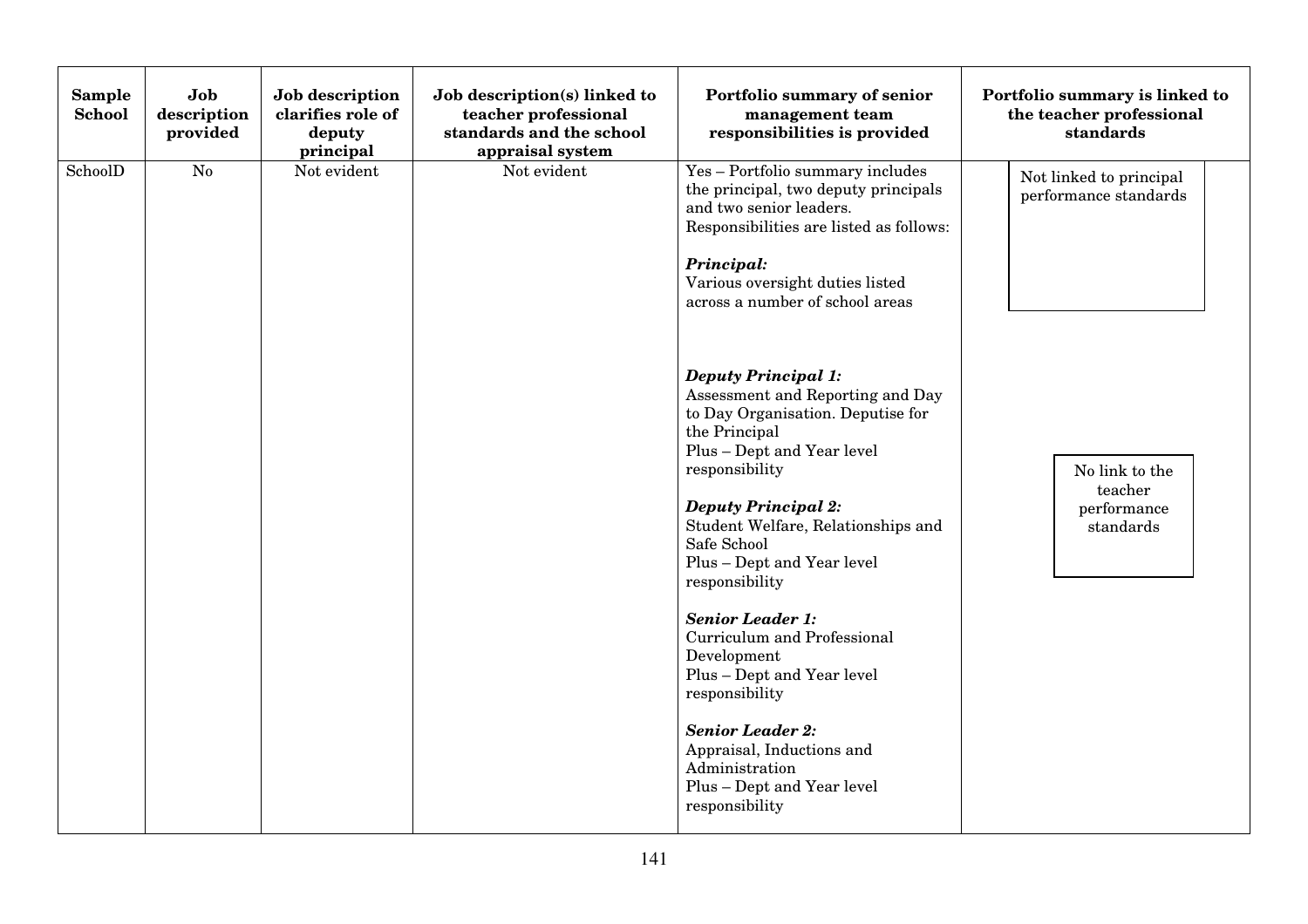| <b>ASDAPA</b><br><b>Schools</b> | Job<br>description<br>provided | Job description<br>clarifies role of<br>deputy<br>principal                                                                              | Job description(s) linked to<br>teacher professional<br>standards and the school<br>appraisal system                                                                                                                              | Portfolio summary of senior<br>management team<br>responsibilities is provided                                                                                                                                                                                                                                                                                                                                                                                                                                                                                                                                                                                                                                                                                         | Portfolio summary is linked to<br>the teacher professional<br>standards |
|---------------------------------|--------------------------------|------------------------------------------------------------------------------------------------------------------------------------------|-----------------------------------------------------------------------------------------------------------------------------------------------------------------------------------------------------------------------------------|------------------------------------------------------------------------------------------------------------------------------------------------------------------------------------------------------------------------------------------------------------------------------------------------------------------------------------------------------------------------------------------------------------------------------------------------------------------------------------------------------------------------------------------------------------------------------------------------------------------------------------------------------------------------------------------------------------------------------------------------------------------------|-------------------------------------------------------------------------|
| School E                        | $\overline{No}$                | Not evident                                                                                                                              | Not evident                                                                                                                                                                                                                       | Yes - Portfolio summary includes the<br>four deputy principals.<br>Responsibilities are listed as follows:<br><b>Deputy Principal 1:</b><br>Director of Student Achievement.<br>Principals Nominee, tracking and<br>targeting student achievement<br><b>Deputy Principal 2:</b><br>Director of Curriculum. Curriculum<br>structures Yr 7-13, PD in school,<br>beginning teachers, teacher trainees,<br>gifted and talented<br><b>Deputy Principal 3:</b><br>Director of Pastoral Care. Chair of<br>Deans committee, assertive<br>discipline, student welfare, Year 13<br>Dean and careers adviser<br><b>Deputy Principal 4:</b><br>Director of Administration.<br>Timetable and Calendar, relief<br>teachers, buses, rosters, trips, fire<br>drills, health and safety | No link to the<br>teacher<br>performance<br>standards                   |
| School F                        | $Yes - One$<br>provided        | <b>Deputy</b><br>Principal 1<br>No role<br>clarification<br>statement<br>Key tasks, goals<br>and key<br>performance<br>indicators listed | <b>Deputy Principal 1</b><br>Job description is not linked to the<br>teacher professional standards<br>Key tasks and performance<br>indicators are listed as the deputy<br>principals' responsibilities for<br>appraisal in 2008. | Not evident                                                                                                                                                                                                                                                                                                                                                                                                                                                                                                                                                                                                                                                                                                                                                            | Not evident                                                             |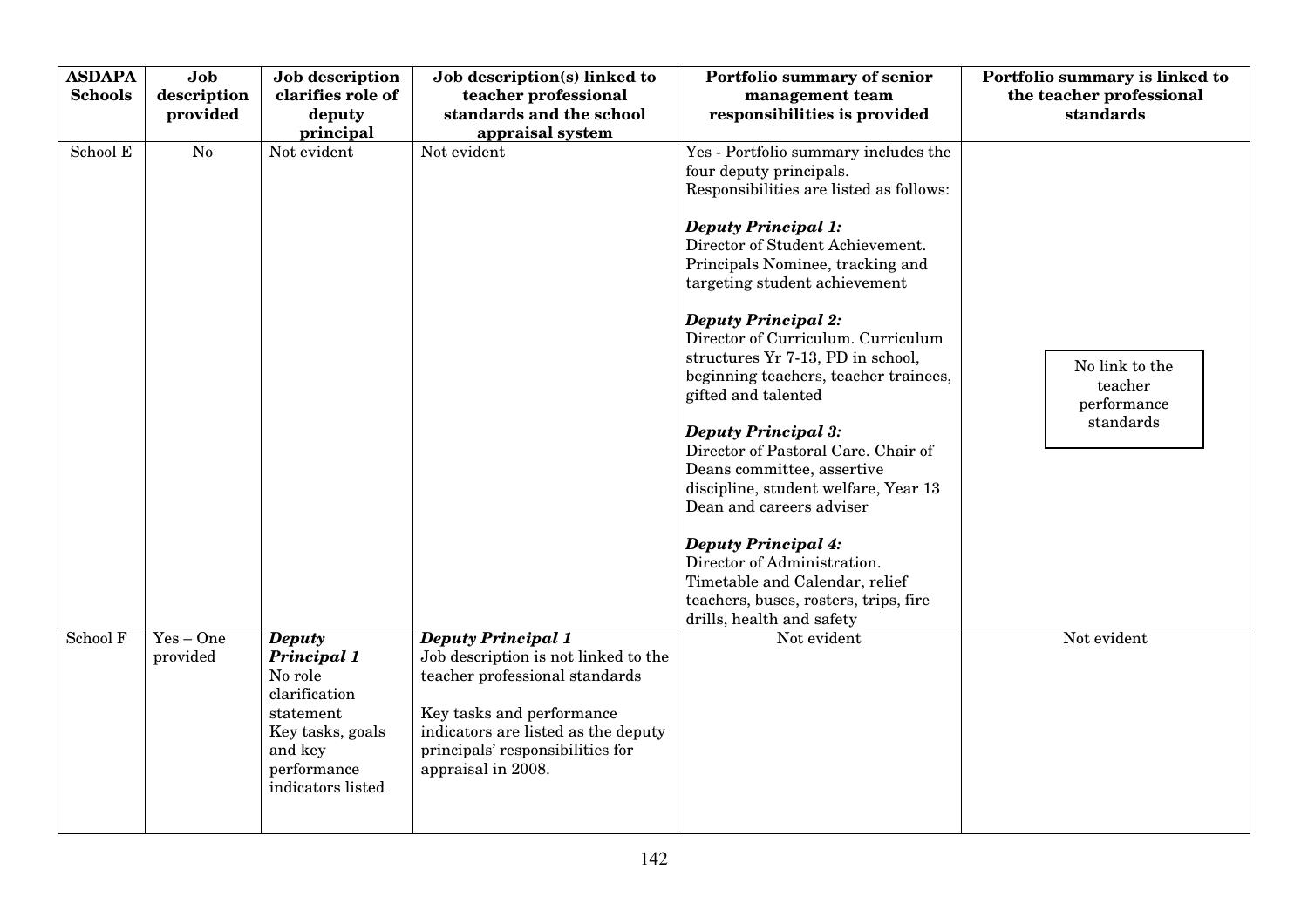| <b>ASDAPA</b><br><b>Schools</b>    | Job<br>description                                                                               | Job description<br>clarifies role of                                                                                                                                                                                                                                                                                               | Job description(s) linked to<br>teacher professional                                                                                                                                                                                                                                                                                        | Portfolio summary of senior<br>management team                                                                                                                                                                                                                                                                                                                                                                                                                                                                                                                                                                                                                                                                                                                                                                                                                              | Portfolio summary is linked to<br>the teacher professional                    |
|------------------------------------|--------------------------------------------------------------------------------------------------|------------------------------------------------------------------------------------------------------------------------------------------------------------------------------------------------------------------------------------------------------------------------------------------------------------------------------------|---------------------------------------------------------------------------------------------------------------------------------------------------------------------------------------------------------------------------------------------------------------------------------------------------------------------------------------------|-----------------------------------------------------------------------------------------------------------------------------------------------------------------------------------------------------------------------------------------------------------------------------------------------------------------------------------------------------------------------------------------------------------------------------------------------------------------------------------------------------------------------------------------------------------------------------------------------------------------------------------------------------------------------------------------------------------------------------------------------------------------------------------------------------------------------------------------------------------------------------|-------------------------------------------------------------------------------|
|                                    | provided                                                                                         | deputy<br>principal                                                                                                                                                                                                                                                                                                                | standards and the school<br>appraisal system                                                                                                                                                                                                                                                                                                | responsibilities is provided                                                                                                                                                                                                                                                                                                                                                                                                                                                                                                                                                                                                                                                                                                                                                                                                                                                | standards                                                                     |
| Other<br>School<br>${\bf Z}$<br>as | $Yes - four$<br>provided by<br>school.<br>Referred to<br>"Performance<br>Objectives for<br>2008" | <b>Assoc Principal1</b><br>No role<br>clarification<br>statement<br>provided<br>Key tasks and<br>expected outcomes<br>are listed for the<br>specific areas of<br>responsibility and<br>linked to the<br>dimensions of the<br>principal's<br>professional<br>standards.<br><b>Deputy</b><br>Principals 1,2, 3<br>$\& 4$<br>As above | <b>All Deputy Principals</b><br>'Performance Objectives' for 2008<br>are linked to the professional<br>standards for principals.<br>The 'key tasks' and 'expected<br>outcomes' are linked to the schools<br>performance management system<br>and are negotiated with the<br>principal and form appraisal goals<br>for the year in question. | Yes - Portfolio summary includes<br>the five deputy principals and the<br>principal.<br>Responsibilities are listed as follows:<br>Principal:<br>Duties categorised under the<br>dimensions of the professional<br>standards for principals. Plus<br>department and house<br>responsibilities<br><b>Associate Principal:</b><br>Duties categorised under the<br>dimensions of the professional<br>standards for principals. Plus<br>department, year level and house<br>responsibilities<br><b>Deputy Principal 1:</b><br>Duties categorised under the<br>dimensions of the professional<br>standards for principals. Plus<br>department, year level and house<br>responsibilities<br><b>Deputy Principal 2</b><br>Duties categorised under the<br>dimensions of the professional<br>standards for principals. Plus<br>department, year level and house<br>responsibilities | Tasks link to the<br>dimensions of the<br>principal professional<br>standards |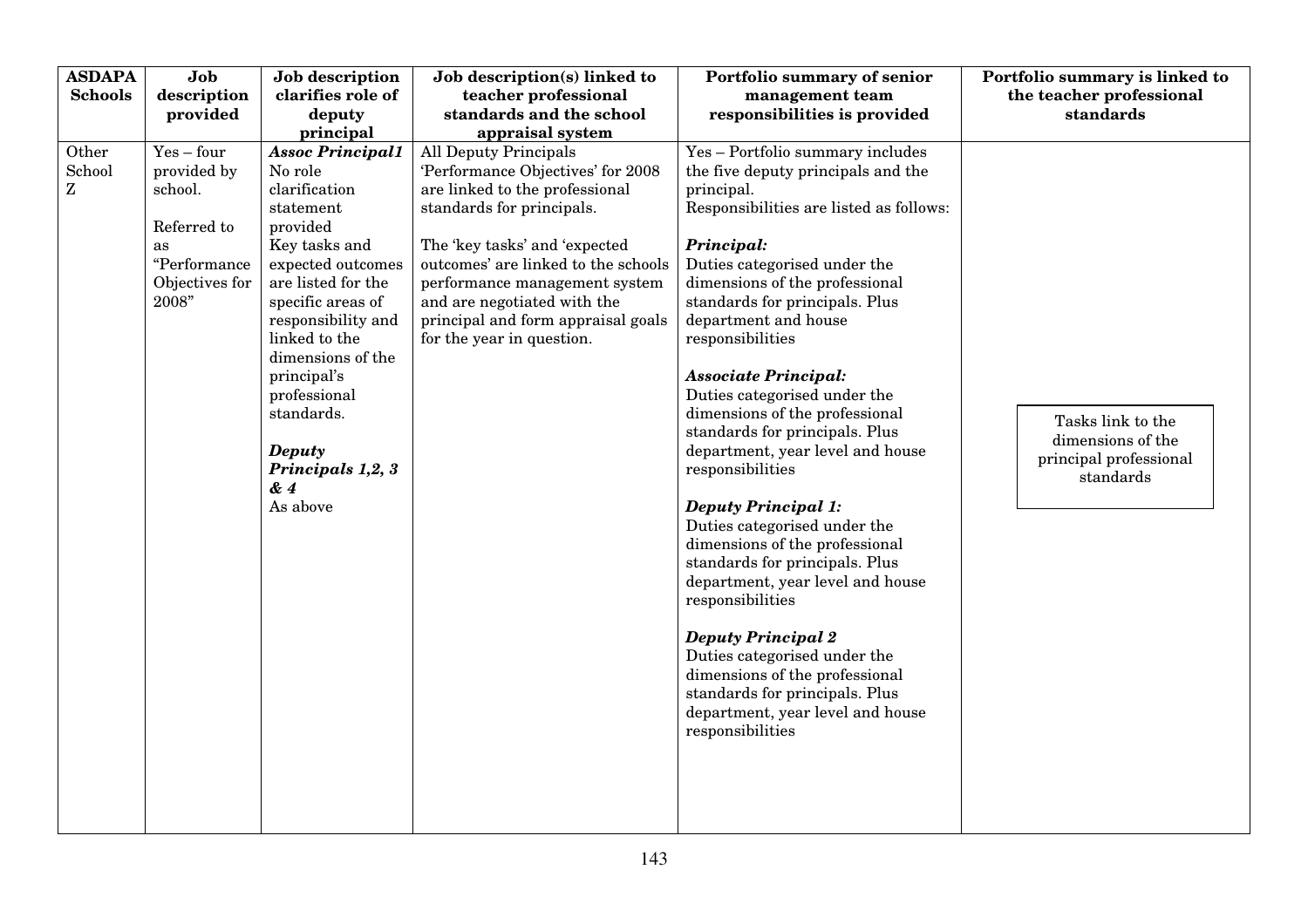| Other<br>School<br>Z<br>(cont) | As above | As above | As above | <b>Deputy Principal 3:</b><br>Duties categorised under the<br>dimensions of the professional<br>standards for principals. Plus<br>department, year level and house<br>responsibilities<br><b>Deputy Principal 4:</b><br>Duties categorised under the<br>dimensions of the professional<br>standards for principals. Plus<br>department, year level and house<br>responsibilities | Tasks link to the<br>dimensions of the<br>principal professional<br>standards |
|--------------------------------|----------|----------|----------|----------------------------------------------------------------------------------------------------------------------------------------------------------------------------------------------------------------------------------------------------------------------------------------------------------------------------------------------------------------------------------|-------------------------------------------------------------------------------|
|--------------------------------|----------|----------|----------|----------------------------------------------------------------------------------------------------------------------------------------------------------------------------------------------------------------------------------------------------------------------------------------------------------------------------------------------------------------------------------|-------------------------------------------------------------------------------|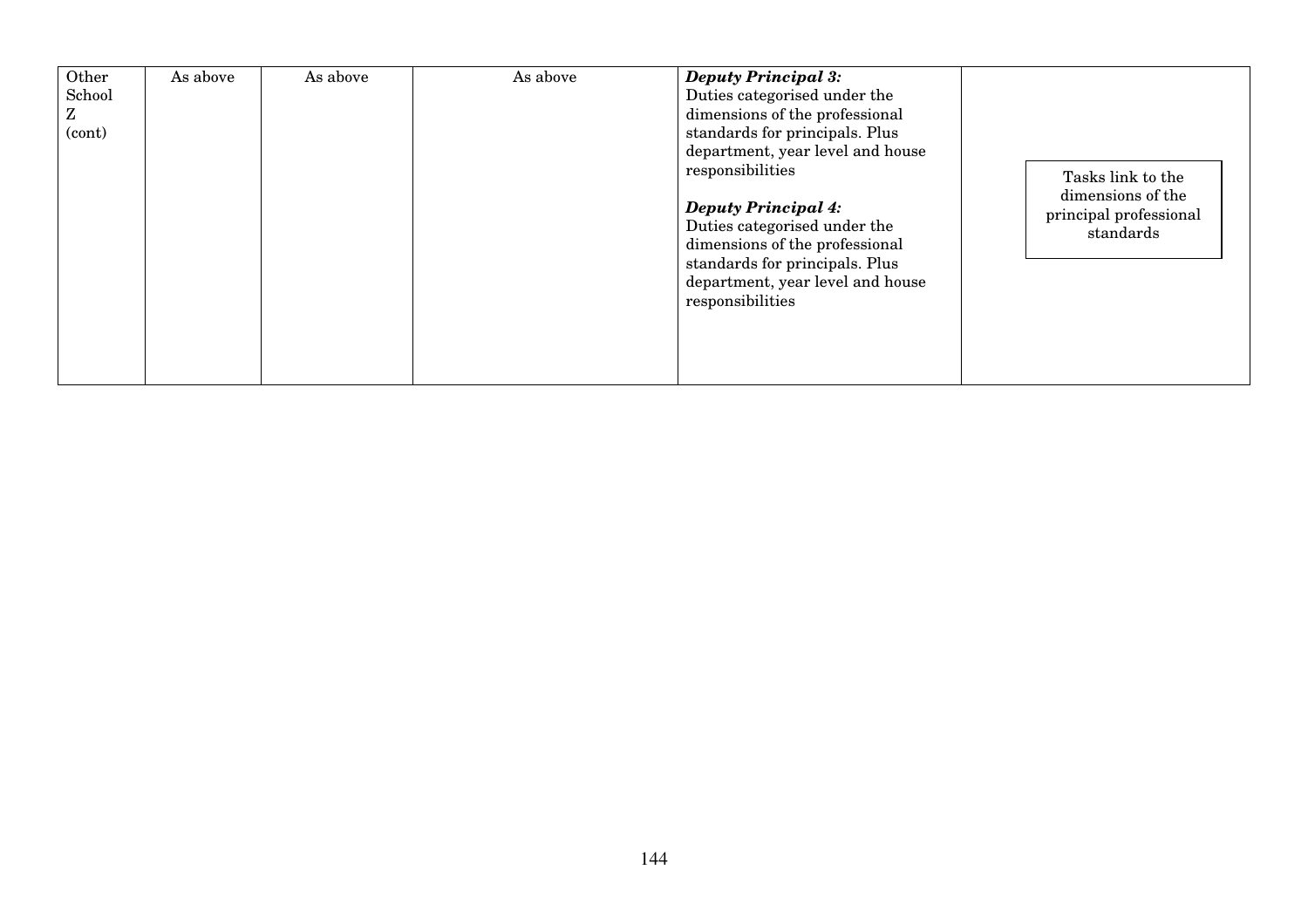**Deputy Principal Questionnaire Appendix C** 

#### **Section One – Background Information**

**1.** Gender

| Male $\square$ | Female $\square$ |
|----------------|------------------|

**2.** What is your current role within the senior management team at this school? Please tick or specify your current role below.

| <b>Associate Principal</b> |  |
|----------------------------|--|
| Deputy Principal           |  |
| <b>Assistant Principal</b> |  |
| Other $-$ please specify   |  |

**3.** What does this role represent to you in terms of your position within the senior management team?

**4.** What has been your length of service in your current position? Please specify below

Length of service \_\_\_\_\_\_\_\_\_\_\_\_\_\_\_\_\_\_\_\_\_\_\_\_\_\_ year/s

**5**. If you have held another position in this senior management team or another senior management team prior to this current position please specify the position and length of service.

Position **Example 2** Length of service wear/s N/A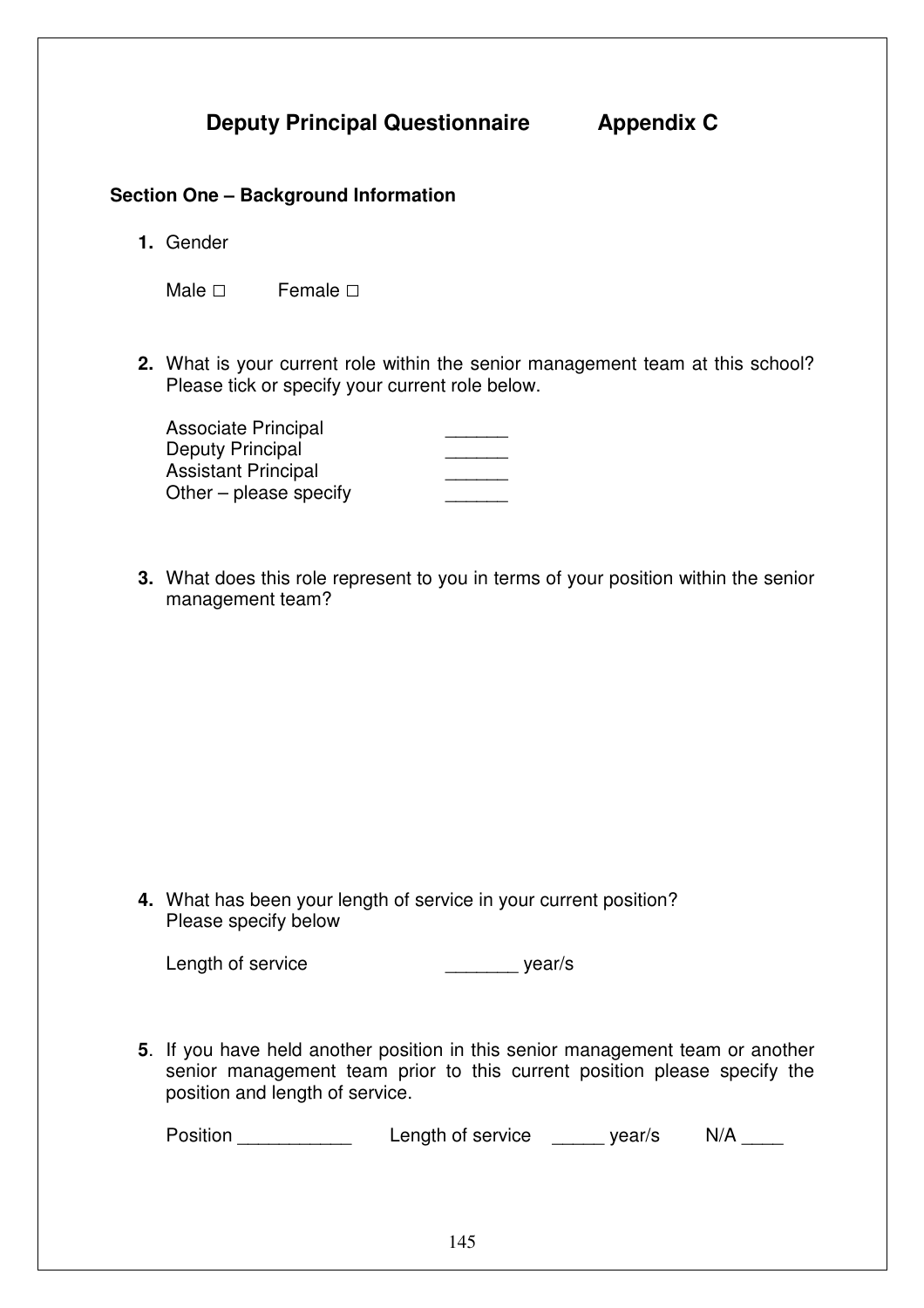#### **Section Two – Role and Responsibilities**

**6**. What key tasks and related outcomes are you responsible for as part of your current role in the senior management team? Please identify the key tasks and describe the expected outcomes below.

| <b>Key Tasks</b> | <b>Expected Outcomes</b> |
|------------------|--------------------------|
|                  |                          |
|                  |                          |
|                  |                          |
|                  |                          |
|                  |                          |
|                  |                          |
|                  |                          |
|                  |                          |
|                  |                          |
|                  |                          |
|                  |                          |
|                  |                          |
|                  |                          |
|                  |                          |
|                  |                          |
|                  |                          |
|                  |                          |
|                  |                          |
|                  |                          |
|                  |                          |
|                  |                          |
|                  |                          |
|                  |                          |
|                  |                          |
|                  |                          |
|                  |                          |
|                  |                          |
|                  |                          |
|                  |                          |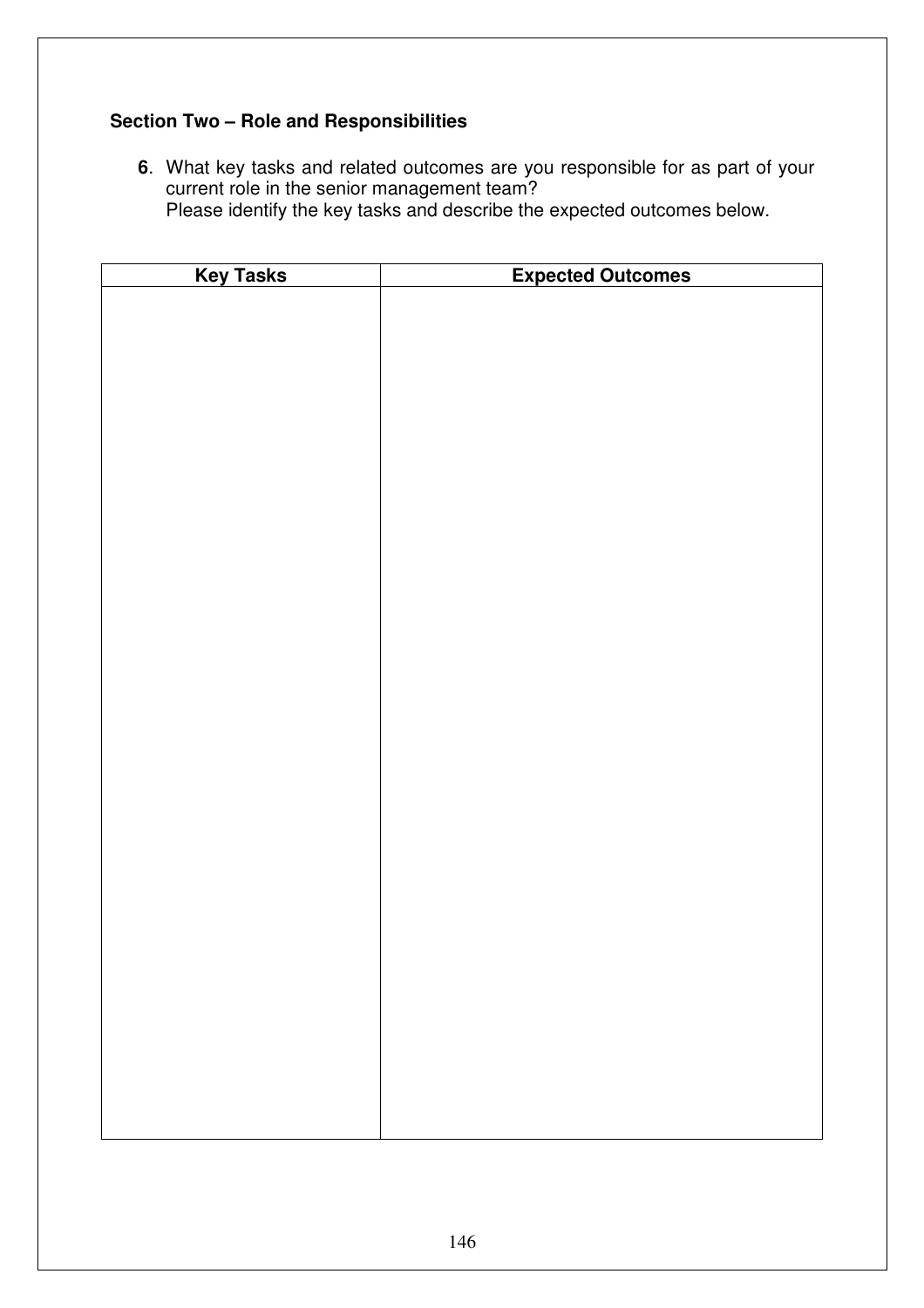**7.** Do you have the opportunity to discuss or negotiate these tasks that you are responsible for with your principal?

If Yes – please describe how this takes place If No – why in your opinion does this not take place?

**8.** In a typical **'actual'** week at your school what tasks take up **most** of your time? Please identify and describe these below

**9.** In a typical **'actual'** week at your school what tasks do you spend the **least** amount of your time on? Please identify and describe these below.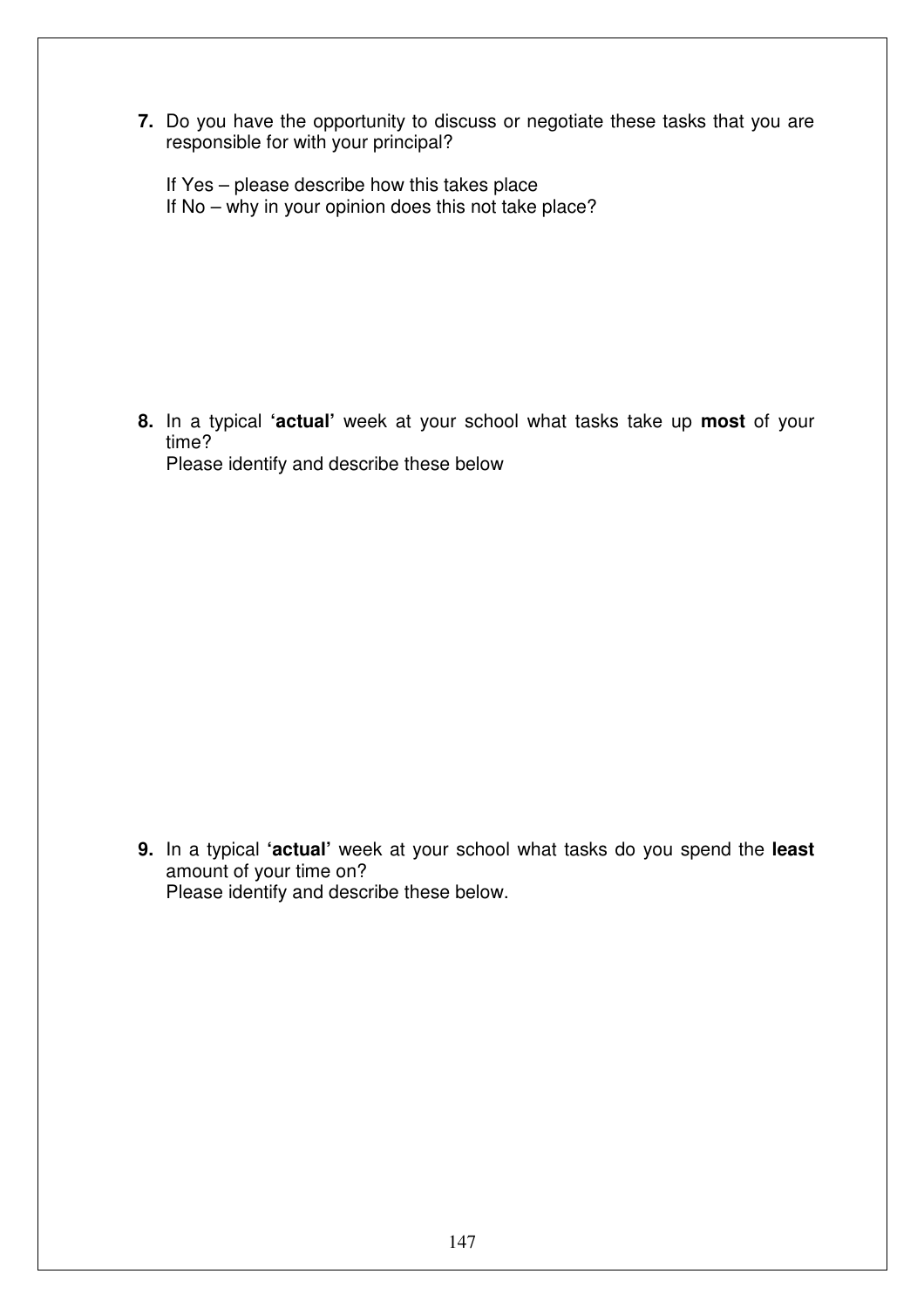**10.** In an **'ideal'** week what tasks would you like to spend **more** time on and why? Please identify and describe these below.

**11.** In an **'ideal'** week what tasks would you like to spend the **least** amount of time on and why? Please identify and describe these below.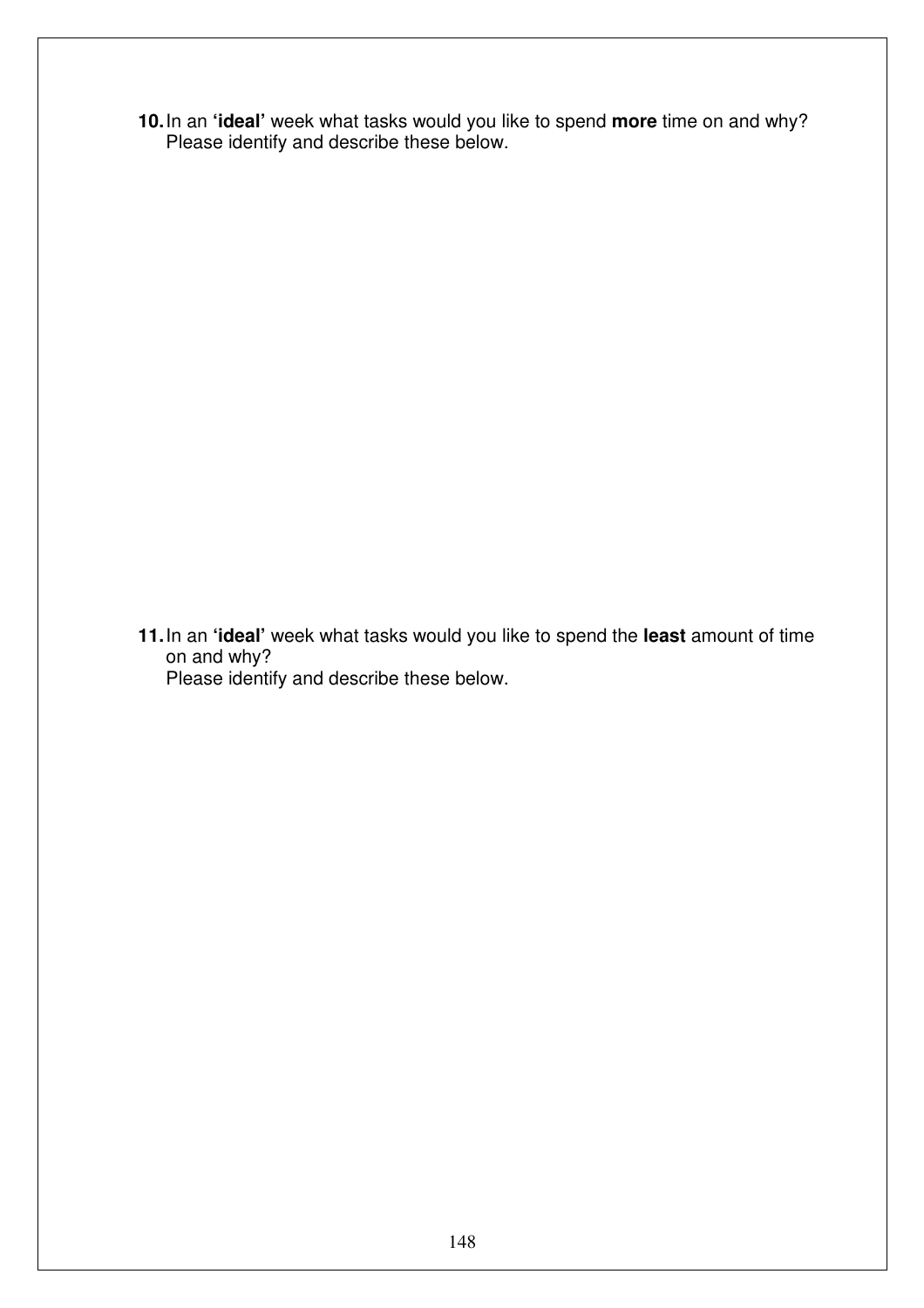#### **Section Three – Satisfaction with role and responsibilities**

**12.** How satisfied are you overall with your current role? Please tick the statement which best describes your level of satisfaction

| Very satisfied                     |  |
|------------------------------------|--|
| Satisfied                          |  |
| Neither satisfied nor dissatisfied |  |
| <b>Dissatisfied</b>                |  |
| Very dissatisfied                  |  |
|                                    |  |

**13.** Please describe below any **positive** factors, which impact on your level of satisfaction with your current role.

**14.** Please describe below any **negative** factors, which impact on your level of satisfaction with your current role.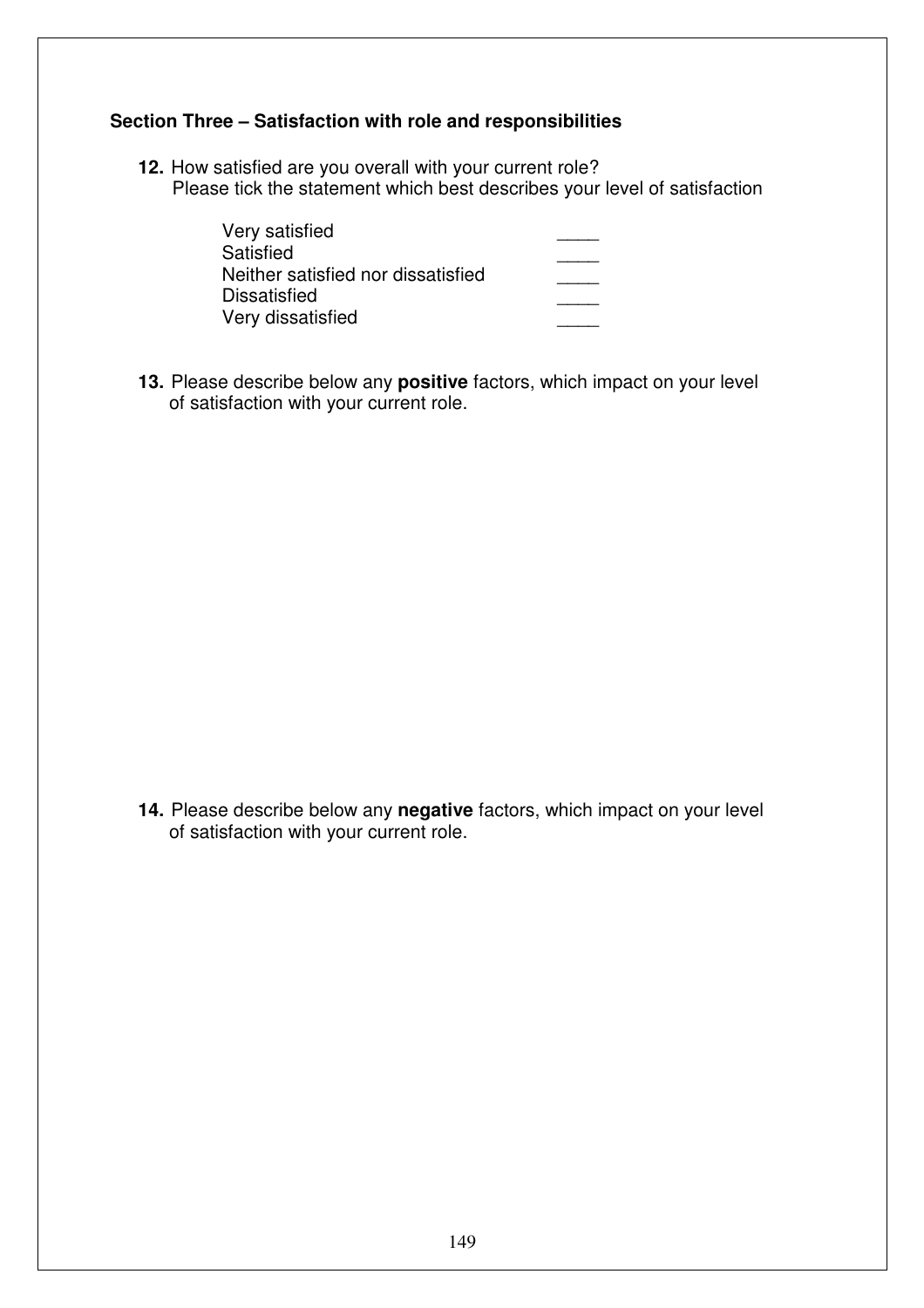**15.** What if anything do you feel needs to change with your current role in order to change your level of satisfaction indicated above? Please explain below.

**16.** What levels of support if any, do you feel are available to you at your current school in terms of your future development?

**17.** What levels of support if any, do you feel are available to you in terms of your future development at the **local, regional or national levels**?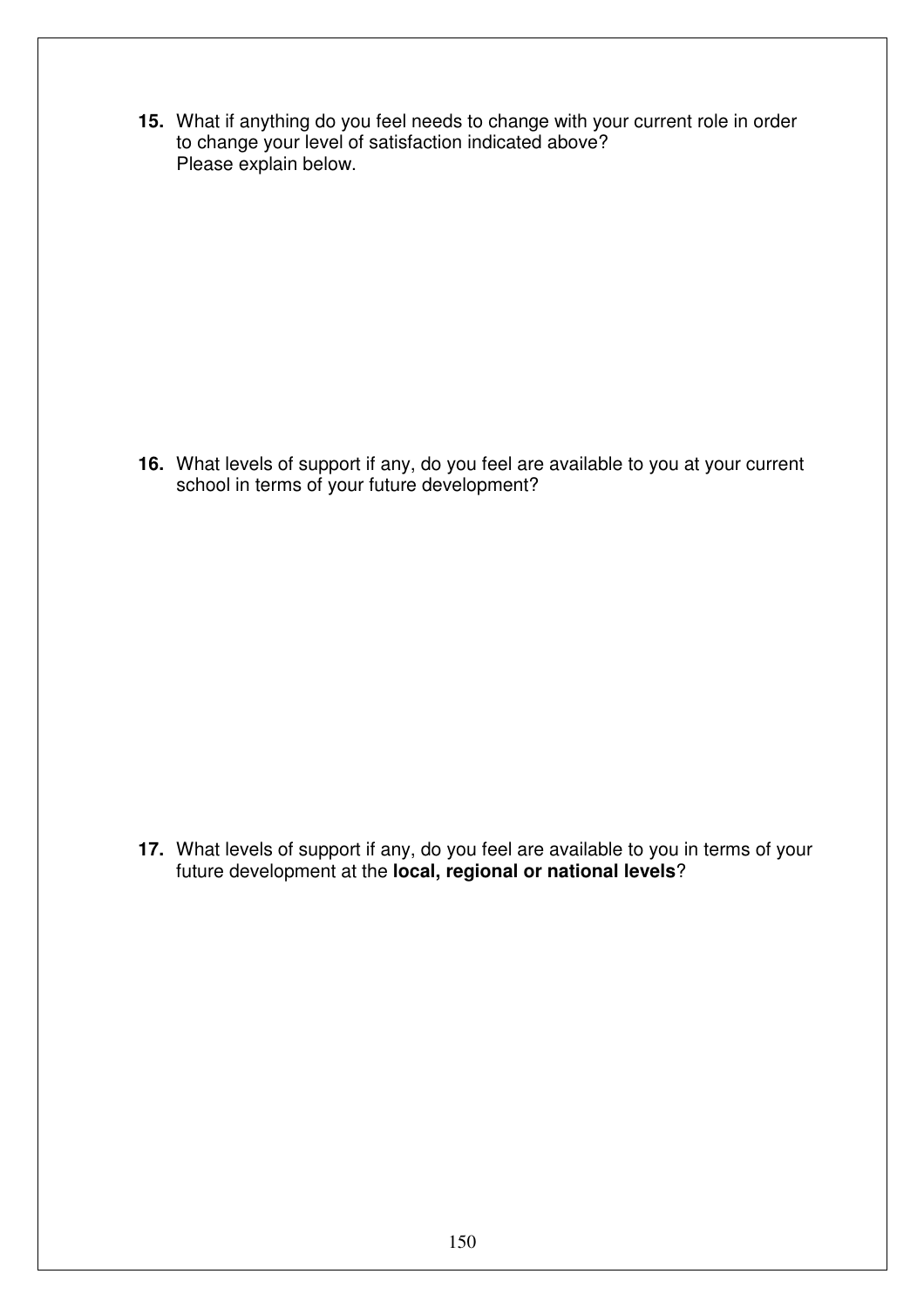**18.** How satisfied are you with the levels of support identified in the previous questions and do they in any way impact on your overall level of satisfaction associated with your Deputy Principal role?

#### **Section Four – Leadership of Learning**

This refers to tasks undertaken by you in your role which either directly or indirectly help to influence teaching and learning at your school.

**19.** What is your role with regards to the 'leadership of learning' at your school?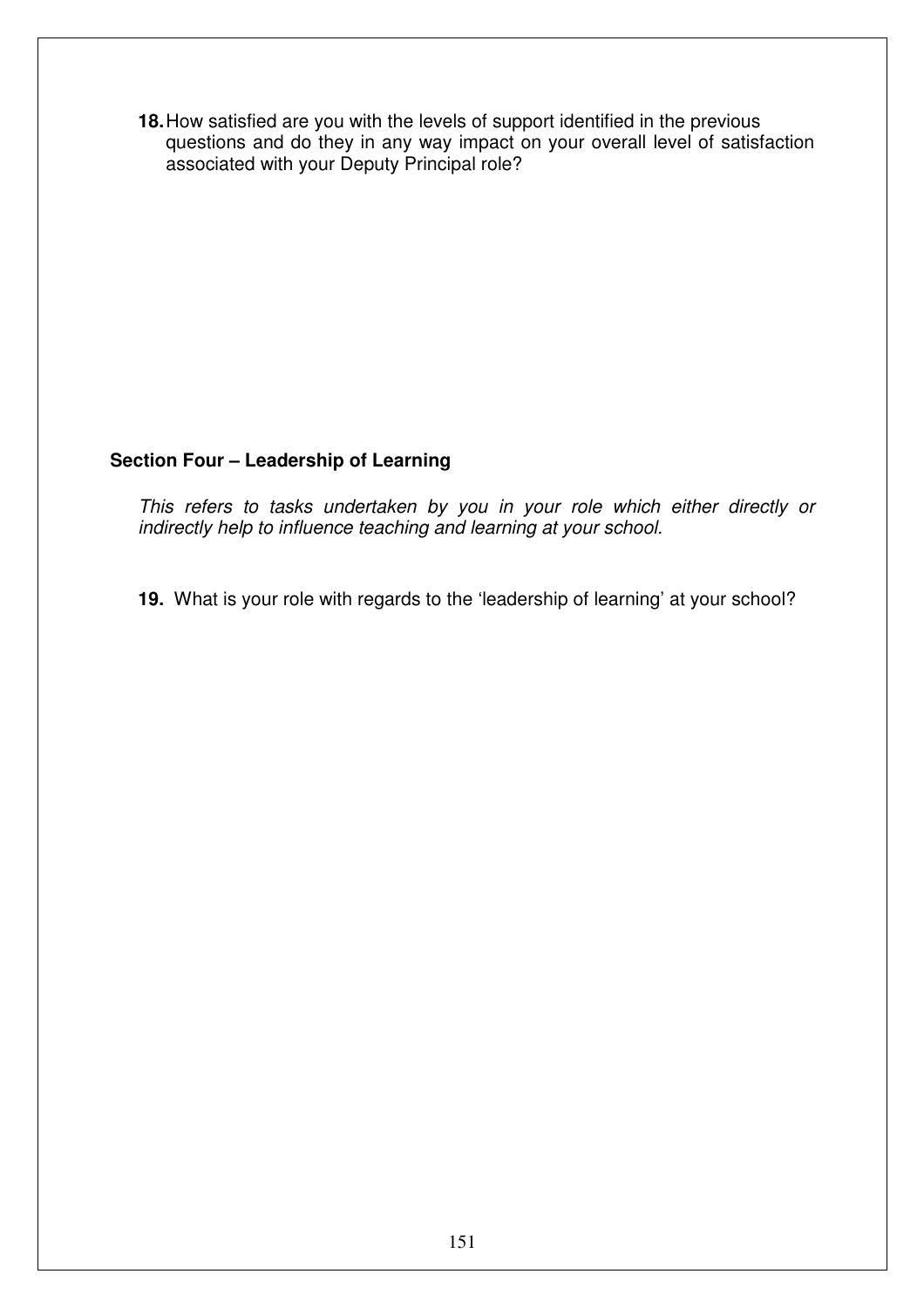**20.** How satisfied are you with your role overall in relation to the 'leadership of learning' at your school?

Please tick the statement which best describes your level of satisfaction

| Very satisfied                     |  |
|------------------------------------|--|
| Satisfied                          |  |
| Neither satisfied nor dissatisfied |  |
| <b>Dissatisfied</b>                |  |
| Very dissatisfied                  |  |

**21.** Does this level of satisfaction associated with this role impact on the overall level of satisfaction you have for the Deputy Principal role and if so how?

**22.** Are there any barriers which you feel prevent your involvement in the leadership of learning at your school? If yes please describe these below